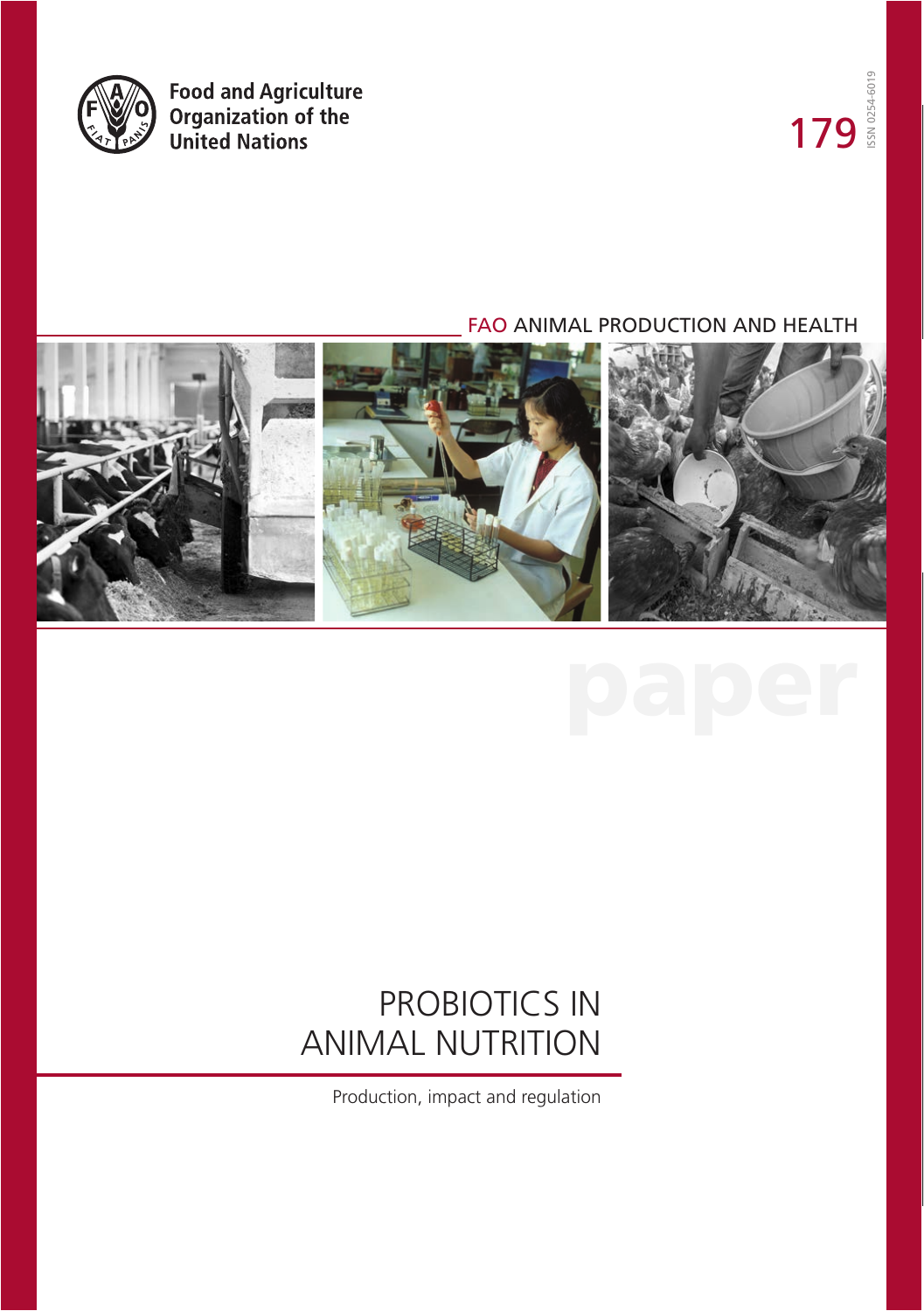### **Cover photographs**

Left: ©FAO/Sergei Gapon Middle: ©FAO/Roberto Faidutti Right: ©FAO/Isaac Kasamani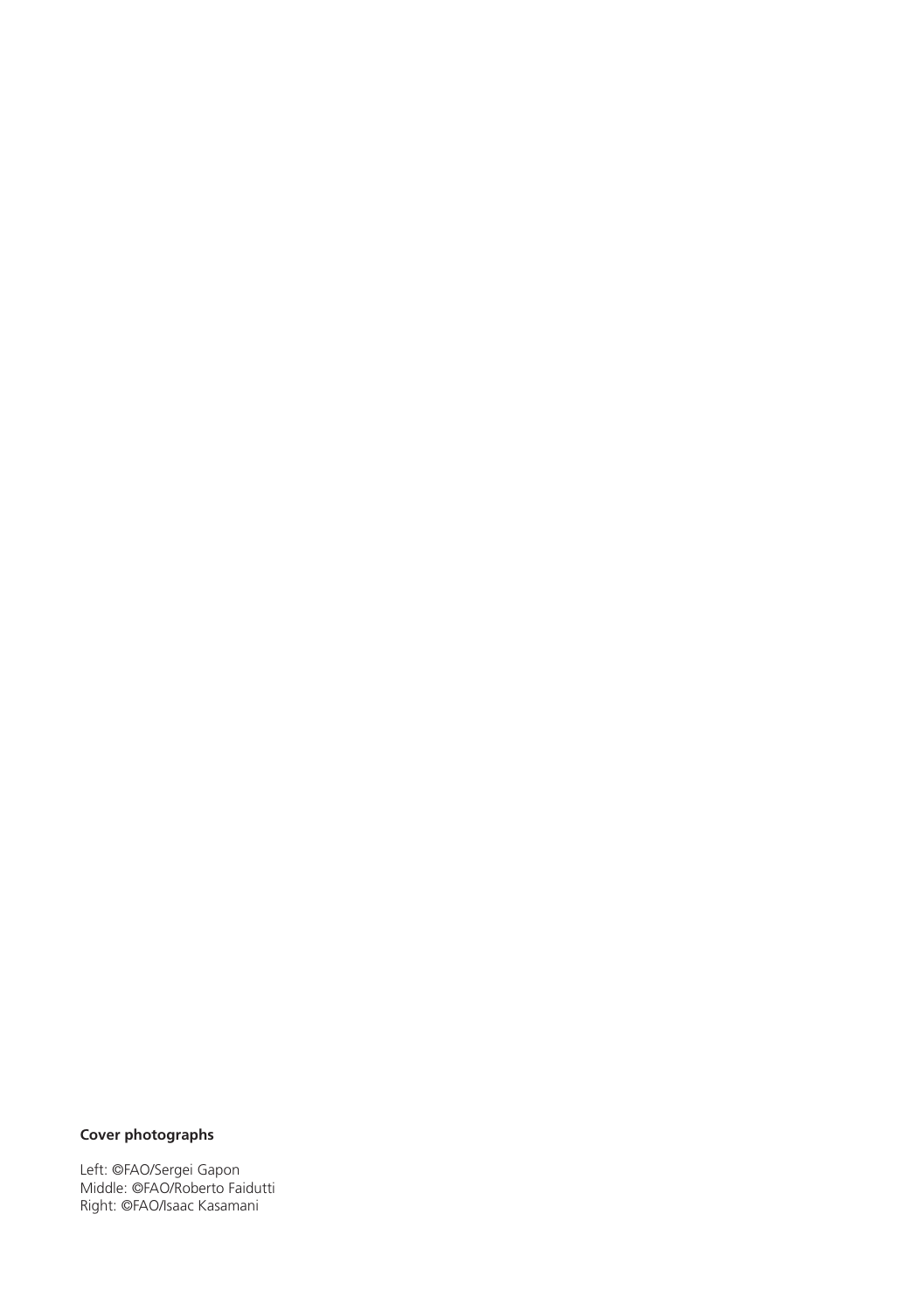### FAO ANIMAL PRODUCTION AND HEALTH **paper**

### PROBIOTICS IN ANIMAL NUTRITION

Production, impact and regulation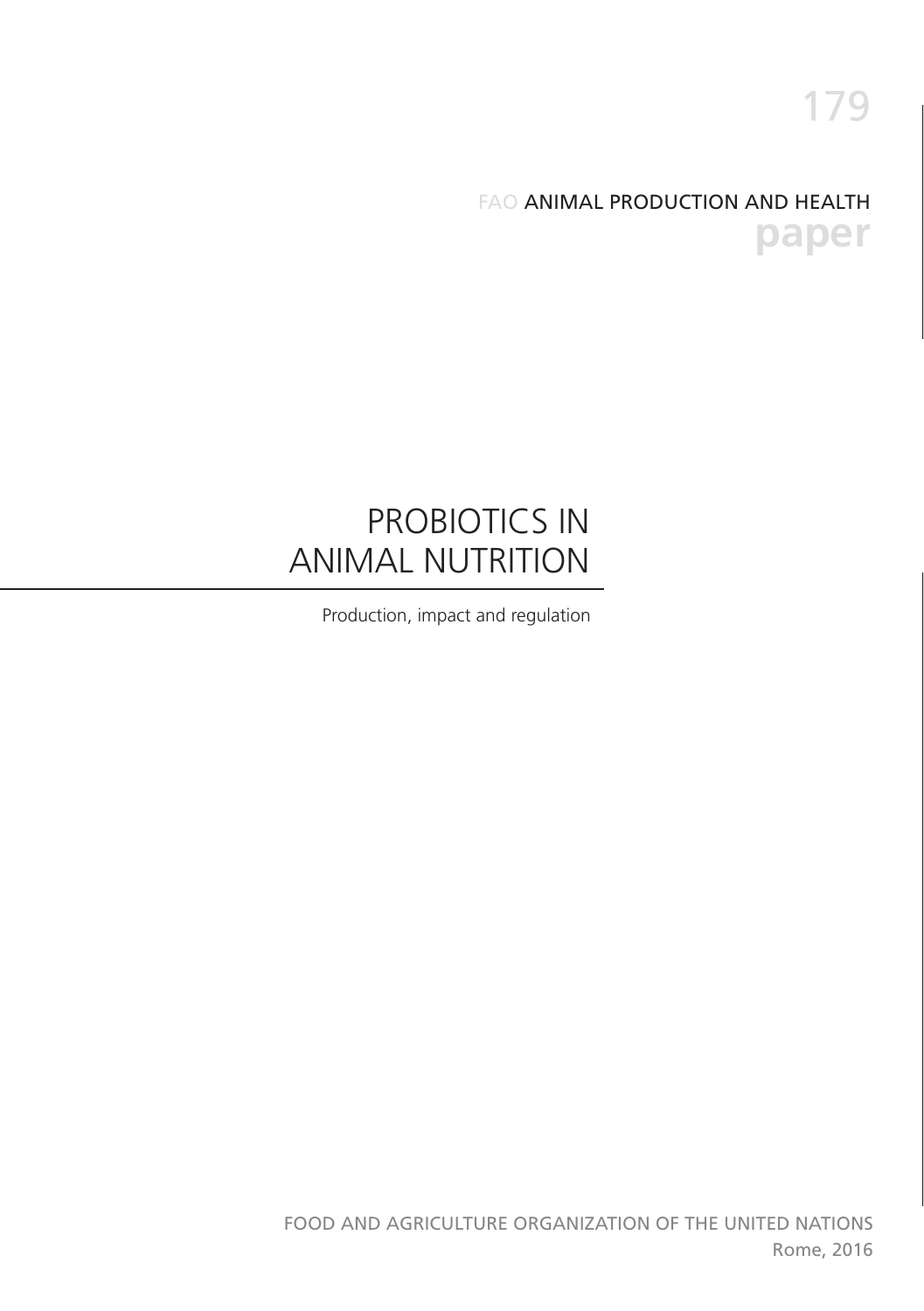#### **Recommended Citation**

**FAO.** 2016. *Probiotics in animal nutrition – Production, impact and regulation* by Yadav S. Bajagai, Athol V. Klieve, Peter J. Dart and Wayne L. Bryden. Editor Harinder P.S. Makkar. FAO Animal Production and Health Paper No. 179. Rome.

#### **Authors**

Yadav S Bajagai, Athol V Klieve, Peter J Dart and Wayne L Bryden *School of Agriculture and Food Sciences, The University of Queensland, Australia*

#### **Editor**

Harinder P.S. Makkar

The designations employed and the presentation of material in this information product do not imply the expression of any opinion whatsoever on the part of the Food and Agriculture Organization of the United Nations (FAO) concerning the legal or development status of any country, territory, city or area or of its authorities, or concerning the delimitation of its frontiers or boundaries. The mention of specific companies or products of manufacturers, whether or not these have been patented, does not imply that these have been endorsed or recommended by FAO in preference to others of a similar nature that are not mentioned.

The views expressed in this information product are those of the author(s) and do not necessarily reflect the views or policies of FAO.

ISBN 978-92-5-109333-7

© FAO, 2016

FAO encourages the use, reproduction and dissemination of material in this information product. Except where otherwise indicated, material may be copied, downloaded and printed for private study, research and teaching purposes, or for use in non-commercial products or services, provided that appropriate acknowledgement of FAO as the source and copyright holder is given and that FAO's endorsement of users' views, products or services is not implied in any way.

All requests for translation and adaptation rights, and for resale and other commercial use rights should be made via www.fao.org/contact-us/licence-request or addressed to copyright@fao.org.

FAO information products are available on the FAO website (www.fao.org/publications) and can be purchased through publications-sales@fao.org.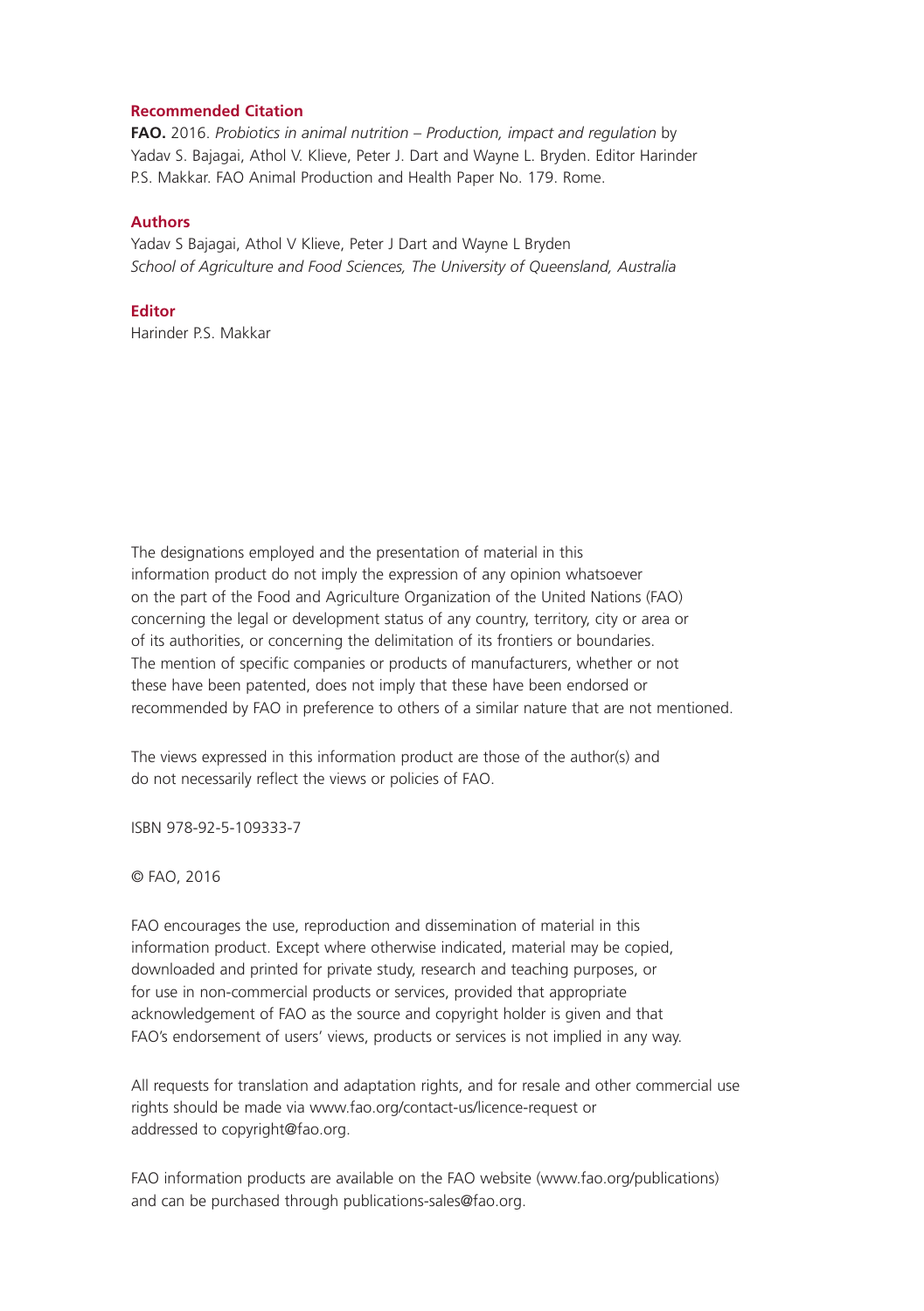# **Contents**

| Preface<br>Acknowledgement                                                                  | $\vee$<br>vii |
|---------------------------------------------------------------------------------------------|---------------|
|                                                                                             |               |
| <b>Introduction</b>                                                                         | 1             |
| <b>Scope of the document</b>                                                                | 3             |
| <b>Probiotics: definition and classification</b>                                            | 5             |
| Definition                                                                                  | 5             |
| Classification                                                                              | 5             |
| <b>Micro-organisms used in probiotics</b>                                                   | 7             |
| <b>Manufacture of probiotics</b>                                                            | 11            |
| Selection of microbial strains                                                              | 11            |
| Fermentation                                                                                | 11            |
| Growth media                                                                                | 11            |
| Growth conditions                                                                           | 12            |
| Fermentation methods                                                                        | 12            |
| Drying                                                                                      | 13            |
| Freeze drying<br>Spray drying                                                               | 13<br>13      |
|                                                                                             | 15            |
| <b>Mode of probiotic action</b>                                                             |               |
| Modification of the microbial population of the GIT:<br>promoting favourable GIT microflora | 15            |
| Increase in digestion and absorption of nutrients                                           | 17            |
| Production of antimicrobial substances                                                      | 17            |
| Alteration in gene expression in pathogenic micro-organisms                                 | 18            |
| Immunomodulation                                                                            | 18            |
| Improvement in innate gut immunity through restitution                                      |               |
| of intestinal barrier function                                                              | 19            |
| Stimulation or suppression of immune response                                               | 19            |
| Colonization resistance                                                                     | 21            |
| <b>Probiotic application in different livestock production systems</b>                      | 23            |
| Probiotics in poultry nutrition                                                             | 23            |
| Growth rate                                                                                 | 23            |
| Feed intake and feed efficiency<br>Carcass yield and quality                                | 24<br>28      |
|                                                                                             |               |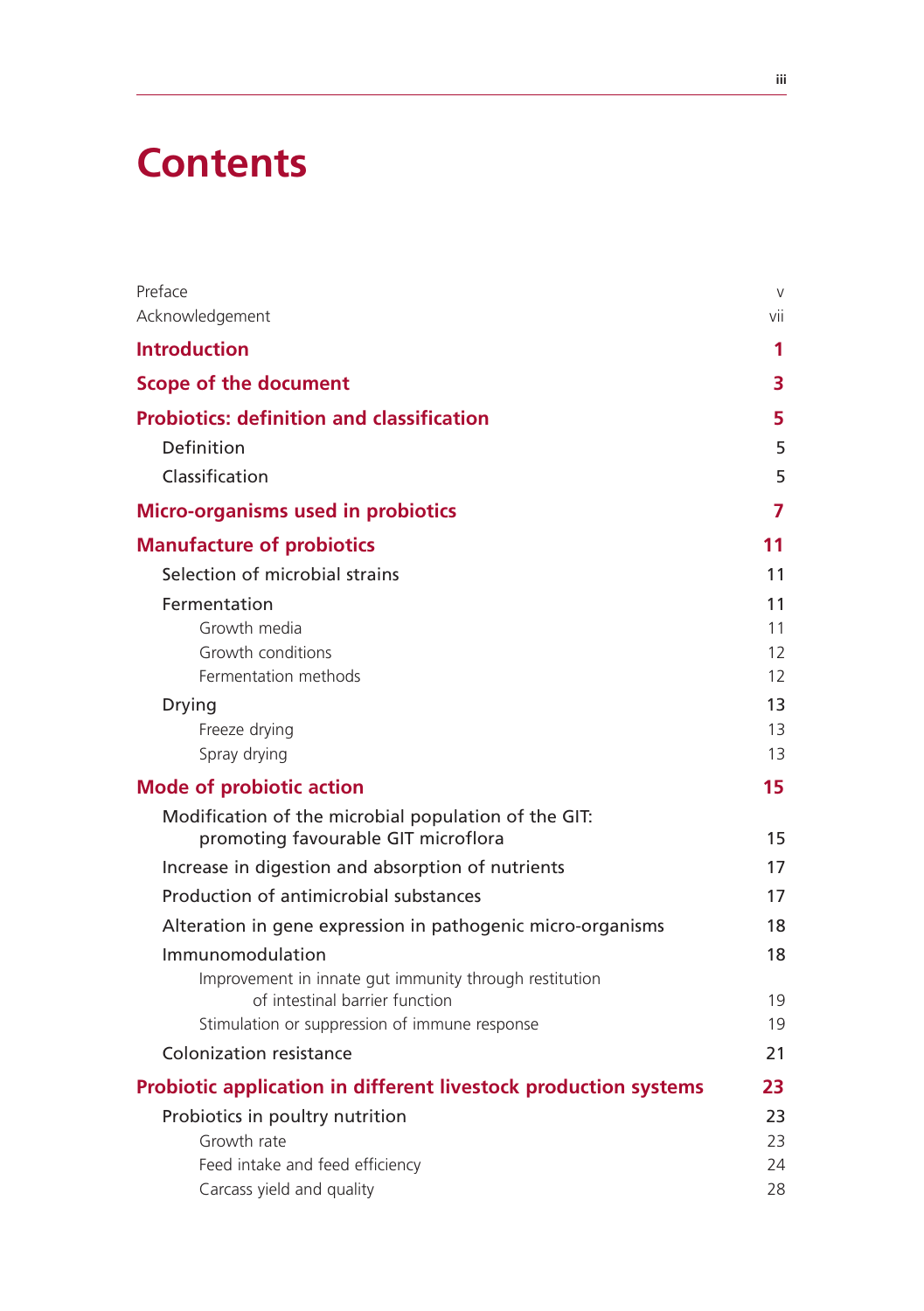| Nutrient Digestibility                                 | 28       |
|--------------------------------------------------------|----------|
| Intestinal histomorphology                             | 29       |
| Control or prevention of enteric pathogens             | 29       |
| Egg production and quality                             | 31       |
| Probiotics in pig nutrition                            | 32       |
| Growth rate and feed use efficiency                    | 32       |
| Health<br>GIT microbial population                     | 35<br>36 |
| Probiotics in ruminant nutrition                       | 37       |
| Milk yield                                             | 37       |
| Growth                                                 | 38       |
| Nutrient digestibility                                 | 39       |
| Health                                                 | 39       |
| Rumen fermentation                                     | 42       |
| Safety of probiotics and potential public health risks | 45       |
| Risk associated with probiotics                        | 46       |
| Assessment of risk                                     | 46       |
| Safety of microbial genera commonly used as probiotics | 48       |
| Lactobacillus and Bifidobacterium                      | 48       |
| <b>Bacillus</b>                                        | 49       |
| Enterococcus                                           | 50       |
| Antibiotic resistance associated with probiotics       | 50       |
| Antibiotic resistance in Lactobacillus                 | 51       |
| Antibiotic resistance in Bifidobacterium               | 52       |
| Antibiotic resistance in Bacillus                      | 52       |
| Labelling of probiotics used in animal feed            | 55       |
| Global regulatory status of probiotics in animal feed  | 57       |
| <b>Codex Alimentarius Commission</b>                   | 57       |
| United States Food and Drug Administration             | 57       |
| Generally regarded as safe (GRAS)                      | 60       |
| European Food Safety Authority (EFSA)                  | 60       |
| Regulation of probiotic labelling                      | 61       |
| <b>Conclusion</b>                                      | 63       |
| <b>References</b>                                      | 65       |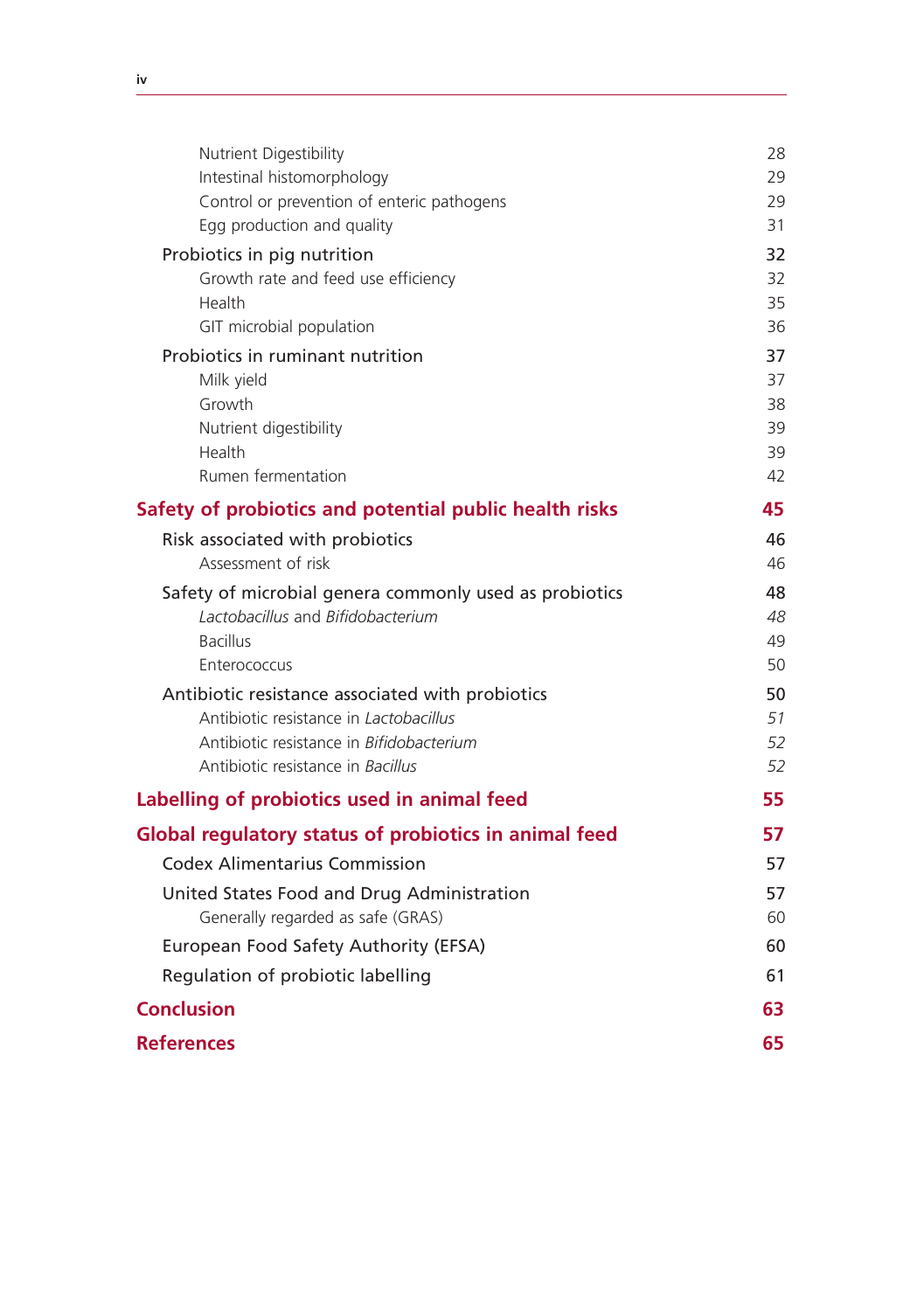### **Preface**

This report presents a unique and exhaustive review of the state-of-knowledge on the use of probiotics in various animal production systems, and their impact on animal productivity. It focuses specifically on definitions, production, mechanisms of action, applications in diverse animal production systems, effects, safety and potential public health risks of probiotics. Also covered are the labelling of probiotic products and global regulatory status of probiotics in animal feed.

The need for this review was prompted by the lack of comprehensive, science-based, and consolidated information on the impact of probiotics on monogastric and ruminant animals. Given that the consumption of animal products has increased at a high pace in the last two decades and is likely to increase substantially, especially in developing countries, there is increasing pressure on the livestock sector to produce more with limited resources. Two of the most important objectives for using probiotics in animal feed are to maintain and improve the performance of the animal, and prevent and control enteric pathogens. In the context of the growing concern with the sub-therapeutic use of antibiotic growth promoters in animal feed and greater appreciation of the role of the microbial ecology of the gastro-intestinal tract in determining animal productivity, increasing numbers of probiotic products are being developed and used in animal nutrition.

The report references over 250 publications on a large number of probiotics being evaluated, and highlights those that have promise, given their demonstrated effectiveness. Knowledge gaps have also been identified.

This in-depth assessment will inform those that are interested in identifying and designing interventions that increase productivity of the livestock sector. It will also help to identify research and development priorities in the area. The current report would also give an impetus to the development of new probiotics having consistent long-term effects that could possibly be used in feed in place of antibiotic growth promoters.

> **Harinder P.S. Makkar** *Editor*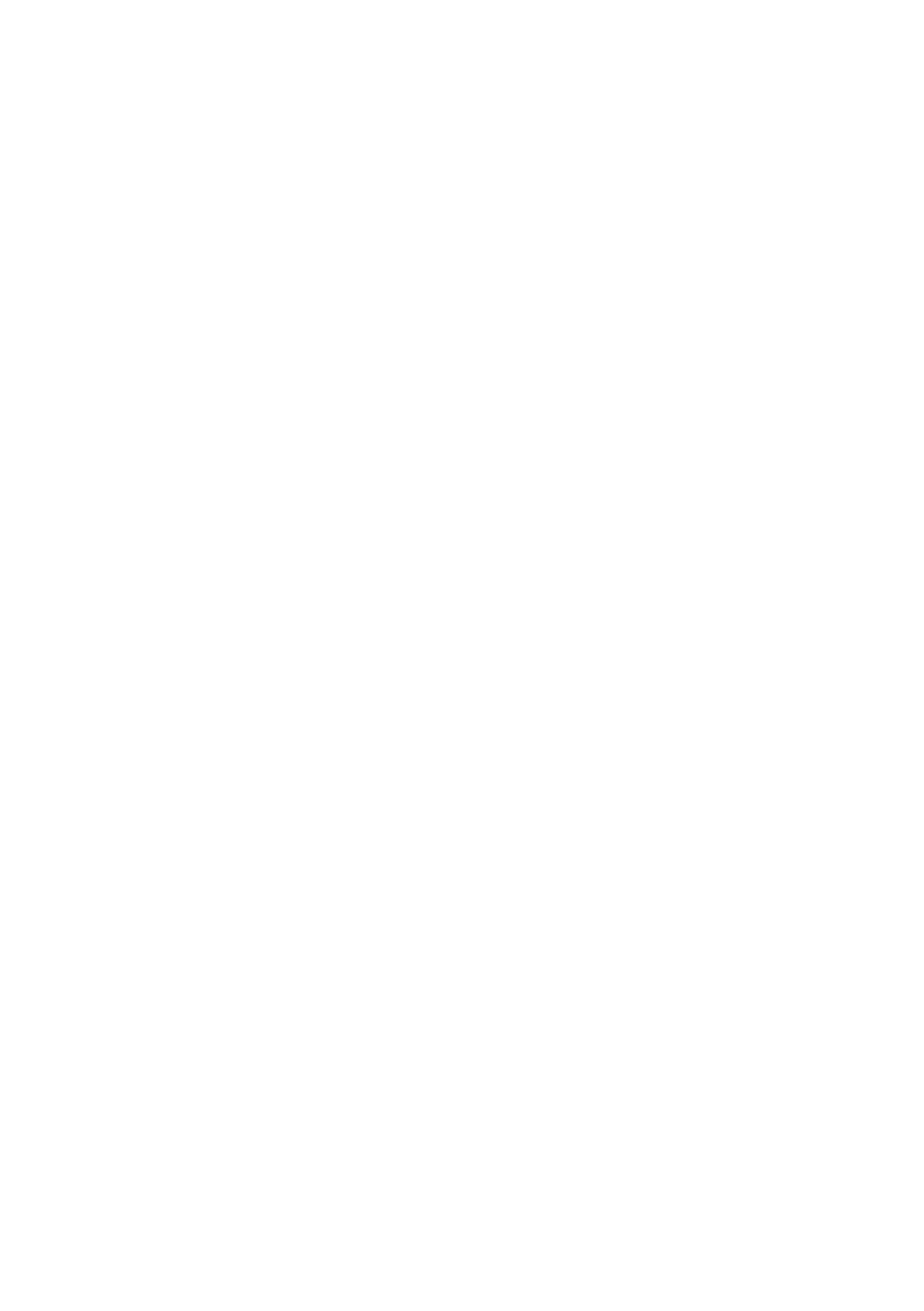# **Acknowledgement**

The Australian Research Council has supported the probiotic research of the authors and YSB is in receipt of Endeavour Scholarship from the Australian Government. Authrs are thankful to Mr. Nacif Rihani, FAO for critically reviewing the document and providing useful suggestions.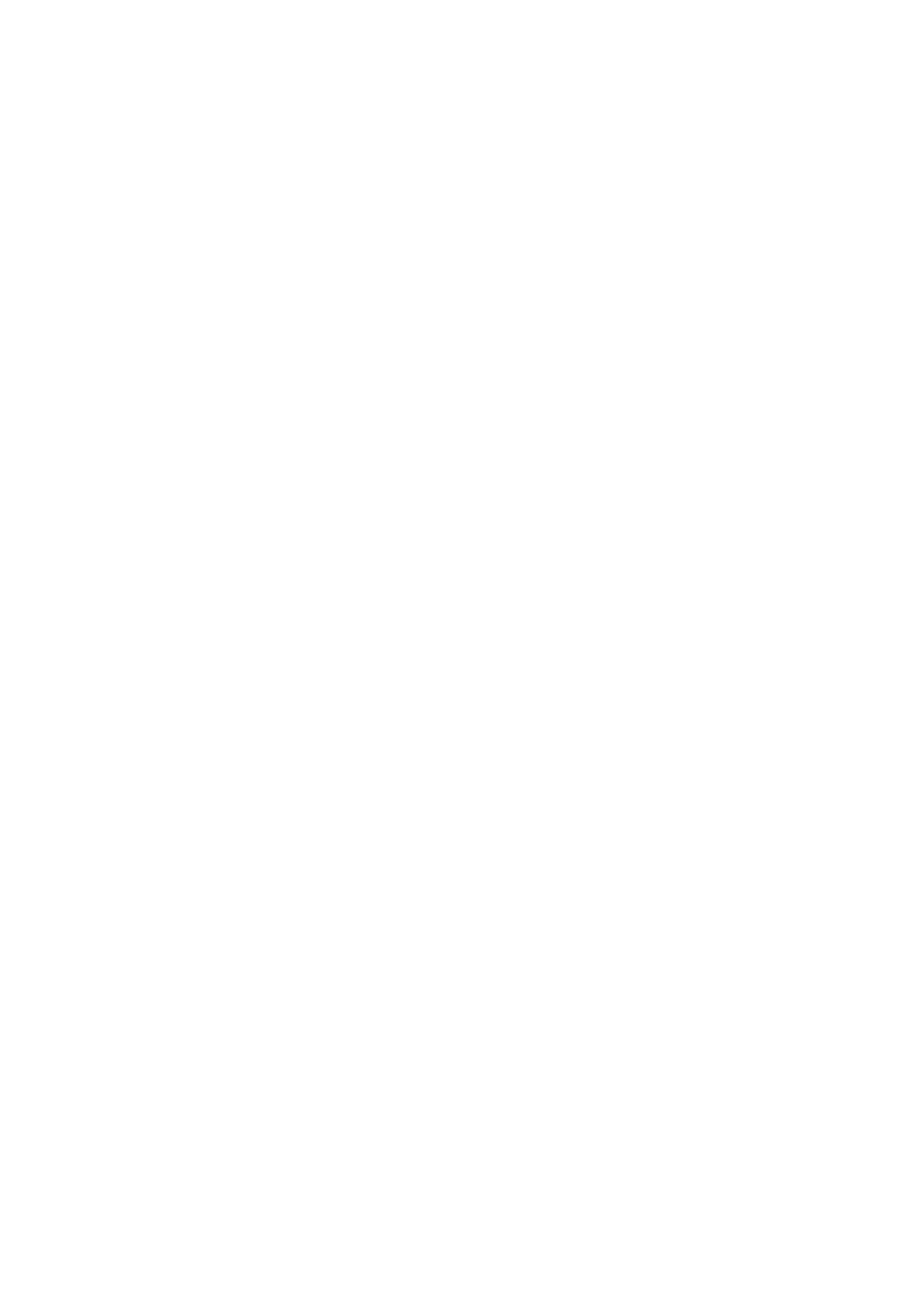### **Introduction**

The world's population is expected to reach more than 9 billion by 2050, imposing food security challenges particularly for developing countries. Moreover, economic growth has increased the demand for livestock products putting pressure on the livestock sector to produce more with limited resources. Nevertheless, the livestock sector is one of the fastest growing agricultural sectors contributing about 40 percent of the global value of agricultural production (Bruinsma, 2003), supporting the livelihoods and food security of almost 1.3 billion people. This expansion poses issues regarding: the most efficient use of resources to produce food for humans; effects of land conversion and more intensified use on conservation of environmental services and biodiversity; effects of ruminant methane production on climate change; and effects of climate change-induced temperature rise on animal production.

Livestock provide a major source of disposable income for disadvantaged and marginal populations in developing countries, and livestock provides a major entry point to fight against rural poverty (Randolph *et al.*, 2007; Smith *et al.*, 2013). In addition to being a good source of income and nutrition, livestock provide draught power and manure for use as fuel and fertilizer. Also livestock enterprises can offer inflation-proof animal assets for insurance and financing (Sansoucy *et al.*, 1995; Ehui *et al.*, 1998). Intensive production systems are playing an increasingly important role in the livestock sector worldwide, but this increases the need to ensure that animal welfare issues are appropriately considered.

Despite the benefits to many of increased livestock production, this has created two major public health issues. First, sub-therapeutic use of antibiotics as growth promoters in animal feed has evoked widespread concern, with their use banned in many countries, including the European Union (EU), due to the potential to develop antibiotic resistance in microbial populations associated with human and animal diseases. Second, some of the foodborne zoonotic diseases like salmonellosis, campylobacteriosis and pathogenic *Escherichia coli* infection, among others, are serious public health concerns around the world and can cause serious economic loss.

Probiotics (or direct fed microbials) are becoming increasingly popular as one of the alternatives to Antibiotic Growth Promoters (AGP). The most important objectives for using probiotics in animal feed are to maintain and improve the performance (productivity and growth) of the animal and prevent and control enteric pathogens. In the context of the growing concern with the sub-therapeutic use of AGP in animal feed and greater appreciation of the role of the microbial ecology of the gastro-intestinal tract (GIT) in determining animal productivity, increasing numbers of probiotic products are being developed and used in animal nutrition.

Feed additives which can successfully substitute for antibiotic growth promoters (AGP) will provide significant benefits for animal production systems. To realize their potential requires a holistic and systems-based approach to improving production efficiency.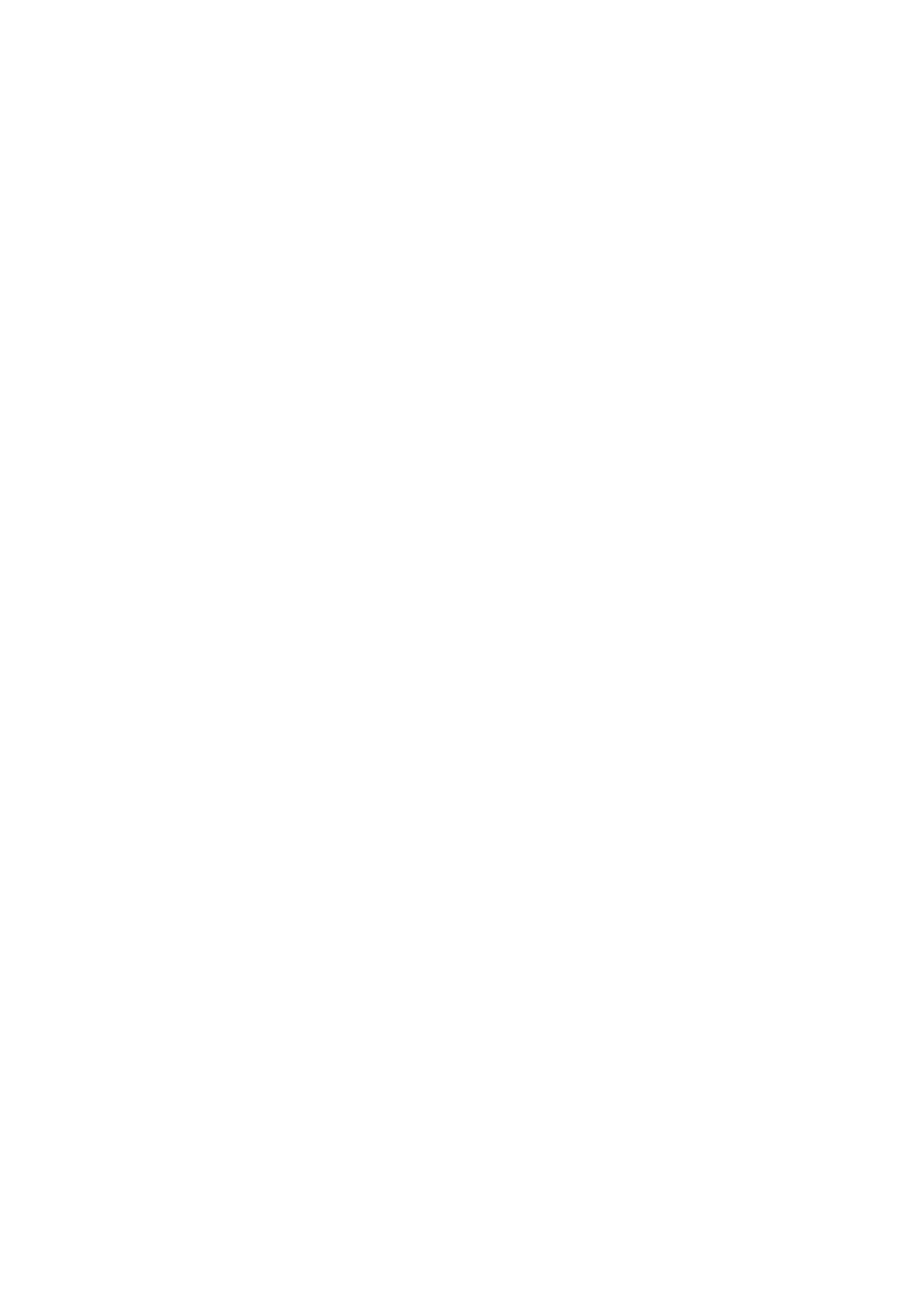## **Scope of the document**

The scientific background for the effects, safety and regulation of probiotics used in animal feed is the focus of this review. It is not a meta-analysis of the effects of probiotics. Due to variation in the genera, species and strains of micro-organisms, animal species, age, husbandry practices, dose rate and duration of application, it is not possible to complete a meaningful meta-analysis.

This document provides information about probiotics, their mode of action, effects in different categories of livestock, safety and risk associated with their use in animal nutrition and the global regulatory situation. Mention of any commercial product in this document does not mean the endorsement of such products by the authors or the Food and Agriculture Organization of the United Nations.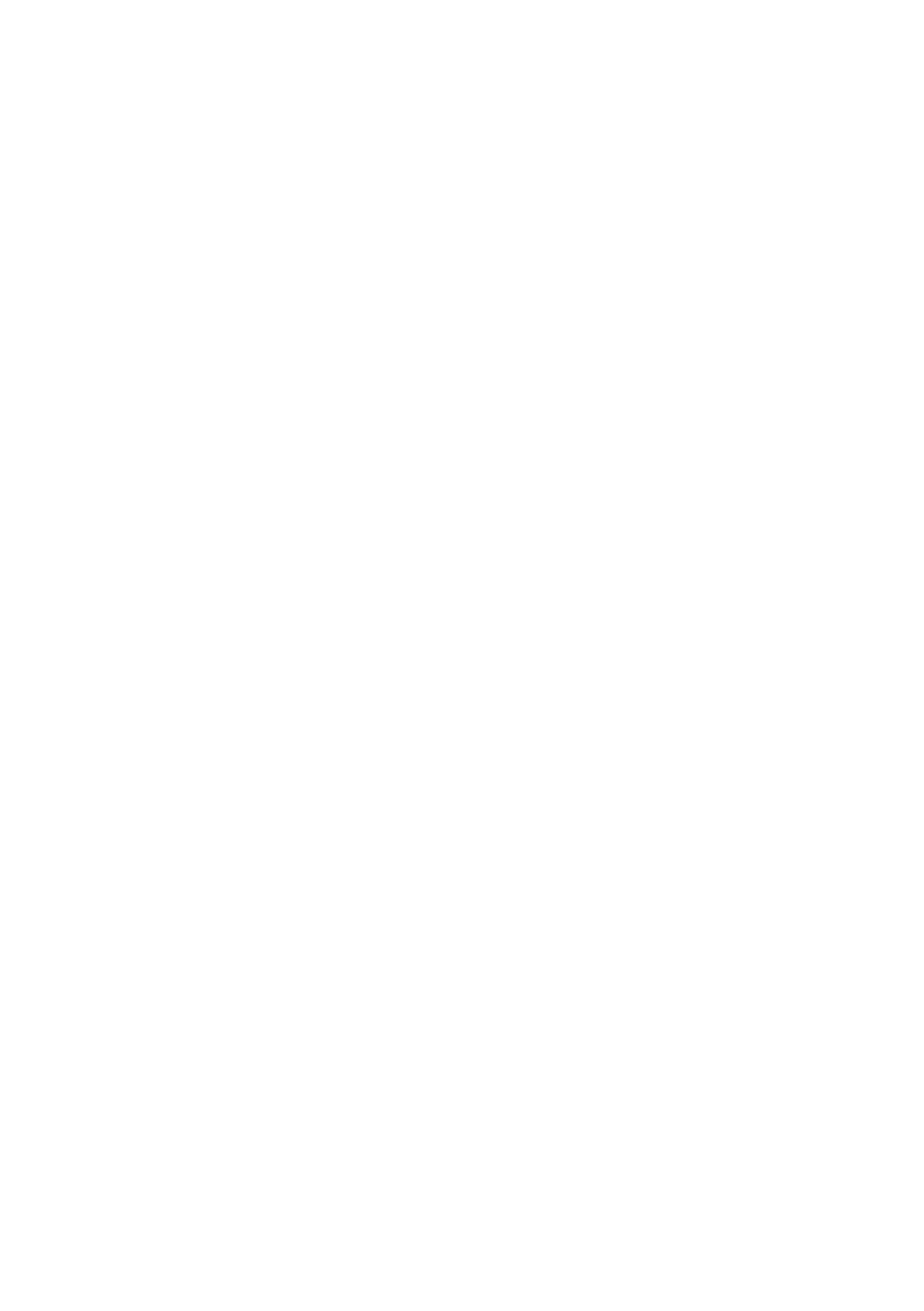# **Probiotics: definition and classification**

#### **DEFINITION**

The term 'probiotics' was first used by Lilly and Stillwell (1965) to designate unknown growth promoting substances produced by a ciliate protozoan that stimulated the growth of another ciliate. The term now covers a much broader group of organisms. Parker (1974) defined probiotics as "organisms and substances which contribute to intestinal microbial balance" thus including both living organisms and non-living substances. Fuller (1989) was critical of the inclusion of the word 'substances' and redefined probiotics as "a live microbial feed supplement which beneficially affects the host animal by improving its intestinal microbial balance".

The joint Food and Agriculture Organization of the United Nations (FAO) and World Health Organization (WHO) Working Group defined probiotics as "live micro-organisms which when administered in adequate amounts confer a health benefit on the host" (FAO/ WHO, 2001). This definition is widely accepted and adopted by the International Scientific Association for Probiotics and Prebiotics (Hill *et al.*, 2014).

The FAO and WHO definition of probiotics as "live micro-organisms that, when administered in adequate amounts, confer a health benefit on the host" is the most widely accepted.

#### **CLASSIFICATION**

There is an array of micro-organisms used as probiotics, which can be classified as follows.

- 1. Bacterial vs Non-bacterial probiotics: With the exception of certain yeast and fungal probiotics, most of the micro-organisms used are bacteria. Examples of bacterial probiotics are several species of *Lactobacillus* (Mookiah *et al.*, 2014), *Bifidobacterium* (Khaksar, Golian and Kermanshahi, 2012; Pedroso *et al.*, 2013), *Bacillus*  (Abdelqader, Irshaid and Al-Fataftah, 2013), and *Enterococcus* (Mountzouris *et al.*, 2010). Non-bacterial (yeast or fungal) probiotics include *Aspergillus oryzae* (Daskiran *et al.*, 2012; Shim *et al.*, 2012), *Candida pintolopesii* (Daskiran *et al.*, 2012), *Saccharomyces bourlardii*, (Rahman *et al.*, 2013), and *Saccharomyces cerevisiae* (Bai *et al.*, 2013).
- 2. Spore forming vs Non-spore forming probiotics: Although non-spore forming *Lactobacillus* and *Bifidobacterium* strains predominated initially, spore forming bacteria are now used, e.g. *Bacillus subtilis* (Alexopoulos *et al.*, 2004a) and *Bacillus amyloliquefaciens* (Ahmed *et al.*, 2014).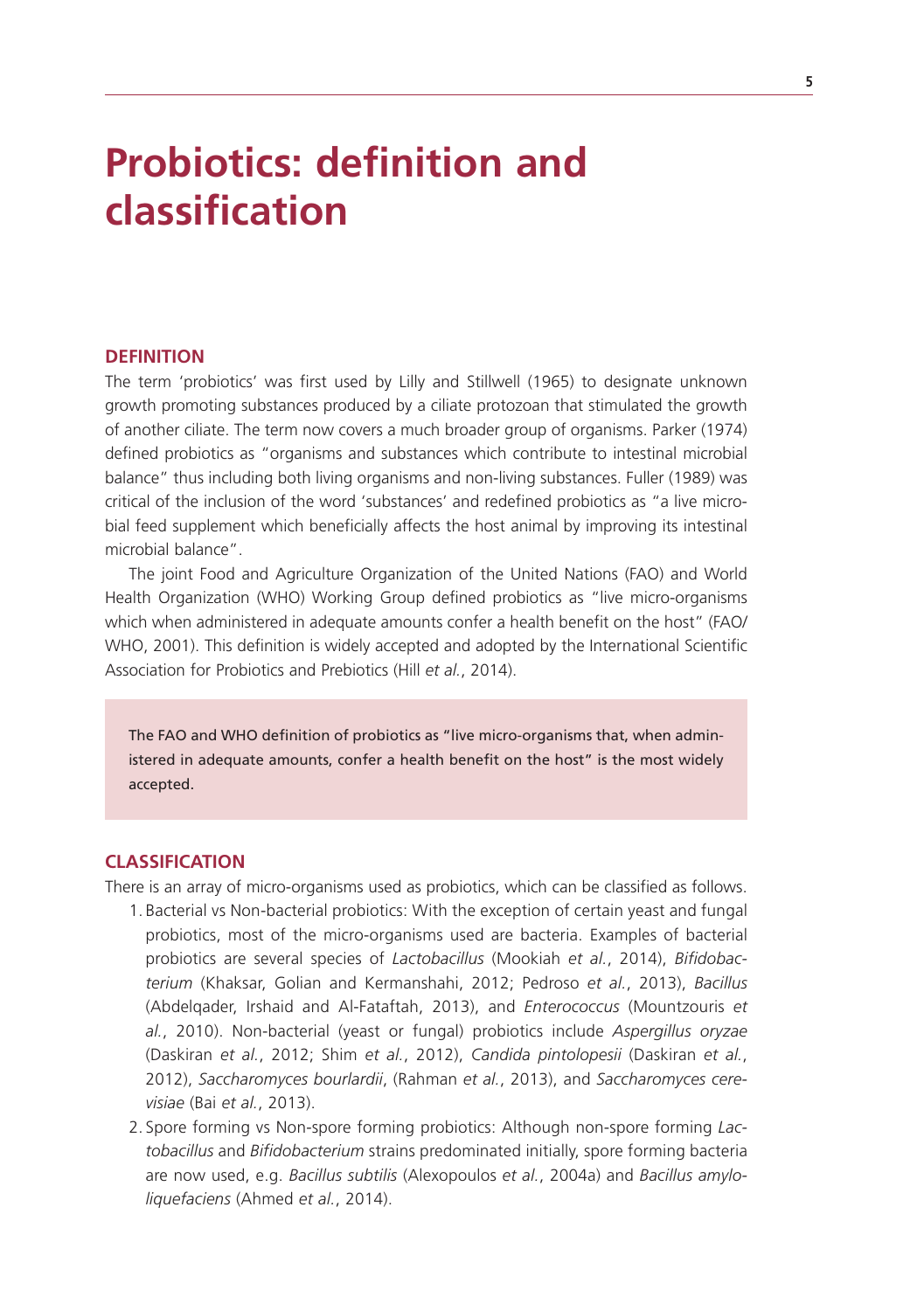- 3. Multi-species (or multi-strain) probiotics vs Single-species (or single-satrain) probiotics: The microbial composition of probiotic products ranges from a single strain to multi-strain or species compositions (Table 1). Examples of multi-species probiotics are PoultryStar ME (contains *Enterococcus faecium*, *Lactobacillus reuteri*, *L. salivarius* and *Pediococcus acidilactici*) (Giannenas *et al.*, 2012); PrimaLac (contains *Lactobacillus* spp., *E. faecium,* and *Bifidobacterium thermophilum*) (Pedroso *et al.*, 2013); and Microguard (contains various species of *Lactobacillus, Bacillus, Streptococcus, Bifidobacterium* and *Saccharomyces* (Rahman *et al.*, 2013). Single-species probiotics include Bro-bio-fair (*Saccharomyces servisia*) (Abdel-Raheem, Abd-Allah and Hassanein, 2012) and Anta Pro EF (*E. faecium*) (Abdel-Raheem, Abd-Allah and Hassanein, 2012).
- 4.Allochthonous probiotics vs Autochthonous probiotics: The micro-organisms used as probiotics which are normally not present in the GIT of animals are referred to as allochthonous (e.g. yeasts), while the micro-organisms normally present as indigenous inhabitants of the GIT are referred to as autochthonous probiotics (e.g. *Lactobacillus* and *Bifidobacterium*).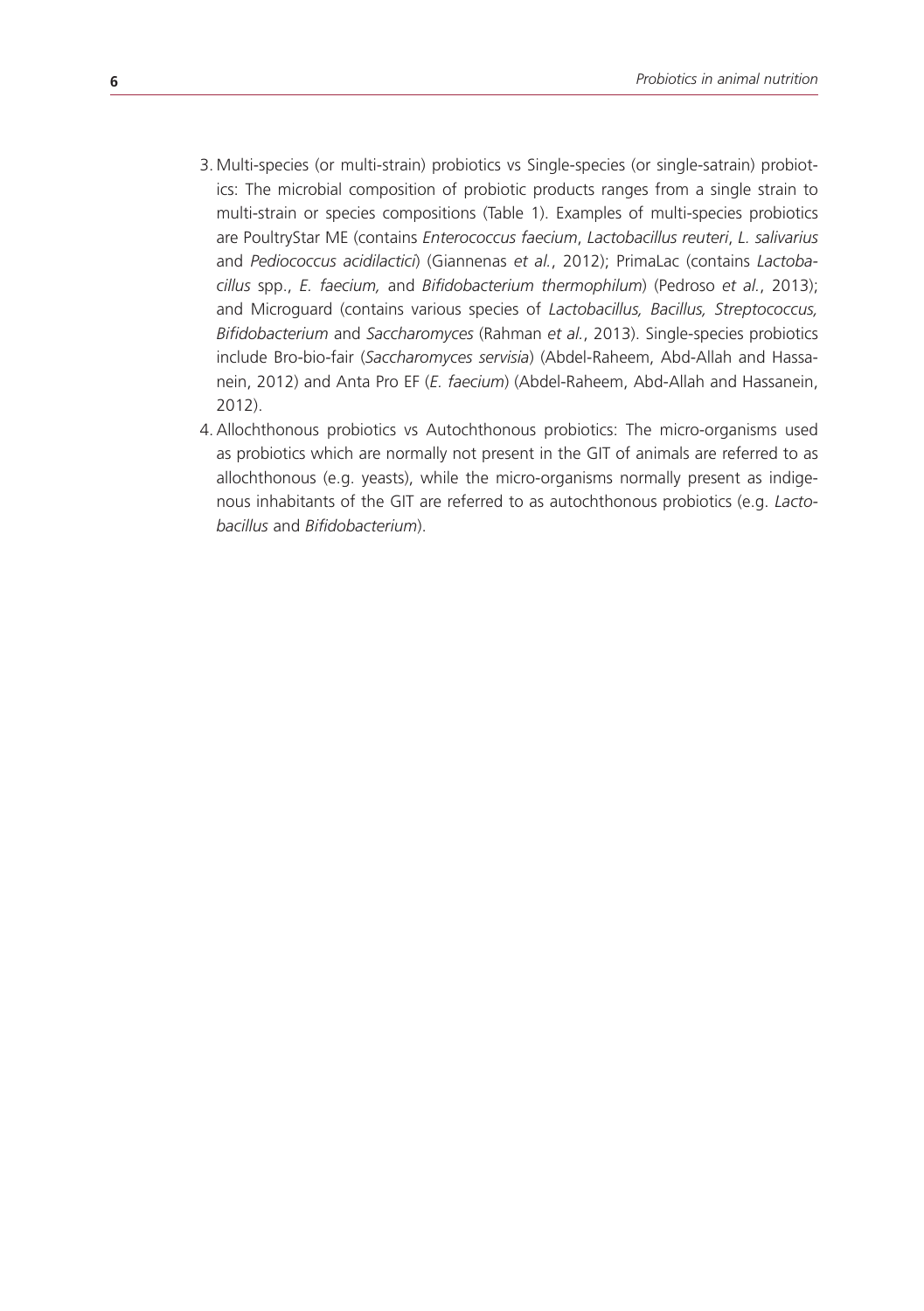# **Micro-organisms used in probiotics**

Many commercial products use multi-strain probiotics, although the benefits of using more than one strain or species in a single product has not been clearly established (Zhao *et al.*, 2013). Micro-organisms that have been used as probiotics in animal feed are listed in Table1.

TABLE 1

#### **Micro-organisms used as probiotics in animal diets**

| <b>Species</b>         | <b>Strain</b>                                                            | Commercial products containing the species                                                                                                                                                                                                                                                                                                                                                                                                                                                                                                 | <b>References</b>                                                                                              |
|------------------------|--------------------------------------------------------------------------|--------------------------------------------------------------------------------------------------------------------------------------------------------------------------------------------------------------------------------------------------------------------------------------------------------------------------------------------------------------------------------------------------------------------------------------------------------------------------------------------------------------------------------------------|----------------------------------------------------------------------------------------------------------------|
| <b>ASPERGILLUS</b>     |                                                                          |                                                                                                                                                                                                                                                                                                                                                                                                                                                                                                                                            |                                                                                                                |
| oryzae                 |                                                                          |                                                                                                                                                                                                                                                                                                                                                                                                                                                                                                                                            | Daskiran et al., 2012;<br>Shim et al., 2012                                                                    |
| niger                  |                                                                          |                                                                                                                                                                                                                                                                                                                                                                                                                                                                                                                                            | Seo et al., 2010                                                                                               |
| <b>BACILLUS</b>        |                                                                          |                                                                                                                                                                                                                                                                                                                                                                                                                                                                                                                                            |                                                                                                                |
| amylolique-<br>faciens | <b>CECT 5940</b><br><b>H57</b>                                           | Ecobiol Norel Animal Nutrition, Madrid, Spain                                                                                                                                                                                                                                                                                                                                                                                                                                                                                              | Ortiz et al., 2013                                                                                             |
| toyonensis             | <b>BCT-7112</b>                                                          | Toyocerin Rubinum S.A., Barcelona, Spain                                                                                                                                                                                                                                                                                                                                                                                                                                                                                                   | Taras et al., 2005;<br>Kantas et al., 2015                                                                     |
| coagulans              | <b>ATCC 7050</b><br>ZJU0616                                              |                                                                                                                                                                                                                                                                                                                                                                                                                                                                                                                                            | Adami and Cavazzoni, 1999;<br>Hung et al., 2012                                                                |
| licheniformis          | <b>DSM 5749</b>                                                          | Microguard, PeterLab Holdings, Negeri Sembilan,<br>Malaysia, LSP 122 Alpharma, Vega Baja, Puerto<br>Rico, BioPlus 2B Chr Hansen, Hørsholm, Denmark,<br>Probios Chr Hansen, Hørsholm, Denmark, BioPlus<br>YC Evonik Industries, Essen, Germany                                                                                                                                                                                                                                                                                              | Alexopoulos et al., 2004a;<br>Rahman et al., 2013                                                              |
| megaterium             |                                                                          | Microguard, PeterLab Holdings, Negeri Sembilan,<br>Malaysia                                                                                                                                                                                                                                                                                                                                                                                                                                                                                | Rahman et al., 2013                                                                                            |
| mesentricus            |                                                                          | Microguard, PeterLab Holdings, Negeri Sembilan,<br>Malaysia                                                                                                                                                                                                                                                                                                                                                                                                                                                                                | Rahman et al., 2013                                                                                            |
| polymyxa               |                                                                          | Microguard, PeterLab Holdings, Negeri Sembilan,<br>Malaysia                                                                                                                                                                                                                                                                                                                                                                                                                                                                                | Rahman et al., 2013                                                                                            |
| subtilis               | 588, CA #20,<br>DSM 17299.<br>PB6, ATCC-<br>PTA 6737,<br><b>DSM 5750</b> | GalliPro Evonik Industries, Essen, Germany,<br>Microquard, PeterLab Holdings, Negeri Sembilan,<br>Malaysia, Super-CyC Choong Ang Biotech Co.<br>Ltd., Gyeonggy, South Korea, CloSTATTM Kemin<br>Industries Inc., Des Moines, USA, MicroSource S<br>Agtech Products Inc., Waukesha, USA, BioPlus<br>2B Chr Hansen, Hørsholm, Denmark, Probios Chr<br>Hansen, Hørsholm, Denmark, BioPlus YC Evonik<br>Industries, Essen, Germany, Enviva Pro DANISCO<br>Animal Nutrition, Wiltshire, UK, Probion Woogene<br>B&G Co. Ltd., Seoul, South Korea | Alexopoulos et al., 2004a;<br>Davis et al., 2008;<br>Rahman et al., 2013;<br>Afsharmanesh and Sadaghi,<br>2014 |
| <b>BREVIBACILLUS</b>   |                                                                          |                                                                                                                                                                                                                                                                                                                                                                                                                                                                                                                                            |                                                                                                                |
| laterosporus           |                                                                          |                                                                                                                                                                                                                                                                                                                                                                                                                                                                                                                                            | Hashemzadeh et al., 2013                                                                                       |
|                        |                                                                          |                                                                                                                                                                                                                                                                                                                                                                                                                                                                                                                                            |                                                                                                                |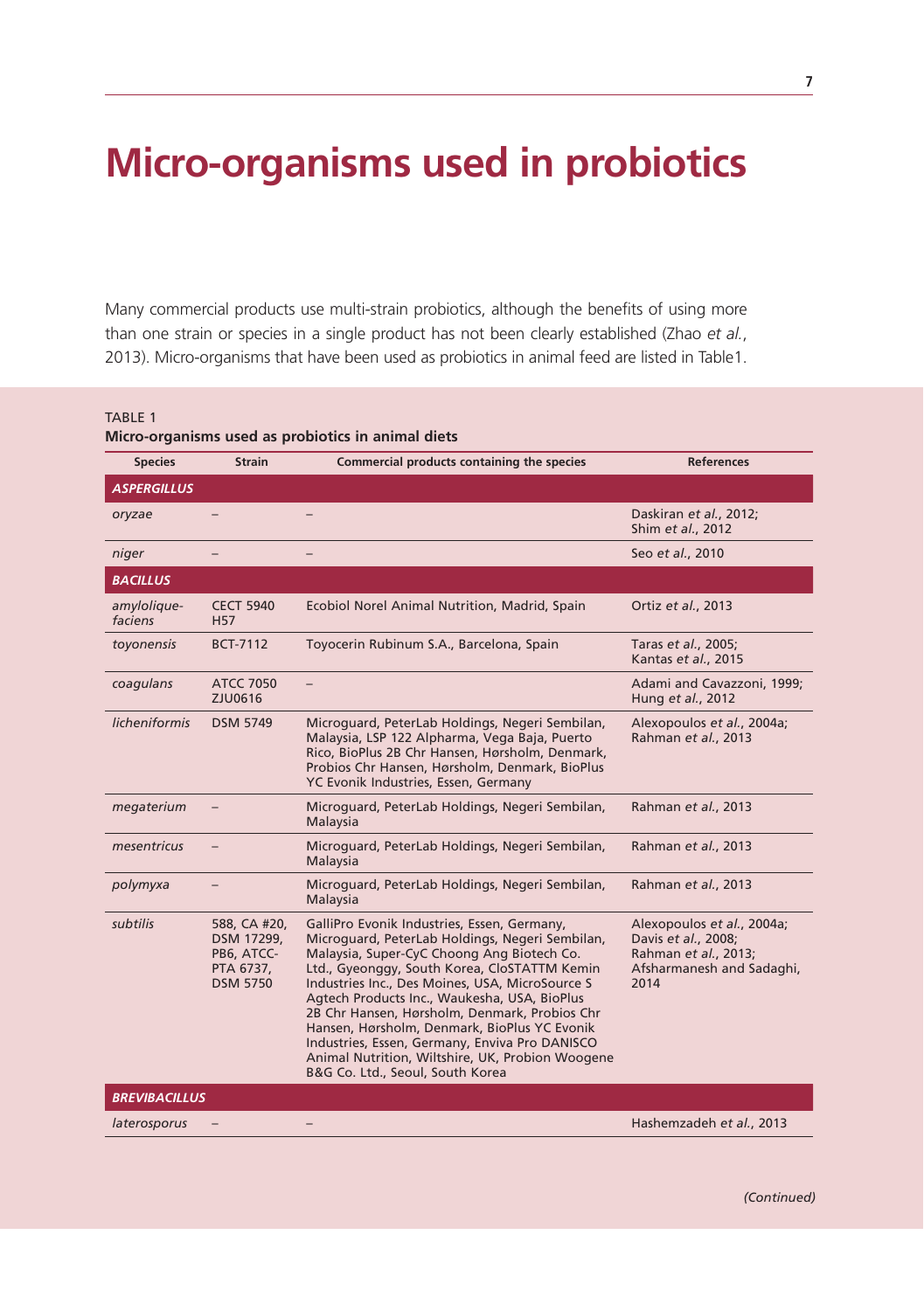#### TABLE 1

**Micro-organisms used as probiotics in animal diets** *(Continued)*

| <b>Species</b>       | <b>Strain</b>                                                                                                       | Commercial products containing the species                                                                                                                                                                                                                                                                                                                                                                                                                                                              | <b>References</b>                                                                                                                                                                                                                                                               |
|----------------------|---------------------------------------------------------------------------------------------------------------------|---------------------------------------------------------------------------------------------------------------------------------------------------------------------------------------------------------------------------------------------------------------------------------------------------------------------------------------------------------------------------------------------------------------------------------------------------------------------------------------------------------|---------------------------------------------------------------------------------------------------------------------------------------------------------------------------------------------------------------------------------------------------------------------------------|
| BIFIDOBACTERIUM      |                                                                                                                     |                                                                                                                                                                                                                                                                                                                                                                                                                                                                                                         |                                                                                                                                                                                                                                                                                 |
| animalis             | 503, DSM<br>16284                                                                                                   | PoultryStar ME BIOMIN GmbH, Getzersdorf,<br>Austria, Probios Chr Hansen, Hørsholm, Denmark                                                                                                                                                                                                                                                                                                                                                                                                              | Mountzouris et al., 2010;<br>Giannenas et al., 2012;<br>Wideman et al., 2012                                                                                                                                                                                                    |
| bifidium             |                                                                                                                     | PrimaLac Star Labs, Inc., Clarksdale, USA,<br>Protexin International Animal Health Products,<br>Huntingwood, Australia                                                                                                                                                                                                                                                                                                                                                                                  | Haghighi et al., 2008;<br>Daskiran et al., 2012;<br>Landy and Kavyani, 2013                                                                                                                                                                                                     |
| bifidus              |                                                                                                                     | Microguard PeterLab Holdings, Negeri Sembilan,<br>Malaysia                                                                                                                                                                                                                                                                                                                                                                                                                                              | Rahman et al., 2013                                                                                                                                                                                                                                                             |
| thermophilus         |                                                                                                                     | PrimaLac Star Labs, Inc., Clarksdale, USA,                                                                                                                                                                                                                                                                                                                                                                                                                                                              | Khaksar, Golian and<br>Kermanshahi, 2012; Pedroso<br>et al., 2013                                                                                                                                                                                                               |
| longum               | $\overline{\phantom{0}}$                                                                                            |                                                                                                                                                                                                                                                                                                                                                                                                                                                                                                         | Seo et al., 2010                                                                                                                                                                                                                                                                |
| pseudo-<br>longum    |                                                                                                                     |                                                                                                                                                                                                                                                                                                                                                                                                                                                                                                         | Seo et al., 2010                                                                                                                                                                                                                                                                |
| lactis               | $\overline{\phantom{0}}$                                                                                            | $\qquad \qquad -$                                                                                                                                                                                                                                                                                                                                                                                                                                                                                       | Seo et al., 2010                                                                                                                                                                                                                                                                |
| <b>CANDIDA</b>       |                                                                                                                     |                                                                                                                                                                                                                                                                                                                                                                                                                                                                                                         |                                                                                                                                                                                                                                                                                 |
| pintolepesii         |                                                                                                                     | Protexin Probiotics International Ltd., Lopen Head,<br>Somerset, UK                                                                                                                                                                                                                                                                                                                                                                                                                                     | Daskiran et al., 2012                                                                                                                                                                                                                                                           |
| <b>CLOSTRIDIUM</b>   |                                                                                                                     |                                                                                                                                                                                                                                                                                                                                                                                                                                                                                                         |                                                                                                                                                                                                                                                                                 |
| butyricum            |                                                                                                                     | Probion Woogene B&G Co. Ltd., Seoul, South<br>Korea                                                                                                                                                                                                                                                                                                                                                                                                                                                     | Zhang et al., 2012;<br>Zhao et al., 2013;<br>Zhang et al., 2014a                                                                                                                                                                                                                |
| <b>ESCHERICHIA</b>   |                                                                                                                     |                                                                                                                                                                                                                                                                                                                                                                                                                                                                                                         |                                                                                                                                                                                                                                                                                 |
| coli                 | Nissle 1917                                                                                                         | $\overline{\phantom{a}}$                                                                                                                                                                                                                                                                                                                                                                                                                                                                                | Hashemzadeh et al., 2013                                                                                                                                                                                                                                                        |
| <b>ENTEROCOCCUS</b>  |                                                                                                                     |                                                                                                                                                                                                                                                                                                                                                                                                                                                                                                         |                                                                                                                                                                                                                                                                                 |
| faecium              | <b>589, NCIMB</b><br>11181,<br>E1708, DSM<br>10663,<br><b>NCIMB</b><br>10415, DSM<br>16211,<br>DSM 3530,<br>HJEF005 | All-Lac Alltech Inc., Nicholasville, USA, PoultryStar<br>ME BIOMIN GmbH, Getzersdorf, Austria,<br>PrimaLac Star Labs, Inc., Clarksdale, USA,<br>Protexin International Animal Health Products,<br>Huntingwood, Australia, Pro-Soluble Probiotics<br>International Protexin Ltd., Somerset, UK, Anta Pro<br>EF Dr. Eckel GmbH, Niederzissen, Germany, Biomin<br>IMBO BIOMIN GmbH, Getzersdorf, Austria, Probios<br>Chr Hansen, Hørsholm, Denmark UltraCruz Santa<br>Cruz Animal Health, Paso Robles, USA | Mountzouris et al., 2010;<br>Giannenas et al., 2012;<br>Khaksar, Golian and<br>Kermanshahi, 2012;<br>Wideman et al., 2012;<br>Abdel-Rahman et al., 2013;<br>Cao et al., 2013;<br>Chawla et al., 2013;<br>Landy and Kavyani, 2013;<br>Pedroso et al., 2013;<br>Zhao et al., 2013 |
| faecalis             | $\overline{\phantom{0}}$                                                                                            | $\qquad \qquad -$                                                                                                                                                                                                                                                                                                                                                                                                                                                                                       | Seo et al., 2010                                                                                                                                                                                                                                                                |
| <b>LACTOBACILLUS</b> |                                                                                                                     |                                                                                                                                                                                                                                                                                                                                                                                                                                                                                                         |                                                                                                                                                                                                                                                                                 |
| thermophilus         |                                                                                                                     | All-Lac Alltech Inc., Nicholasville, USA                                                                                                                                                                                                                                                                                                                                                                                                                                                                | Pedroso et al., 2013                                                                                                                                                                                                                                                            |
| acidophilus          | $\overline{\phantom{0}}$                                                                                            | Probios Chr Hansen, Hørsholm, Denmark,<br>Microguard PeterLab Holdings, Negeri Sembilan,<br>Malaysia, Protexin International Animal Health<br>Products, Huntingwood Australia, UltraCruz Santa<br>Cruz Animal Health, Paso Robles, USA, PrimaLac,<br>Avian PAC Soluble, Probion Woogene B&G Co.<br>Ltd., Seoul, South Korea                                                                                                                                                                             | Morishita et al., 1997;<br>Haghighi et al., 2008;<br>Daskiran et al., 2012;<br>Khaksar, Golian and<br>Kermanshahi, 2012;<br>Shim et al., 2012;<br>Rahman et al., 2013;<br>Zhang et al., 2014a                                                                                   |

*(Continued)*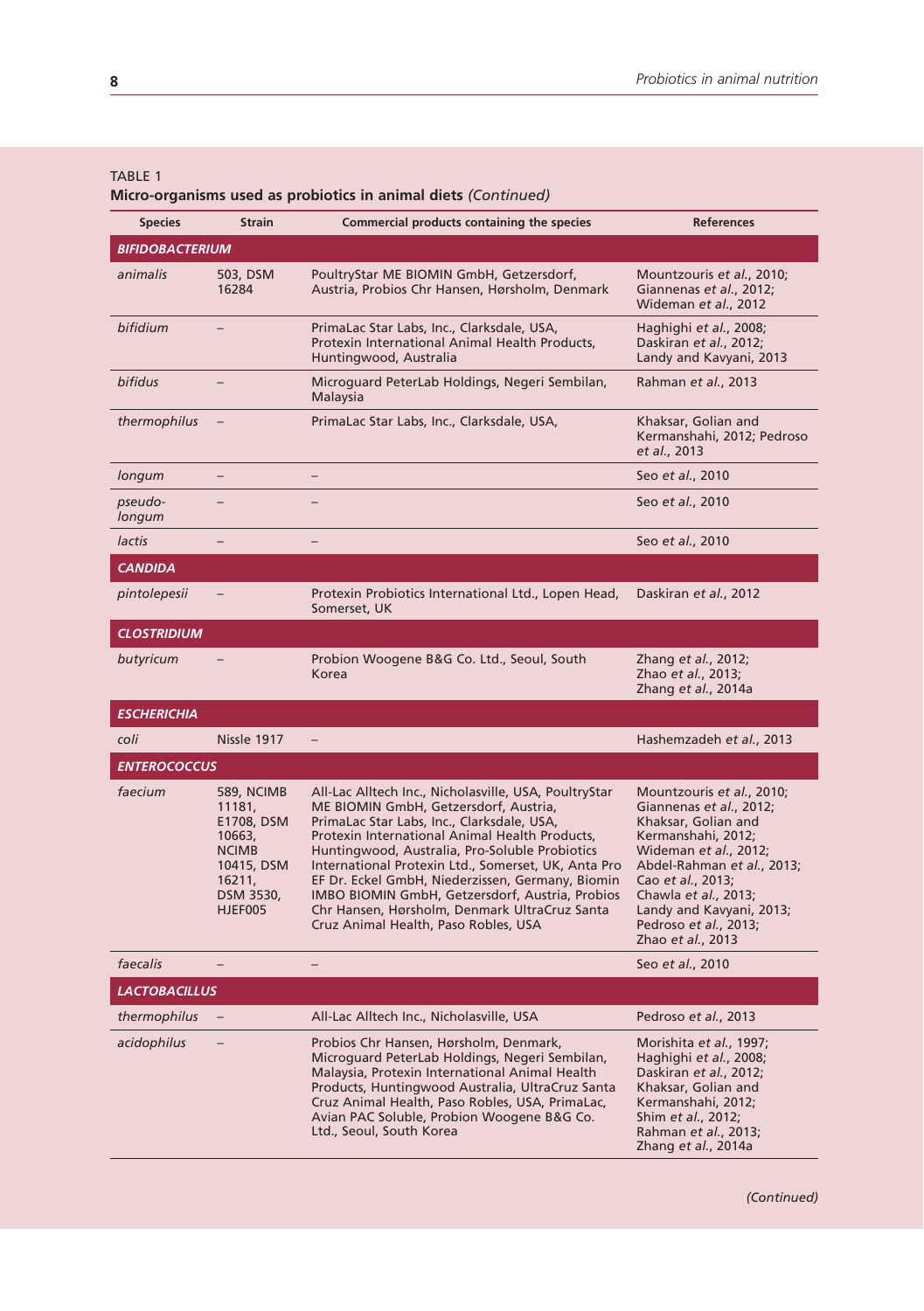#### TABLE 1 **Micro-organisms used as probiotics in animal diets** *(Continued)*

| <b>Species</b>                          | Strain                                                                             | Commercial products containing the species                                                                                                                                                                                              | <b>References</b>                                                                                     |
|-----------------------------------------|------------------------------------------------------------------------------------|-----------------------------------------------------------------------------------------------------------------------------------------------------------------------------------------------------------------------------------------|-------------------------------------------------------------------------------------------------------|
| brevis                                  | 112, 1211,<br>  218,   23,<br>125                                                  | -                                                                                                                                                                                                                                       | Mookiah et al., 2014                                                                                  |
| bulgaricus                              |                                                                                    | Microguard, PeterLab Holdings, Negeri Sembilan,<br>Malaysia, Protexin International Animal Health<br>Products, Huntingwood, Australia                                                                                                   | Daskiran et al., 2012;<br>Rahman et al., 2013                                                         |
| casei                                   | <b>CECT 4043</b>                                                                   | PrimaLac Star Labs, Inc., Clarksdale, USA, , Probios,<br>UltraCruz Santa Cruz Animal Health, Paso Robles,<br><b>USA</b>                                                                                                                 | Fajardo et al., 2012;<br>Khaksar, Golian and<br>Kermanshahi, 2012;<br>Landy and Kavyani, 2013         |
| delbrueckii<br>subspecies<br>bulgaricus | $=$                                                                                | Protexin International Animal Health Products,<br>Huntingwood, Australia                                                                                                                                                                | Daskiran et al., 2012                                                                                 |
| farciminis                              | -                                                                                  | Enviva MPI DANISCO Animal Nutrition, Wiltshire,<br>UK.                                                                                                                                                                                  | -                                                                                                     |
| fermentum                               | JS                                                                                 | JSA-101 Gold Well-being LS Co. Ltd., Gangwon,<br>Korea                                                                                                                                                                                  | Bai et al., 2013                                                                                      |
| gallinarum                              | 16,   26,<br><b>LCB 12</b>                                                         |                                                                                                                                                                                                                                         | Ohya, Marubashi and Ito,<br>2000;<br>Mookiah et al., 2014                                             |
| jensenii                                | -                                                                                  | $\overline{\phantom{0}}$                                                                                                                                                                                                                | Sato et al., 2009                                                                                     |
| paracasei                               | $\overline{\phantom{0}}$                                                           | $\overline{\phantom{0}}$                                                                                                                                                                                                                | Bomba et al., 2002                                                                                    |
| plantarum                               |                                                                                    | Microguard PeterLab Holdings, Negeri Sembilan,<br>Malaysia, Protexin International Animal Health<br>Products, Huntingwood, Australia, UltraCruz Santa<br>Cruz Animal Health, Paso Robles, USA, Probios Chr<br>Hansen, Hørsholm, Denmark | Daskiran et al., 2012;<br>Rahman et al., 2013                                                         |
| reuteri                                 | 514, C 1,<br>C <sub>10</sub> , C <sub>16</sub> ,<br>DSM 16350,<br><b>DSM 16350</b> | PoultryStar ME BIOMIN GmbH, Getzersdorf,<br>Austria                                                                                                                                                                                     | Mountzouris et al., 2010;<br>Giannenas et al., 2012;<br>Wideman et al., 2012;<br>Mookiah et al., 2014 |
| rhamnosus                               |                                                                                    | Protexin International Animal Health Products,<br>Huntingwood, Australia, Enviva MPI DANISCO<br>Animal Nutrition, Wiltshire, UK                                                                                                         | Daskiran et al., 2012;<br>Hashemzadeh et al., 2013                                                    |
| lactis                                  | $-$                                                                                | Probios Chr Hansen, Hørsholm, Denmark                                                                                                                                                                                                   |                                                                                                       |
| salivarius                              | DSM 16351,<br>124                                                                  | FloraMax-B11 Pacific Vet Group, Fayetteville,<br>USA, PoultryStar ME BIOMIN GmbH, Getzersdorf,<br>Austria                                                                                                                               | Mountzouris et al., 2010;<br>Biloni et al., 2013;<br>Mookiah et al., 2014                             |
| sobrius                                 |                                                                                    |                                                                                                                                                                                                                                         | Konstantinov et al., 2008                                                                             |
| <b>LACTOCOCCUS</b>                      |                                                                                    |                                                                                                                                                                                                                                         |                                                                                                       |
| lactis                                  | <b>CECT 539</b>                                                                    | -                                                                                                                                                                                                                                       | Fajardo et al., 2012                                                                                  |
| <b>MEGASPHAERA</b>                      |                                                                                    |                                                                                                                                                                                                                                         |                                                                                                       |
| elsdenii                                | -                                                                                  | -                                                                                                                                                                                                                                       | Seo et al., 2010                                                                                      |
| <b>PEDIOCOCCUS</b>                      |                                                                                    |                                                                                                                                                                                                                                         |                                                                                                       |
| acidilactici                            | <b>DSM 16210</b>                                                                   | All-Lac Alltech Inc., Nicholasville, USA, PoultryStar<br>ME BIOMIN GmbH, Getzersdorf, Austria                                                                                                                                           | Mountzouris et al., 2010;<br>Wideman et al., 2012;<br>Pedroso et al., 2013                            |
| parvulus                                |                                                                                    | FloraMax-B11 Pacific Vet Group, Fayetteville, USA                                                                                                                                                                                       | Biloni et al., 2013                                                                                   |
|                                         |                                                                                    |                                                                                                                                                                                                                                         |                                                                                                       |

*(Continued)*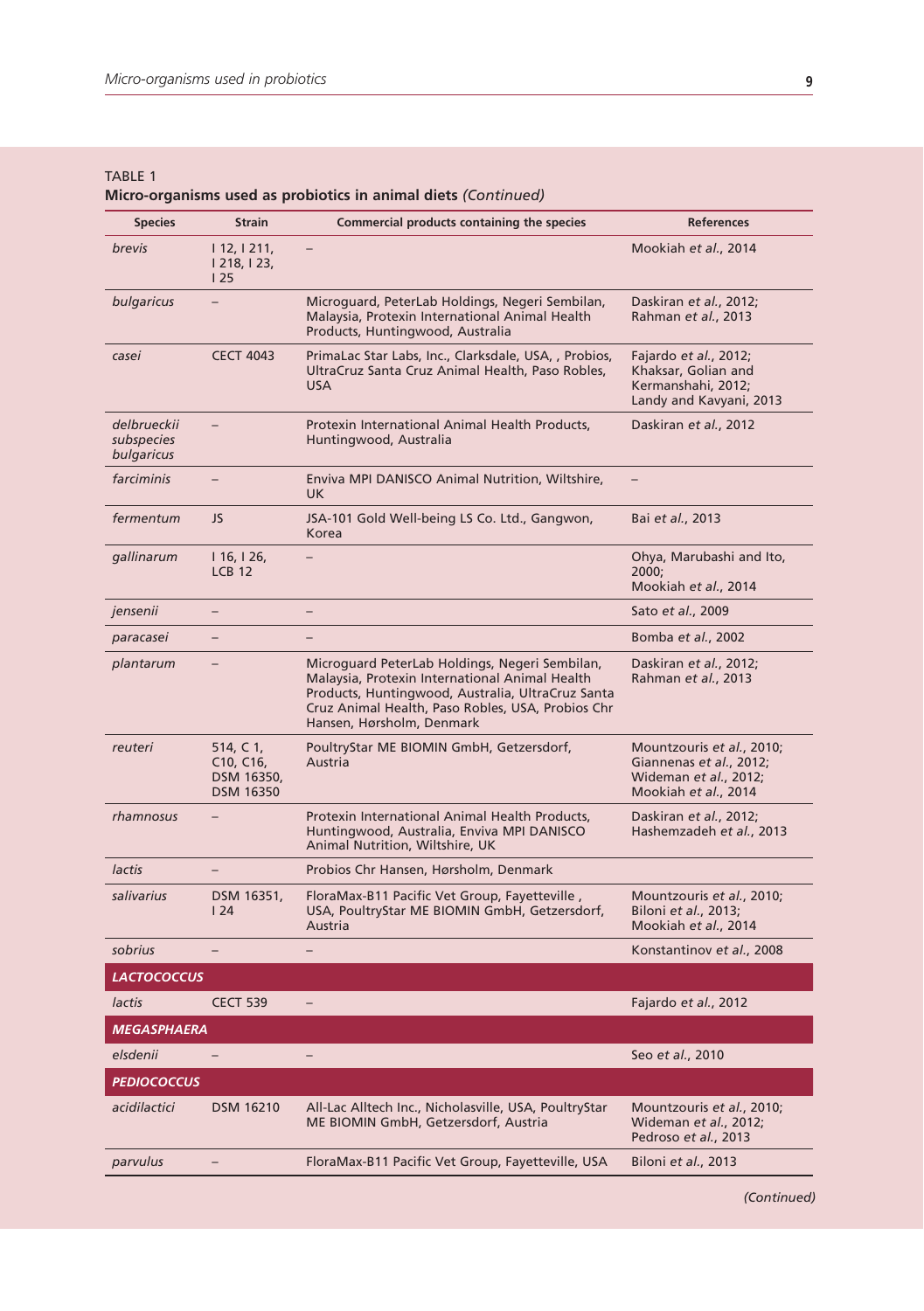#### TABLE 1

**Micro-organisms used as probiotics in animal diets** *(Continued)*

| <b>Species</b>                       | <b>Strain</b>          | Commercial products containing the species                                                                               | <b>References</b>                                                    |
|--------------------------------------|------------------------|--------------------------------------------------------------------------------------------------------------------------|----------------------------------------------------------------------|
| <b>PREVOTELLA</b>                    |                        |                                                                                                                          |                                                                      |
| bryantii                             |                        |                                                                                                                          | Seo et al., 2010                                                     |
| <b>PROPIONIBACTERIUM</b>             |                        |                                                                                                                          |                                                                      |
| shermanii                            |                        |                                                                                                                          | Seo et al., 2010                                                     |
| freudenreichii                       |                        |                                                                                                                          | Seo et al., 2010                                                     |
| acidipropi-<br>onici                 |                        |                                                                                                                          | Seo et al., 2010                                                     |
| jensenii                             |                        |                                                                                                                          | Seo et al., 2010                                                     |
| <b>SACCHAROMYCES</b>                 |                        |                                                                                                                          |                                                                      |
| bourlrdii                            |                        | Microguard, PeterLab Holdings, Negeri Sembilan,<br>Malaysia                                                              | Rahman et al., 2013                                                  |
| cerevisiae                           | <b>KCTC</b><br>No.7193 | JSA-101 Gold, Super-CyC Choong Ang Biotech Co.<br>Ltd., Gyeonggi, South Korea                                            | Shim et al., 2012;<br>Abdel-Rahman et al., 2013;<br>Bai et al., 2013 |
| servisia                             |                        | Bro-biofair Vitality Co., Egypt                                                                                          | Abdel-Raheem, Abd-Allah<br>and Hassanein, 2012                       |
| <b>STREPTOCOCCUS</b>                 |                        |                                                                                                                          |                                                                      |
| faecalis                             |                        |                                                                                                                          | Haghighi et al., 2008                                                |
| faecium                              |                        | Microquard PeterLab Holdings, Negeri Sembilan,<br>Malaysia, Avian PAC Soluble Loveland Industries<br>Inc., Colorado, USA | Morishita et al., 1997;<br>Rahman et al., 2013                       |
| gallolyticus                         | <b>TDGB 406</b>        |                                                                                                                          | Kumar et al., 2014                                                   |
| salivarius<br>subsp.<br>thermophilus |                        | Protexin International Animal Health Products,<br>Huntingwood, Australia                                                 | Daskiran et al., 2012                                                |
| bovis                                |                        |                                                                                                                          | Seo et al., 2010                                                     |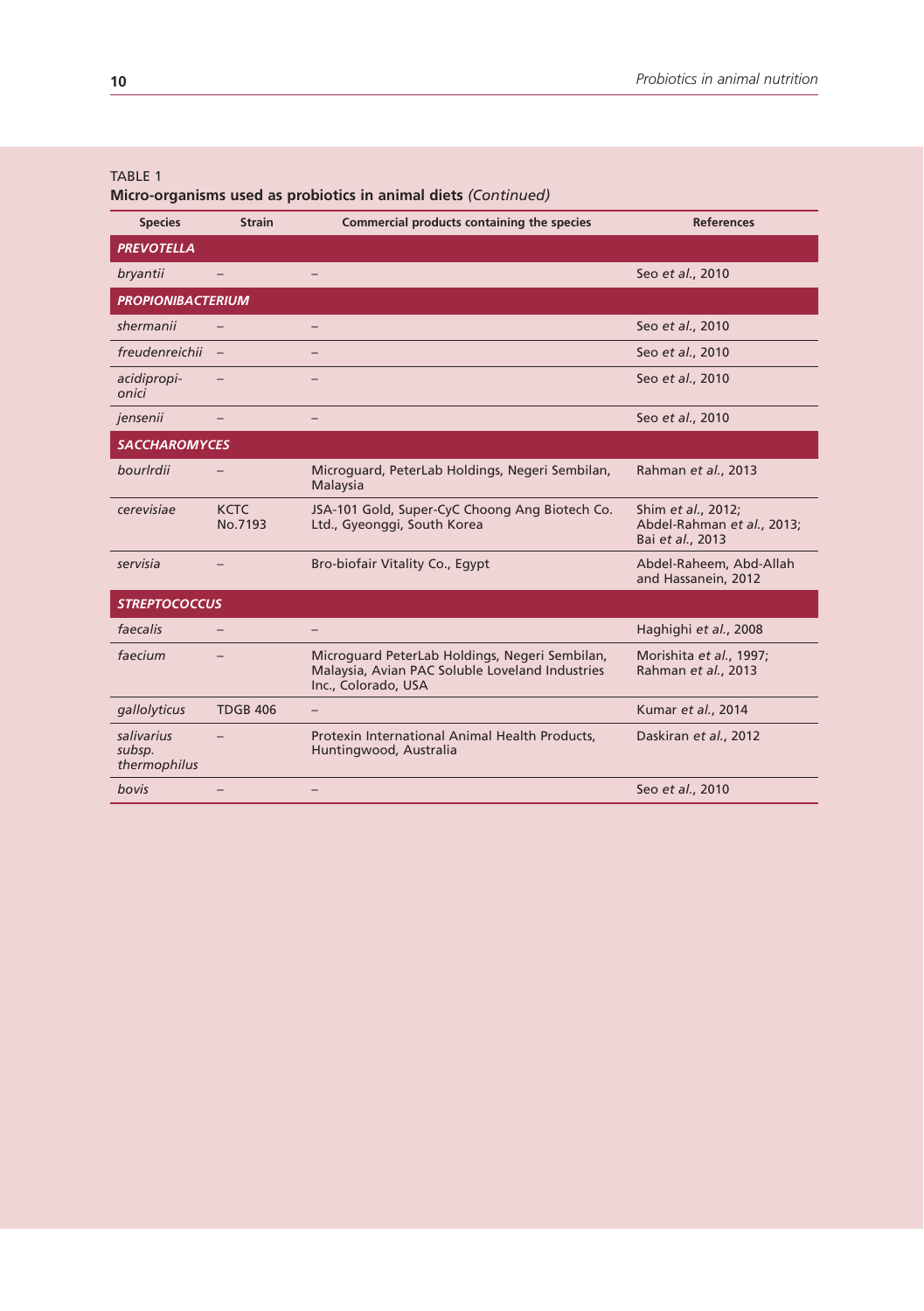### **Manufacture of probiotics**

#### **SELECTION OF MICROBIAL STRAINS**

In addition to being non-pathogenic to animals, micro-organisms used as probiotics are selected on the basis of their survival in the gastro-intestinal environment and ability to withstand low pH and high concentrations of bile acids. In addition, the chosen strain should tolerate the manufacturing, transportation, storage and application processes, maintaining its viability and desirable characteristics (Collins, Thornton and Sullivan, 1998). The capacity of potential probiotic micro-organisms to withstand the gastro-intestinal environment can be tested *in vitro* by challenging with low pH (Hood and Zoitola, 1988; Collado and Sanz, 2006). The capacity to tolerate an acidic environment and bile varies among strains (Mishra and Prasad, 2005). Another desirable characteristic is the ability to adhere to the intestinal epithelium, enabling the probiotic strain(s) to colonize the intestine (Guarner and Schaafsma, 1998). In addition, ability to grow rapidly on inexpensive media is a requisite (Collins, Thornton and Sullivan, 1998) for economically viable production.

Spore forming bacteria, particularly from the genus *Bacillus*, are increasingly being used as probiotics. *Bacillus* spores are resistant to physical and environmental factors, such as heat, desiccation and UV radiation (Mason and Setlow, 1986; Nicholson *et al.*, 2000; Setlow, 2006; Cutting, 2011) enabling them to maintain their viability during feed pelleting, storage and handling. *Bacillus lavolacticus* DSM 6475, and two species (total four strains) of *Sporolactobacillus* (*Sp. Inulinus* and *Sp. laevus*) were resistant to pH 3, and *B. racemilacticus* and *B. coagulans* were tolerant of bile (Hyronimus *et al.*, 2000).

#### **FERMENTATION**

Fermentation techniques are used either to produce microbial cells in large quantity or to produce extracellular microbial products (e.g. food-grade lactic acid), enzymes, amino acids, vitamins and other pharmaceutical compounds.

Animal studies have used probiotics cultured in the laboratory (Zhou *et al.*, 2010; Shim *et al.*, 2012), or commercially available probiotics. Scaling up from the laboratory to a commercial product is not a trivial process, and quality control is paramount for a beneficial product outcome.

### **Growth media**

Micro-organism-specific growth media, either synthetic or dairy based, are generally used to grow probiotics in an economically viable way (Muller *et al.,* 2009). Approximately 30% of the total cost of fermentation is media cost (Rodrigues, Teixeira and Oliveira, 2006). Dairy based media have been preferred for production of human probiotics, with the use of dairy-based foods such as yoghurt as the carrier. Some countries have legal requirements preventing the use of synthetic media for the production of human probiotics (Muller *et*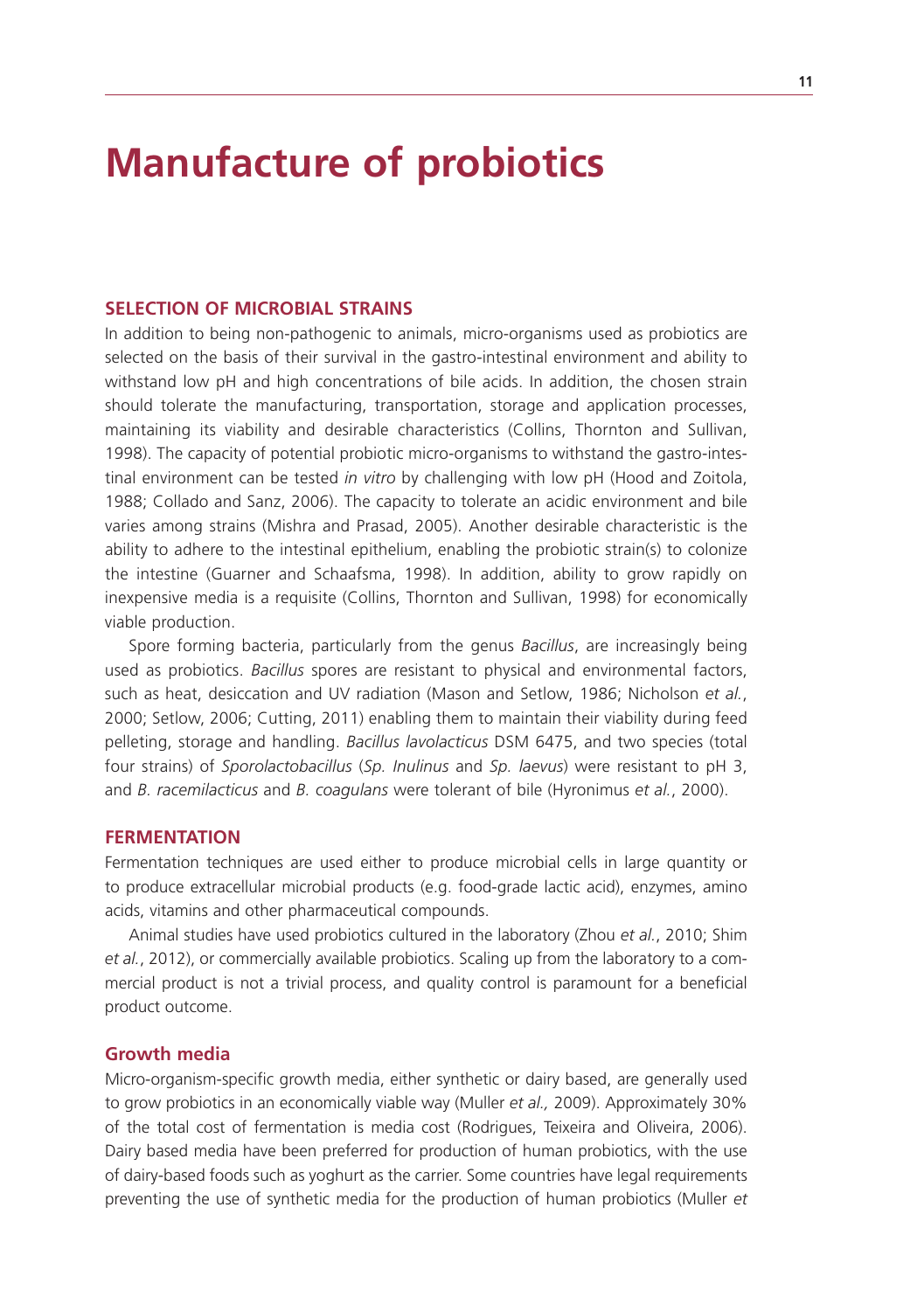*al.*, 2009), but there are no such restrictions for fermentation media for the production of probiotics for animal use.

Use of pure chemical substrates as carbon sources (Javanainen and Linko, 1995; Xiaodong, Xuan and Rakshit, 1997) for fermentation generally results in high quality products. However, agricultural and other industrial by-products are preferred substrates for fermentation because of reduced cost (Hofvendahl and Hahn-Hägerdal, 2000). For example, popular substrates for industrial fermentation are whey (Timmer and Kromkamp, 1994; Øyaas *et al.*, 1996), molasses (Montelongo, Chassy and McCord, 1993; Göksungur and Güvenç, 1997) and starch (Xiaodong, Xuan and Rakshit, 1997). Similarly, yeast extract and peptone are popular nitrogen sources in fermentation media (Chiarini, Mara and Tabacchioni, 1992). Yeast extract can be replaced with cheaper agricultural products (e.g. lentil flour) as nitrogen sources (Altaf *et al.*, 2006). Feed grade vegetable proteins and food grade carbohydrates have also been used for production of commercial probiotics (EFSA, 2008). However, media information is not available for most commercial probiotics.

The ideal growth medium that maximizes microbial growth can be very complex and expensive (Muller *et al.*, 2009). Different probiotic strains generally require different media.

#### **Growth conditions**

Temperature and pH affect fermentation growth rates, which are species and strain dependent. Optimum temperatures for *Lactobacillus* strains varies between 25°C and 45°C (Hofvendahl and Hahn-Hägerdal, 2000). Similarly, optimal pH for the growth of probiotics also varies with microbial species and strain. In some cases, pH is set at the beginning of fermentation and allowed to drift (often decreasing due to the production of acids) while fermentation proceeds, while in other cases pH is kept fairly constant by adding buffer (Hofvendahl and Hahn-Hägerdal, 2000; Muller *et al.*, 2009).

#### **Fermentation methods**

Probiotics can be produced by either batch or continuous fermentation. In batch fermentation, all of the substrate (sterilized) and the inoculum are mixed together in the fermenter at the beginning and kept at the optimum temperature for the growth of the probiotic. In fed-batch fermentation, limiting nutrients can be added during the fermentation. The reduction of pH in the fermentation medium, to the level where it inhibits the rate of microbial growth, is one of the challenges with batch fermentation and is generally managed by adding a base or a buffer to the medium to maintain pH (Muller *et al.*, 2009). After completion of the fermentation process, which is generally determined by measuring the concentration of probiotic in the fermenter, cells are recovered by centrifugation or filtration (Champagne, Gardner and Lacroix, 2007). Obtaining a high cellular concentration while maintaining low viscosity is an important objective in optimizing the batch fermentation process, as high viscosity hinders the recovery of cells from the growth medium (Champagne, Gardner and Lacroix, 2007). For spore-forming bacteria, vegetative cells are induced to sporulate, generally by limiting nutrient availability, before harvesting. Reduction of pH is another method of triggering sporulation.

With continuous fermentation, fresh growth medium is continuously added to the culture while bacterial cells and any inhibitory substances produced during fermentation are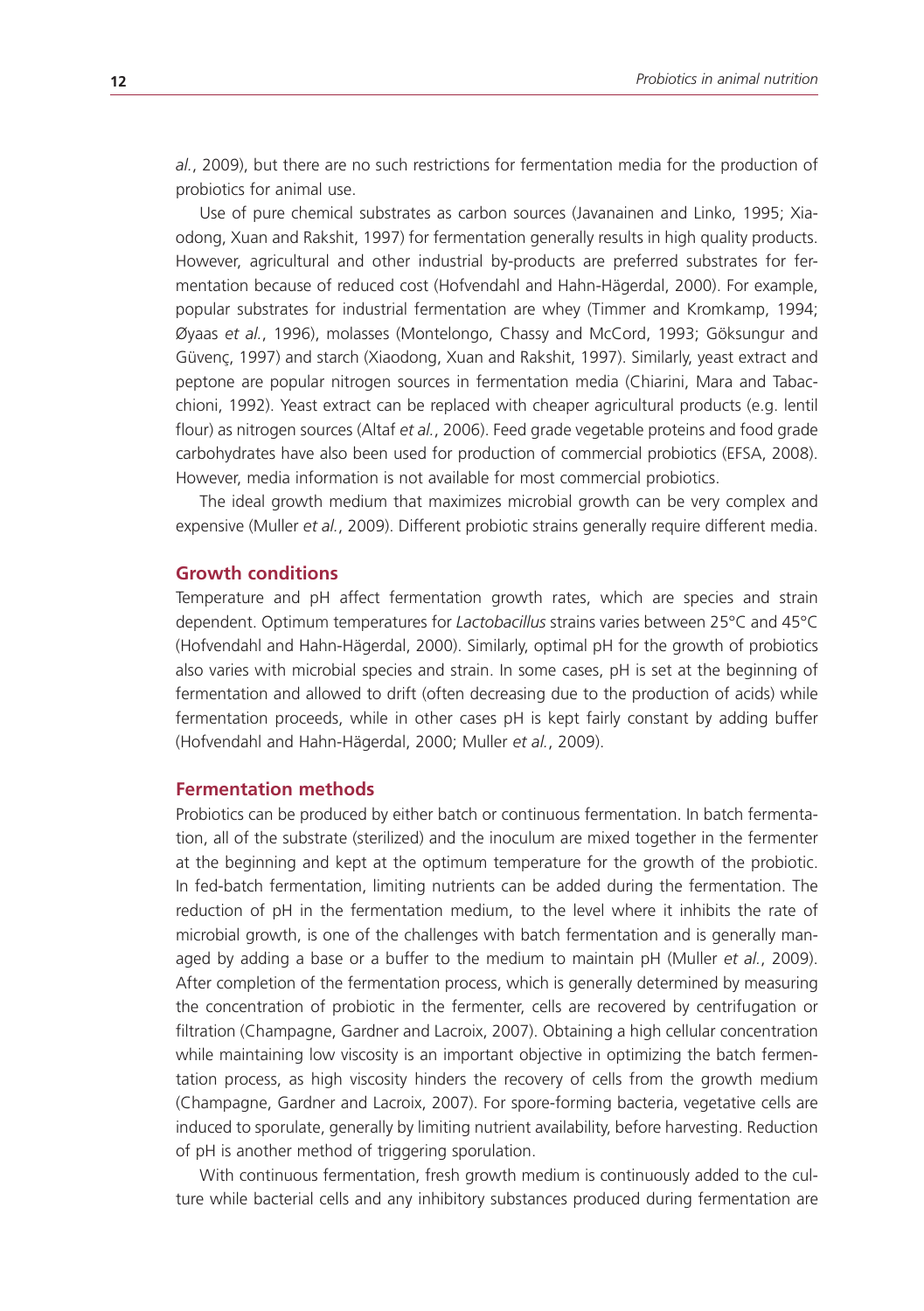continuously removed so that continuous production of the probiotic can be maintained (Lamboley *et al.*, 1997; Muller *et al.*, 2009). Genetic drifts due to mutation(s) or to contamination with other bacteria occurring during the fermentation process are issues with continuous fermentation. Batch fermentation has been preferred because it is less costly than continuous fermentation (Muller *et al.*, 2009).

Doleyres, Fliss and Lacroix (2004) developed a two-stage fermentation system as used in yoghurt production. In their laboratory trial, the inoculum strain(s) was immobilized as a pure culture in carrageenan/locust bean gel beads, which then released bacteria at a controlled rate into the linked, continuous fermentation reactor to produce probiotics containing the required ratio of *Lactococcus lactis* subsp. *lactis* biovar. *diacetylactis* MD and *B. longum* ATCC 15707 cells, but this ratio could not be maintained.

#### **DRYING**

After fermentation the bacterial and yeast cells are usually dried for ease of transport and storage thus avoiding any need for specialized facilities for storage and transport of liquid inoculants or frozen cells. Probiotic micro-organisms are generally dried by freeze drying or spray drying (Muller *et al.*, 2009), but vacuum drying and fluidized bed drying are also used. Maintaining cell viability during drying is critical for successful probiotic production (Meng *et al.*, 2008).

#### **Freeze drying**

A two-step process of freezing and drying is used. The bacteria are first frozen by using liquid nitrogen or dry ice, or refrigerated at -20°C and then dried under high vacuum to reduce the moisture level to 4% or below (Ananta *et al.*, 2004). The freezing process should be fast enough to avoid the formation of ice crystals inside the cell (Mazur, 1976). Although this is the best method to dry bacteria, in terms of maintaining viability, the high cost associated with the process often hinders its application (Chávez and Ledeboer, 2007).

Similarly, yeast cultures have also been preserved and stored by freeze drying (Kawamura *et al.*, 1995). A modification of the standard freeze drying method involving evaporative cooling can preserve yeast cells for 30 years (Bond, 2007). In this method, a centrifugal head connected with a freeze dryer is used to initially dry the yeast culture mixed with lyoprotectant, followed by secondary drying under vacuum using phosphorus pentoxide as a desiccant. Dehydration of yeast cells with successive reduction in pressure is a feasible alternative to freeze-drying (Rakotozafy *et al.*, 2000).

#### **Spray drying**

Fine droplets of probiotic culture, atomized by spraying through a heated nozzle, are sprayed into the drying chamber against hot air (Masters, 1972; Knorr, 1998). The micro-organisms (bacteria or yeast) are dried during the process and collected at the bottom of the chamber (Masters, 1972). The exposure to the high temperature during drying can kill a significant proportion of the vegetative cells, so this is a major constraint (Elizondo and Labuza, 1974). However, the technique is popular because of the low cost of drying for the bulk production of probiotics. It is more suitable for drying spores as the probiotic product.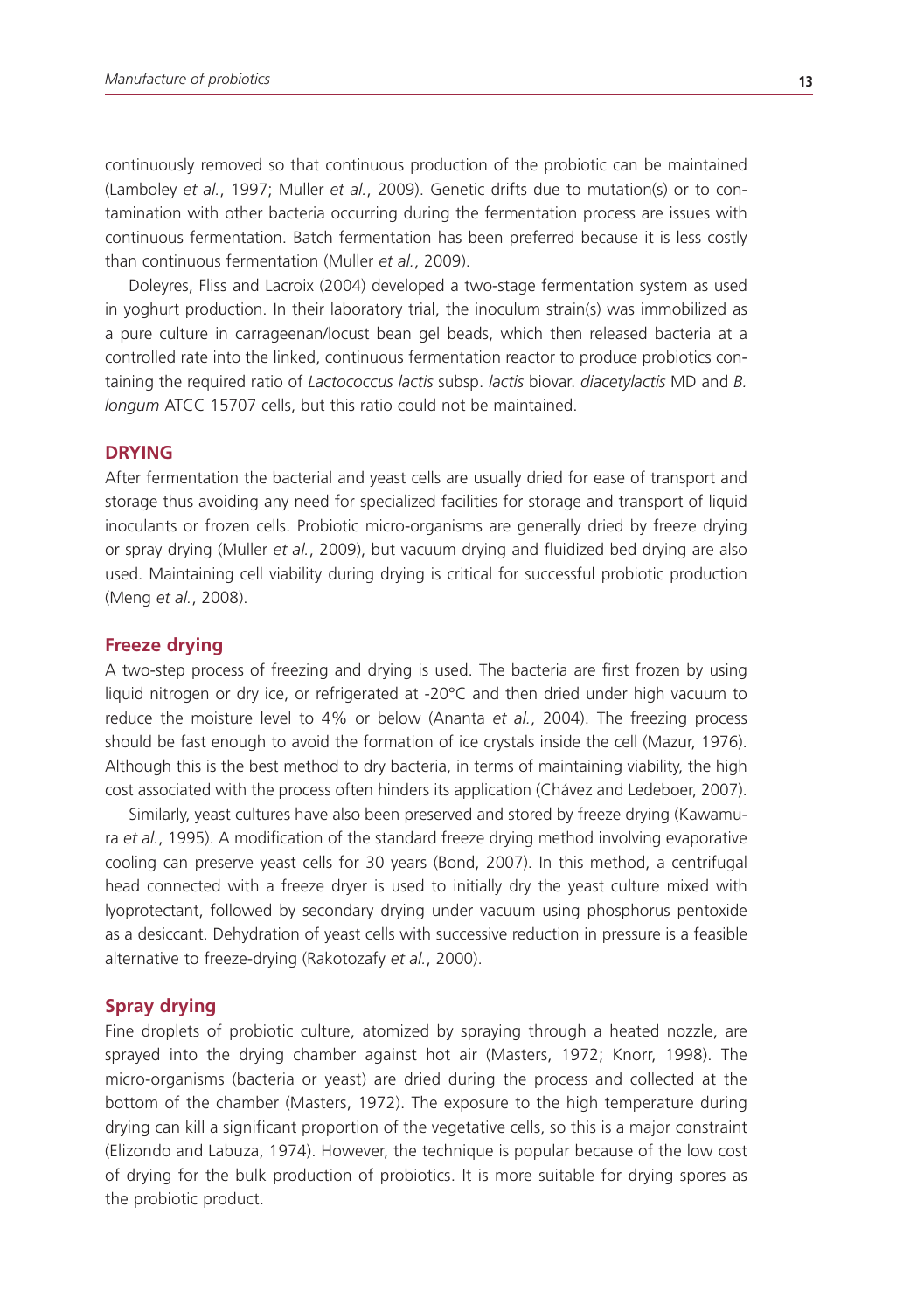Probiotic micro-organisms are generally produced by a fermentation process with species- and strain-specific temperature and pH, and mostly dried by a freeze-drying or spray drying process. Growth in inexpensive media is important for commercial production. Probiotics for animal nutrition need to maintain their viability during manufacturing, storage and handling, and quality control is needed to ensure this. Probiotics are selected to presumably withstand the gastro-intestinal environment and adhere to the intestinal epithelium.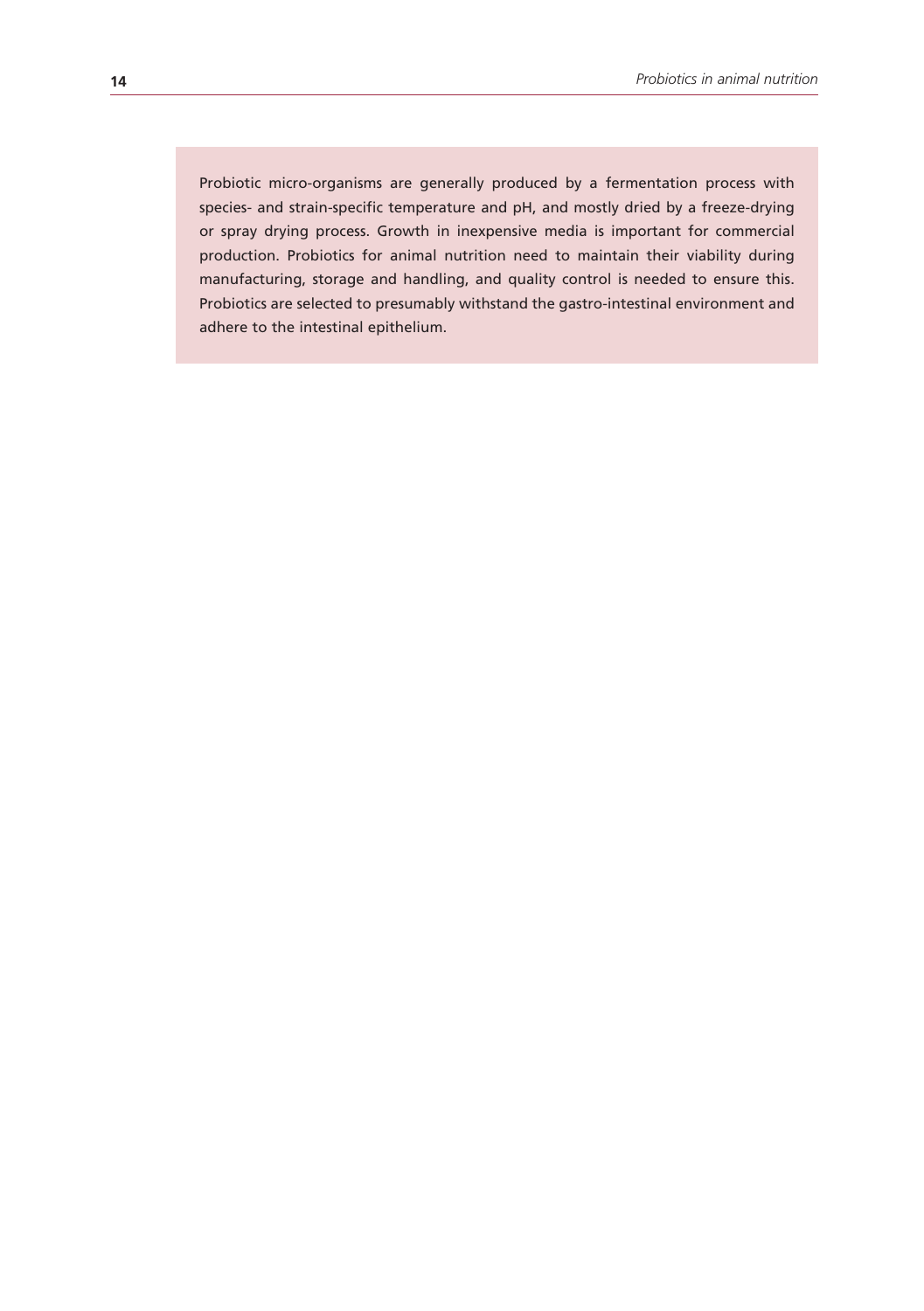### **Mode of probiotic action**

Different probiotics exert their effects through various mechanisms not yet fully understood and presumed to be due to their action either in the gastro-intestinal lumen or the wall of the GIT. Although probiotics are being promoted as a substitute for AGP, the mechanism of action of these feed additives appears to be different (Fajardo *et al.*, 2012).

Probiotics help to prevent and control gastro-intestinal pathogens and/or improve the performance and productivity of production animals through various mechanisms. Closely related strains may differ in their mode of action (Fioramonti, Theodorou and Bueno, 2003; Roselli *et al.*, 2007; Lodemann, 2010). There are increasing numbers of spore forming bacterial strains being used as probiotics. A small proportion of ingested spores is believed to germinate in the intestine of animals (Casula and Cutting, 2002; Tam *et al.*, 2006). However, It is not clear whether the germinated spores or the spores in its ingested form exert beneficial effects on the host. Major mechanisms of action proposed for probiotics are considered in the following sections.

### **MODIFICATION OF THE MICROBIAL POPULATION OF THE GIT: PROMOTING FAVOURABLE GIT MICROFLORA**

Maintaining gut health in animals, particularly in the context of AGP being gradually phased out, through the manipulation of diet is crucial to maintain or improve the performance of production animals (Choct, 2009). One of the major determinants of a healthy GIT is the composition of the microbial population. Probiotics can change the microbial population dynamics in the GIT eventually creating a more favourable microbial population due to a shift in the balance of beneficial and harmful microbes (Mountzouris *et al.*, 2007; An *et al.*, 2008; Mountzouris *et al.*, 2009). Healthy microbial populations in the GIT are often associated with enhanced animal performance, reflecting more efficient digestion and improved immunity (Niba *et al.*, 2009; Hung *et al.*, 2012). The reduction in pathogenic micro-organisms in the GIT may be attributable to the production of antimicrobial substances such as bacteriocins (Shim *et al.*, 2012) and adhesion of the probiotic microbes to the intestinal epithelium, thereby excluding pathogens competitively or by inducing immune system response.

The most common modulation of the GIT microflora by probiotics (for example in chickens) is an increase in the populations of *Lactobacillus* and *Bifidobacteria* (Vahjen, Jadamus and Simon, 2002; Mountzouris *et al.*, 2010; Zhang *et al.*, 2011; Hung *et al.*, 2012; Khaksar, Golian and Kermanshahi, 2012; Shim *et al.*, 2012; Yang *et al.*, 2012a; Abdelqader, Irshaid and Al-Fataftah, 2013; Cao *et al.*, 2013; Landy and Kavyani, 2013; Mookiah *et al.*, 2014; Zhang *et al.*, 2014a) while populations of coliforms particularly *Escherichia coli* (Mountzouris *et al.*, 2010; Samli *et al.*, 2010; Hung *et al.*, 2012; Khaksar, Golian and Kermanshahi, 2012; Shim *et al.*, 2012; Yang *et al.*, 2012a; Abdelqader, Irshaid and Al-Fataftah, 2013; Cao *et al.*, 2013; Landy and Kavyani, 2013; Mookiah *et al.*, 2014; Zhang *et al.*, 2014b) and *Clostridium* spp. (Shim *et al.*, 2012; Yang *et al.*, 2012a; Abdelqader, Irshaid and Al-Fataftah, 2013; Cao *et al.*, 2013) decrease. This pattern of modification of the GIT microflora occurs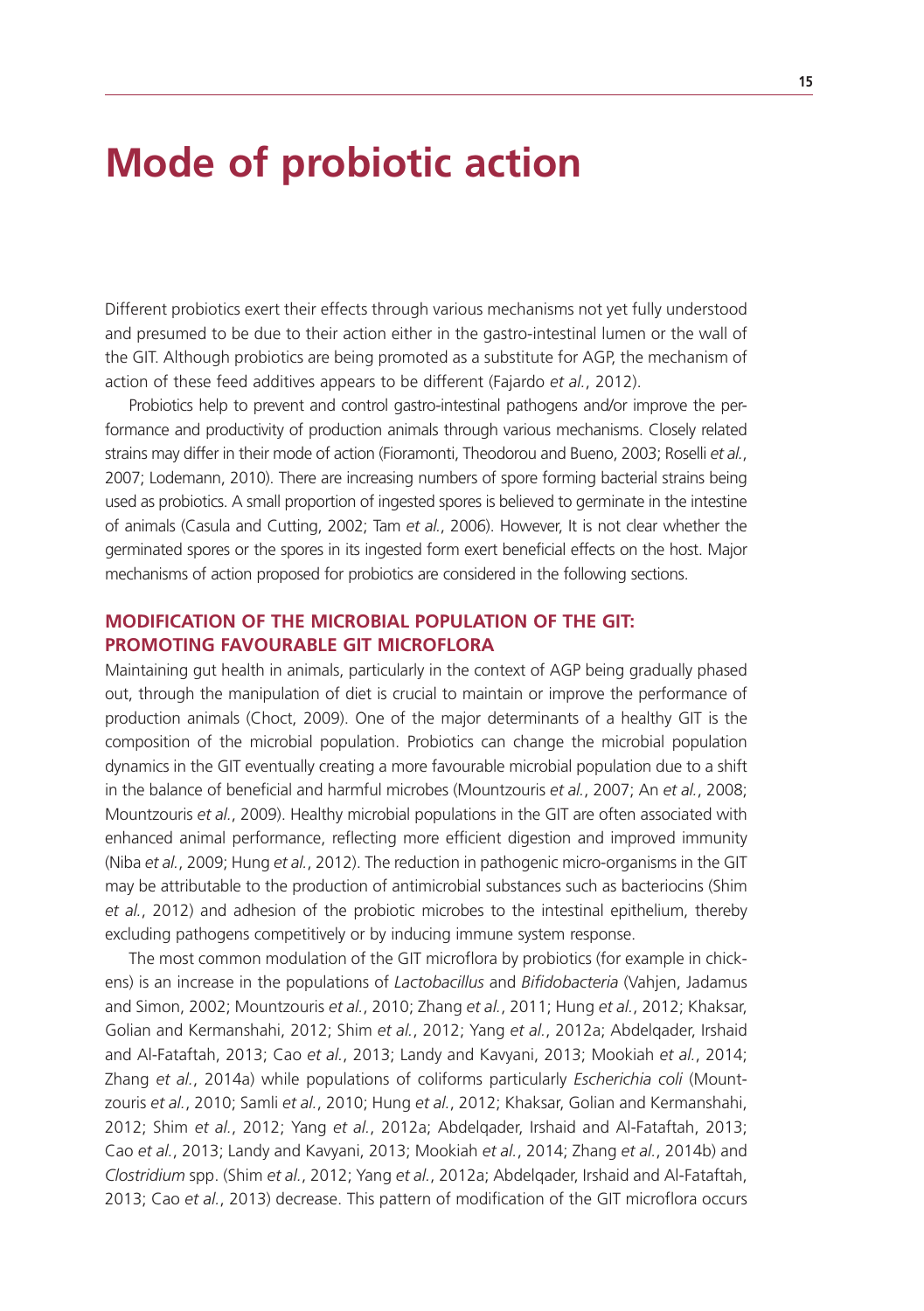with all the common types of bacteria used as probiotics, such as lactic acid bacteria (LAB) (Mountzouris *et al.*, 2010; Cao *et al.*, 2013; Mookiah *et al.*, 2014), spore forming bacteria (*Bacillus* spp.) (Shim *et al.*, 2012; Abdelqader, Irshaid and Al-Fataftah, 2013) and clostridial bacteria (*C. butyricum*) (Zhang *et al.*, 2011; Yang *et al.*, 2012b), and with both Gram positive and Gram negative strains (Hashemzadeh *et al.*, 2013). In contrast, dietary supplementation of broiler diet with a commercial probiotic containing *S. cerevisiae* did not affect total aerobic microbes, lactose faecal coliforms, *Lactobacillus*, and *E. coli* in the content of all intestinal sections (duodenum, jejunum, ileum and caeca) at day 21 (Abdel-Raheem, Abd-Allah and Hassanein, 2012). At day 42 only the population of *Lactobacillus* in the duodenum was increased significantly without change in the population of all other measured microbes (as mentioned above) in all intestinal sections. However, the probiotic induced increased body weight by 9%, feed intake by 3% and feed conversion ratio (FCR) by 6%.

Lactobacilli and bifidobacteria produce proteins or polypeptide bacteriocins which reduce the growth of closely related bacterial species (Yildirim and Johnson, 1998; Kawai *et al.*, 2004), which may reduce the number of harmful micro-organisms in the GIT.

*Lactobacillus* adheres to the ileal epithelial cells of chickens (Jin *et al.*, 1996). This may competitively exclude pathogenic micro-organisms from the GIT (Mookiah *et al.*, 2014). In addition, these bacteria produce short chain fatty acids (SCFAs) such as acetic and lactic acid, which can inhibit harmful microbes in the GIT (Watkins, Miller and Neil, 1982; Jin *et al.*, 1996; Mookiah *et al.*, 2014).

Probiotics may increase the population of beneficial micro-organisms including lactobacilli and bifidobacteria which then inhibit growth of harmful micro-organisms by producing inhibiting substances (bacteriocins and/or organic acids) and by competitive exclusion.

However, because only a small proportion of the microbial flora in the GIT can be cultured, modern DNA sequencing methods are required to delineate the effects of probiotics on the animals GIT microbiome. In a probiotic dose response study, Mountzouris *et al.* (2010) showed that improvement in the growth rate of chickens occurred without a significant change in the populations of microbes in the GIT assessed using culture based techniques. Inclusion of a multi-strain commercial probiotic (PoultryStar ME) in poultry feed at  $10<sup>8</sup>$  cfu/kg enhanced the growth rate of broiler chickens without an observable effect on caecal microflora composition. Increasing the concentration of the probiotic in feed to  $10<sup>9</sup>$  cfu/kg, however, altered the caecal microbial populations, reducing coliform.

Two important points about the effects of probiotics in gastro-intestinal microbial ecology are: first, there appear to be species-specific effects (discussed later) of probiotics on GIT microflora; and second, traditional culture-based techniques applied in most of the studies are not able to adequately reflect the actual GIT microbial population. As traditional culture-based techniques are extremely limited in their ability to distinguish changes in microbial ecosystems, the application of modern molecular identification and sequencing techniques are required to provide insight into the effects of probiotics on the GIT microbiota.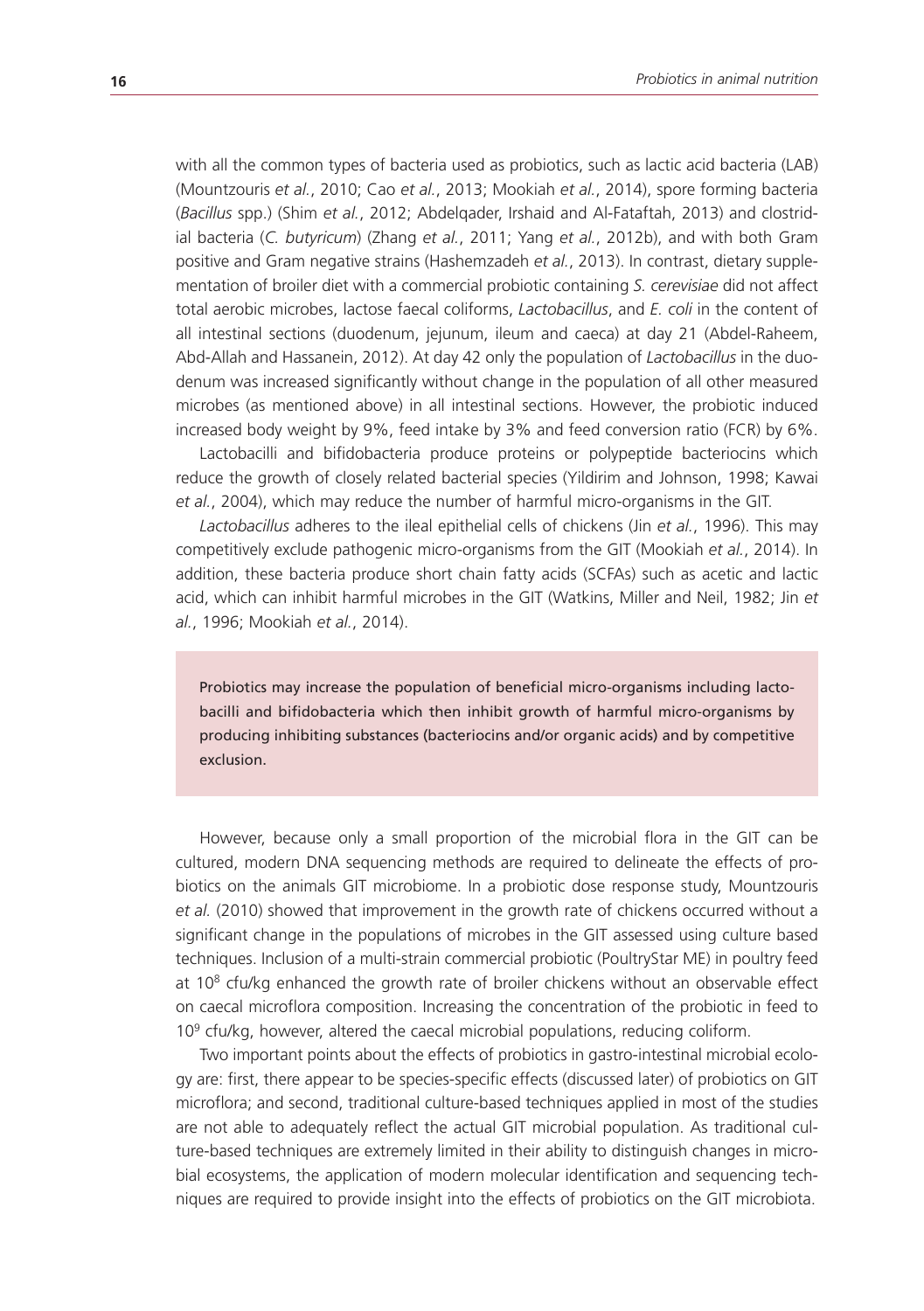#### **INCREASE IN DIGESTION AND ABSORPTION OF NUTRIENTS**

Improvements in productivity of animals due to probiotics can be associated with an increase in digestion and absorption of nutrients. The response in broiler chickens to dietary supplementation with *L. bulgaricus* varied with level of probiotic provided. At a rate of 2  $\times$ 10<sup>6</sup> cfu/g there was no significant effect on digestibility of crude protein or fat, but at 6  $\times$ 10<sup>6</sup> cfu/g and 8  $\times$ 10<sup>6</sup> cfu/g there was a significant increase, ranging from 7 to 11% for protein and 6.5 to 13.4% for fat, with 7.9 to 11.7% increase in weight gain (Apata, 2008). In another study, although supplementation of broiler diet a commercial probiotic (AgiPro A100) increased digestibility of dry matter (DM) by 12.4% at day 42 (Li *et al.*, 2008) weight gain, average daily gain, feed intake and FCR were not significantly affected. Similarly, probiotics increased the apparent ileal digestibility of essential amino acids, with 5% improvement in body weight gain (Zhang and Kim, 2014) and improved the bioavailability of calcium in chicken (Chawla *et al.*, 2013).

Increased digestibility of nutrients in diet may be due to increased enzyme activity in the intestine due to probiotics. *Lactobacillus* probiotics altered the digestive enzyme activity in the GIT of poultry and pigs. Amylase activity in the small intestine of poultry increased by 42% in response to *L. acidophilus* supplied at a rate of 2 ×106 cfu/g of maize-soybeanbased diet (Jin *et al.*, 2000). However, there was no change in proteolytic and lipolytic activity. This improvement in amylase activity was associated with a 4.6% increase in body weight gain and 5% improvement in feed use efficiency. Similarly, sucrose, lactase and amylase but not peptidase activity in the small intestine of pre-weaned pigs increased in response to a commercial probiotic (Probios) containing *L. plantarum, L. acidophilus, L. casei and E. faecium* (Collington, Parker and Armstrong, 1990).

Spore forming bacteria, like *Bacillus amyloliquefaciens,* produce extracellular enzymes including α-amylase, cellulase, proteases and metalloproteases (Gould, May and Elliott, 1975; Gangadharan *et al.*, 2008; Lee *et al.*, 2008) which could increase nutrient digestion.

Increased enzyme activity in the GIT of animals supplemented with probiotics could be due to either production of enzyme by the probiotic itself or induced change in the microbial population and thence enzyme production.

Probiotics increased the height of intestinal villi and villus height:crypt ratio in poultry (see later) (Biloni *et al.*, 2013; Jayaraman *et al.*, 2013; Afsharmanesh and Sadaghi, 2014), thus increasing the surface area for nutrient absorption.

#### **PRODUCTION OF ANTIMICROBIAL SUBSTANCES**

Some probiotics produce antimicrobial substances that may inhibit growth of pathogenic micro-organisms in the intestine.

Many bacterial species, including lactic acid bacteria (LAB) (Klaenhammer, 1988; Nes *et al.*, 1996; Flynn *et al.*, 2002), bifidobacteria (Cheikhyoussef *et al.*, 2008) and bacillus (Hyronimus, Le Marrec and Urdaci, 1998; Le Marrec *et al.*, 2000), can produce several types of thermostable bacteriocins (Cotter, Hill and Ross, 2005) which have antimicrobial activity against a range of potential pathogens of animals including *Bacillus, Staphylococcus, Enterococcus, Listeria*, and *Salmonella* species (Flynn *et al.*, 2002; Corr *et al.*, 2007; Rea *et al.*, 2007). Corr and colleagues (2007) demonstrated that the probiotic *L. salivarius* strain UCC118 produced a broad spectrum bacteriocin, Abp118, which protected mice against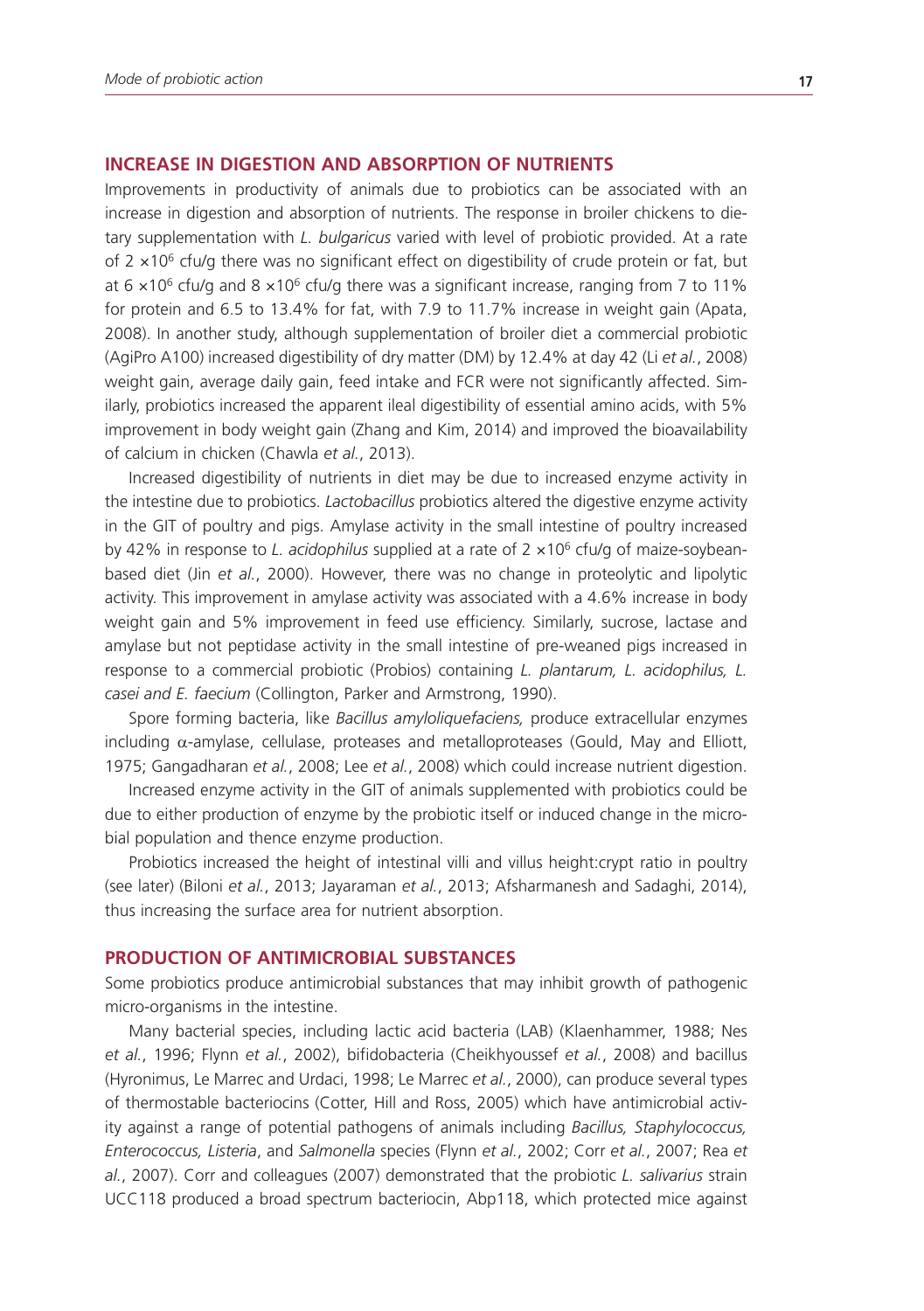pathogenic *Listeria monocytogenes*. A mutant of the same probiotic unable to produce bacteriocins did not protect the mice, confirming bacteriocins were the active agent.

Bacteriocin produced by LAB (for example Nisin) inhibits the growth of pathogenic micro-organisms by inhibiting cell wall synthesis, with the formation of pores in the bacterial surface (Wiedemann *et al.*, 2001; Hassan *et al.*, 2012). To achieve this, the bacteriocin binds the cell wall precursor, lipid II, forming a complex which can form a pore in the bacterial cell membrane leading to the death of the bacterium (Wiedemann *et al.*, 2001; Bierbaum and Sahl, 2009).

Many probiotic bacteria, especially LAB producing SCFAs, particularly lactic and acetic acids, can inhibit pathogenic bacteria (Commane *et al.*, 2005; Fayol-Messaoudi *et al.*, 2005). SCFAs reduce the pH in micro-environments within the intestinal lumen and can then be taken up by GIT microbes in broiler chickens, reducing their intracellular pH to a lethal level for some bacteria (Daskiran *et al.*, 2012).

Probiotic bacteria produce other antimicrobial compounds that may inhibit harmful microbes in the GIT. Brashears, Reilly and Gilliland (1998) found that *Lactobacillus lactis* strains, when inoculated in refrigerated raw chicken meat inoculated with *E. coli* 0157: H7 inhibits the growth of *E. coli* 0157: H7 due to production of hydrogen peroxide. Does *Lactobacillus* produce hydrogen peroxide in the gastro-intestinal environment? *B. subtilis* PB6, a bacterial strain isolated from the GIT of chickens produces a heat stable anticlostridial factor, which inhibited *Clostridium perfringens*, the causative agent of necrotic enteritis in poultry, *in vitro* as well as *Clostridium difficile*, *Streptococcus pneumoniae, Campylobacter jejuni,* and *Campylobacter coli* (Teo and Tan, 2005). Similarly, *B. amyloliquefaciens,* a probiotic that improved performance of broiler chickens (Ahmed *et al.*, 2014; Lei *et al.*, 2015), produces several antimicrobial cyclic lipopeptide compounds (e.g. surfactin, fengycin, bacillomycin D, iturin A) (Sun *et al.*, 2006; Ongena and Jacques, 2008; Chen *et al.*, 2009; Arrebola *et al.*, 2010) and polyketides (e.g. macrolactin, difficidin, bacillaene, chlorotetaine) (Rapp *et al.*, 1988; Chen *et al.*, 2009) which antagonise the growth of plant pathogens (Chen *et al.*, 2009).

#### **ALTERATION IN GENE EXPRESSION IN PATHOGENIC MICRO-ORGANISMS**

Bacteria communicate cell to cell through the secretion of chemical signals, called auto-inducers, which affect the behaviour of bacteria (Miller and Bassler, 2001; Waters and Bassler, 2005). This process of bacterial communication, called quorum sensing, is also used for communication between bacteria and their host (Hughes and Sperandio, 2008).

Probiotics may affect quorum sensing in pathogenic bacteria, thus influencing their pathogenicity. Extracellular secretion of a chemical signal (autoinducer-2) by human enterohaemorrhagic *E. coli* serotype O157:H7 was substantially inhibited by fermentation products from *L. acidophilus* La-5, resulting in the suppression of the virulence gene (LEE – locus of enterocyte effacement) expression *in vitro*. This disrupts quorum sensing and eventually prevents GIT colonization by *E. coli* serotype O157:H7 in the GIT (Medellin-Peña *et al.*, 2007).

#### **IMMUNOMODULATION**

The GIT component of the immune system protecting the host from the different types of antigens in the lumen of the GIT is affected by probiotics. Both innate and adaptive immunity are affected by probiotics.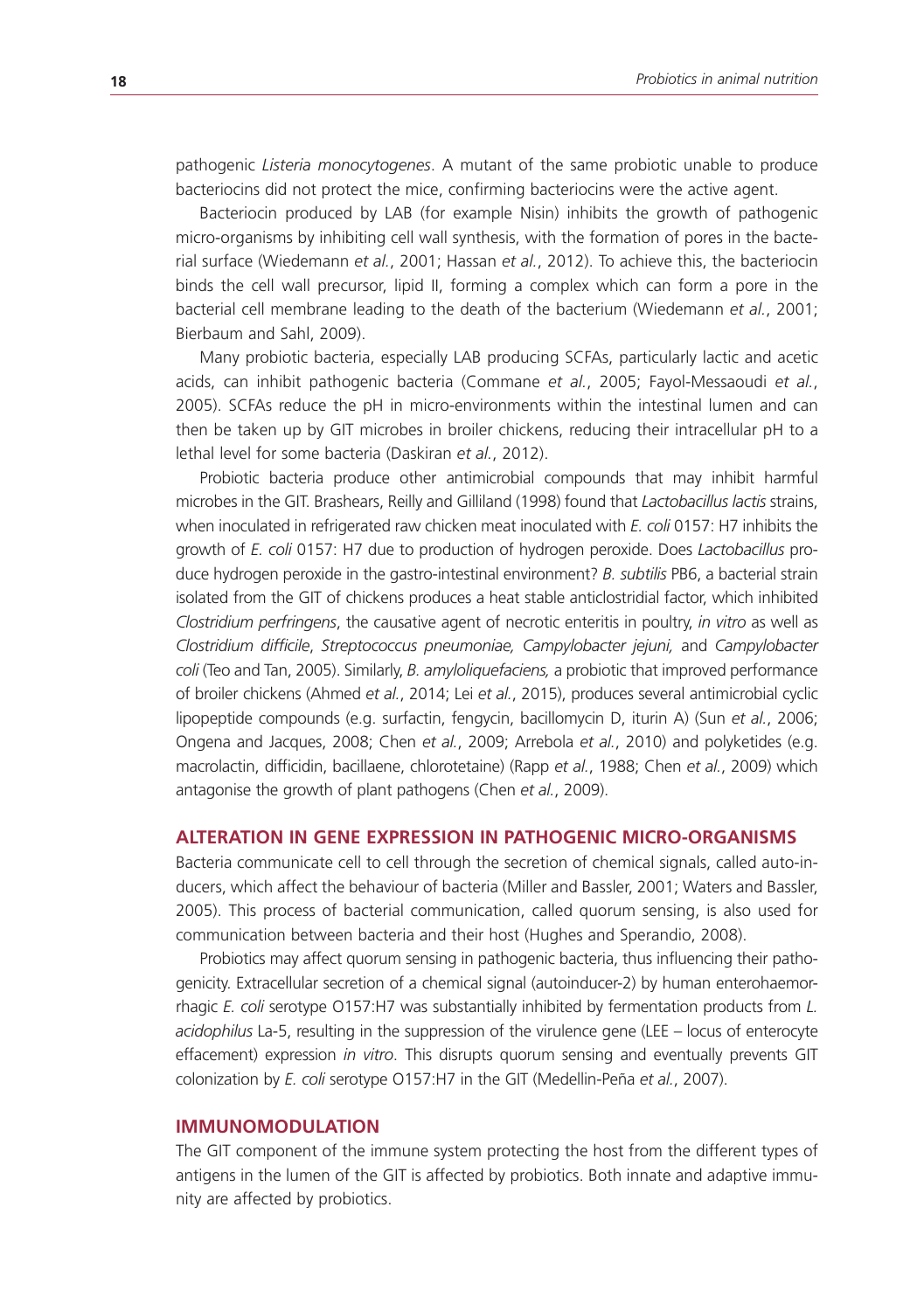### **Improvement in innate gut immunity through restitution of intestinal barrier function**

Epithelial cells in the gastro-intestinal mucosa create a selectively permeable barrier between the intestinal lumen (which contains harmful substances such as foreign antigens, micro-organisms and toxic materials, as well as beneficial nutrients) and the internal environment of the body (Blikslager *et al.*, 2007; Groschwitz and Hogan, 2009). This barrier is the first line of defence against the microbes in the GIT (Baumgart and Dignass, 2002; Peterson and Artis, 2014). It has a combined defence function, incorporating anatomical structures, immunological secretions consisting of mucus, immunoglobulins, e.g. IgA, antimicrobial peptides, and the epithelial junction adhesion complex (Baumgart and Dignass, 2002; Ohland and MacNaughton, 2010). Disease conditions which cause immunological disturbances disrupt this barrier (Turner, 2009), inducing inflammation of the intestinal wall, and intestinal disorders (Hooper *et al.*, 2001; Sartor, 2006).

Probiotic formulations prevent chronic inflammation of the GIT through stimulation of innate immunity in the gastro-intestinal epithelium (Galdeano and Perdigon, 2006; Pagnini et al., 2010). For example, a high dose (50 x 10<sup>9</sup> cfu/day) of a probiotic formulation (VSL#3) containing four strains of lactobacilli (*L. casei, L. plantarum, L. acidophilus* and *L. delbrueckii* subspecies *bulgaricus*); three strains of bifidobacteria (*Bi. longum, Bi. breve* and *Bi. infantis*); and one strain of streptococcus (*S. salivarius* subspecies *thermophilus*), when fed to senescence-accelerated-prone mice for six weeks either completely prevented ileitis or significantly reduced the severity of inflammation (Pagnini *et al.*, 2010). Although this probiotic formulation was found to prevent ileitis, it was ineffective in treating the inflammation when administered to older mice that had already developed ileitis (Pagnini *et al.*, 2010).

Experiments in animal models have shown that improvement in intestinal barrier function by probiotics is due to a reduction in the permeability of the intestinal epithelium. Translocation of intestinal microbes out of intestinal sites and into sites such as the liver, spleen and mesenteric lymph nodes decreased in mice with induced colitis and pre-treated with *Lactobacillus* probiotics (Mao *et al.*, 1996; Pavan, Desreumaux and Mercenier, 2003; Llopis *et al.*, 2005). Translocation of enterotoxigenic *E. coli* to mesenteric lymph nodes was reduced in post-weaning piglets with dietary supplementation of probiotic *P. acidilactici* compared with the control group after enterotoxigenic *E. coli* challenge (Lessard *et al.*, 2009).

Generally, timing of probiotic treatment is very important in maintaining intestinal barrier function. Administration of probiotics before the infectious or pathogenic agent is introduced experimentally, or before the pathogens enter the GIT and multiply naturally, is the most effective time for probiotic introduction (Lodemann, 2010).

#### **Stimulation or suppression of immune response**

The immune response in the host should be sometimes stimulated (for example infection and immunodeficiencies) while it should be supressed in some other cases (for example allergy and autoimmune diseases) based on the clinical condition (Borchers *et al.*, 2009). Diets containing probiotics could modulate the host immune response.

The responses are complicated as they vary with the probiotic strain or species, with the dose level, and may differ in their effect pre- and post-weaning, and whether the antigen is a bacterium, such as *Salmonella,* or a virus, such as the human rotavirus.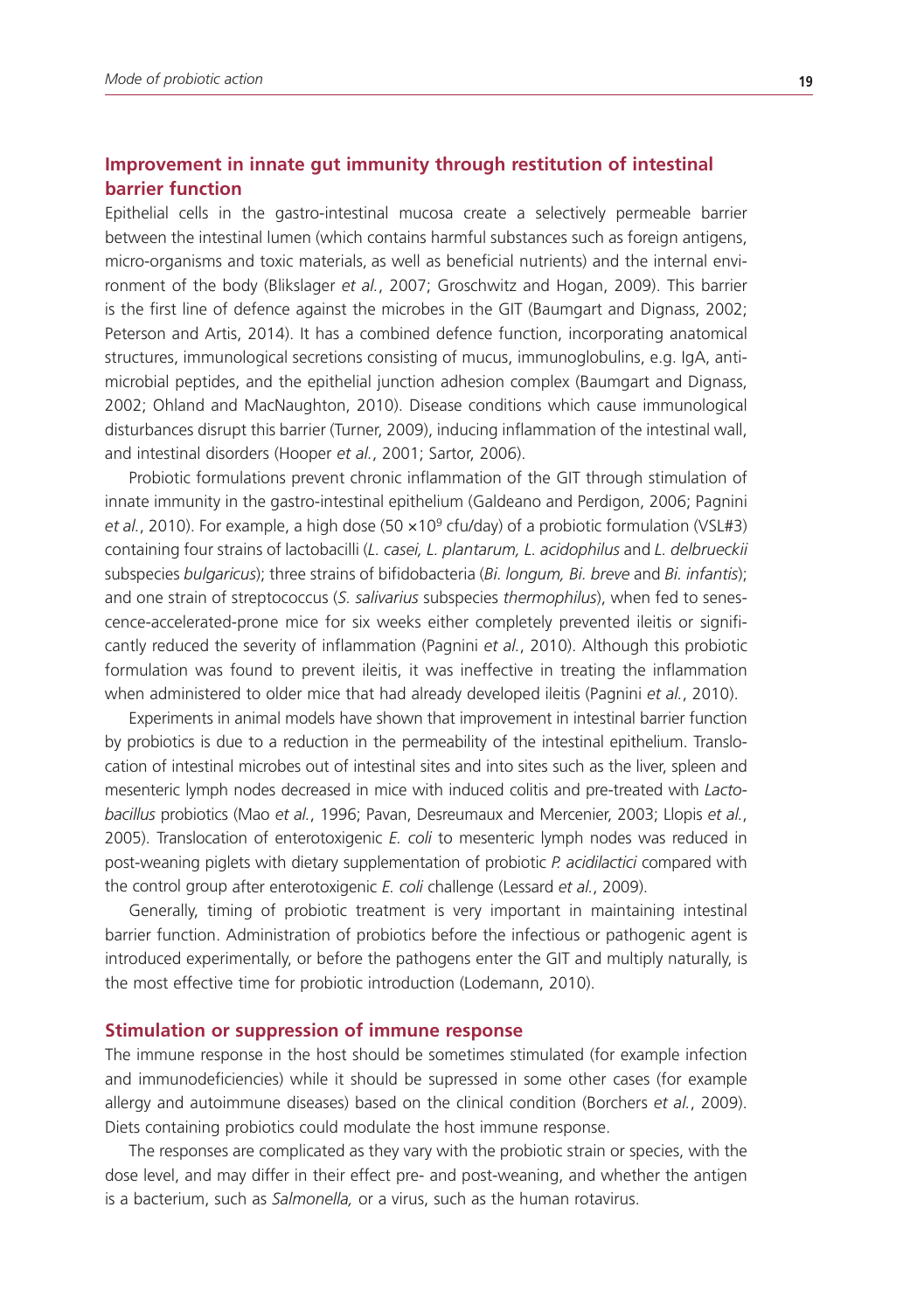The pattern of immune-response-related blood plasma cells can vary between the ileum and jejunum lymph tissue. Probiotics can affect the expression of the anti-inflammatory cytokine or cell signalling proteins, and may do so differentially depending on the cytokine. Can probiotics "prime" the immune system in commercial operations to support response to animal and/or human bacterial and viral disease antigens and reduce their shedding in faeces? These are very complicated responses and the variation between probiotic strains means that there is no general "story" about the way probiotics might affect the immune system.

However, the significant outcome is that probiotic microbes can modulate the immune system and response to pathogen antigens, and a systems-based approach is required to address the response to a probiotic in terms of host disease susceptibility, shedding of pathogens (both human and/or porcine), growth and feed use efficiency, as a guide to what probiotic a producer might wish to use. It may depend on what is the dominant factor needing to be addressed in the production system. With increasing community (and regulatory) pressure to reduce antibiotic use in commercial animal production, modulation of the immune system by probiotics is a major potential benefit to be factored into production systems.

Several studies have demonstrated immunostimulatory effects of probiotics. Bai *et al.*  (2013) demonstrated that a probiotic containing *L. fermentum* and *S. cerevisiae* stimulated the intestinal T-cell immune system, indicated by increased production of CD3+, CD4+ and CD8+ T-lymphocytes in the GIT of broiler chickens. Expression of CD3+, IL-2 and IFN-γ genes was significantly greater in the small intestine of neonatal chicks (day 3 and 7) fed with probiotics *L. jensenii* TL2937 and *L. gasseri* TL2919 than in the control without probiotics (Sato *et al.*, 2009). Dalloul *et al.* (2003) found similar effects of probiotics on the intestinal immune system of broiler chickens treated with a commercial probiotic product (Primalac) containing *L. acidophilus, L. casei, E. faecium* and *Bi. bifidium* and infected with coccidia oocysts, the response being an increased population of intestinal intraepithelial lymphocytes (IEL) compared with control birds not given the probiotic. An increase in expression of CD3+, CD4+, CD8+ and  $\alpha\beta$ TCR (T Cell Receptor - a double chain glycoprotein on the surface of the T cell) was observed. Probiotic *B. cereus* var. *toyoi* also caused significant increase in the intraepithelial population of CD8+ T cells in intestine of piglets (Scharek *et al.*, 2007). Similarly, administration of probiotic *E. faecium* to broiler chickens challenged with *E. coli* resulted in increased concentrations of cytokines (IL-4 and TNF- $\alpha$ ) and IgA in the small intestinal mucosa (Cao *et al.*, 2013).

Probiotics also increase serum immunoglobulin levels. A multi-strain probiotic containing *L. acidophilus, B. subtilis* and *C. butyricum* increased serum levels of IgA and IgM in chickens (Zhang and Kim, 2014). Likewise, addition of a commercial product (Gallipro) containing *B. subtilis* to broiler chicken diets increased the antibody response to sheep red blood cells administration (Afsharmanesh and Sadaghi, 2014). Antibody titre against the common poultry diseases Newcastle Disease, Infectious Bronchitis and Infectious Bursal Disease was increased by the use of probiotic product Primalac (Landy and Kavyani, 2013).

In the piglets, probiotic *L. fermentum* I5007 modulated immune function in piglets by enhancing T cell differentiation and upregulating ileum cytokine expression (Wang *et al.*, 2009). Similarly, probiotic containing *P. acidilactici* and *S. cerevisiae* subsp*. boulardii* increased T cells in ileum and IgA secretion in post-weaning piglets challenged with enterotoxigenic *E. coli* (Lessard *et al.*, 2009).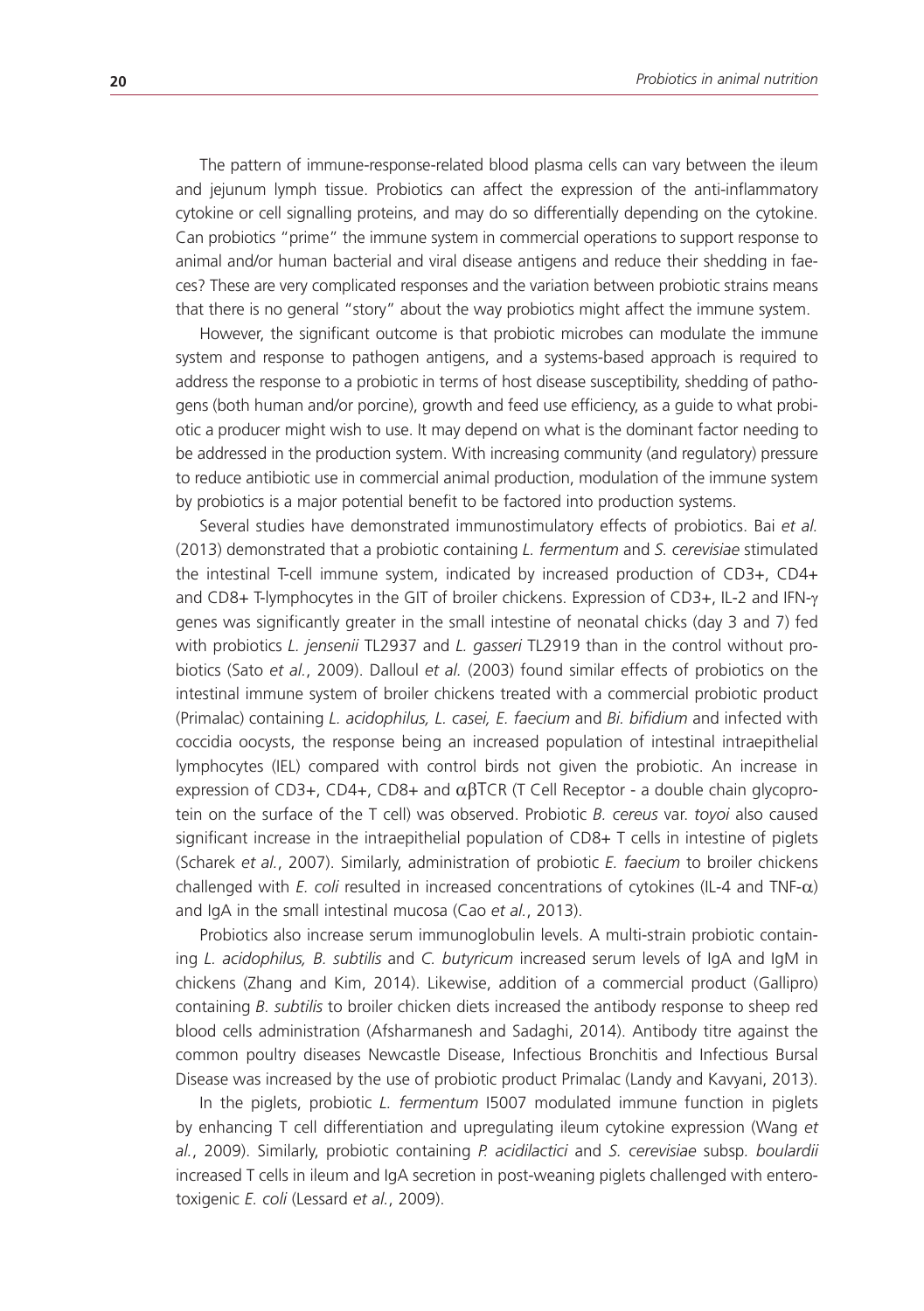In contrast, some studies have shown immunosuppressive action of probiotics in the host. *E. faecium* NCIMB 10415 had an immunosuppressive effect, delaying early immune response to antigens in post-weaning piglets (Siepert *et al.*, 2014). *E. faecium* NCIMB 10415 reduced proliferation of blood mononuclear cells in response to *Salmonella* serovar *typhimurium* DT104 antigen during 1 to 3 days post-infection, followed by a similar proliferative response with or without the probiotic 7 days post-infection (Siepert *et al.*, 2014). Similarly, expression of intestinal immune-associated genes, especially during the post-weaning period, were reduced (Siepert *et al.*, 2014). In the post-weaning period, expression of IL-8, IL-10 and CD86 (cluster of differentiation 86) genes in ileal Peyer's patches was significantly reduced in probiotic-treated piglets. In contrast, probiotic caused increased expression of IL-10 gene and CTLA4 (T cell inhibitory molecule) in Jejunal Peyer's patches in the post-weaning period. Blood serum inflammation-related cytokines IL-6 and IL-8 were not affected by the probiotic.

In an earlier study, supplementation of piglet diet with the same probiotic strain (*E. faecium* NCIMB 10415) had no effect on the lymphocyte populations in the jejunal Peyer's patches (Scharek *et al.*, 2005). The serum level of immunoglobulin IgG was reduced in probiotic-treated piglets during the post-weaning period (28-56 days) but was not affected in the pre-weaning period (Scharek *et al.*, 2005).

In another study, oral administration of *L. brevis* ATCC 8287 at the high dose rate of 1010 cells per animal per day to weaned piglets reduced expression of IL-4, IL-6 and TGFβ1 genes in the ileum, and increased expression of IL-4 and IL-6 genes in the jejunum, caecum and colon (Lähteinen *et al.*, 2014). However this change in cytokine gene expression in the intestine did not change the systemic humoral immune response. Levels of serum immunoglobulins IgA and IgG were the same in control and probiotic-treated piglets.

Drenching of *L. acidophilus* strain NCFM at low dose rates (up to 10<sup>6</sup> cfu/dose x 5 doses) significantly increased the population of the antiviral interferon IFN-γ producing T cells and reduced the regulatory T cells and production of TGFβ1 and IL-10 in intestinal lymphoid tissue of gnotobiotic piglets compared with untreated animals (Wen *et al.*, 2012). In contrast, the same probiotic when administered at a high dose rate (up to  $10^9$  cfu/dose × 14 doses) increased regulatory T cells.

Such dose-dependent responses could be one of the reasons for variable results in different studies and with different probiotics. The gastro-intestinal microbial profile of the host also could influence the immune response of the host against specific probiotic (Borchers *et al.*, 2009).

#### **COLONIZATION RESISTANCE**

The GIT of neonatal animals and birds reared naturally are colonized with micro-organisms, generally originating from the adult (mother). These micro-organisms provide protection from enteric pathogens. Intensification of animal agriculture has reduced the opportunity for natural colonization of the GIT, making animals more susceptible to intestinal pathogen challenge. Probiotics could mimic natural colonization in neonates, or colonize adult animals, preventing pathogenic organisms from colonizing the intestinal mucosa.

Certain strains of *Lactobacillus* and *Bifidobacterium* possess hydrophobic surface layer proteins which help the bacteria to non-specifically adhere to the animal cell surface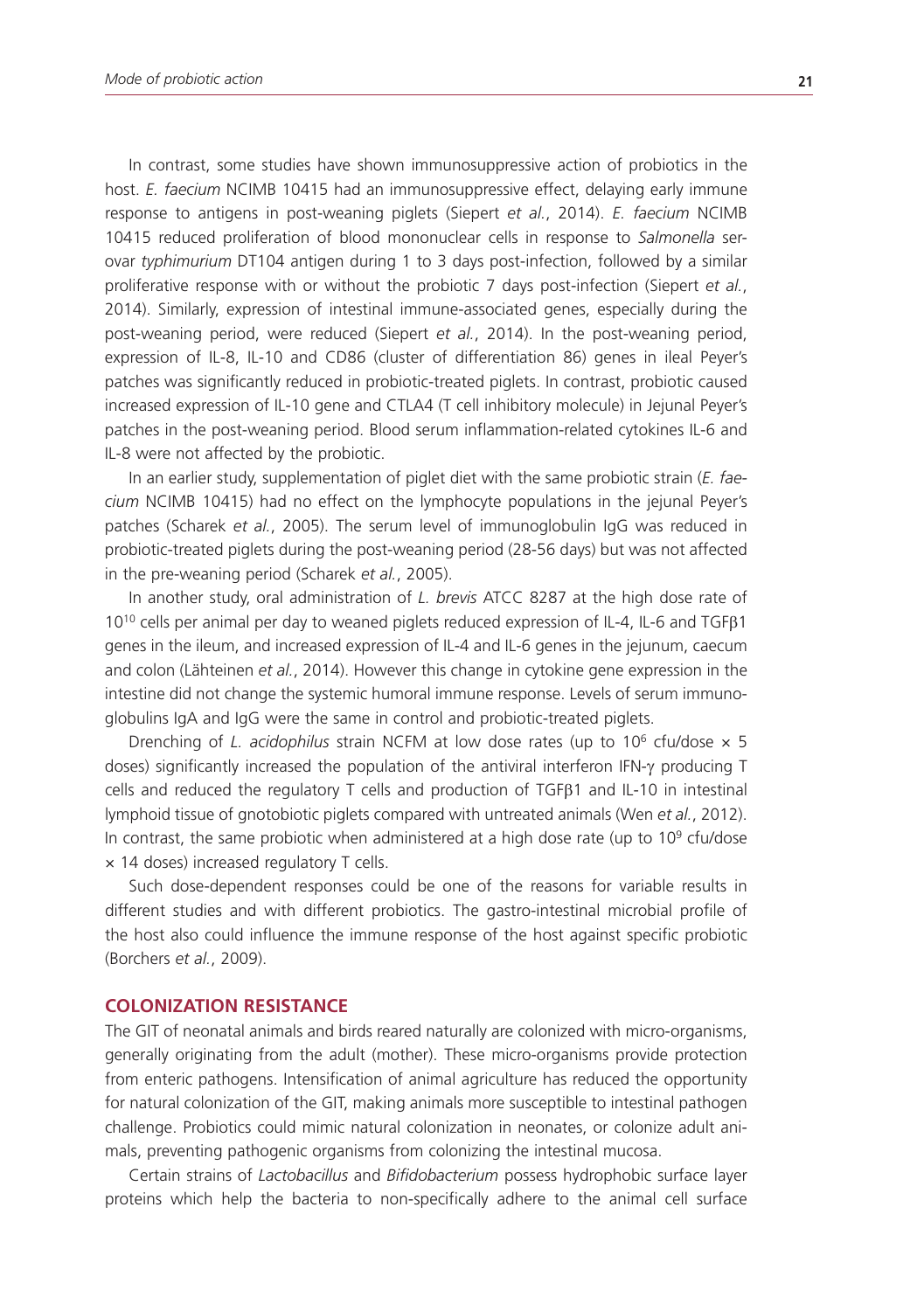(Coconnier *et al.*, 1992; Bernet *et al.*, 1994; Hudault *et al.*, 1997; Tuomola and Salminen, 1998; Bibiloni *et al.*, 2001; Johnson-Henry *et al.*, 2007). Such adhesion of probiotic bacteria to the intestinal epithelium covers the receptor binding sites, preventing pathogenic micro-organisms like *E. coli* O157:H7, *Salmonella,* etc., from attaching to the epithelium (Bernet *et al.*, 1994; Hudault *et al.*, 1997; Johnson-Henry *et al.*, 2007).

There are several proposed modes of action of probiotics. Some of these mechanisms are associated with the inhibition of enteric pathogenic micro-organisms, while others are responsible for improved animal performance. Different probiotics may have similar mode(s) of action, while a specific strain could function through multiple mechanisms. For example, several probiotic strains have similar effects on the gastro-intestinal microbial population. However, modes of action of specific probiotics are generally not understood. In most of the studies about effects of probiotics on performance, the exact mode of action of probiotics is not fully understood. Because closely related probiotic micro-organisms appear to have different modes of action, mechanisms need to be studied on a case-by-case basis. Effects of probiotics are the outcome of interaction between host and probiotic micro-organism. Therefore, further studies on host-microbes interaction could elucidate the probiotic mode of action. The rapid advances in molecular methods and DNA sequencing used to study microbial ecology will greatly facilitate our understanding of the way probiotics work.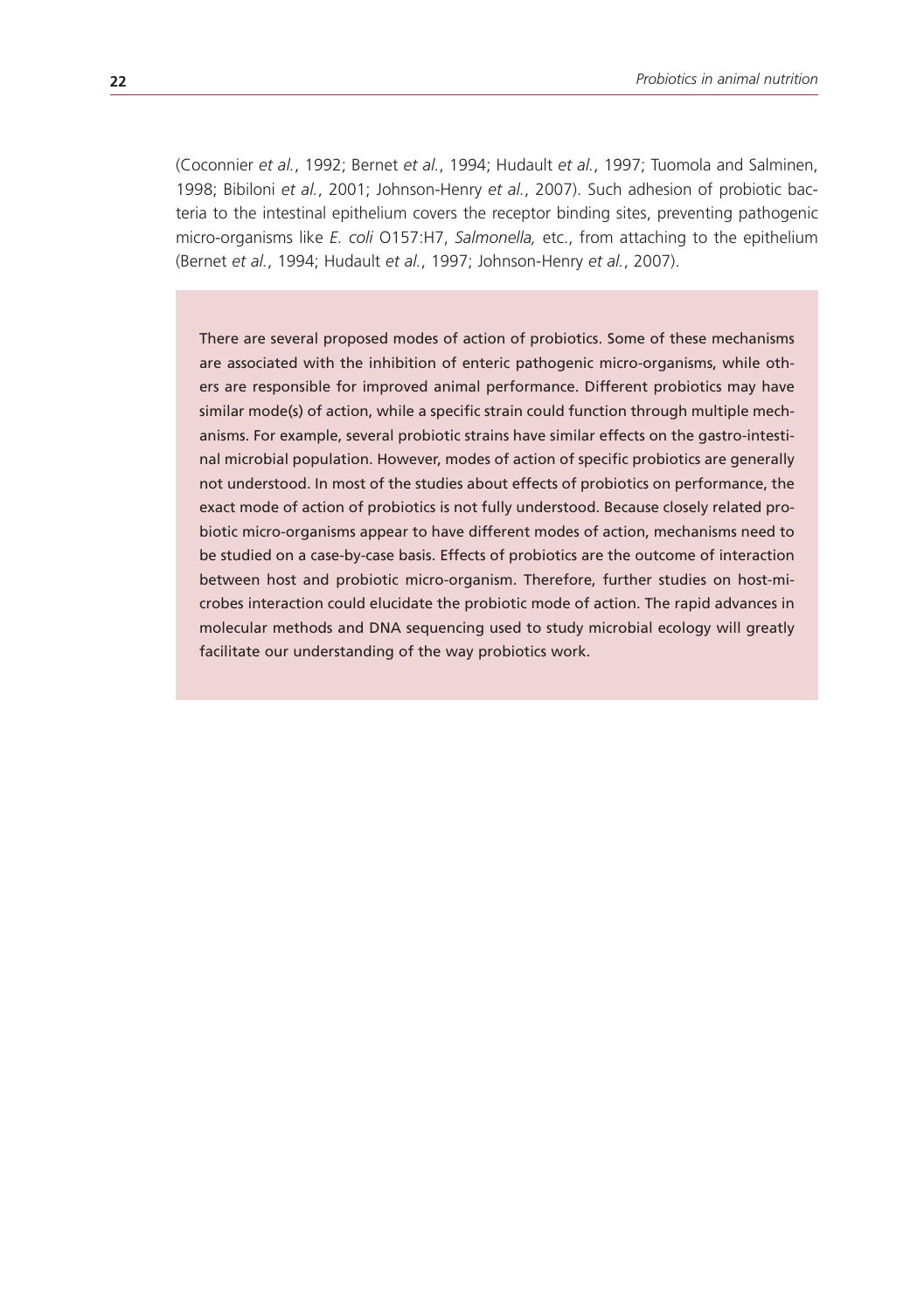# **Probiotic application in different livestock production systems**

#### **PROBIOTICS IN POULTRY NUTRITION**

Poultry are the cheapest source of animal protein, contributing significantly to supplying the growing demand for animal food products around the world (Farrell, 2013). The consumption and trade in poultry products is increasing rapidly as the human population increases, making it the second largest source of meat after pork (FAO, 2014).

Probiotics can improve broiler chicken growth rates (Afsharmanesh and Sadaghi, 2014; Mookiah *et al.*, 2014; Zhang and Kim, 2014; Lei *et al.*, 2015) and control or prevent enteric diseases, including; salmonellosis (Haghighi *et al.*, 2008; Tellez *et al.*, 2012; Biloni *et al.*, 2013), necrotic enteritis (Jayaraman *et al.*, 2013) and coccidiosis (Dalloul *et al.*, 2003). However the outcomes from probiotic use are not consistent.

#### **Growth rate**

Probiotics have enhanced the growth rate in broilers better than AGP (avilamycin) (Zhang and Kim, 2014) and other substitutes for AGP, such as phytochemicals (e.g. essential oils) (Khaksar, Golian and Kermanshahi, 2012). However, the general applicability of the probiotic approach as an alternate for AGP is not yet well established.

Probiotics ranging from non-spore forming LAB to spore formers and yeast have been evaluated for their potential to improve growth rates in commercial poultry production (Shim *et al.*, 2012; Bai *et al.*, 2013; Afsharmanesh and Sadaghi, 2014). In many cases the improvement in growth rate in the probiotic treated birds was associated with increased feed intake (Abdel-Raheem, Abd-Allah and Hassanein, 2012; Landy and Kavyani, 2013; Lei *et al.*, 2015) and improved feed use efficiency (Mountzouris *et al.*, 2010; Shim *et al.*, 2012; Zhang and Kim, 2014) compared with untreated birds. Therefore, increased digestibility of feed resulting in improved feed use efficiency could be one of mode of actions for improved growth rate. Also, the differences in performance between treated and untreated birds may be due to a change in microbial populations in the GIT resulting increased production of SCFA and immuno-modulation (Zhao *et al.*, 2013). Increased growth rate has also been associated with increased villus height, which increases absorption of nutrients from the intestine.

In contrast, some probiotics did not improve growth in broilers (Fajardo *et al.*, 2012; Hung *et al.*, 2012; Zhao *et al.*, 2013) even with the same species of probiotic microbe. For example, Cao *et al.* (2013) found that *E. faecium* (HJEF005) at 109 cfu/kg of feed improved growth rate in male Cobb broilers challenged with *E. coli,* while Zhao *et al.* (2013) using a different strain (LAB 12 – CGMCC 4847), fed at the rate of 2  $\times$ 10<sup>9</sup> cfu/kg of feed to male Ross broilers, found no growth effect. Use of different broiler breeds in these two studies or different probiotic strains could be the reason for contrasting results. Recent studies sug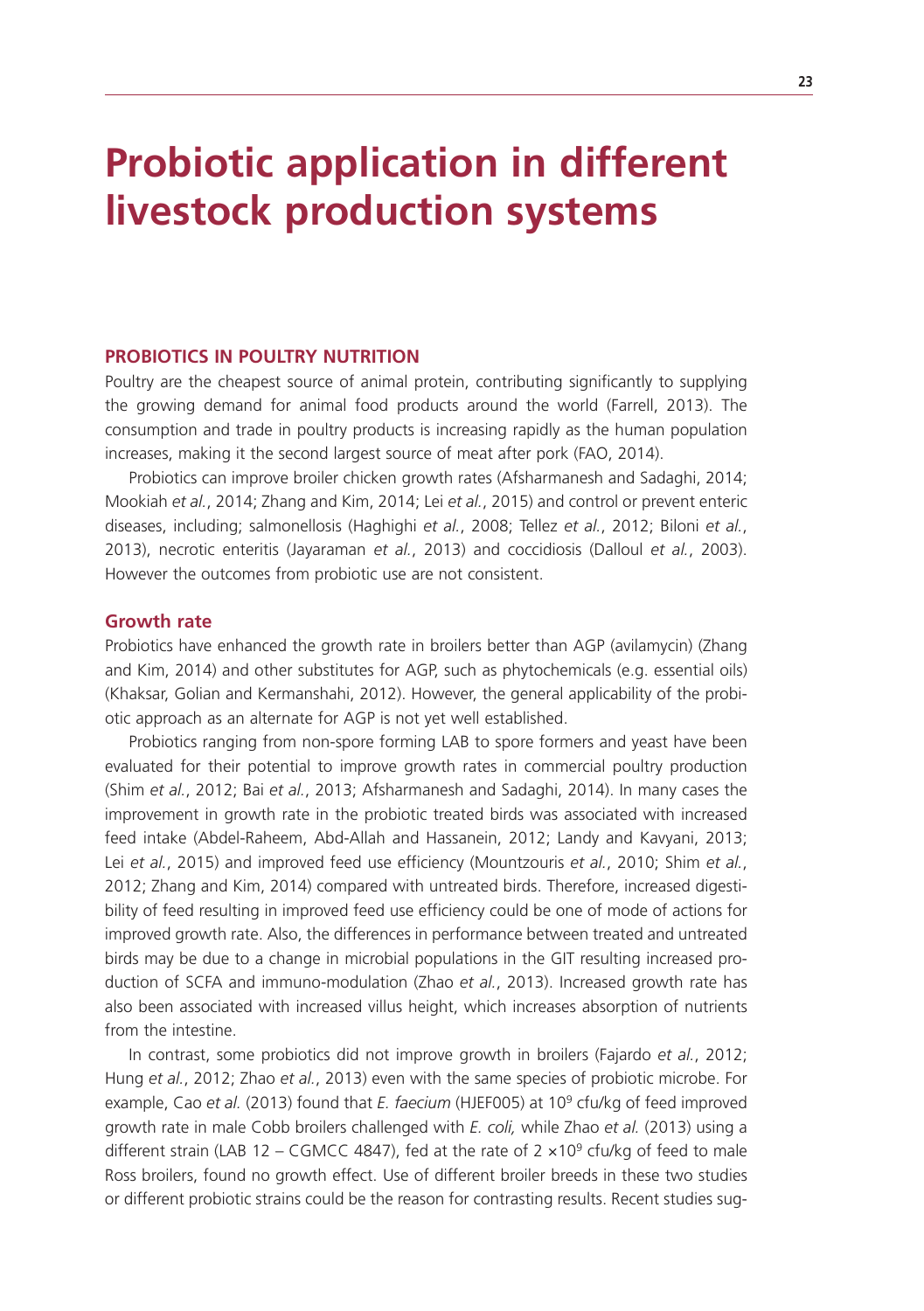gested that probiotics could be more effective when used with pre-biotics (Mookiah *et al.*, 2014). "A prebiotic is a selectively fermented ingredient that allows specific changes, both in the composition and/or activity in the gastro-intestinal microflora that confers benefits upon host wellbeing and health" (Gibson *et al.*, 2004).

Effects of probiotics on growth in poultry are detailed in Table 2.

One of the interesting observations from probiotic feeding trials in poultry is that some promote growth in the starter (early) phase (Bai *et al.*, 2013) while others affect the grower-finisher (later) phase (Shim *et al.*, 2012; Abdel-Rahman *et al.*, 2013; Chawla *et al.*, 2013) (Table 2). Other studies found improved growth throughout the broiler production cycle (Cao *et al.*, 2013; Landy and Kavyani, 2013; Rahman *et al.*, 2013; Mookiah *et al.*, 2014) (Table 2). The underlying reason for this difference is not known, but presumably relates to the dynamics of the gut microbiota. Whether different probiotics should be used in particular growth periods, i.e. *choosing the right probiotic for the right time*, remains to be determined.

Many strains of probiotic microbes improve the growth rate of poultry, but results can be inconsistent.

#### **Feed intake and feed efficiency**

As feed is the largest cost in poultry production, small improvements in feed use efficiency have a significant economic impact. The improvement in performance and productivity of poultry due to the use of probiotics in feed has been attributed to increased feed intake and improved feed efficiency (Shim *et al.*, 2012) but this is not always the outcome. Probiotics can:

- Increase feed intake without significant improvement in feed conversion ratio (FCR) (Afsharmanesh and Sadaghi, 2014)
- • Improve FCR without significant difference in feed intake (Mountzouris *et al.*, 2010; Shim *et al.*, 2012; Zhang *et al.*, 2012; Zhang and Kim, 2014) and
- Increase feed intake along with significant improvement in FCR (Landy and Kavyani, 2013).

In contrast, Hung *et al.* (2012) found that dietary use of the probiotic *B. coagulans* reduced the average daily feed intake by 8% in the broiler grower-finisher phase (days 22–42) with reduction in FCR by 10%. Similarly, Amerah *et al.* (2013) administered a commercial probiotic (Enviva Pro 202 GT; Danisco Animal Nutrition, Marlborough, UK) containing three strains of *B. subtilis* (strains (BS8, 15AP4 and 2084) during grower/finisher phase of a 42-day feeding trial and found a reduction in feed intake of 2% along with reduction in FCR of 2.7%. Similarly, Mookiah *et al.* (2014) found a reduction in feed intake of 5.6% during the starter phase (1–21 days) in birds treated with a multi-strain probiotic containing 11 *Lactobacillus* strains (*L. reuteri* C1, C10 and C16; *L. gallinarum* I16 and I26; *L. brevis* I12, I23, I25, I218 and I211, and *L. salivarius* I24). However, FCR was improved in both starter (by 7.3%) and finisher phase (by 12%).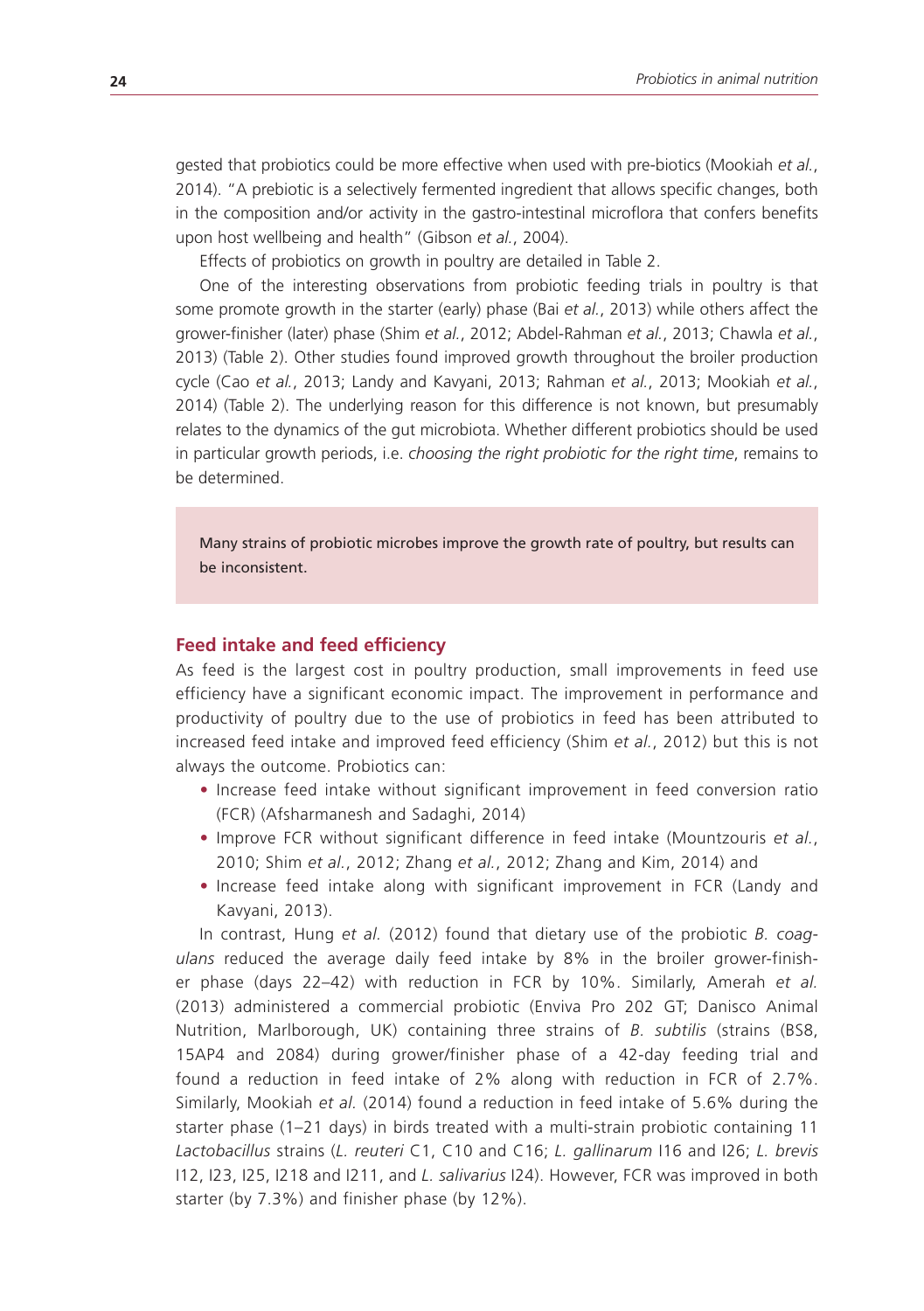|         | <b>Loon</b>               |
|---------|---------------------------|
|         |                           |
|         |                           |
|         |                           |
|         |                           |
|         | effects on performance of |
|         | ū                         |
| TABLE 2 | obioti                    |
|         |                           |

|                                                                                                         |                                       |                                   | Growth rate/Final body weight         |                            |                |                                   | <b>Feed Conversion Ratio</b> |                            |                                | Histomorphology                      |                                      |
|---------------------------------------------------------------------------------------------------------|---------------------------------------|-----------------------------------|---------------------------------------|----------------------------|----------------|-----------------------------------|------------------------------|----------------------------|--------------------------------|--------------------------------------|--------------------------------------|
| Micro-organisms                                                                                         | Commercial<br>products*               | Pre-starter<br>- starter<br>phase | Grower-<br>finisher<br>phase          | Over all<br>(lifetime)     | Feed<br>intake | Pre-starter<br>- starter<br>phase | Grower-<br>finisher<br>phase | (lifetime)<br>Over all     | height<br>Villus               | heightcrypt<br>depth radio<br>Villus | References                           |
| <b>B.</b> subtilis                                                                                      | PrimaLac<br>GalliPro                  | $\frac{5}{2}$                     | $\begin{array}{c} \hline \end{array}$ | $\left(\frac{1}{2}\right)$ | $5(+)$         | SN                                | $\overline{1}$               | $\overline{1}$             | $\left(\frac{1}{2}\right)$     | $\frac{1}{2}$                        | Afsharmanesh<br>and Sadaghi,<br>2014 |
| <b>B.</b> subtilis                                                                                      | Super-CyC                             | $\frac{5}{2}$                     | $5(+)$                                | $(+)$                      | I              | $\frac{5}{2}$                     | I                            | I                          | $\overline{1}$                 | $\overline{1}$                       | Abdel-Rahman<br>et al., 2013         |
| E. faecium                                                                                              | Anta Pro EF                           | $\frac{5}{2}$                     | $\left( +\right)$                     | $(+)$                      | $\overline{1}$ | $\frac{5}{2}$                     | $\overline{1}$               | I                          | T                              | $\overline{1}$                       | Abdel-Rahman<br>et al., 2013         |
| L. fermentum<br>S. cerevisiae                                                                           | JSA - 101<br>Gold                     | $5(+)$                            | SN                                    | $\overline{1}$             | $5(+)$         | $(-)$                             | SN                           | SN                         | $\mathsf{I}$                   | $\overline{1}$                       | et al., 2013<br>Bai                  |
| L. salivarius<br>P. parvulus                                                                            | FloraMax-<br>B <sub>11</sub>          | Š                                 | $\overline{1}$                        | ı                          | $\overline{1}$ | I                                 | $\overline{1}$               | I                          | $5(+)$                         | Š                                    | Biloni<br>et al., 2013               |
| E. faecium                                                                                              | $\overline{\phantom{a}}$              | <b>NS</b>                         | $(+)$                                 | $\vert$                    | $\overline{1}$ | $\overline{\phantom{a}}$          | $\mathbf{I}$                 | $\overline{\phantom{a}}$   | $\vert$                        | $\overline{1}$                       | et al., 2013<br>Chawla               |
| <b>B.</b> coagulans                                                                                     |                                       | ŠN                                | $\frac{5}{2}$                         | $\frac{5}{2}$              | ŠN             | $(-)$                             | $(-)$                        | $(-)$                      | ŠN                             | ŠN                                   | et al., 2012<br>Hung                 |
| <b>B.</b> coagulans                                                                                     | $\begin{array}{c} \hline \end{array}$ | $\vert$                           | $\vert$                               | $S(+)$                     | $\overline{1}$ | $\mathsf{I}$                      | $\bar{\rm I}$                | $(-)$                      | $\overline{1}$                 | $\overline{1}$                       | et al., 2010<br>Zhou                 |
| L. acidophilus,<br>S. cerevisiae<br><b>B.</b> subtilis<br>A. oryzae                                     | $\overline{1}$                        | SN                                | $(+)$                                 | $(+)$                      | SN             | $(-)$                             | $\left(\frac{1}{2}\right)$   | $\left(\frac{1}{2}\right)$ | $\overline{1}$                 | $\overline{1}$                       | et al., 2012<br>Shim                 |
| Bifidobacterium<br>Pediococcus<br>L. salivarius<br>E. faecium<br>acidilactici<br>L. reuteri<br>animalis | PoultryStar<br>ME                     | $\frac{5}{2}$                     | $5(+)$                                | $(+)$ S                    | $\frac{5}{2}$  | $\frac{5}{2}$                     | $(-)$                        | $(-)$                      | $\overline{1}$                 | $\overline{1}$                       | Mountzouris<br>et al., 2010          |
| C. butyricum                                                                                            | $\overline{\phantom{a}}$              | Š                                 | $\left( +\right)$                     | $\left( +\right)$          | $(+)$          | $\frac{5}{2}$                     | $\geq$                       | $\frac{5}{2}$              | I                              | $\overline{1}$                       | et al., 2013<br>Zhao                 |
| E. faecium                                                                                              | $\mathbf{I}$                          | ŠN                                | ŠN                                    | $\frac{5}{2}$              | $\frac{5}{2}$  | $\frac{5}{2}$                     | $\frac{5}{2}$                | ŠN                         | $\begin{array}{c} \end{array}$ | $\overline{1}$                       | et al., 2013<br>Zhao                 |
|                                                                                                         |                                       |                                   |                                       |                            |                |                                   |                              |                            |                                |                                      | (Continued)                          |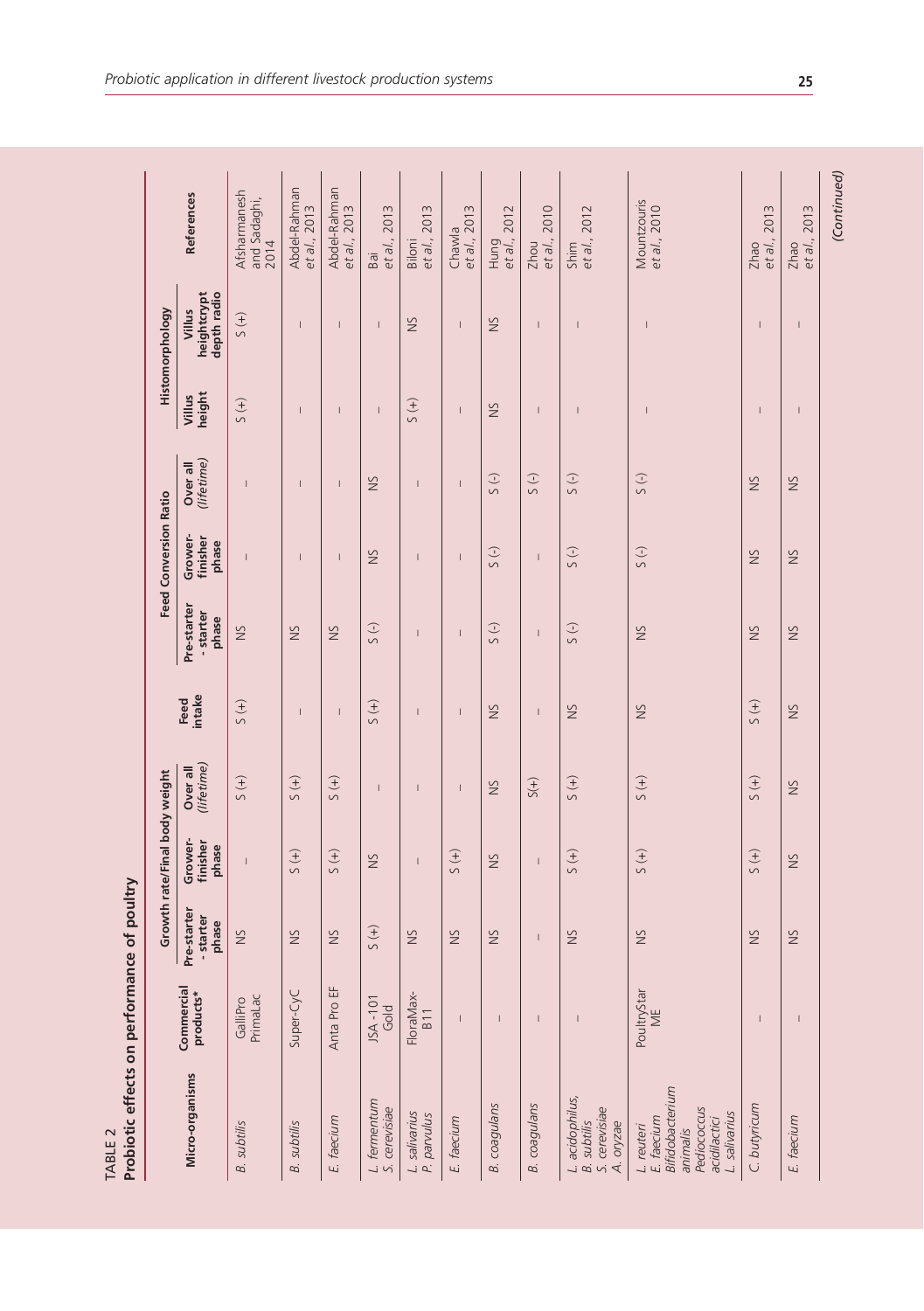| Micro-organisms<br>L. acidophilus,                                                                                                                                                                           |                         |                                   | Growth rate/Final body weight |                        |                                       |                                   | <b>Feed Conversion Ratio</b> |                          | Histomorphology                |                                       |                                                   |
|--------------------------------------------------------------------------------------------------------------------------------------------------------------------------------------------------------------|-------------------------|-----------------------------------|-------------------------------|------------------------|---------------------------------------|-----------------------------------|------------------------------|--------------------------|--------------------------------|---------------------------------------|---------------------------------------------------|
|                                                                                                                                                                                                              | Commercial<br>products* | Pre-starter<br>- starter<br>phase | Grower-<br>finisher<br>phase  | (lifetime)<br>Over all | Feed<br>intake                        | Pre-starter<br>- starter<br>phase | Grower-<br>finisher<br>phase | (lifetime)<br>Over all   | height<br>Villus               | height:crypt<br>depth ratio<br>Villus | References                                        |
| 17299, C. butyricum<br><b>B.</b> subtilis DSM                                                                                                                                                                | Probion                 | SN                                | $\left( +\right)$             | $\left( +\right) S$    | SN                                    | $\frac{5}{2}$                     | 5(                           | SN                       | $\begin{array}{c} \end{array}$ | $\mathsf I$                           | Zhang and Kim,<br>2014                            |
| <b>B.</b> licheniformis<br><b>B.</b> mesentricus<br><b>B.</b> megaterum<br>L. acidophilus<br>L. bulgaricus<br>L. plantarum<br>B. polymyxa<br>S. bourlrdii<br>S. faecium<br>Bi. bifidus<br><b>B.</b> subtilis | Microguard              | $\left( +\right)$                 | $S(+)$                        | $S(+)$                 | I                                     |                                   | I                            |                          |                                | I                                     | Rahman et al.,<br>2013                            |
| E. faecium                                                                                                                                                                                                   |                         | $5(+)$                            | $5(+)$                        | $\left( +\right)$      | $\begin{array}{c} \hline \end{array}$ | I                                 | I                            | $\overline{\phantom{a}}$ | $5(+)$                         | $5(+)$                                | Cao et al., 2013                                  |
| S. cerevisiae                                                                                                                                                                                                | Bro-bio-fair            | I                                 | I                             | $5(+)$                 | $(+)$                                 | ı                                 |                              | $(-)$                    | $(+)$                          | $5(+)$                                | Hassanein, 2012<br>Abdel-Raheem,<br>Abd-Allah and |
| L. delbrueckii subsp.<br>S. salivarius subsp.<br>L. acidophilus<br>thermophilus<br>L. rhamnosus<br>C. pitolepesii<br>L. plantarum<br>Bi. bifidum<br>E. faecium<br>bulgaricus<br>A. oryzae                    | Protexin                | <b>NS</b>                         | $\frac{5}{2}$                 | SN                     | <b>NS</b>                             | <b>SN</b>                         | <b>NS</b>                    | SN                       | I                              | I                                     | Daskiran et al.,<br>2012                          |
| L. casei subsp. casei<br>CECT 4043                                                                                                                                                                           |                         | $S(-)$                            | $\overline{1}$                | $\frac{5}{2}$          | SN                                    | $\frac{5}{2}$                     | $\overline{1}$               | SN                       | $\overline{\phantom{a}}$       | $\overline{\phantom{a}}$              | Fajardo et al.,<br>2012                           |
| L. lactis subsp. lactis<br>CECT 539                                                                                                                                                                          |                         | $5( - )$                          | $\mathsf{I}$                  | SN                     | $(-)$                                 | SN                                | $\overline{1}$               | SN                       | $\overline{1}$                 | I                                     | Fajardo et al.,<br>2012                           |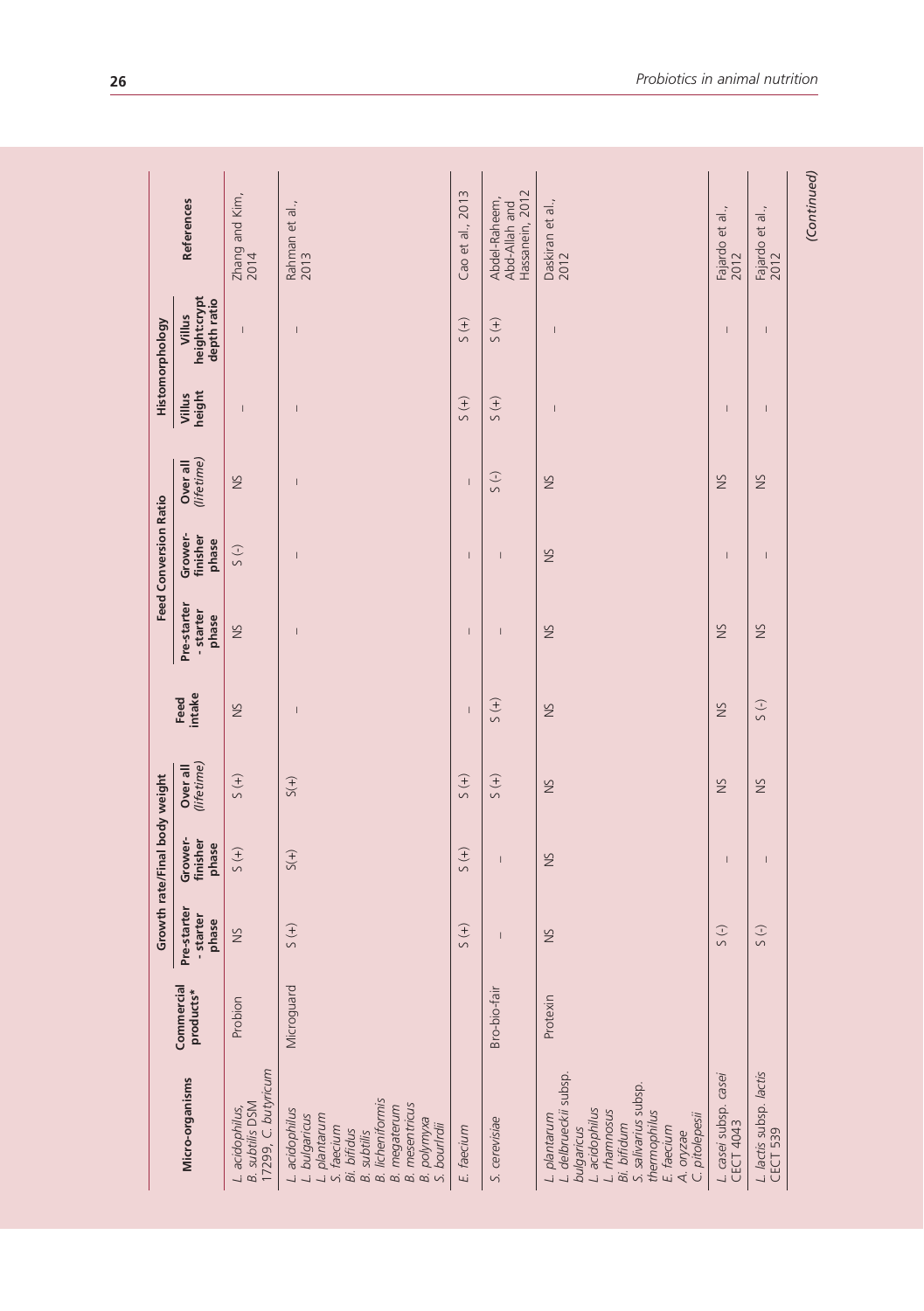|                                                                                                                                                                                                                             |                         |                                   | Growth rate/Final body weight |                            |                            |                                   | <b>Feed Conversion Ratio</b> |                        |                            | Histomorphology                       |                               |
|-----------------------------------------------------------------------------------------------------------------------------------------------------------------------------------------------------------------------------|-------------------------|-----------------------------------|-------------------------------|----------------------------|----------------------------|-----------------------------------|------------------------------|------------------------|----------------------------|---------------------------------------|-------------------------------|
| Micro-organisms                                                                                                                                                                                                             | Commercial<br>products* | Pre-starter<br>- starter<br>phase | Grower-<br>finisher<br>phase  | (lifetime)<br>Over all     | Feed<br>intake             | Pre-starter<br>- starter<br>phase | Grower-<br>finisher<br>phase | (lifetime)<br>Over all | height<br>Villus           | height:crypt<br>depth ratio<br>Villus | <b>References</b>             |
| L. acidophilus<br>Bi. bifidium<br>L. casei<br>E. faecium                                                                                                                                                                    | Primalac                | $5(+)$                            | $\widetilde{f}$               | $\left(\frac{1}{2}\right)$ | $\frac{1}{2}$              | 5(                                | 5(                           | $\overline{S}$ (-)     | $\overline{\phantom{a}}$   | $\overline{\phantom{a}}$              | Landy and<br>Kavyani,<br>2013 |
| (L. reuteri C 1, C 10<br>and C 16;<br><i>L. gallinarum</i>   16<br>and   26;<br><i>L. brevis</i>   12,   23,  <br><i>L. brevis</i>   12,   23,  <br>ang   218 and   211,<br>salivarius   24)<br>11 Lactobacillus<br>strains |                         | $(+)$                             | $\left(\frac{1}{2}\right)$    | $(+)$                      | ŠN                         | 5(                                | 5(                           | $5( - )$               | I                          | Ī                                     | Mookiah et al.,<br>2014       |
| <b>B.</b> amyloliquefaciens                                                                                                                                                                                                 |                         | $\frac{5}{2}$                     | $\left(\frac{1}{2}\right)$    | $(+)$                      | $(+)$                      | 5(                                | 5(                           | $5( - )$               | $\left(\frac{1}{2}\right)$ | $\left(\frac{1}{2}\right)$            | Lei et al., 2015              |
| <b>B.</b> amyloliquefaciens                                                                                                                                                                                                 |                         | $(+)$                             | $\left(\frac{1}{2}\right)$    | $\left(\frac{1}{2}\right)$ | $\left(\frac{1}{2}\right)$ | 5(                                | $\frac{5}{2}$                | 5()                    | $\overline{1}$             | $\mathbf{I}$                          | Ahmed et al.,<br>2014         |
| Notes: S (+) = significantly increased, S (-) = significantly decreased, NS = non-significant, - = not studied, * Details (manufacturer, city and country) of commercial products are<br>given in table 1).                 |                         |                                   |                               |                            |                            |                                   |                              |                        |                            |                                       |                               |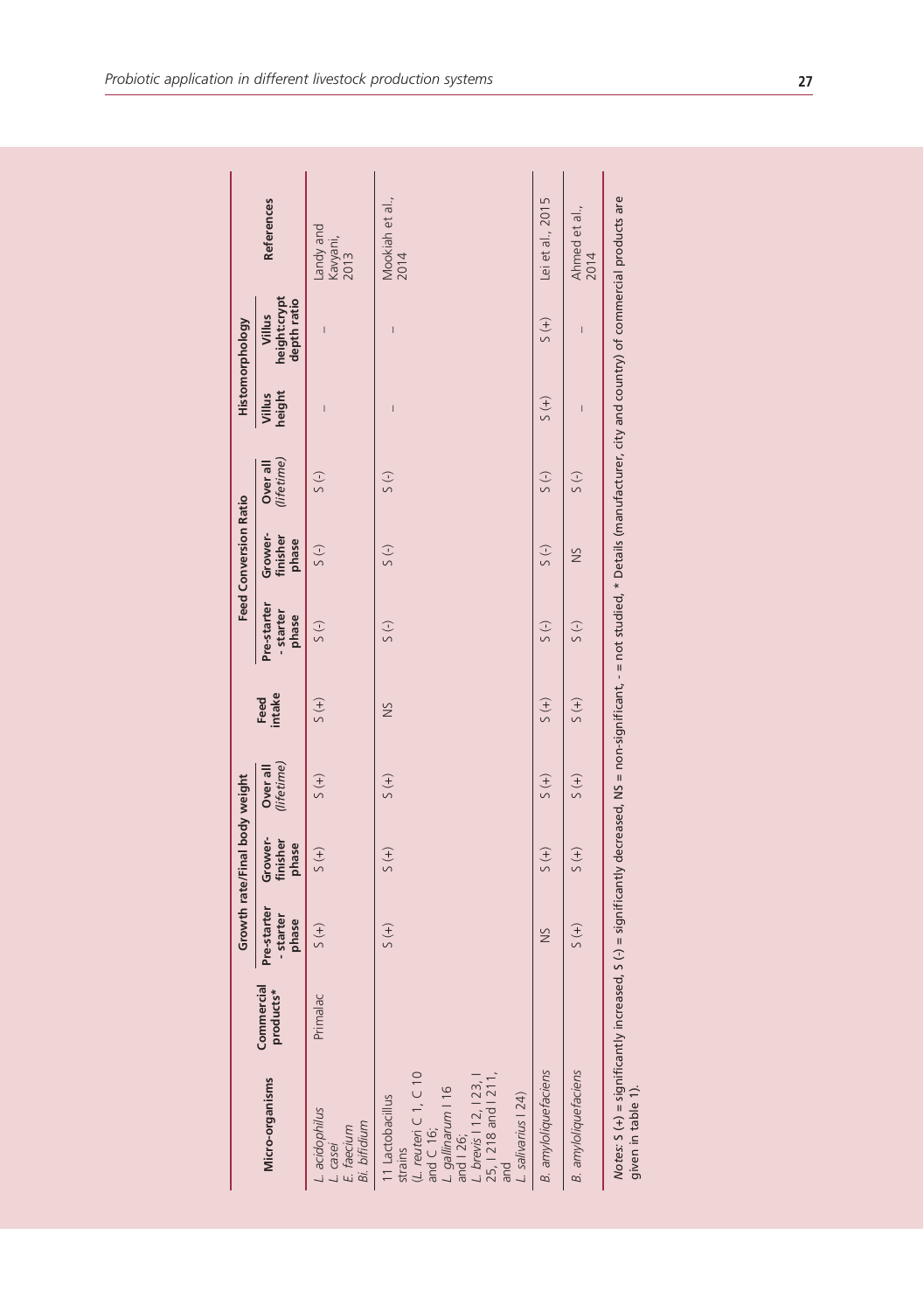The effect of probiotics on feed intake and feed use efficiency may be growth phase dependent. Some probiotics had no effect on feed intake and FCR during the starter phase while feed intake increased during the grower-finisher phase or *vice versa* (Giannenas *et al.*, 2012; Chawla *et al.*, 2013; Afsharmanesh and Sadaghi, 2014; Mookiah *et al.*, 2014).

Many probiotics have positive effects on feed intake and feed use efficiency. However, as with other effects of probiotics, the impact on feed intake and feed use efficiency has not been consistent across studies or with different probiotics.

#### **Carcass yield and quality**

Few studies have examined the effects of probiotics on carcass yield and quality in poultry. Marketable carcass yield or ready-to-cook quantity of carcass at day 42 was increased concurrently with increased growth rate and improved feed use efficiency with the use of the commercial probiotic Anta Pro EF containing *E. faecium* DSM 10663 NCIMB 10415 (in drinking water) and Super-CyC , a mix of the spore-forming bacterium *B. subtilis* and a yeast *S. cerevisiae* KCTC 7193 (in feed) (Abdel-Rahman *et al.*, 2013). Anta Pro EF (*E. faecium)* in drinking water at the rate of 2 g per 100 birds per day increased ready-to-cook carcass weight and overall body weight gain at day 42 (Abdel-Rahman *et al.*, 2013). In contrast, Afsharmanesh and Sadaghi (2014) did not find any difference in carcass yield, growth rate and feed use efficiency of birds at day 42 treated with a commercial probiotic (GalliPro) containing *B. subtilis*.

Water holding capacity of poultry meat was increased (reduced drip loss) in birds fed with the probiotic *B. coagulans* (Zhou *et al.*, 2010). The tenderness of the meat was also improved in probiotic treated birds in the same study using a local breed of meat-type chicken in China. In contrast, Zhang *et al.* (2005), using another probiotic (*S. cerevisiae*), found no improvement in tenderness in breast meat of commercial broilers. However, both the probiotics had positive effects on growth rate and FCR.

Zhao *et al.* (2013) found differences in meat quality of Ross broiler chicks between two different probiotics. The intramuscular fat content in breast muscle was increased by 3.6% (1.99 vs 1.92 mg/g) in birds treated with probiotic *C. butyricum,* while there was no effect with the probiotic *E. faecium*.

The effect of probiotics on the relationship between carcass quality and yield is unclear – is it due to an effect on muscle or due to improved growth performance *per se*? The inconsistencies in the response may be due to the differences in probiotic strains and/or the breed of birds used.

The effects of probiotics on carcass quality and yield are inconclusive.

#### **Nutrient Digestibility**

The apparent ileal digestibility (AID) of essential amino acids was improved in birds fed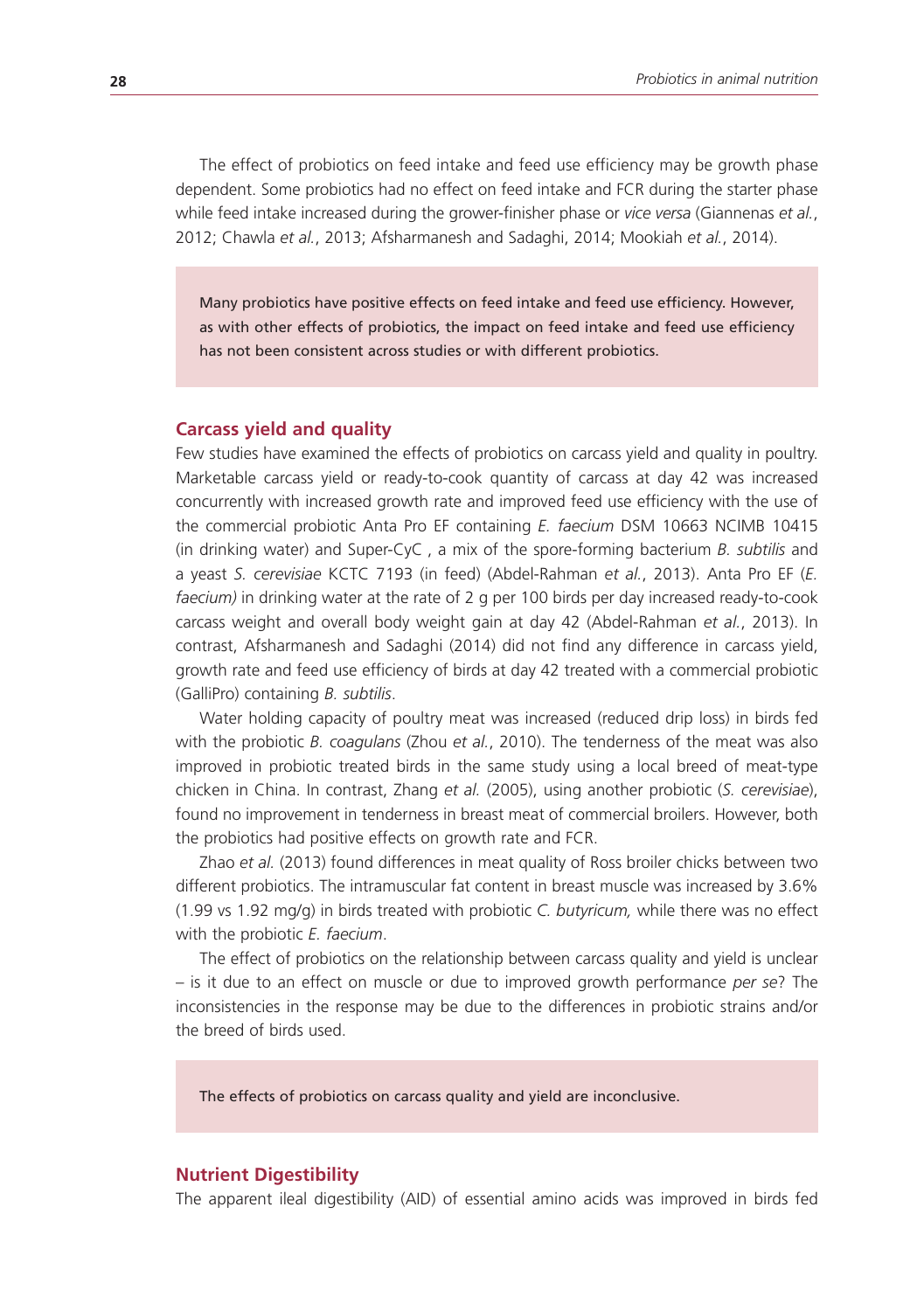a maize-soybean-based diet supplemented with a low dose (1 to 2  $\times$ 10<sup>2</sup> cfu/g) of a multi-strain commercial probiotic (Probion) containing *L. acidophilus, B. subtilis* and *C. butyricum* (Zhang and Kim, 2014). All essential amino acids, except histidine and phenylalanine, had improved AID in treated birds compared with control birds, but there was no effect of probiotics on digestibility of DM, nitrogen and energy. However, Li *et al.* (2008), found an increase in the apparent digestibility of DM, energy, CP, Ca, P and amino acids in male broilers fed maize-soybean-based diet supplemented with commercial probiotic (AgiPro A100) containing yeast and other microbes. Interestingly, digestibility of nutrients in the grower-finisher phase was higher than in the starter phase. Apata (2008) also found that the probiotic *L. bulgaricus* could improve apparent ileal digestibility of DM and CP in broiler chicken fed a maize-soybean-based diet. Similarly, Chawla *et al.* (2013) found the probiotic *E. faecium* increased blood calcium levels in Vencobb broiler chicks, indicating improved bioavailability. Different strains of probiotic microbes produce different enzymes, and understanding the effects these might have on different feed ingredients would help understanding of the way probiotics might "work" for animal production.

Probiotics can improve nutrient digestibility in poultry, but the interaction with different feedstuffs used in poultry diets is little understood at present.

#### **Intestinal histomorphology**

The structure of the intestinal mucosa is an important determinant of intestinal function (digestive and absorptive) affecting growth performance of poultry. Generally, increase in villus height and villus height:crypt ratio increases the absorption of nutrients due to a larger surface area (Afsharmanesh and Sadaghi, 2014)*.*

Probiotics in poultry diets can affect the histology of the intestinal mucosa. The villus height and the villus:crypt ratio in the intestinal mucosa were increased by *B. subtilis* (Jayaraman *et al.*, 2013; Afsharmanesh and Sadaghi, 2014), *B. coagulans* (Hung *et al.*, 2012), the lactic acid producing bacteria *L. salivarius*, *P. parvulus* (Biloni *et al.*, 2013) and *E. faecium* (Abdel-Rahman *et al.*, 2013; Cao *et al.*, 2013).

Villus height in probiotic (*B. coagulans* ATCC 7050)-treated birds was greater than in birds treated with an AGP (zinc–bacitracin) when measured at 6 weeks age (Hung *et al.*, 2012). Similarly, the probiotic *B. subtilis* PB6 reconstituted the normal structure of chicken intestinal villi distorted and damaged by necrotic enteritis caused by *Cl. perfringens* (Jayaraman *et al.*, 2013).

Some probiotics affect intestinal histomorphology favourably.

#### **Control or prevention of enteric pathogens**

The public health risk from zoonotic pathogens of poultry like *Salmonella* and *Campylobacter* and antibiotic resistance is increasing with intensification of the poultry industry in developing countries and imprudent use of antibiotics in animal production systems (van den Bogaard and Stobberingh, 2000; Singer *et al.*, 2003). In addition, other enteric diseases of poultry, like necrotic enteritis and coccidiosis, cause huge economic losses to the industry (Williams, 1999; Bera *et al.*, 2010; Skinner *et al.*, 2010). The change in the poultry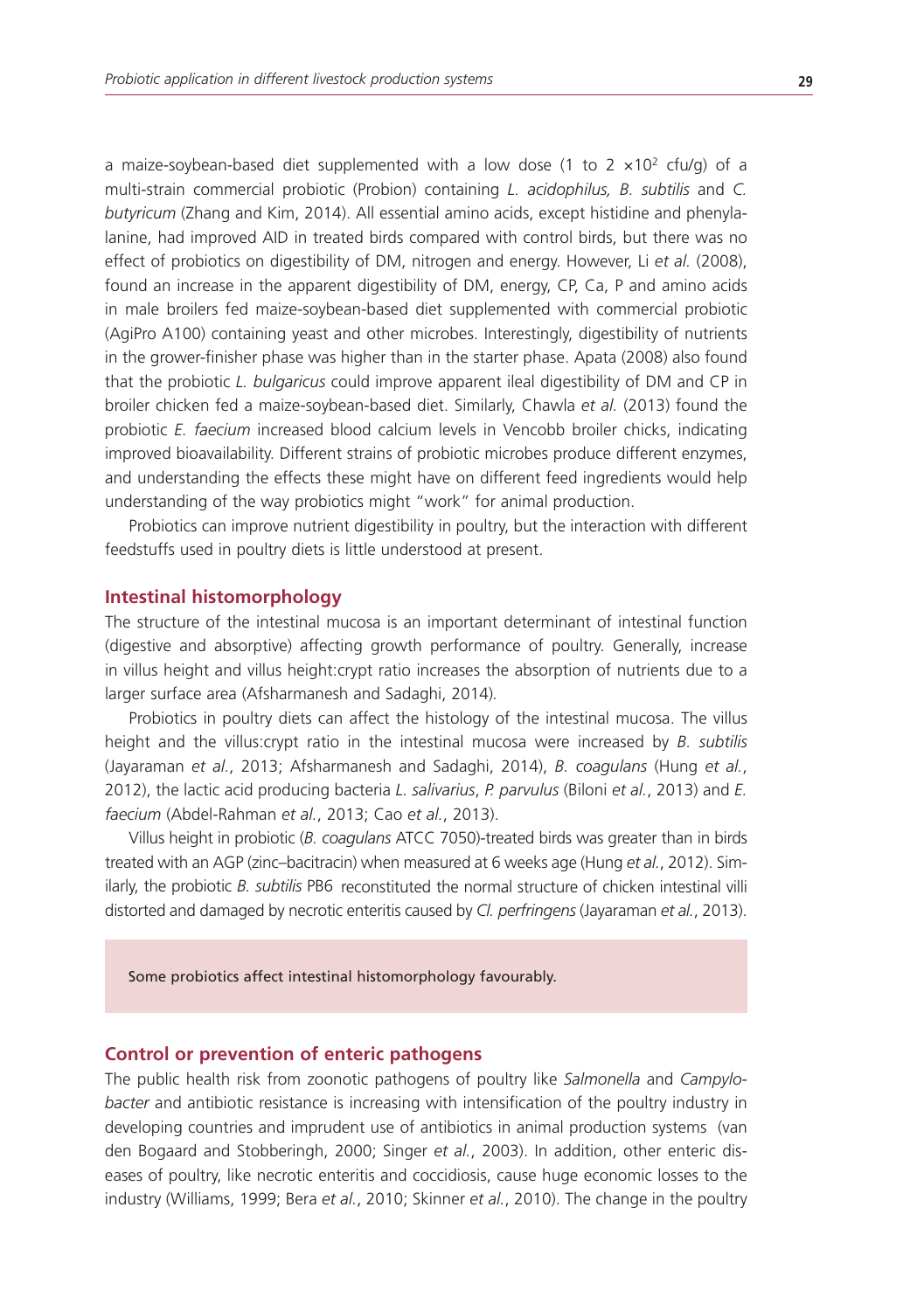production systems which result in delayed colonization of the gastro-intestinal mucosa by healthy microflora may be one of the reasons for the increasing incidence of enteric pathogens (Crhanova *et al.*, 2011). The virtually sterile environment immediately post-hatch makes it possible for opportunistic pathogens to colonize the intestine (Flint and Garner, 2009). Probiotics may prevent or control such enteric pathogens.

#### *Salmonellosis*

Salmonellosis in poultry is a significant food safety issue as the pathogen causes a major foodborne illness in humans. Successful use of undefined gastro-intestinal culture for the prevention and control of *Salmonella* infection in chicken by Nurmi and Rantala (1973) led to many studies about use of gastro-intestinal culture and probiotics to control *Salmonella* in poultry (Lloyd, Cumming and Kent, 1977; Snoeyenbos, Weinack and Smyser, 1979; Bolder *et al.*, 1992). Competitive exclusion between pathogenic and non-pathogenic ingested bacteria was believed to be the mechanism preventing infection in earlier studies.

Probiotics are emerging as an alternative *Salmonella* control method which also addresses the increasing concern about antibiotic resistant strains of *Salmonella* (Tellez *et al.*, 2012). Haghighi *et al.* (2008) demonstrated that probiotics could reduce caecal colonization by *Salmonella* by several fold (1.2 to 3.0 log<sub>10</sub>) depending on probiotic dose. With a single application at dose rates of  $1 \times 10^5$  and  $1 \times 10^6$  cfu of a commercial probiotic product containing *L. acidophilus, Bi. bifidum,* and *S. faecalis*, the larger dose rate caused a larger reduction in the caecal *Salmonella* population.

The protection against *Salmonella* colonization appeared linked to a change in cytokine expression (IFN-γ and IL-12) in gut-associated lymphoid tissue. Some probiotics produce SCFA in the caeca in sufficient amounts to inhibit *Salmonella enterica* serovar *enteritidis* (Argañaraz-Martínez *et al.*, 2013). By using an *in vitro* test, Argañaraz-Martínez *et al.* (2013) demonstrated that SCFA production in the caeca of chickens treated with *Propionibacterium acidipropionici* LET 105 was 30% greater than in the control birds. This probiotic also competed with *Salmonella* for adhesion to the intestinal mucosa (Argañaraz-Martínez *et al.*, 2013). Probiotics also reduced the spread of *Salmonella* from infected to healthy birds. Transmission of *Salmonella* infection within the flock (horizontal transmission) was slower with a probiotic containing *L. salivarius* and *Pediococcus parvulus* (Biloni *et al.*, 2013).

#### *Campylobacteriosis*

Campylobacteriosis is an important zoonotic disease of poultry caused by *Ca. jejuni. In vitro*  experiments with probiotic bacterial strains *(E. faecium, P. acidilactici, L. salivarius* and *L. reuteri)* isolated from the GIT of healthy chickens showed that they could inhibit growth of *Ca. jejuni* on agar plates (Ghareeb *et al.*, 2012). The result was confirmed *in vivo* with broiler chickens. Inhibition of growth *in vitro* suggests production of a growth inhibiting factor by probiotics. Similarly, the commercial probiotic Primalac (containing *Lactobacillus*, *Bifidobacterium* and *Enterococcus*) reduced the prevalence of *Campylobacter* infection in broiler chickens (Willis and Reid, 2008). Morishita *et al.* (1997) had earlier demonstrated that oral administration (via drinking water) of a commercial probiotic containing a mixture of *L. acidophilus*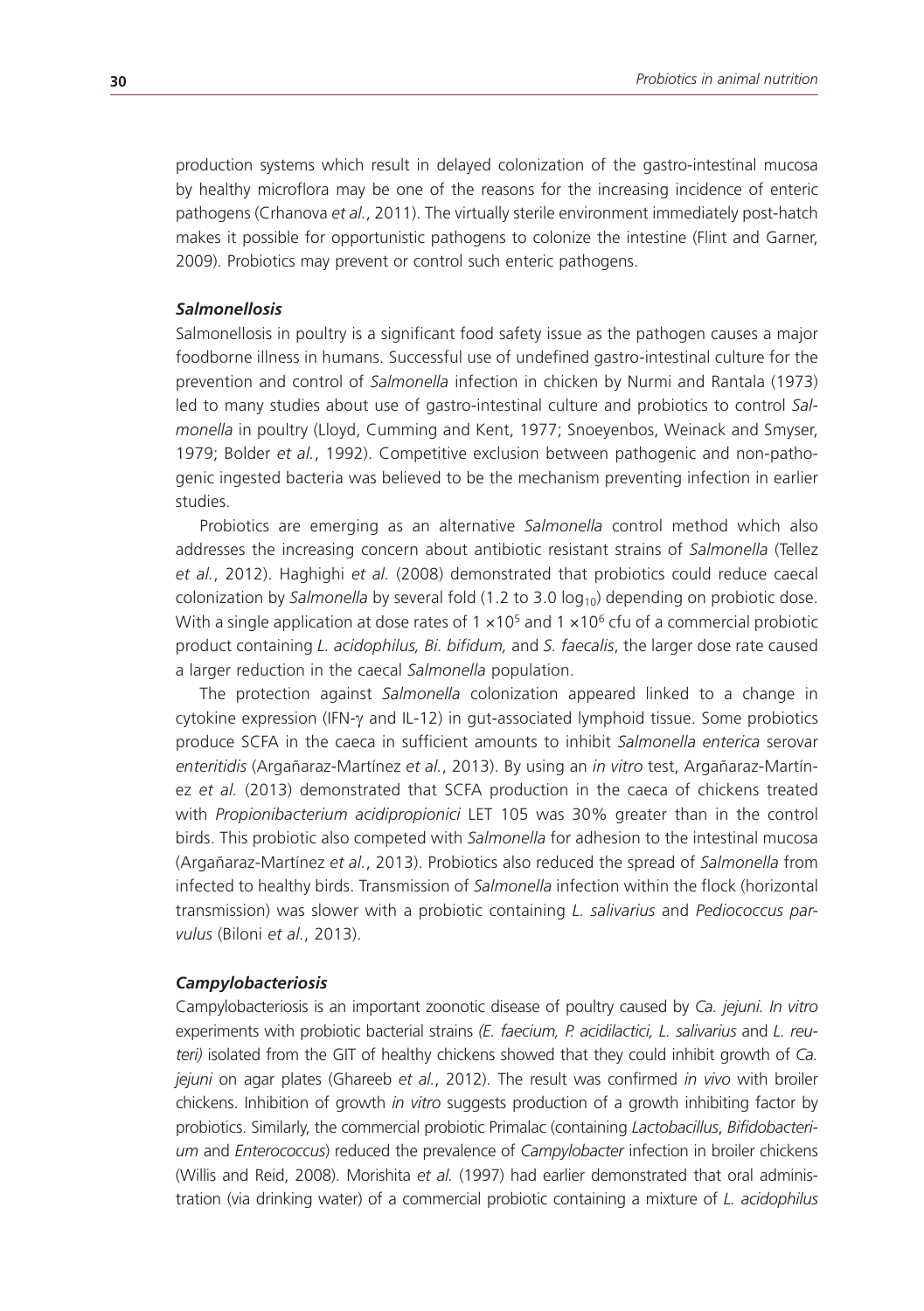and *S. faecium*, to broiler chickens, during the first 3 days of life, reduced the shedding of *Campylobacter* by 70% in artificially infected birds and decreased the intestinal colonization by *Campylobacter* by 27%.

#### *Necrotic enteritis*

Necrotic enteritis (NE) caused by *Cl. perfringens* is an economically important disease in poultry due to the high prevalence of losses (McDevitt *et al.*, 2006; Hermans and Morgan, 2007), causing significant economic loss to the industry worldwide (Van der Sluis, 2000; Timbermont *et al.*, 2011).

Administration of *B. subtilis* (strain PB6) to broiler chickens artificially infected with *Cl. perfringens* reduced the severity of intestinal lesions and significantly reduced the number of pathogen cells in the GIT (Jayaraman *et al.*, 2013). *B. subtilis* strain PB6 produces a heat resistant and anticlostridial factor which could be used to control clostridial infections caused by *Cl. perfringens* and *Cl. difficile* (Teo and Tan, 2005)*.*

#### *Coccidiosis*

Coccidiosis is the most important protozoan parasitic disease of poultry due to its ubiquitous nature, high rate of resistance to anticoccidial drugs and severe economic consequences for infected flocks (Williams, 1999). The disease is caused by different species of *Eimeria* protozoa that colonize different sections of the GIT. Studies evaluating the effects of probiotics on coccidiosis gave inconclusive results (Dalloul *et al.*, 2003; Lee *et al.*, 2007). However, Giannenas *et al.* (2012) found a reduction in coccidiosis by using probiotics based on *E. faecium, B. animalis, L. reuteri* and *B. subtilis,* either singly or in combination.

The probiotics were thought to maintain intestinal health in infected birds and significantly reduce the shedding of oocysts from infected birds, thereby reducing the spread of disease (Dalloul *et al.*, 2003; Giannenas *et al.*, 2012).

Probiotics could be a potential alternative to antibiotic feed additives to manage the enteric pathogen load in poultry, by reducing intestinal colonization and spread of common zoonotic and other enteric pathogens.

#### **Egg production and quality**

While probiotics can affect the production, feed use efficiency and quality of eggs in laying hens, these effects have been very inconsistent (Table 3). Studies showing increase in egg production with supplementation of diets with probiotics (Kurtoglu *et al.*, 2004; Yörük *et al.*, 2004; Xu *et al.*, 2006; Gallazzi *et al.*, 2009), contrast with those showing no effect on egg production (Asli *et al.*, 2007; Salma *et al.*, 2007; Dizaji and Pirmohammadi, 2009; Capcarova *et al.*, 2010; Mikulski *et al.*, 2012). Similarly, there are variable effects of probiotics on feed use efficiency in laying hens. One of the most promising effects of probiotics on egg quality is the consistent reduction of cholesterol in egg yolk. Yolk cholesterol has been reduced by lactic acid bacteria (Haddadin *et al.*, 1996; Panda *et al.*, 2003), *Bacillus* spores (Kurtoglu *et al.*, 2004) and yeast (Yousefi and Karkoodi, 2007).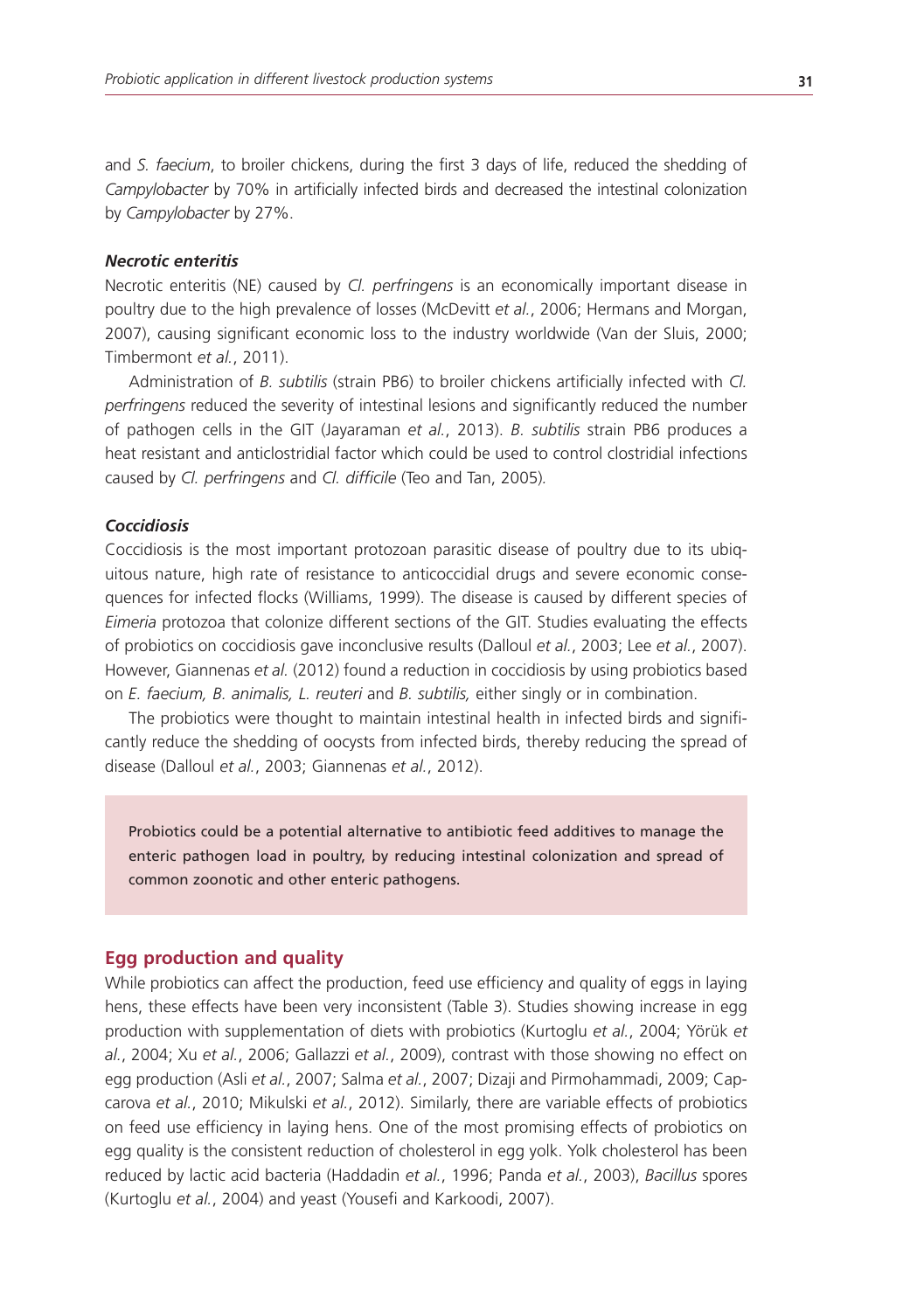# **PROBIOTICS IN PIG NUTRITION**

Although banned in some areas, including the EU, sub-therapeutic use of antibiotics in feed to prevent diarrhoea and improve performance is still common in the swine industry. Therefore, substitution of AGPs with probiotics to address the issue of antibiotic resistance is critical in pig production. For monogastrics, this substitution has been more extensively studied in poultry than in pigs.

As with other livestock, it is difficult to make generalizations because of the variation in the micro-organisms used, doses, duration of treatment and husbandry practices (Kenny *et al.*, 2011).

# **Growth rate and feed use efficiency**

Several probiotics have been used to enhance the performance of pigs (Table 4). In a large-scale experiment in a high performing commercial setting, the commercial probiotic product BioPlus 2B containing *B. subtilis* and *B. licheniformis* was a viable substitute for AGPs (neomycin, oxytetracycline, tylosine, etc.) without a decrease in weaned pig performance; and with no increase in production costs (Kritas and Morrison, 2005). BioPlus 2B also improved weight gain by up to 8% and feed use efficiency by up to 10% in grower and finisher pigs in a dose-dependent manner (Alexopoulos *et al.*, 2004b). For doses of

# TABLE 3

|  | Probiotic effects on egg production and quality |
|--|-------------------------------------------------|
|--|-------------------------------------------------|

|                                                                                                                                                      | FCR (feed<br>Egg<br>weight/egg<br>production<br>weight) |                              |                              | Quality of egg           |                     |                                             |                            |                          |
|------------------------------------------------------------------------------------------------------------------------------------------------------|---------------------------------------------------------|------------------------------|------------------------------|--------------------------|---------------------|---------------------------------------------|----------------------------|--------------------------|
| Micro-organism                                                                                                                                       |                                                         |                              | Weight                       | Egg shell<br>thickness   | Yolk<br>cholesterol | <b>Albumin</b><br>viscosity<br>(Haugh unit) | <b>Specific</b><br>gravity | <b>References</b>        |
| L. acidophilus<br>D <sub>2</sub> /CSL                                                                                                                | $5 (+)$                                                 | $S(-)$                       | <b>NS</b>                    | <b>NS</b>                |                     | $S(+)$                                      | $S (+)$                    | Gallazzi et al.,<br>2009 |
| P. acidilactici                                                                                                                                      | <b>NS</b>                                               | $S(-)$                       | $S(+)$                       | $\overline{\phantom{a}}$ | $S(-)12%$           |                                             | $5 (+)$                    | Mikulski et al.,<br>2012 |
| R. capsulatus                                                                                                                                        | <b>NS</b>                                               | <b>NS</b>                    |                              | <b>NS</b>                | $S(-)26%$           | <b>NS</b>                                   | $\overline{\phantom{a}}$   | Salma et al.,<br>2007    |
| L. plantarum,<br>L. bulgaricus,<br>L. acidophilus,<br>L. rhamnosus,<br>B. bifidum,<br>S. hermophilus,<br>E. faecium,<br>A. oryzae<br>C. pintolopessi | <b>NS</b>                                               |                              | $\qquad \qquad \blacksquare$ | <b>NS</b>                | <b>NS</b>           | <b>NS</b>                                   | $\overline{\phantom{a}}$   | Asli et al., 2007        |
| S. cerevisiae                                                                                                                                        | <b>NS</b>                                               | $\qquad \qquad \blacksquare$ | $\frac{1}{2}$                | <b>NS</b>                | <b>NS</b>           | <b>NS</b>                                   | $\overline{\phantom{a}}$   | Asli et al., 2007        |
| <b>B.</b> licheniformis<br><b>B.</b> subtilis                                                                                                        | $5 (+)$                                                 | $S(-)$                       | <b>NS</b>                    | $\overline{\phantom{a}}$ | $S(-)38%$           |                                             | <b>NS</b>                  | Kurtoglu et al.,<br>2004 |

*(Continued)*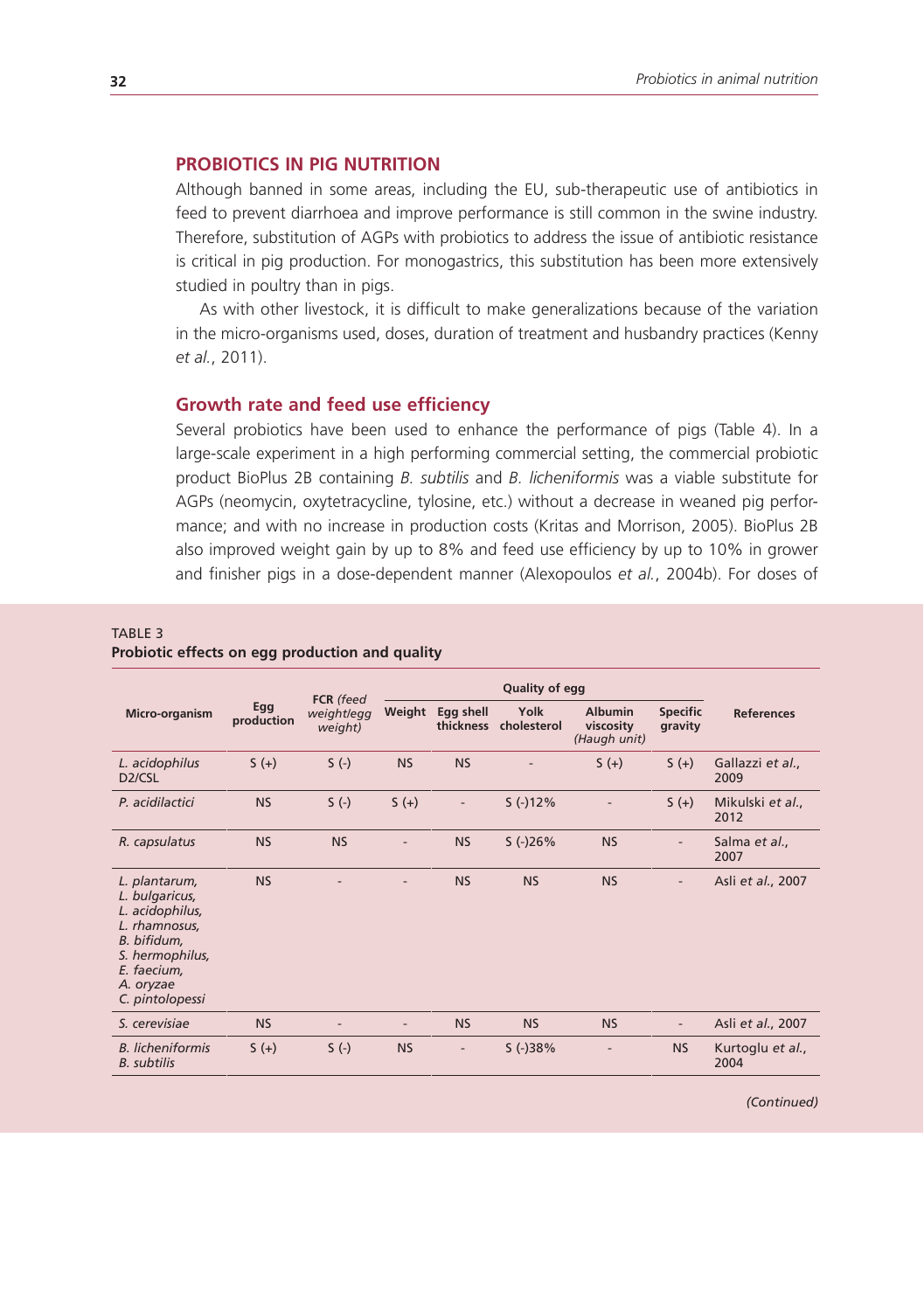#### TABLE 3

# **Probiotic effects on egg production and quality** *(Continued)*

|                                                                                                                                                                                               |                   | FCR (feed             |               |                          | <b>Quality of egg</b>         |                                             |                            |                                     |
|-----------------------------------------------------------------------------------------------------------------------------------------------------------------------------------------------|-------------------|-----------------------|---------------|--------------------------|-------------------------------|---------------------------------------------|----------------------------|-------------------------------------|
| Micro-organism                                                                                                                                                                                | Egg<br>production | weight/egg<br>weight) |               | Weight Egg shell         | Yolk<br>thickness cholesterol | <b>Albumin</b><br>viscosity<br>(Haugh unit) | <b>Specific</b><br>gravity | <b>References</b>                   |
| Lactobacillus<br>spp.,<br>Bifidobacterium<br>spp.,<br>Streptococcus<br>spp.,<br>Enterococcus<br>spp.                                                                                          | $S(+)$            | $S(-)$                | <b>NS</b>     | L.                       |                               |                                             |                            | Yörük et al.,<br>2004               |
| L. acidophilus,<br>L. casei,<br>Bi. bifidum,<br>A. oryzae,<br>S. faceium<br>Torulopsis spp.,                                                                                                  | $5 (+)$           | <b>NS</b>             | <b>NS</b>     | $S(+)$                   | $S(-)14%$                     |                                             |                            | Panda et al.,<br>2003               |
| E. faecium                                                                                                                                                                                    | <b>NS</b>         | L,                    | <b>NS</b>     | L.                       | L.                            | L.                                          | L.                         | Capcarova et<br>al., 2010           |
| S. cerevisiae<br>(strain NCYC<br>sc 47)                                                                                                                                                       | <b>NS</b>         | $S(+)$                | $S(-)$        | $\overline{\phantom{a}}$ | ÷,                            | L.                                          | $\blacksquare$             | Dizaji and<br>Pirmohammadi,<br>2009 |
| <b>B.</b> subtilis<br>(CH201)<br><b>B.</b> lichenioformis<br>(CH <sub>200</sub> )                                                                                                             | <b>NS</b>         | $S(+)$                | $S(-)$        | $\frac{1}{2}$            | L.                            | L,                                          | $\overline{a}$             | Dizaji and<br>Pirmohammadi,<br>2009 |
| L. acidophilus                                                                                                                                                                                | $S(+)$            | $S(+)$                | $\frac{1}{2}$ | <b>NS</b>                | $S(-)$                        | Ē,                                          | $\overline{a}$             | Haddadin et al.,<br>1996            |
| S. cerevisiae                                                                                                                                                                                 | <b>NS</b>         | <b>NS</b>             | <b>NS</b>     | $5 +$                    | $\frac{1}{2}$                 | $\overline{\phantom{a}}$                    | $\blacksquare$             | Hassanein and<br>Soliman, 2010      |
| E. faecium                                                                                                                                                                                    | <b>NS</b>         | $S(-)$                | <b>NS</b>     | <b>NS</b>                | <b>NS</b>                     | $S(-)$                                      | $\overline{\phantom{a}}$   | Hayirli et al.,<br>2005             |
| <b>B.</b> subtilis<br><b>B.</b> lichenioformis                                                                                                                                                | <b>NS</b>         | <b>NS</b>             | <b>NS</b>     | <b>NS</b>                | $S(-)$                        | <b>NS</b>                                   | $\overline{\phantom{a}}$   | Mahdavi et al.,<br>2005             |
| <b>B.</b> subtilis                                                                                                                                                                            | $S(+)$            | $S(-)$                | <b>NS</b>     | $\overline{\phantom{a}}$ | $\overline{\phantom{a}}$      | $\overline{\phantom{a}}$                    | $\overline{\phantom{a}}$   | Xu et al., 2006                     |
| S. cerevisiae                                                                                                                                                                                 | <b>NS</b>         | <b>NS</b>             | <b>NS</b>     | <b>NS</b>                | $S(-)$                        | ٠                                           | $\overline{\phantom{a}}$   | Yousefi and<br>Karkoodi, 2007       |
| L. plantarum,<br>L. delbrueckii<br>subsp. bulgaricus<br>L. acidophilus<br>L. rhamnosus<br>Bi. bifidum<br>S. salivarius<br>subsp.<br>thermophilus<br>E. faecium<br>A. oryzae<br>C. pitolepesii | <b>NS</b>         | $S(-)$                | <b>NS</b>     | ÷,                       |                               |                                             | <b>NS</b>                  | Balevi et al.,<br>2001              |

*Notes:* S (+) = significantly increased; S (-) = significantly decreased; NS = non-significant; - = not studied.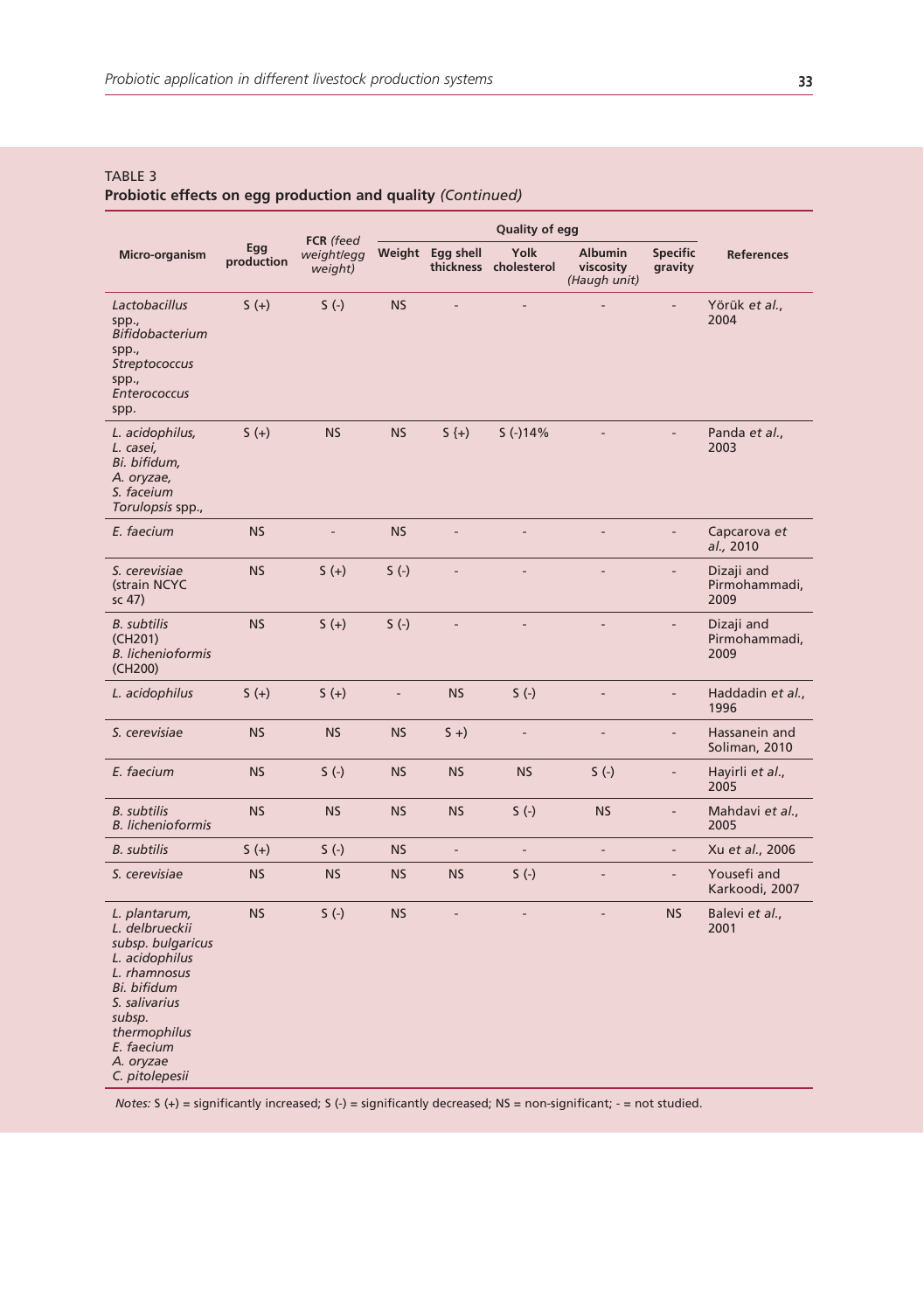#### TARI F 4

**Probiotic effects on performance of pigs**

| <b>Micro-organisms</b>                                                     | Growth<br>rate (ADG) | <b>FCR</b> | Feed<br>intake           | Age<br>group           | Reference                 |
|----------------------------------------------------------------------------|----------------------|------------|--------------------------|------------------------|---------------------------|
| <b>B.</b> subtilis<br>C. butyricum                                         | $S(+)$               | $S(-)$     | <b>NS</b>                | Growing-finishing pigs | Meng et al., 2010         |
| L. acidophilus,<br>S. cerevisae<br><b>B.</b> subtilis                      | $5 (+)$              | <b>NS</b>  | <b>NS</b>                | <b>Growing pigs</b>    | Chen et al., 2005         |
| L. plantarum ATCC 4336,<br>L. fermentum DSM 20016<br>E. faecium ATCC 19434 | $S(+)$               | <b>NS</b>  |                          | <b>Weaned piglets</b>  | Veizaj-Delia et al., 2010 |
| E. faecium EK13                                                            | <b>NS</b>            |            |                          | Newborn piglets        | Strompfova et al., 2006   |
| Bi. longum (AH1206)                                                        | <b>NS</b>            | <b>NS</b>  |                          | Neonatal piglets       | Herfel et al., 2013       |
| <b>B.</b> licheniformis                                                    | $S(+)$               | $S(-)$     |                          | <b>Weaned piglets</b>  | Kyriakis et al., 1999     |
| <b>B.</b> subtilis<br><b>B.</b> licheniformis                              | $S(+)$               | $S(-)$     | <b>NS</b>                | Growing pigs           | Kritas et al., 2000       |
| <b>B.</b> subtilis<br><b>B.</b> licheniformis                              | $5 (+)$              | $S(-)$     | <b>NS</b>                | Grower finisher pigs   | Alexopoulos et al., 2004b |
| <b>B.</b> subtilis MA139                                                   | <b>NS</b>            | $S(-)$     | <b>NS</b>                | <b>Weaned piglets</b>  | Guo et al., 2006          |
| <b>Bacillus toyonensis</b>                                                 | $S(+)$               | $S(-)$     | $S(+)$                   | Weaning piglets        | Kantas et al., 2015       |
| <b>B.</b> licheniformis<br><b>B.</b> subtilis                              | <b>NS</b>            | $S(-)$     | <b>NS</b>                | Growing-finishing pigs | Davis et al., 2008        |
| S. cerevisiae subsp.<br>boulardii CNCM I-1079                              |                      | $S(-)$     | $\overline{\phantom{0}}$ | <b>Weaned piglets</b>  | Le Bon et al., 2010       |

*Notes:* S (+) = significantly increased; S (-) = significantly decreased; NS = non-significant; - = not studied;  $ADG$  = average daily gain;  $FCR$  = feed conversion ratio.

0.64, 1.28 and 1.92 ×106 cfu/g of feed, the daily gain increased with dose rate. Guo *et al.*  (2006) also found *B. subtilis* MA139 effective in significantly improving FCR. Kyriakis *et al.*  (1999) reported that average daily gain in post-weaning piglets was increased by 99% over a period of 28 days when the piglets' diet was supplemented with spores of *B. licheniformis* at the rate of 107 spores per gram of feed. Feed use efficiency was improved by 24%. In a recent study, the commercial probiotic product Toyocerin containing *Bacillus toyonensis* given to post-weaning piglets at the rate of 1.24 ×106 cfu per gram of feed improved average daily gain by 5% over the 42-day experimental period (Kantas *et al.*, 2015). Average daily feed intake was increased by 1.7% and feed use efficiency was improved by 4.7% over the same period. In contrast, another commercial probiotic product MicroSource S (Agtech Products Inc.) containing *B. licheniformis* and *B. subtilis* did not improve growth rate or feed intake (Davis *et al.*, 2008) when fed at the very high dose rate of  $1.47 \times 10^8$  cfu/g feed but did improve feed use efficiency by 3%.

Supplementation of weaned pigs with 2 ×109 cfu/kg feed with *S. cerevisiae*  subsp*. boulardii* CNCM I-1079 for 6 weeks, followed by 1×109 cfu/kg feed of *P. acidilactici* CNCM MA 18/5 M for 3 weeks significantly improved the FCR without affecting intestinal structure (villus height, crypt depth, goblet cell number and thickness of the mucus layer) (Le Bon *et al.*, 2010). In contrast, Van Heugten, Funderburke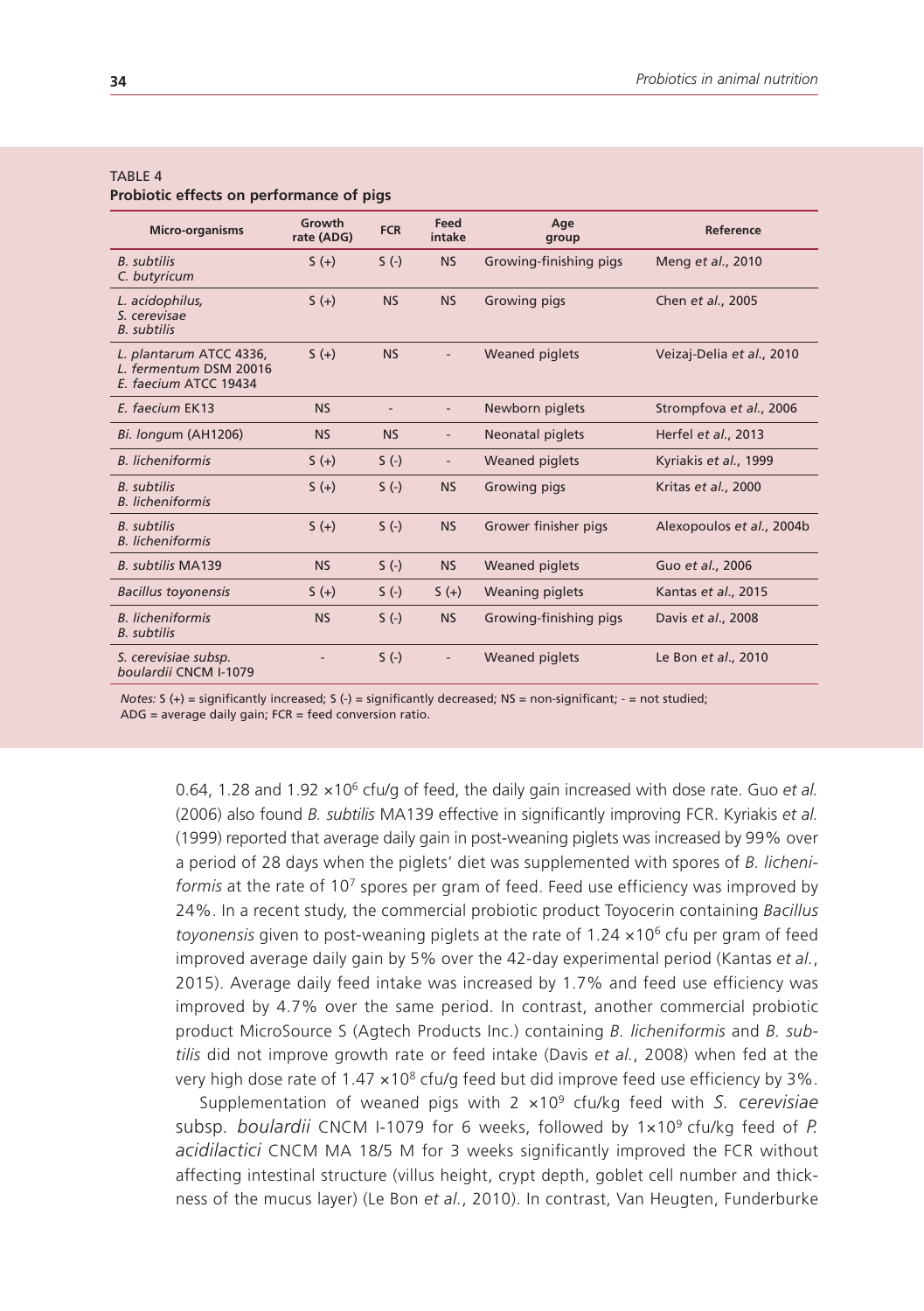and Dorton (2003) did not observe any positive responses in growth or nutrient digestibility when *S. cerevisiae* SC47 was added to a pig diet at a rate of 1.6 ×107 cfu/g of feed.

Similarly, probiotic *L. sobrius* DSM 16698 was effective in improving average daily gain by 74%, with 6% increase in feed intake in piglets infected with enterotoxigenic *E. coli* and also fed the probiotic at the high rate of 1010 cfu/animal/day (Konstantinov *et al.*, 2008). In another experiment, final body weight was not improved when *L. amylovorus* and *E. faecium* were fed at the rate of 3  $\times$ 10<sup>8</sup> cfu/animal/day (Ross et al., 2010). However feed intake was significantly reduced with improvement in feed use efficiency by 15% to 42% during different periods of the experiment. Likewise, application of *E. faecium* to primiparous sows at  $5 \times 10^8$  cfu/kg feed, increased feed intake and improved reproductive performance (Böhmer, Kramer and Roth-Maier, 2006).

Use of different strains and doses of micro-organisms and differences in husbandry practices (nutrition, housing, etc.), and age of pigs and feed type may explain contrasting results with the same probiotic micro-organisms.

Probiotics can enhance the growth of pig but with less consistent results than for poultry.

# **Health**

Adding a commercial probiotic containing *B. licheniformis* and *B. subtilis* spores (BioPlus 2B) to the diet of weaned, grower and finisher pigs at the rate of 0.64 to 1.28  $\times$ 10<sup>6</sup> cfu/g feed significantly reduced morbidity and mortality (Alexopoulos *et al.*, 2004b). The same combination of probiotics when fed to pregnant sows from two weeks prior to expected farrowing date and during lactation improved the performance of the litter, with reduced piglet diarrhoea, reduced pre-weaning mortality and increased body weight at weaning (Alexopoulos *et al.*, 2004a). Decreased weight loss in sows during lactation and production of milk with higher fat and protein content were suggested reasons for the improved health and performance of the piglets.

Probiotics inhibits the adhesion of enteric pathogens in intestinal mucosa. *Bi. lactis* Bb12 and *L. rhamnosus* LGG individually or in combination inhibited adhesion of pathogens (*Salmonella, Clostridium* and *E. coli*) to the intestinal mucosa collected from young healthy pigs in an *in vitro* experiment (Collado, Grzeskowiak and Salminen, 2007). Adhesion of pathogens was measured by using radioactively labelled micro-organisms and measuring radioactivity before and after adhesion to the intestinal mucosa. However, Szabo *et al.*  (2009) found that *E. faecium* NCIMB 10415 treatment did not improve the clinical signs in pigs experimentally infected with *S. enterica* serovar *typhimurium* DT104.

Post-weaning diarrhoea, caused mainly by enterotoxigenic *E. coli,* is one of the major health problems in swine worldwide, causing substantial economic losses due to mortality, reduced growth rate and associated veterinary costs (Fairbrother, Nadeau and Gyles, 2005). Probiotics reduced the incidence and severity of post-weaning diarrhoea in pigs. Supplementation of weaned piglet diets with *B. licheniformis* spores at the rate of 106 and  $10<sup>7</sup>$  cfu/g of feed significantly reduced post-weaning diarrhoea and associated mortality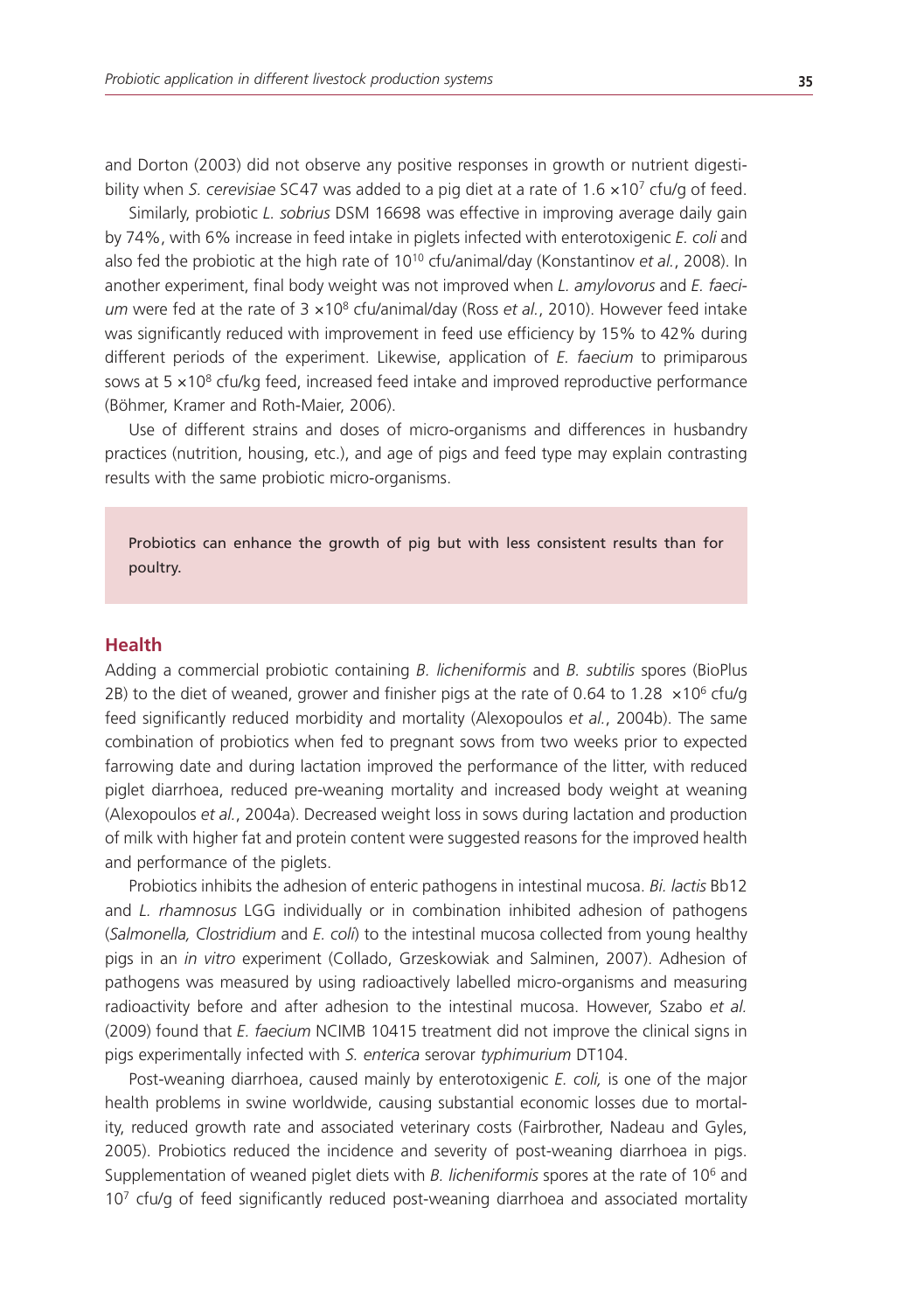(Kyriakis *et al.*, 1999). Performance of piglets fed the higher dose (107 cfu/g) of probiotics was better than those fed the lower dose. In another study, the incidence of post-weaning diarrhoea decreased following the addition of *B. toyonensis* to the diet of pregnant sows from 90 days before farrowing to 28 days postpartum and in the diet of piglets from days 15 to 56 (Taras *et al.*, 2005). Kantas *et al.* (2015) also demonstrated the beneficial effects of *B. toyonensis* (commercialized as Toyocerin) to reduce the enteric pathogen load and diarrhoea in post-weaning piglets.

Probiotics reduced intestinal colonization by pathogenic *E. coli* and prevented or reduced the severity of the intestinal infection. The level of enterotoxigenic *E. coli* in the ileum of experimentally infected piglets after weaning was significantly lowered by treating with *L. sobrius.* (Konstantinov *et al.*, 2008). *L. paracasei* mixed with maltodextrin also reduced intestinal colonization by *E. coli* in piglets raised in an apparently sterile environment (Bomba *et al.*, 2002). Similarly, translocation of pathogenic *E. coli* to mesenteric lymph nodes was reduced in pigs treated with *P. acidilactici* and *S. cerevisiae* subsp. *boulardii* and then challenged with pathogenic *E. coli* (Lessard *et al.*, 2009). Positive effects on intestinal barrier function may be the possible mode of action for these probiotic effects.

Le Bon *et al.* (2010) found a dramatic reduction in the level of *E. coli* after four weeks of treatment with *S. boulardii* and *P. acidilactici* in weaned piglets. Similarly, *E. faecium* added to pig diets controlled post-weaning diarrhoea and mortality due to *E. coli* infection (Underdahl, Torres-Medina and Dosten, 1982; Taras *et al.*, 2006; Zeyner and Boldt, 2006).

Probiotics can be effective in reducing post-weaning diarrhoea in piglets and morbidity and mortality in pigs.

#### **GIT microbial population**

A single large dose  $(5 \times 10^9)$  or  $5 \times 10^{10}$  of *L. plantarum* (DSMZ 8862 and 8866) given to piglets one week before weaning or at weaning resulted in a significant change in the microbial population of the small and large intestines (Pieper *et al.*, 2009). However, the observations were only made at 2 weeks post treatment and did not explore the long-term effects of the single administration. In another study, the probiotic *L. paracasei* mixed with fructo-oligo-saccharides increased populations of *Lactobacillus*  spp.*, Bifidobacterium* spp., total anaerobes and total aerobes, and decreased *Clostridium* and *Enterobacterium* in faeces of weanling pigs (Bomba *et al.*, 2002). Similarly, *S. cerevisiae* and *P. acidilactici* produced a temporary (about two-week) reduction in the population of *E. coli* and other coliforms in pig faeces after application of probiotics for four weeks at 2 ×109 cfu/kg feed (Le Bon *et al.*, 2010). However in other trials, inclusion of a yeast probiotic (*S. cerevisiae*) did not change the populations of *E. coli, Streptococcus, Lactobacillus* and total culturable yeast in the GIT, as it did in some earlier feeding trials (Mathew *et al.*, 1998; Li *et al.*, 2006). Nevertheless, pigs fed the probiotics performed better in terms of body weight gain and feed use efficiency in these experiments. Enhancement in performance in probiotic fed animals is apparently not necessarily associated with a change in the gastro-intestinal micro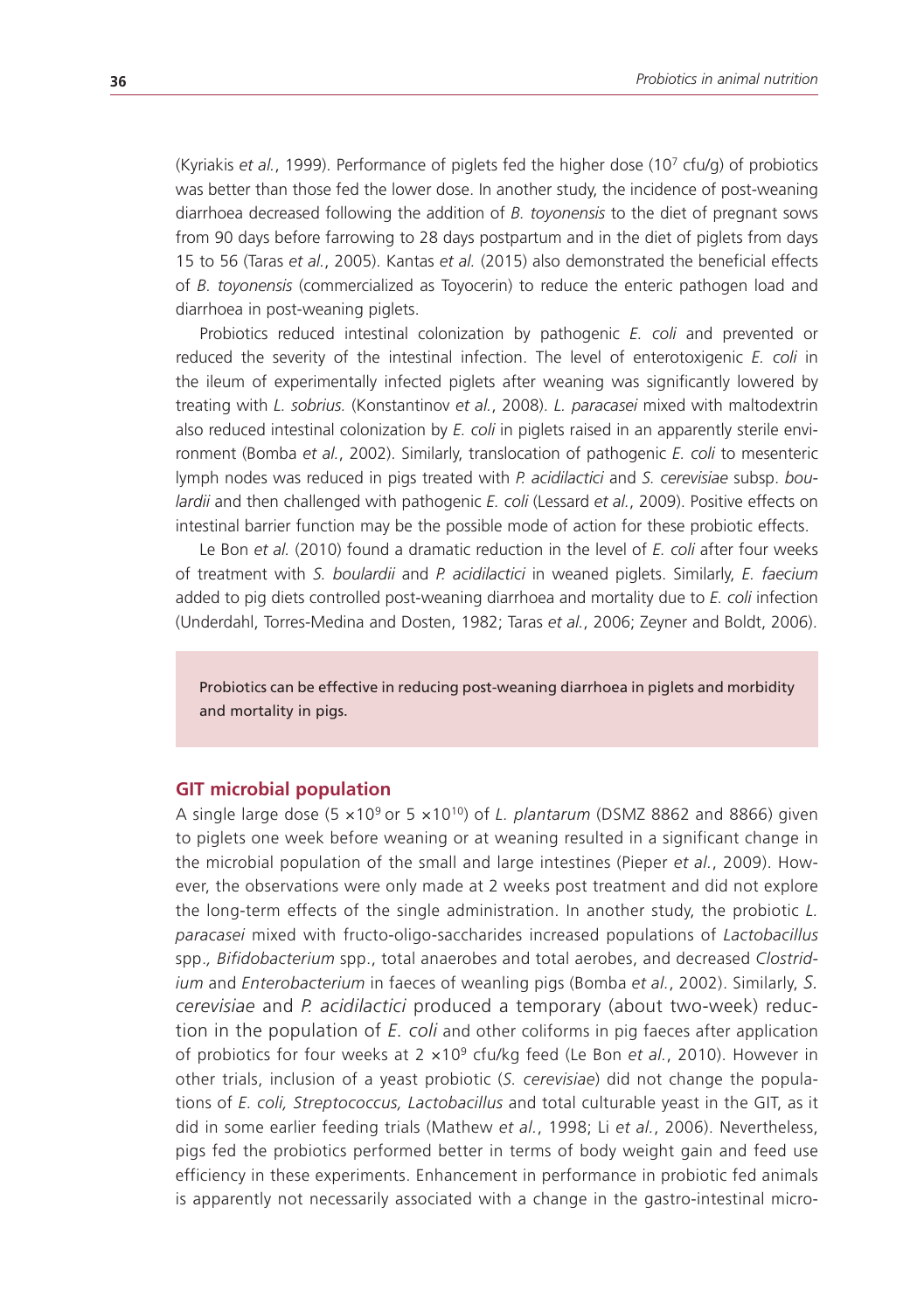bial population that can be cultured. However, sequencing of the GIT microbial DNA indicates that the microbiome diversity is dominated by microbial species that have not yet been cultured.

In pigs probiotics increased lactic acid bacteria and decreased *Clostridium*, *E. coli* and *Enterobacterium* spp. in the GIT.

## **PROBIOTICS IN RUMINANT NUTRITION**

The rumen has a complex microbial ecology, where polysaccharides and protein ingested by the host are degraded by rumen micro-organisms, resulting in the synthesis of SCFAs and microbial protein, which are used by the host as energy and protein sources. There is increasing international interest in manipulating the rumen ecosystem to increase the efficiency of the ruminal fermentation processes to improve animal productivity and reduce unwanted by-products, such as methane.

Yeast (*S. cerevisiae*) is a commonly used probiotic in ruminants (Chaucheyras-Durand, Walker and Bach, 2008), affecting mainly the microbial population dynamics in the rumen and the breakdown of nutrients. Lactic acid-producing bacteria are another important group of probiotics.

Apart from the use of probiotics in formulated animal feed, beneficial bacteria used as silage inoculants may also have a probiotic effects in the rumen (Weinberg *et al.*, 2004). However, this response depends on the survival of the silage inoculant in the silage as the pH drops.

#### **Milk yield**

Probiotics can improve the milk yield in dairy animals. Milk yield was increased by 2.3 litre per cow per day following dietary supplementation with 5 ×109 cfu of *E. faecium* and 2 ×109 yeast cells (*S. cerevisiae*) per cow per day (Nocek and Kautz, 2006). Weiss, Wyatt and McKelvey (2008) found that dairy cattle fed the probiotic *Propionibacterium* strain P169 had the same milk production as control animals, but with decreased feed consumption, resulting in 4.4% increase in energy efficiency. Dietary supplementation with a combination of *L. acidophilus* NP51 and *P. freudenreichii* NP24  $(4 \times 10^9 \text{ c}$  fu/animal/day) resulted in a 7.6% increase in average daily milk yield in Holstein cows (Boyd, West and Bernard, 2011). Average milk yield per day increased by *ca.* 14% compared to non-treated, lactating Saanen dairy goats receiving *S. cerevisiae*  at the rate of 4 ×109 cfu/day/animal (Stella *et al.*, 2007).

Desnoyers *et al.* (2009) undertook a quantitative meta-analysis of 110 papers, 157 experiments and 376 treatments, studying the effects of yeast probiotics (containing at least one strain of *S. cerevisiae*) in ruminants (cattle, goats, sheep and buffaloes) on feed intake, milk production and rumen fermentation. Supplementation with live yeast probiotics increased milk yield by about 1.2 g/kg body weight. DM intake by the animals was increased by 0.44 g/kg of body weight. Overall the effect on milk yield was significant, but the results were highly variable and the economic benefits were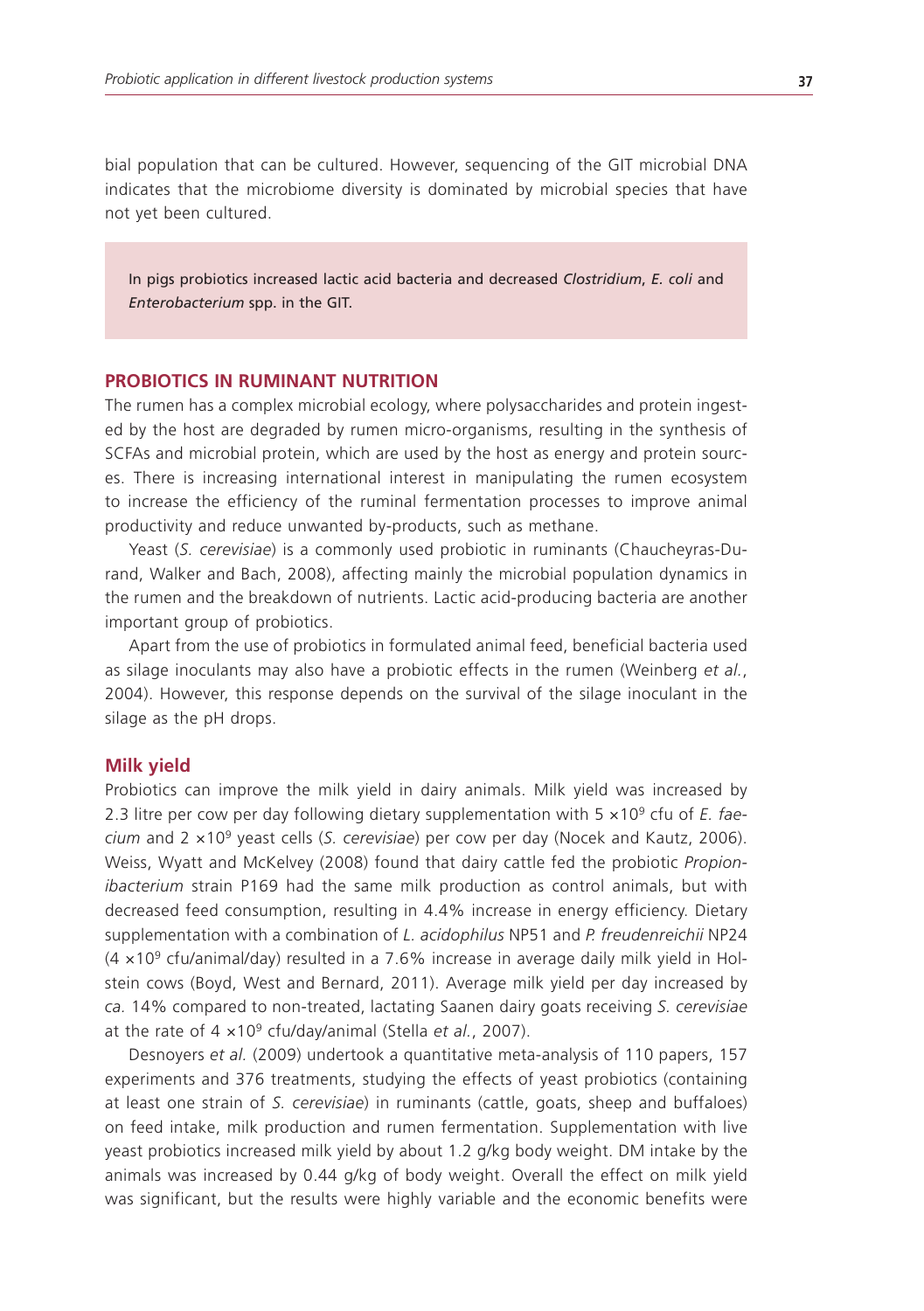not analysed. There was no effect on milk protein content. A similar meta-analysis by Poppy *et al.* (2012) concluded that commercial probiotics containing *S. cerevisiae* increased milk yield by 1.18 kg/day, fat-corrected milk by 1.61 kg/day, and energy-corrected milk by 1.65 kg/day. Similarly, dietary supplementation of *S. cerevisiae* increased milk fat yield by 0.06 kg/day and milk protein yield by 0.03 kg/day. DM intake was increased by 0.62 kg/day during early lactation and 0.78 kg/day during late lactation. Increased feed intake together with improved microbial digestion (see later) of feed could be the possible mode of action for improved animal performance.

In contrast, Krishnamoorthy and Krishnappa (1996) found no differences in DM intake, body weight gain, milk yield and milk composition when yeast was added in a diet based on finger millet (*Eleusine coracana*) straw for lactating crossbred cattle.

#### **Growth**

Probiotics can increase the weight gain of ruminants. For example, a probiotic containing a mixture of micro-organisms (*L. reuteri* DDL 19, *L. alimentarius* DDL 48, *E. faecium* DDE 39 and *Bi. bifidium* DDBA) isolated from a healthy goat, when fed to goats for eight weeks, commencing at 75 days of age, resulted in improvement in average body weight by 9% (Apás *et al.*, 2010).

Similar improved growth rate was obtained with a yeast-based commercial probiotic containing *S. cerevisiae* given to growing dairy heifers (Ghazanfar *et al.*, 2015). *B. amyloliquefaciens* strain H57 when fed to pregnant White Dorper ewes on a palm kernel-based diet, increased DM intake and live weight gain during pregnancy, followed by better performance of the lambs during early lactation (Le *et al.*, 2014; McNeill *et al.*, 2016). The same strain of *B. amyloliquefaciens* when fed to dairy calves at the rate of  $3.16 \times 10^8$  cfu per kg dietary DM from week 4 to 12 improved growth rate by 39% (551 vs 767 g/day), increased feed use efficiency by 14% (2.5 vs 2.9 kg milk + starter DM/kg weight gain) (Le *et al.*, 2016). Likewise, a novel bacterial strain isolated in Australia, *P. jensenii* 702, significantly enhanced weight gain in Holstein calves by 25% during the pre-weaning period and by 50% during the weaning period (Adams *et al.*, 2008).

Frizzo *et al.* (2011), based on meta-analysis of 21 publications between 1985 and 2010, concluded that lactic acid probiotic bacteria in comparisons with and without *L. acidophilus, L. plantarum, L. salivarius, E. faecium, L. casei/paracasei* or *Bifidobacterium* spp., increased body weight gain (standardized mean difference = 0.22822, 95% confidence interval = 0.1006 to 0.4638) and improved feed use efficiency (standardized mean difference =  $-0.8141$ , 95% CI =  $-1.2222$  to  $-0.4059$ ) in young calves compared with control groups when probiotics were added to milk replacer, but were ineffective when added to whole milk. In contrast, some studies have reported no effect on calf growth when the diet was supplemented with *L. acidophilus* (Abu-Tarboush, Al-Saiady and El-Din, 1996; Cruywagen, Jordaan and Venter, 1996), a mixture of *L. acidophilus* and *Streptococcus faecium* (Higginbotham and Bath, 1993), a mixture of *L. acidophilus* and *L. plantarum* (Abu-Tarboush, Al-Saiady and El-Din, 1996), *B. subtilis* (Galina *et al*., 2009), or a mixture of *L. acidohilus*, *L. lactis* and *B. subtilis* (Galina *et al*., 2009).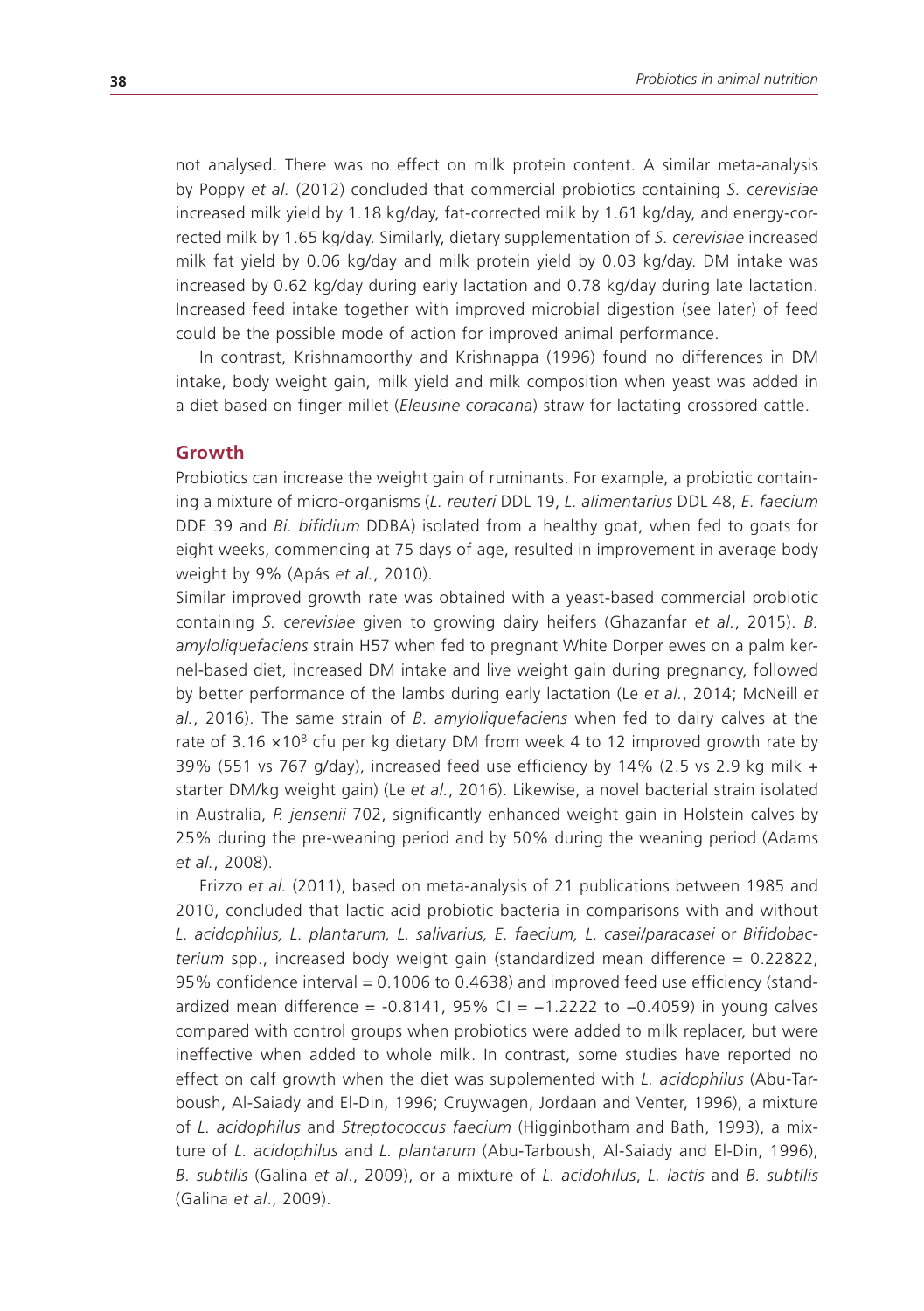Quality control of the probiotics strain production and subsequent shelf viability is a critical component of trials assessing the affect they have when fed, and often in nutrition trials this is inadequately dealt with and could be a reason for the variability in animal response between trials.

### **Nutrient digestibility**

The improvement in performance by ruminants is often associated (at least partially) with improvement in nutrient digestibility. A combination of *L. acidophilus* NP51 and *P. freudenreichii* NP24 improved the digestibility of crude protein, neutral detergent fibre and acid detergent fibre in lactating Holstein cows resulting in increased milk production per day by 7.6% without increase in dry matter intake (DMI) (Boyd, West and Bernard, 2011) and it was suggested that this was due to a change in the rumen microbial ecosystem. Similarly, supplementation of dairy cows with Probios TC containing 2 strains of *Enterococcus faecium* at the rate of  $5 \times 10^9$  cfu per day as well as  $2 \times 10^9$  viable yeast cells per day from 21 days prior to expected calving date through to 10 weeks postpartum, increased milk production by 2.3 kg per cow per day, with no difference in 3.5% fat corrected milk. The *E. faecium* strains were thought to act by producing lactic acid, which supported a rumen microbial population, which increased ruminal digestion of roughages in the maize silage and haylage diet, as well as increasing DMI (Nocek and Kautz, 2006). In contrast, Hristov *et al.* (2010) found no improvement in digestibility of maize-silage-based diet from supplementation with a yeast (*S. cerevisiae*) probiotic in Holstein cows. Although the yeast supplementation increased ruminal microbial protein synthesis, there were no differences in DMI, milk yield and milk composition.

Based on a meta-analysis of papers published on the effects of yeast probiotics in all ruminant species reared for milk or meat, Desnoyers *et al.* (2009) found much variability in response, with an overall average increase in DMI of 0.44 g/kg body weight and total tract organic matter digestibility by 0.8%, effects too small to warrant probiotic addition. However particular strains, increasing levels of inoculum addition, and feed compositions with a larger proportion of concentrates, have produced a better response than this average. Improvement in microbial digestion of feed may be either due to production of enzymes by probiotics or alterations in rumen microbial ecology.

Probiotics improve productivity, increase milk yield, induce better nutrient digestion and enhance growth rate in ruminants.

#### **Health**

Apart from their use in improving the performance of ruminant animals, probiotics have been effective in improving animal health. Apas *et al.* (2010) demonstrated that a probiotic containing *L. reuteri* DDL 19, *L. alimentarius* DDL 48, *E. faecium* DDE 39 and *Bi. bifidum* DDBA (at a ratio of 1:1:1:1), isolated from the faeces of healthy goats, when fed to weaned goats (dose rate 2 ×109 cfu/animal/day) reduced the number of pathogenic bacteria (*Salmonella* and *Shigella*) in faeces.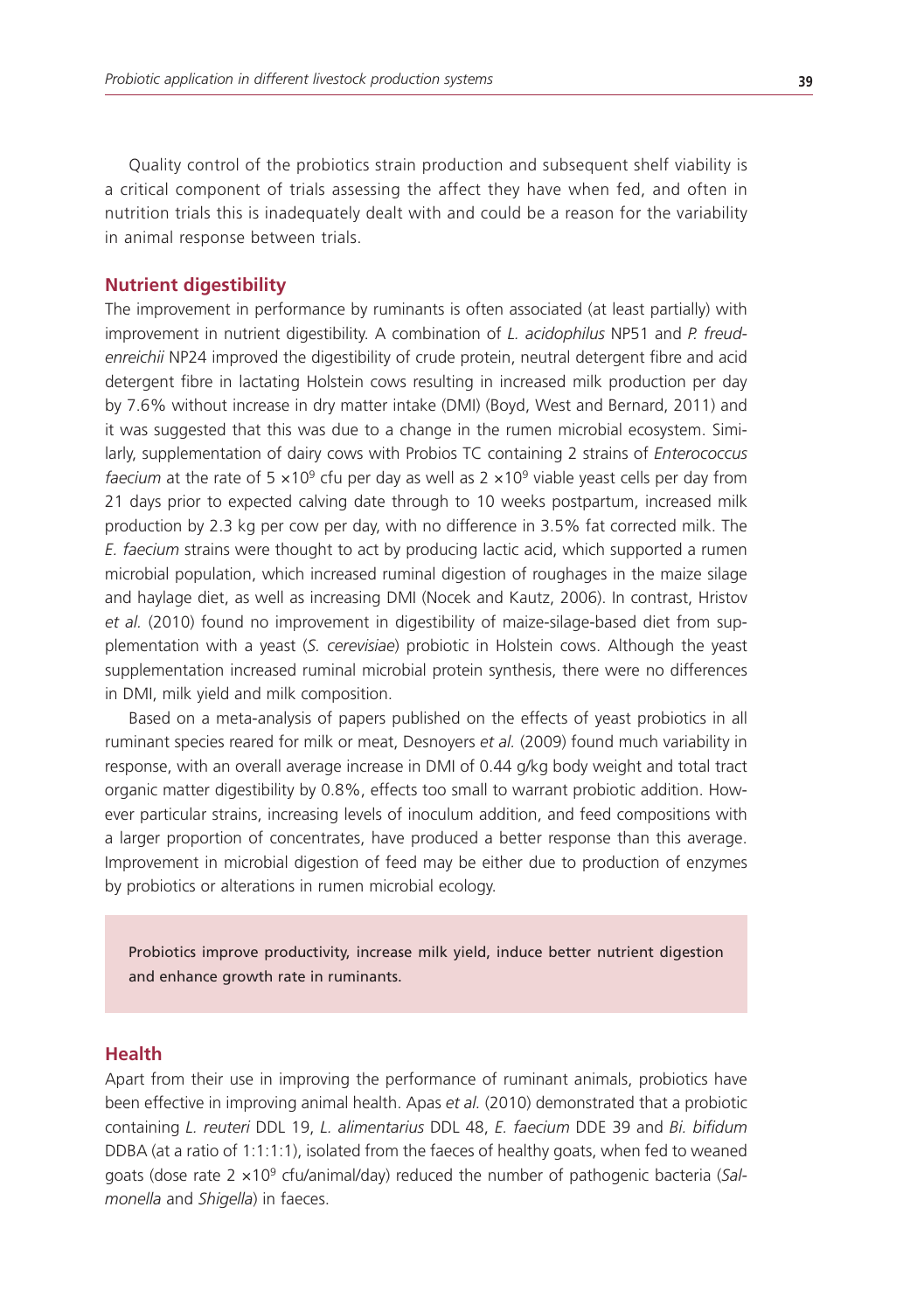#### *Rumen acidosis*

The pH of the rumen may drop below the optimum range following consumption of a diet with a high proportion of non-structural carbohydrates (starch) and/or decreased proportion of fibre (Duffield *et al.*, 2004); SCFAs accumulate and unbalance the buffering capacity of the rumen (Plaizier *et al.*, 2008). The condition is referred to as subacute ruminal acidosis (SARA) when the pH drops below 5.6 and remains between 5.2 and 5.6 for at least 3 hours per day (Gozho *et al.*, 2005). This condition is economically very important as milk production by the suffering animal is reduced due to loss of appetite, diarrhoea, dehydration, debilitation, impaired rumen motility and impaired fibre digestibility (Duffield *et al.*, 2004; Plaizier *et al.*, 2008). Lactic acidosis is the more severe form of ruminal acidosis where the pH drops below 5.2 due to accumulation of lactate (Owens *et al.*, 1998).

Probiotics are effective in preventing or treating ruminal acidosis. Application of *Propionibacterium* P63, *L. plantarum* strain 115 and *L. rhamnosus* strain 32 to the rumen directly via a rumen cannula at the rate of  $1 \times 10^{11}$  cfu/animal/day – a very high dose – was effective in stabilizing rumen pH and preventing acidosis artificially induced by three days of concentrate challenge (wheat, maize or beet pulp) in sheep (Lettat *et al.*, 2012). It was hypothesized that stability in ruminal pH was achieved by the probiotics modulating rumen microbes so that their capacity to hydrolyse cellulose was increased and lactic-acid producing bacteria were inhibited. Similarly, the lactate-utilizing bacterium *Megasphaera elsdenii* (Prabhu, Altman and Eiteman, 2012) was effective in preventing lactic acid accumulation during *in vitro* fermentation (Kung and Hession, 1995). Klieve *et al.* (2003) demonstrated that the probiotic *M. elsdenii* strain YE34 could be established in the rumen of cattle fed high-grain diets, inducing the establishment of lactic acid-utilizing bacteria some 7–10 days earlier than in non-inoculated cattle. Interestingly, ruminants fed high–grain diet (barley) have *Ruminococcus bromii* as a dominant bacterial population in the rumen and this bacterium has been suggested as a potential probiotic to enhance the efficiency of starch utilization in grain-fed cattle (Klieve *et al.*, 2007). Similarly, yeast *S. cerevisiae* decreased the lactic acid concentration in the rumen of lactating Holstein cows (Marden *et al.*, 2008), which may prevent ruminal acidosis (Thrune *et al.*, 2009). In contrast, Hristov *et al* (2010) found no effect of *S. cerevisiae* culture, containing metabolites of yeast fermentation, on ruminal fermentation.

Even though probiotics were found effective in preventing rumen acidosis, it has been difficult to establish stable populations of potential probiotics in the rumen. Chiquette *et al.* (2007) tried to establish *Ruminococcus flavefaciens* NJ by adding the bacterium with the probiotic yeast *S. cerevisiae,* hoping it would stabilize ruminal conditions to favour the establishment of the inoculated bacteria. Similarly, *Ruminococcus bromii* YE282 was inoculated with *Megasphaera elsdenii* YE34 as an alternative starch-utilizing bacterium in steers (Klieve, McLennan and Ouwerkerk, 2012). There was no effect on acidosis and only *M. elsdenii* YE34 established in the rumen environment. However, Jones and Megaritty (1986) successfully introduced and established an exogenous microbe *Synergesties jonesii* (Allison *et al.*, 1992) in the rumen of goat and subsequently cattle (Pratchett, Jones and Syrch, 1991; Jones, Coates and Palmer,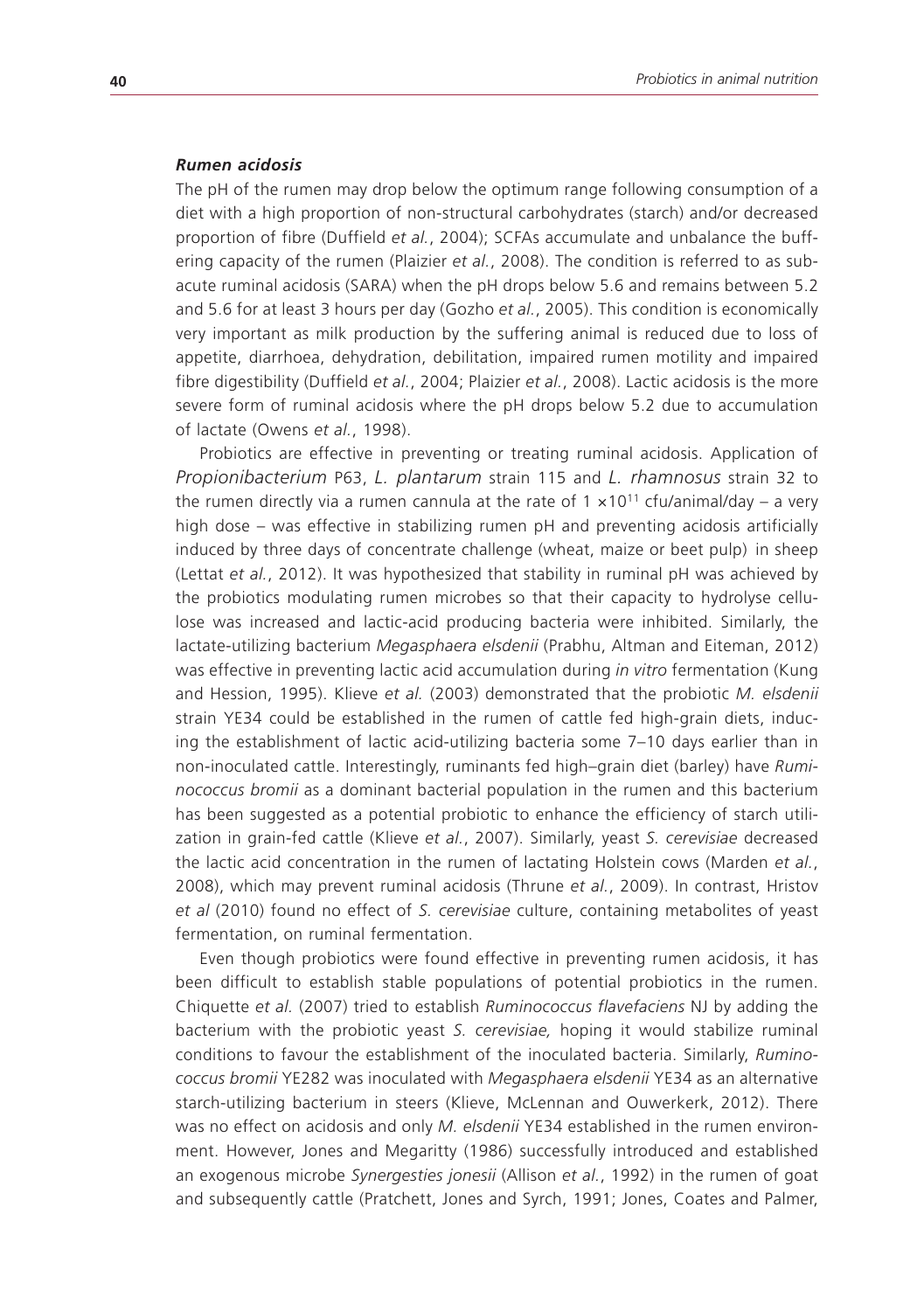2009) which at the time was believed to prevent toxicity due to the amino acid mimosine when leaves of the leguminous shrub *Leucaena* are used as fodder. But another mechanism may be a buildup of tolerance to mimosine and its toxic breakdown product 3,4-dihydroxypyridine and its detoxification in the liver (Halliday *et al.*, 2013).

### *Reduced shedding of* **E. coli** *O157:H57*

*E. coli* O157:H57, the Shiga-toxin-producing *E. coli*, is an important zoonotic pathogen causing haemorrhagic diarrhoea and haemolitic uraemic syndrome (HUS), which can result in acute kidney failure in children (Karmali, Gannon and Sargeant, 2010). Contamination of animal products (meat, milk, egg) from infected animals with this pathogen is a serious public health issue. Wisener *et al.* (2014) undertook a meta-analysis of the effect of probiotics in reducing the shedding of *E. coli* O157:H57 in beef cattle and found both the long- (>90 days) and short-(<90 days) term applications were effective. The combination of *L. acidophilus* and *P. freudenreichii* was the most effective probiotic treatment, while a dose rate of 10<sup>9</sup> cfu/animal/day was more effective than lower dose rates. Earlier studies had also found that a combination of *L. acidophilus* and *P. freudenreichii* significantly reduced faecal shedding of O157 in cattle (Sargeant *et al.*, 2007).

Similarly, Ohya, Marubashi and Ito (2000) developed a probiotic containing *S. bovis* LCB6 and *L. gallinarum* LCB 12, isolated from adult cattle, that was effective in eliminating the shedding of O157. They postulated that a significantly increased concentration of SCFA, particularly acetic acid, in the GIT could be the reason for the inhibition of O157.

#### **Calf scours**

Stress in young calves frequently leads to scours or diarrhoea and weight loss. The stressors are often animal husbandry practices, including weaning, vaccination, dehorning, castration, tagging, etc., or high temperatures. In addition, the rumen and its microbial population are not fully-developed and functional in the early days of life.

Probiotics can reduce such problems in young calves, but results were variable. The effect of the probiotic *L. acidophilus* in reducing the incidence of diarrhoea in young dairy calves was reported as early as 1977 (Bechman, Chambers and Cunningham, 1977). Other studies using LAB probiotics, also obtained a reduced incidence of diarrhoea in calves (Abe, Ishibashi and Shimamura, 1995; Abu-Tarboush, Al-Saiady and El-Din, 1996; Jatkauskas and Vrotniakiene, 2010). Similarly, the incidence of diarrhoea per calf, the duration of each event of diarrhoea and total number of days of diarrhoea in dairy calves from weeks 4 to 12 raised in sub-tropical summer was significantly reduced by dietary supplementation of *B. amyloliquefaciens* strain H57 (Le *et al.*, 2016). In contrast, Cruywagen, Jordaan and Venter (1996) found no reduced incidence of diarrhoea when young dairy calves were fed *L. acidophilus* with milk replacer at the rate of  $10<sup>8</sup>$  cells per animal per day. However, the probiotic did prevent weight loss in the treated calves, while the control calves lost weight. Riddell *et al.* (2010) also found no effect on the incidence and duration of diarrhoea in young calves from feeding with milk replacer the commercial probiotic (Bioplus 2B) containing *B. licheniformis* (DSM 5749) and *B. subtilis* (DSM 5750). Stress in animals causing dysbiosis or microbial imbalance in the GIT may be needed for the probiotic to benefit calf health.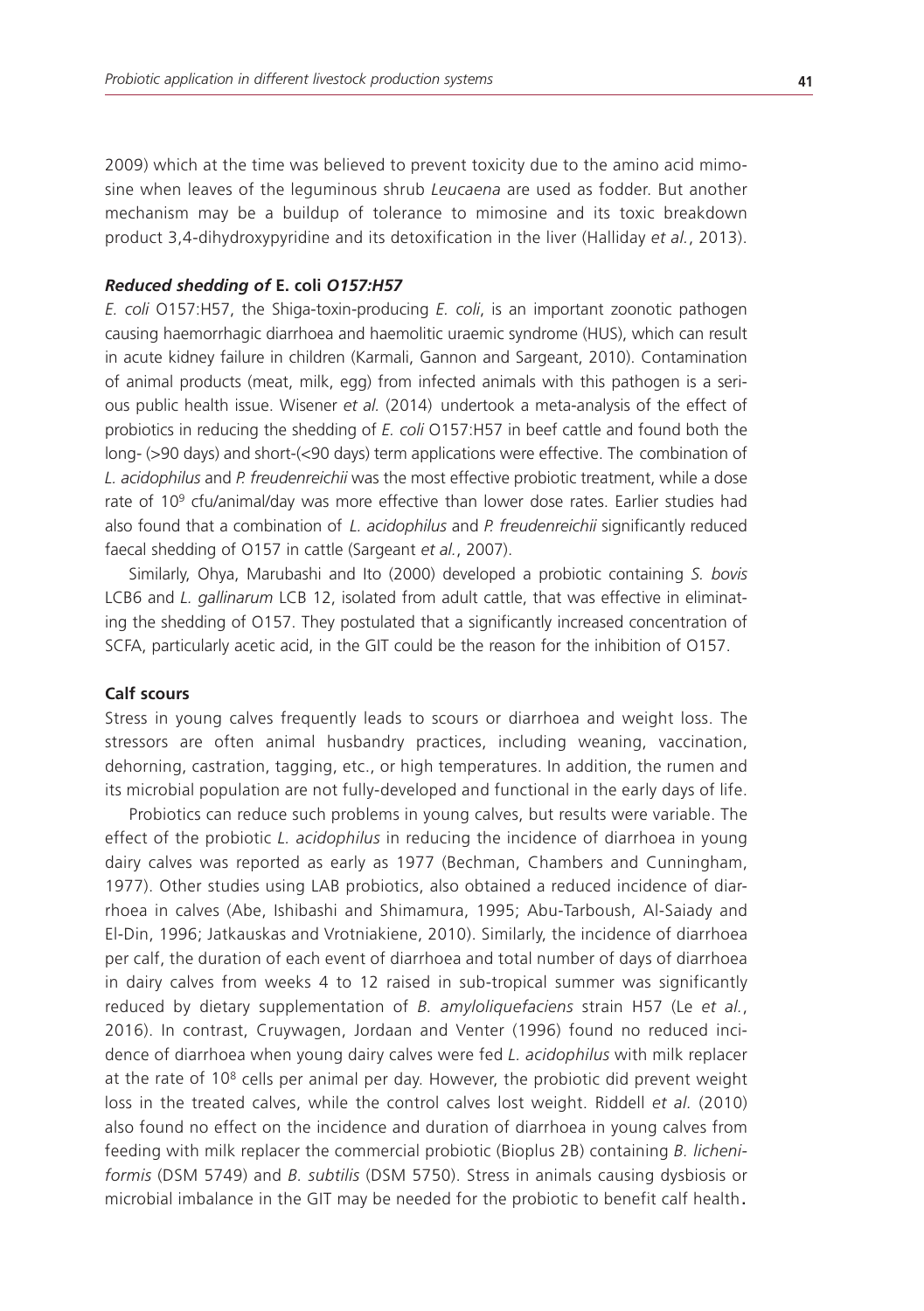Probiotics can reduce diseases of ruminants particularly those related to the disturbance of rumen pH (e.g. acidosis), calf scours and pathogenic *E. coli*. Probiotics are believed to stabilize ruminal pH by modulating rumen microbes. Lactate utilizing bacteria (e.g. *Megasphaera elsdenii*) could potentially be used to prevent the accumulation of lactic acid in the rumen. However, the establishment of such micro-organisms in the rumen is difficult. Similarly, probiotics are effective in reducing the incidence of calf scours by preventing ruminal dysbiosis. Probiotics are also effective in reducing the faecal shedding of the shiga-toxin producing *E. coli* O157:H57. However, these responses to use of probiotics are highly variable and reflect differences in micro-organisms (species, strains) used as probiotics and differences in animal husbandry practices (nutrition, housing etc.).

# **Rumen fermentation**

The meta-analysis of the application of yeast probiotics (containing at least one strain of *S. cerevisiae*) in ruminants by Desnoyers *et al.* (2009) demonstrated that live yeast significantly increased rumen concentrations of SCFA and increased rumen pH, but the results were highly variable. Although yeast supplementation moderately decreased rumen lactic acid concentration, there was no effect on the acetate to propionate ratio. However, the effect of yeast supplementation on rumen fermentation varied with the proportion of concentrate in the diet. In general, "The positive effect of yeast supplementation on rumen pH increased with the percentage of concentrate in the diet and with the Dry Matter Intake (DMI) level" (Desnoyers et al., 2009).

Similarly, yeast probiotics increased the concentration of SCFA with increased CP concentration and DMI (Desnoyers *et al.*, 2009). The higher the proportion of concentrate and neutral detergent fibre in the diet, the better the digestibility of organic matter resulting from the live yeast supplementation (Desnoyers *et al.*, 2009).

It has been postulated that yeast-based probiotics in ruminants increase the number of cellulolytic bacteria, which affects the microbial fermentation, resulting in higher cellulose degradation and increased microbial protein production (Dawson, Newman and Boling, 1990; Newbold, 1996; Chaucheyras-Durand, Walker and Bach, 2008).

Using quantitative real-time PCR, Ding *et al.* (2014) demonstrated that *S. cerevisiae* increased the total number of rumen bacteria in crossbred steers fed alfalfa mixed with concentrates, but the number of rumen fungi and protozoa did not change. The percentage of *Selenomonas ruminantium*, a lactate-utilizing bacterium, increased, while the percentage of *Ruminobacter amylophilus,* a starch-degrading bacterium, decreased.

#### **Probiotics with roughage-based diet**

Most ruminant animal production occurs on low quality roughage, and the improvement of digestibility with the use of probiotics is of much interest, even though at present it is only animals fed high quality diets where probiotics could be readily applied.

Yeast probiotics can increase the population of cellulolytic bacteria in the rumen (Harrison *et al.*, 1988; Dawson, Newman and Boling, 1990), which may result in an increased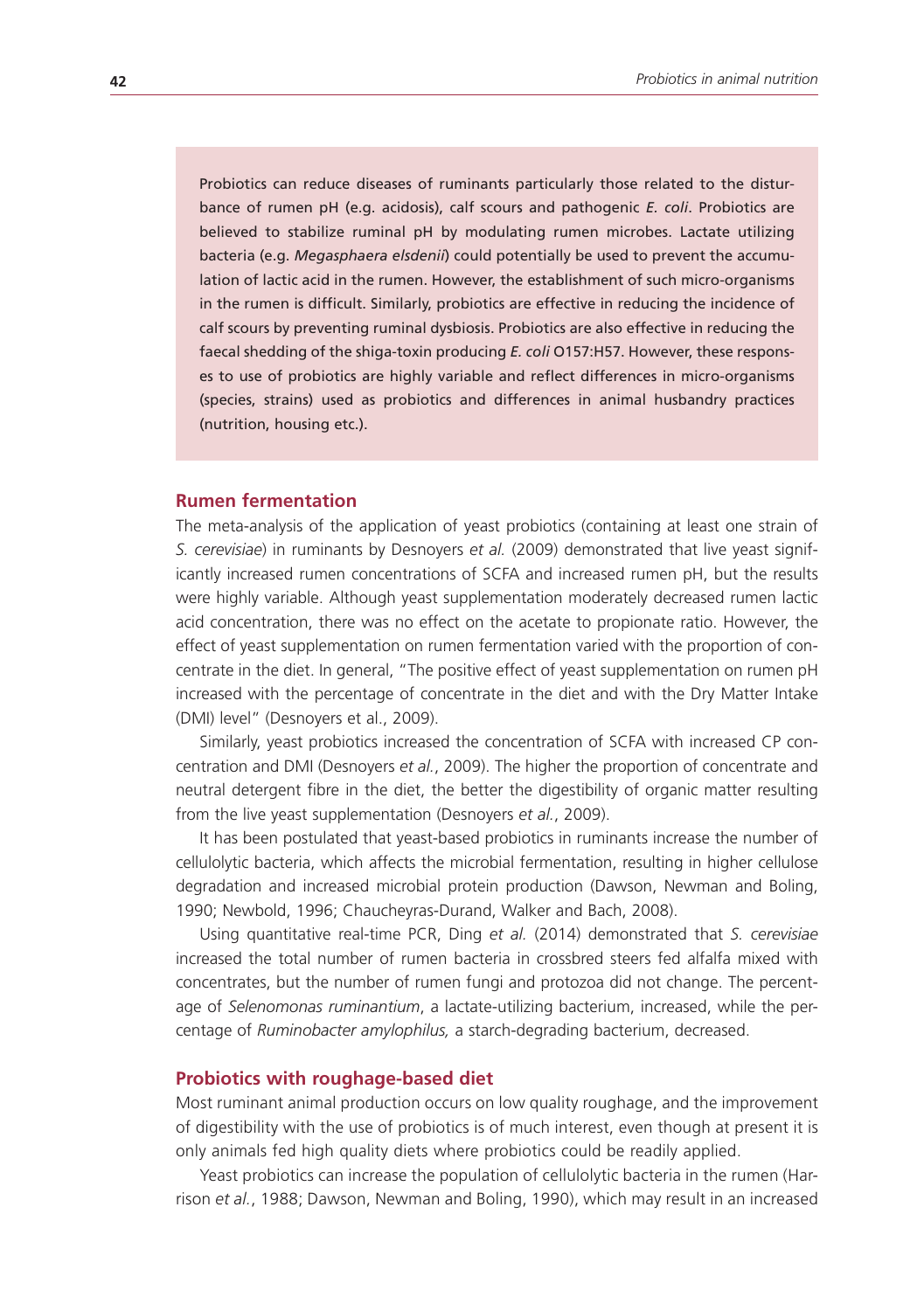rate of fibre digestion and increased microbial protein turnover, hopefully improving animal performance (Newbold, 1996). However, increase in cellulolytic bacteria may not always result in increased fibre digestion, as their activity depends on rumen pH (Russell and Wilson, 1996). Dawson, Newman and Boling (1990) found an increase in the population of cellulolytic bacteria in the rumen of Jersey steers, when a high-roughagebased diet was supplemented with either *S. cerevisiae* or a combination of *S. cerevisiae*, *L. acidophilus* and *E. faecium.* 

The effects of yeast on rumen fermentation in animals with roughage-based diet are variable. Dietary inclusion of *S. cerevisiae* and/or *Armillaria heimii* (white rot fungus) in sheep increased DMI, metabolizable energy intake and digestibility of neutral detergent fibre (Mpofu and Ndlovu, 1994). Potentially digestible neutral detergent fibre, crude protein and dry matter of alfalfa hay, maize stover and coffee hull fed to fistulated Holstein steers was increased with the supplementation of *S. cerevisiae* (Roa *et al.*, 1997). In contrast, addition of yeast to cattle fed a high-fibre (barley straw-based) diet (Moloney and Drennan, 1994) or high grain diet (Mir and Mir, 1994) did not affect the digestibility of dry matter and neutral detergent fibre, and decreased the digestibility of crude protein. Supplementing a sugar cane tops-based diet for sheep with yeast did not improve rumen fermentation and digestibility, although rumen pH decreased (Arcos-García *et al.*, 2000).

Although probiotics, especially Saccharomyces cerevisiae can improve digestibility of low quality roughage by ruminants, the results are inconsistent. Further study with a wider selection of well characterized probiotic micro-organisms (including bacteria) and animal feed constituents, including non-conventional feed resources such as agricultural by-products, is needed to assess the benefits.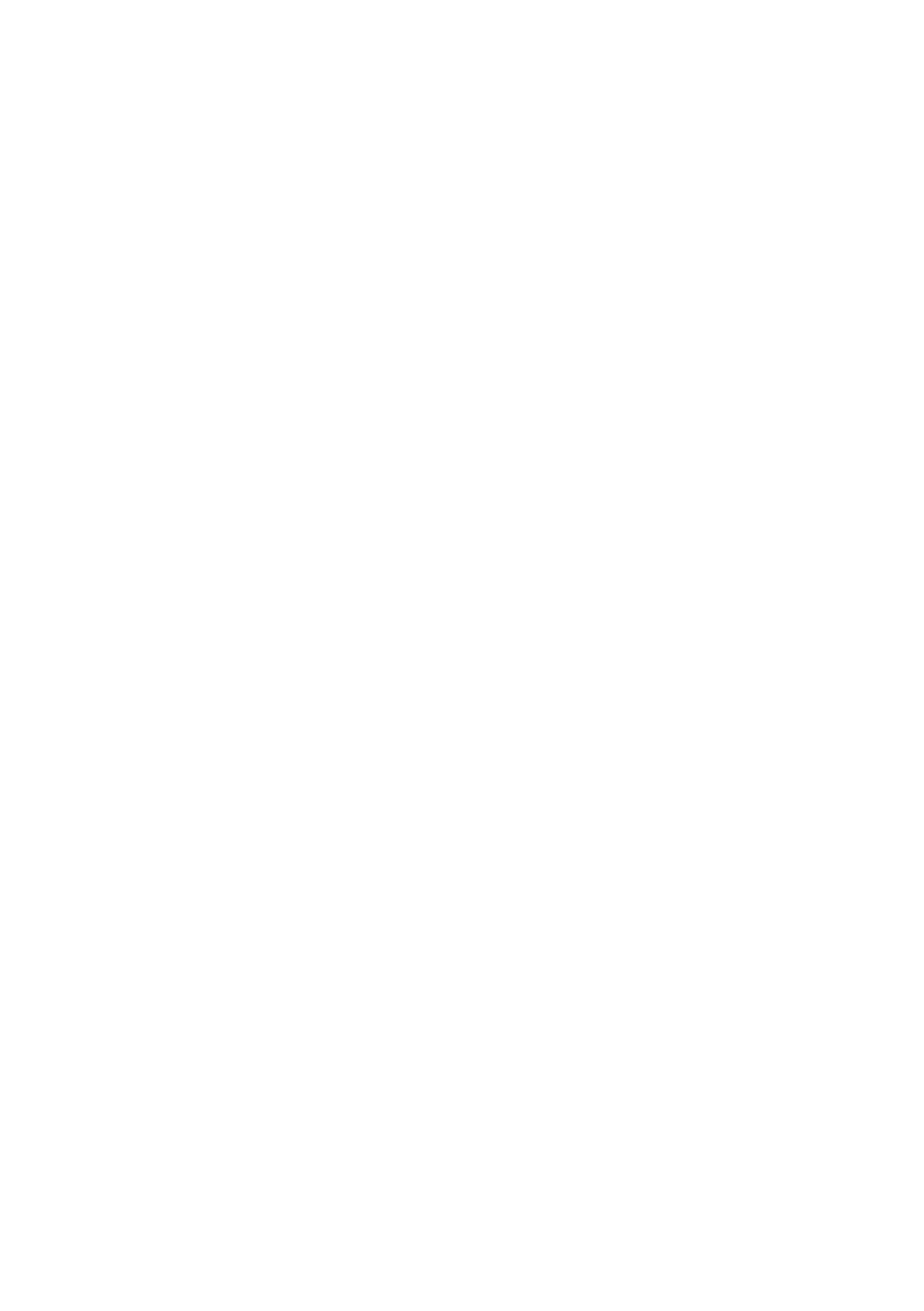# **Safety of probiotics and potential public health risks**

The safety of probiotics is discussed in general terms and is not specific to those used in animal feed. The possibility of probiotics used in animal feed entering the human food chain cannot be ruled out. However, there is very little information available about the risk of human food "contamination" with probiotics used in animals.

The microbial genera and species used as probiotics in animal feed are generally considered safe. The most serious risk posed by probiotic microbes in feed are, first, transfer of antibiotic resistance due to the presence of transmissible antibiotic resistance genes/determinants in some probiotic bacteria; and second, infections from the probiotic micro-organisms and presence of enterotoxins and emetic toxins in probiotic bacteria.

Most publications relating to probiotics deal with their efficacy rather than safety. Most of the information about the safety of probiotics is based on *Lactobacillus* and *Bifidobacterium* (Hempel *et al.*, 2011; Shanahan, 2012). Therefore more research is required in relation to the safety of probiotics.

Shanahan (2012) highlights the limitations of claims made about the safety of probiotics in general, and especially the safety of any particular probiotic. According to Shanahan (2012):

- Safety assessment and information on a particular probiotic strain cannot be generalized to similar probiotics (even with a different strain of the same species), as each probiotic requires safety and risk assessment on a case-by-case basis.
- The adverse effects and the severity of the effects of a probiotic could be context specific and depend on the susceptibility (immunity) and physiological state of the host (animal or human). Therefore, probiotic strains deemed to be safe in certain conditions may not be safe in other conditions. For example, the prematurely born and immunologically compromised host could be at greater risk than the host born at term.
- No probiotic can be regarded as 100% safe or with zero risk, as is the case with drugs.
- Public awareness about the risk from probiotics is limited, and there is a need for proper risk benefit analysis and communication of this to the user/consumer of the probiotics.

The contamination of probiotics with unwanted microbes or substances is an important safety and quality issue as with the safety and quality of probiotic micro-organisms *per se*. Sometimes, hazards associated with contaminants may be a more important issue than the specific quality of the probiotics. In 2010, the Agency for Healthcare Research and Quality under the U.S. Department of Health and Human Services, conducted a systematic study of published data and information on the safety of probiotics. The study concluded that

"there is a lack of assessment and systematic reporting of adverse events in probiotic intervention studies, and interventions are poorly documented" (Hempel *et al.*, 2011).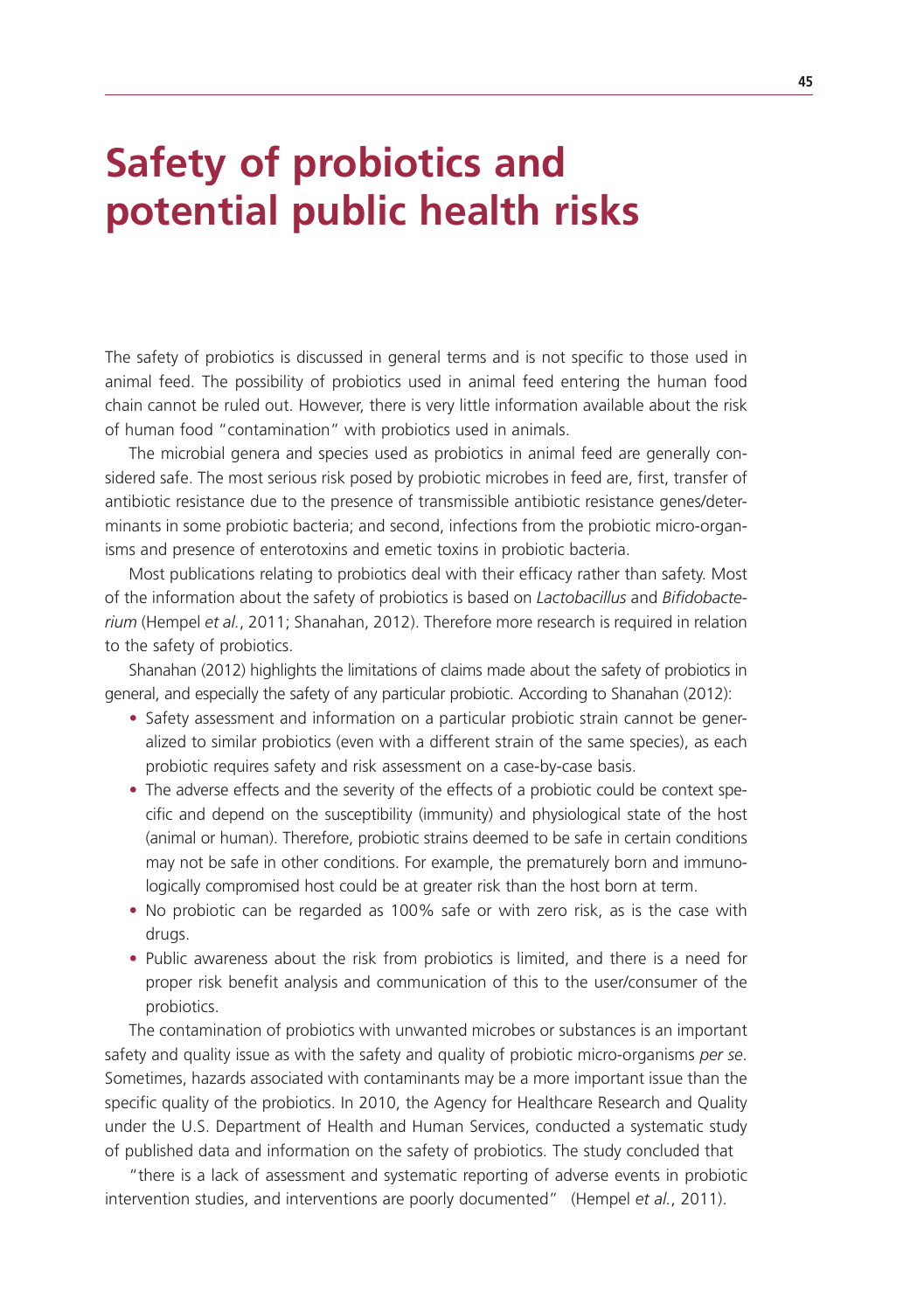Although there are many publications on the safety of probiotics, the evidence available is not enough to address all the safety issues and precludes a declaration of probiotics as universally safe or unsafe (Hempel *et al.*, 2011).

Although micro-organisms used as probiotics in animal feed are generally safe, some of the bacterial species and/or strains pose risks mainly by transmission of antibiotic resistance to pathogenic microbes, or production of enterotoxins (Anadón, Martínez-Larrañaga and Martínez, 2006).

# **RISK ASSOCIATED WITH PROBIOTICS**

Although micro-organisms used as probiotics in animal feed are relatively safe, precautions should be taken to protect animals, humans and the environment from potentially unsafe micro-organisms. Theoretically, risks associated with the use of probiotics in animal feed are as follows (Marteau, 2001; FAO/WHO, 2002; Doron and Snydman, 2015):

- Infection (gastro-intestinal or systemic) of the animal fed the probiotic.
- Infection (gastro-intestinal or systemic) of the consumers of animal products produced by animals fed probiotics.
- Transfer of antibiotic resistance from probiotics to other pathogenic micro-organisms.
- Release of infectious micro-organisms or noxious compounds to the environment from the animal production system.
- Infection (gastro-intestinal or systemic) of the handlers of animal or animal feed.
- Skin and/or eye and/or mucus membrane sensitisation in the handlers of probiotics.
- Detrimental metabolic or toxic effects in the host due to the production of toxins by the micro-organisms contained in probiotics.
- Hyper-stimulation of the immune system in susceptible hosts.

#### **Assessment of risk**

The micro-organisms considered for use as probiotics in animal diets should be assessed against the above-mentioned risks. The micro-organism under consideration need to be identified to strain level (Figure 1). The particular strain of micro-organism should not have been associated with any infection in humans or animals. Similarly, the putative probiotic should not harbour transferable antibiotic resistance genes. Micro-organisms which either produce toxins or cause hyper-stimulation of the immune system in the host are generally not suitable for probiotics.

# *Qualified Presumption of Safety (QPS): European approach for the assessment of the safety of probiotics*

In 2002, a group of scientists, consisting of members of the former Scientific Committees on Animal Nutrition, Food and Plants of the European Commission, developed the concept of QPS to address a need for a tool which selectively prioritizes the assessment of risk of the use of a particular micro-organism in food and feed (EFSA, 2007). The European Food Safety Authority (EFSA) has been using this concept since 2007 as a generic risk assessment tool to assess the safety of a micro-organism intended to deliberately enter the food chain. According to this concept, if micro-organisms of certain predetermined taxonomic groups either do not pose any safety risk or the risk can be clearly defined and eliminated,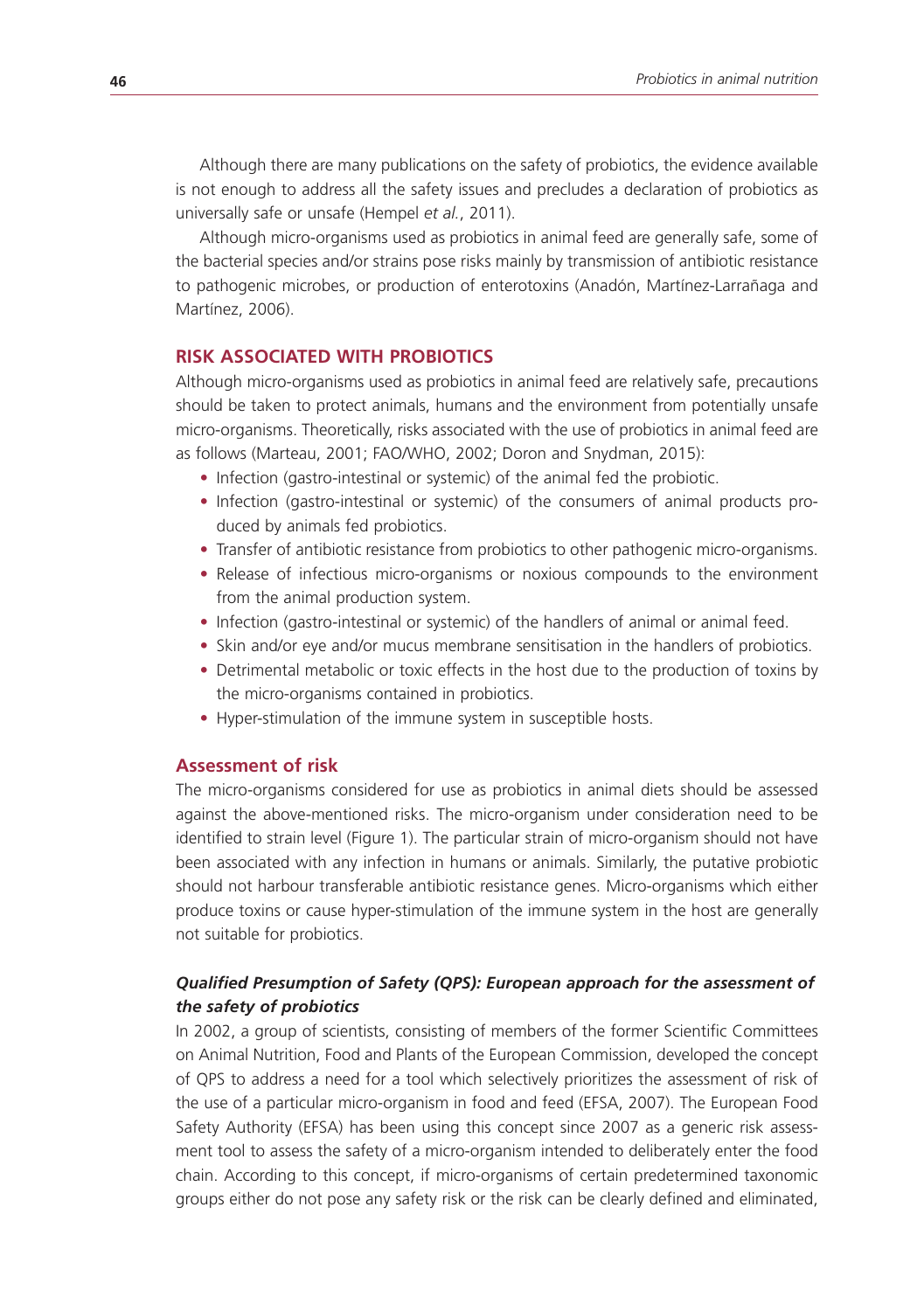

the group can be designated as a group with QPS status. Any particular micro-organism intended to be introduced into the food chain, which can be unequivocally identified and have QPS status, may not be the subject of a detailed pre-market safety assessment other than satisfying predetermined specific qualifications (EFSA, 2007). Thus, resources (time and money) could be prioritized to those micro-organisms that do not fulfil the above-mentioned qualifications and have an uncertain risk status, thus avoiding the need to investigate micro-organisms with proven safety. Micro-organisms not listed as having QPS status would undergo a detailed pre-market safety assessment. QPS status is only given to micro-organisms but not to any product containing such micro-organism (EFSA, 2007). QPS status is maintained up to the species level.

Safety assessment of a particular micro-organism or a taxonomic group to decide QPS status is usually done on the basis of four pillars of QPS assessment (EFSA, 2007) as outlined in Figure 2. EFSA has listed more than 100 species of micro-organisms under QPS status; which are broadly categorized into (i) Gram-positive non-sporulating bacteria, (ii) *Bacillus* species and (iii) yeasts.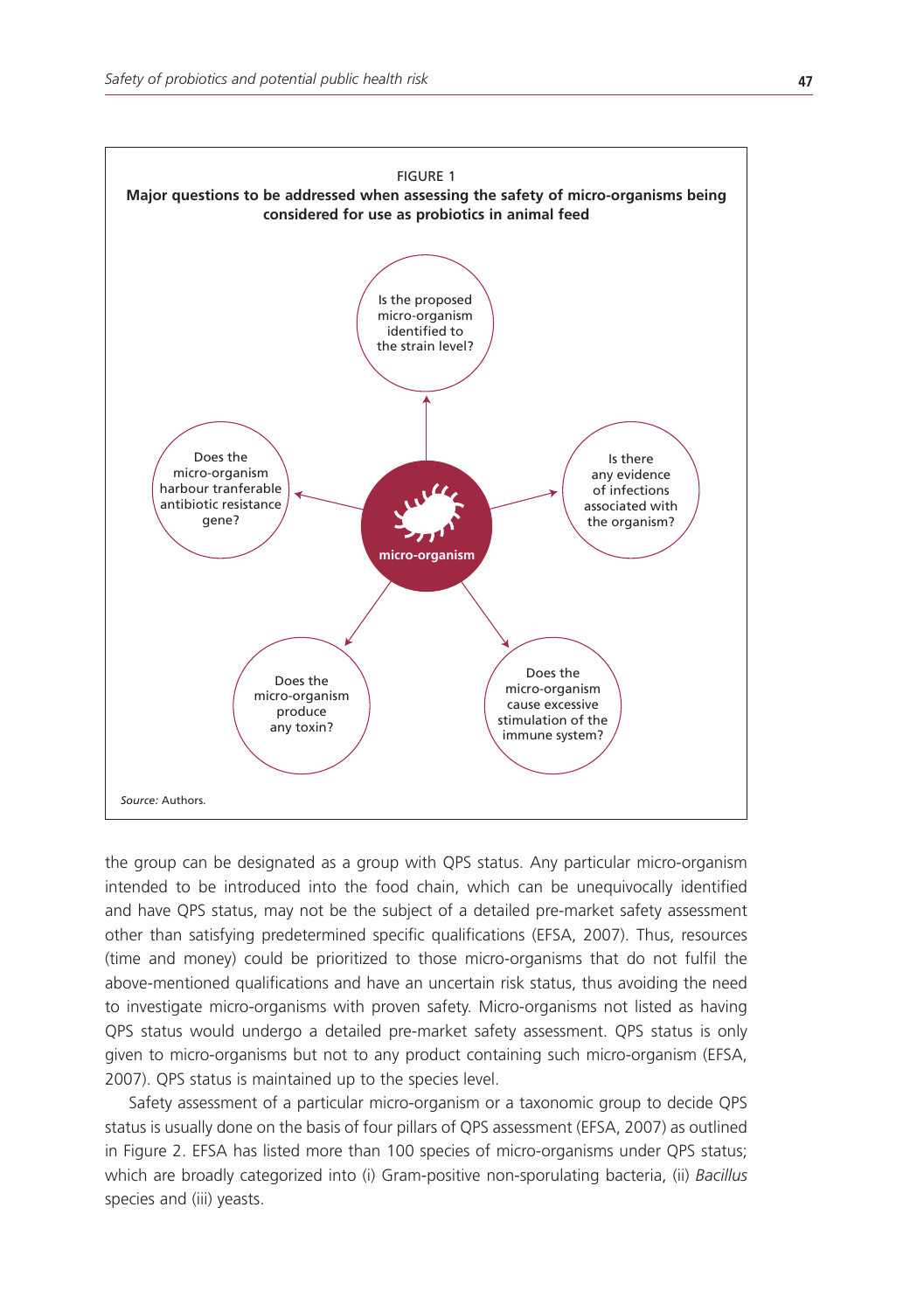

*Probiotic use is not without risk. Probiotics could be responsible for a range of hazards in animal health, human health and the environment, ranging from mild reactions to serious, life-threatening infections. Moreover, information about safety of one particular micro-organism should not be applied to other closely related micro-organisms. Present levels of information are not sufficient to declare any group of probiotics 100% safe. Therefore, risk assessment on a case-by-case basis is recommended.* 

# **SAFETY OF MICROBIAL GENERA COMMONLY USED AS PROBIOTICS** *Lactobacillus* **and** *Bifidobacterium*

*Lactobacillus* and *Bifidobacterium* are probably the safest micro-organisms used as probiotics because, first, these micro-organisms have been safely used traditionally in various fermented food (Shortt, 1999); second, these micro-organisms are naturally present in the GIT and other sites in humans (Human Microbiome Project Consortium, 2012; Huse *et al.*, 2012) and animals (Yeoman *et al.*, 2012; Yeoman and White, 2014) in large quantities; and third, infections associated with these micro-organisms are extremely rare (Gasser, 1994; Saxelin *et al.*, 1996). *L. acidophilus* and *L. bulgaricus* have been categorized as "Generally Regarded as Safe" by the US Food and Drug Administration (FDA) (US-FDA, 2013). Nevertheless, LAB have been reported to cross the intestinal mucosal barrier, resulting in bacteraemia and inflammation of the heart muscle (endocarditis) in susceptible people with compromised immunity (Soleman *et al.*, 2003; Cannon *et al.*, 2005; De Groote *et al.*, 2005; LeDoux, LaBombardi and Karter, 2006). However, the chance of this happening is extremely rare and reported to be less than 1 per 10<sup>6</sup> (Sanders et al., 2010). These rare incidences of lactobacillaemia can be very serious or even fatal (Saxelin *et al.*, 1996; Husni *et al.*, 1997).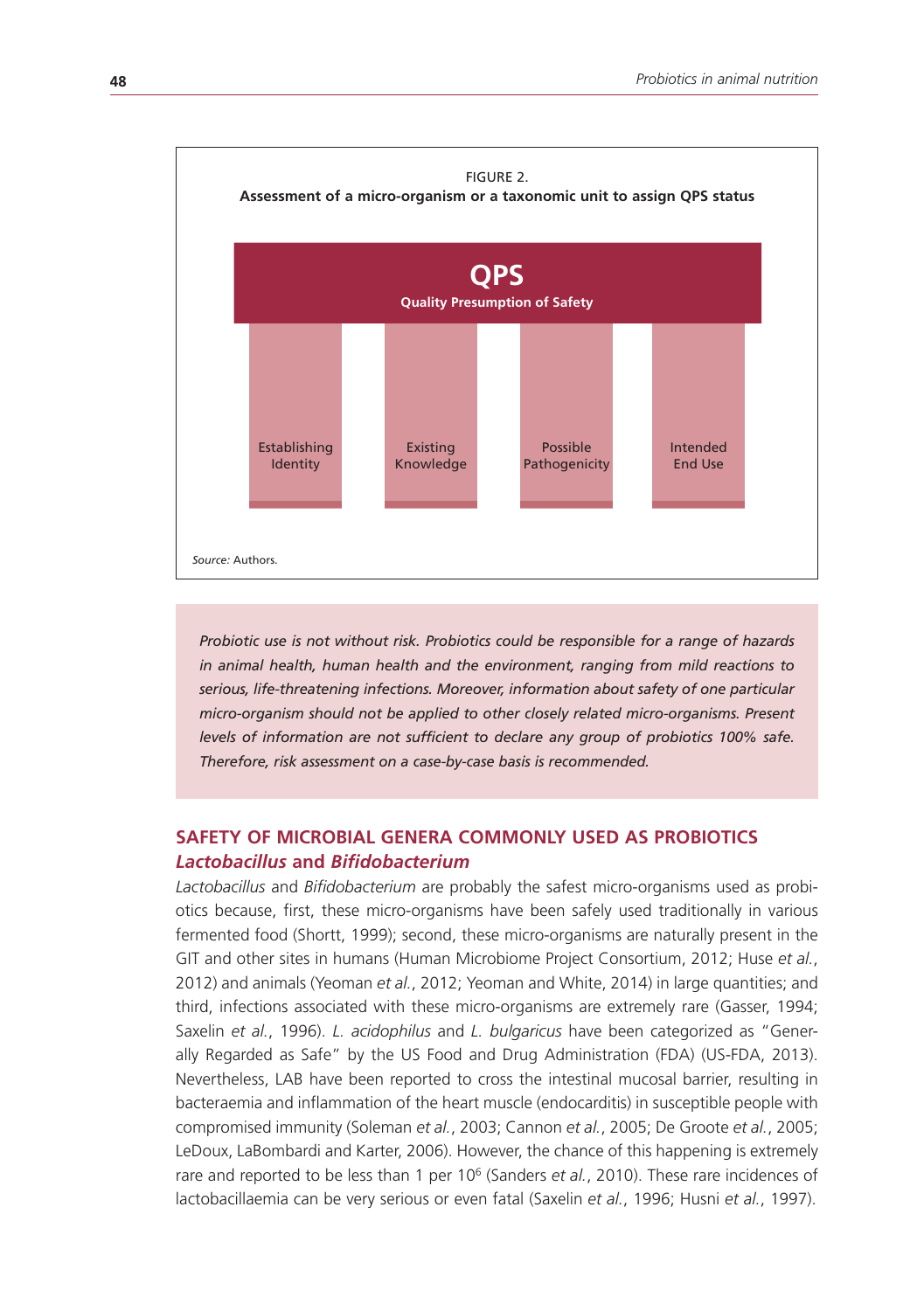In a small number of cases, incidences of endocarditis and other internal infections characterized by internal inflammatory lesions (e.g. liver abscess) were reported to be associated with the consumption of large quantities of dairy products containing *L. rhamnosus* GG as a probiotic (Rautio *et al.*, 1999; Cannon *et al.*, 2005). However, the nature of risk from the probiotics used in animal diets and those from human food could be entirely different.

It is often difficult to define the clinical significance of the occurrence of *Lactobacillus* in clinical specimens, as mostly the infection is opportunistic due to compromised immunity of the host (EFSA, 2007). Therefore, safety assessment tools may not be able to exclude these types of opportunistic infections (EFSA, 2007). There are 35 species of *Lactobacillus* included in the EFSA QPS list (EFSA BIOHAZ Panel, 2013). *L. plantarum* KKP/593/p and *L. rhamnosus* KKP 825 were the latest addition to be authorized as safe to use as feed additive for chickens (EFSA FEEDAP Panel, 2016).

In the context of *Lactobacillus* taxonomy being updated with advances in knowledge from molecular biology, some of the previous claims about *Lactobacillus* and its aetiology in clinical disease may have been wrongly reported due to misidentification of the causative agent as *Lactobacillus* (Salminen *et al.*, 2002; Bernardeau *et al.*, 2008).

Like *Lactobacillus*, *Bifidobacterium* is also another safe choice as probiotic bacteria. They are very rarely associated with infections in healthy hosts. *Bifidobacterium adolescentis, Bi. animalis Bi. bifidum, Bifidobacterium breve* and *Bi. longum* have been given QPS status by EFSA (EFSA BIOHAZ Panel, 2013). However, incidences of bifidobacteria associated with infections have been reported in immunocompromised hosts (Ohishi *et al.*, 2010; Jenke *et al.*, 2011; Barberis *et al.*, 2012).

*Lactobacillus* and *Bifidobacterium* species are generally considered the safest choice as probiotics. Nevertheless, some very rare cases of infections (e.g. endocarditis, lactobacillaemia) have been reported in immunocompromised people.

# **Bacillus**

Spore-forming bacteria, particularly various species from the genus *Bacillus,* are becoming increasingly popular as probiotics for use in animal feed, due to their robustness in withstanding high temperatures making them easier to handle during manufacture, storage and transportation of feed. EFSA has identified 13 *Bacillus* species with QPS status, including *B. subtilis, B. amyloliquefaciens, B. licheniformis, B. coagulans* and *B. megaterium,* which are used in probiotics for animal feed (EFSA BIOHAZ Panel, 2013). These *Bacillus* species were identified as safe mainly due to an absence of enterotoxins and emetic toxins (EFSA BIOHAZ Panel, 2013).

The use of spore-forming bacteria as probiotics is not risk-free, as some *Bacillus* species (e.g. *B. anthracis, B. cereus, B. thuringiensis,* etc*.*) are pathogenic in humans and animals (Damgaard *et al.*, 1997; Hernandez *et al.*, 1998; Little and Ivins, 1999; Kotiranta, Lounatmaa and Haapasalo, 2000.; Raymond *et al.*, 2010). Although there is detailed information about the pathogenicity of *B. anthracis* and *B. cereus*, there is no evidence for pathogenic effects for other endospore-forming bacteria.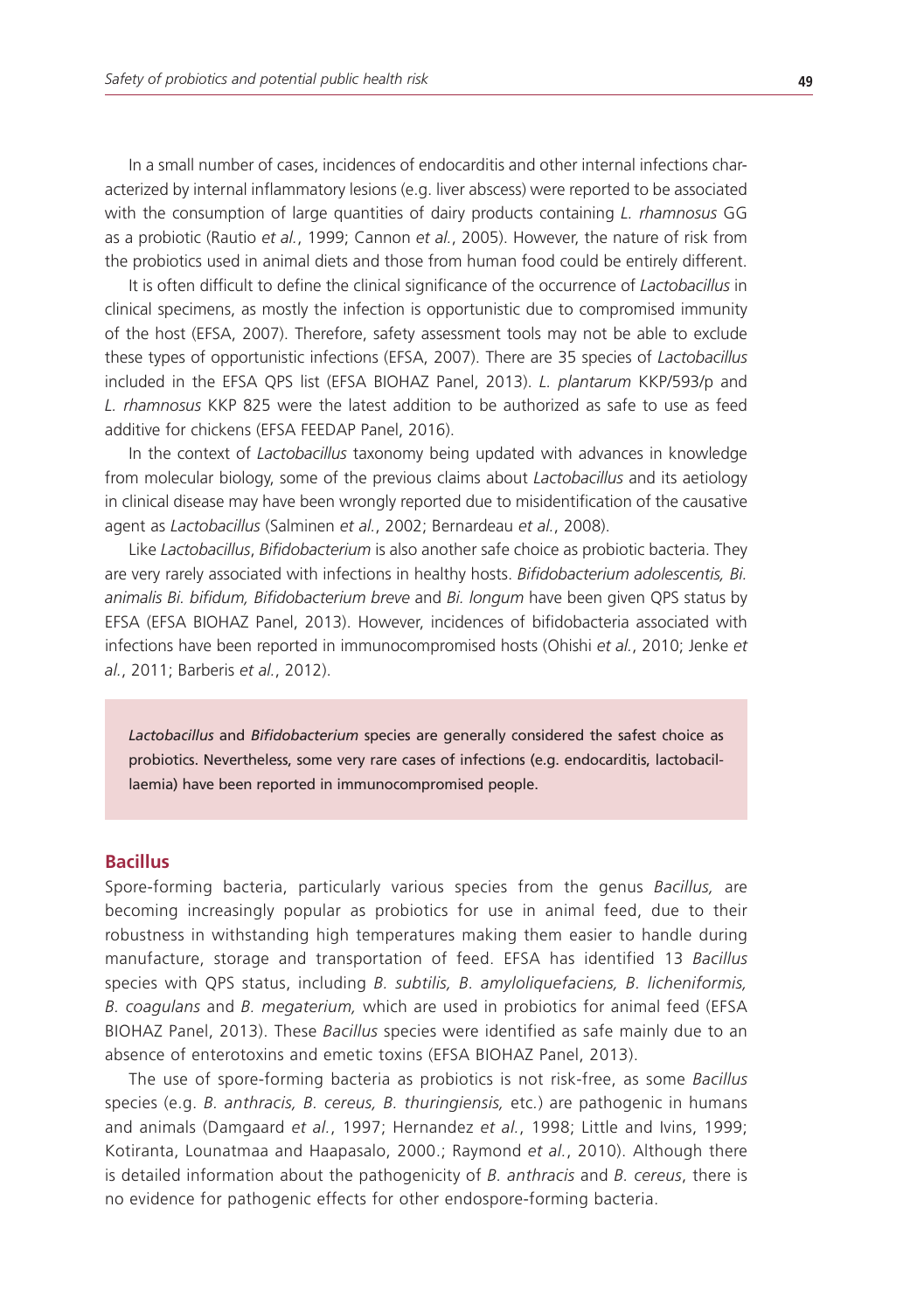*B. cereus* produces the emetic toxin cereulide and enterotoxins haemolysin BL (Hbl) and non-haemolytic enterotoxin (Nhe) and cytotoxin K (CytK), which cause serious illness in humans (Granum and Lund, 1997; Schoeni and Lee Wong, 2005). From *et al.*  (2005) screened 333 strains from various species of *Bacillus* to investigate the production of enterotoxins and emetic toxins. Eight *Bacillus* strains belonging to *B. subtilis, B. mojavensis, B. pumilus* and *B. fusiformis* were found to produce cytoxic and emetic toxins. In addition, some *Bacillus* species, such as *B. cereus,* has been reported to cause mastitis in cattle (Parkinson, Merrall and Fenwick, 1999) and *B. licheniformis* was associated with abortion in cattle (Agerholm *et al.*, 1997).

Some *Bacillus* species used as probiotics (e.g. *Bacillus subtilis*) produce cytotoxic and emetic toxins. Therefore, detailed safety studies are recommended for these microbial strains before use as probiotics.

#### **Enterococcus**

In spite of several examples of beneficial effects of *Enterococcus* probiotics in animals and humans and a long history of safe use, these bacteria have been associated with several infections in humans and the presence of transferable antibiotic resistance determinants (Franz, Holzapfel and Stiles, 1999; Franz *et al.*, 2003; 2011). *Enterococcus* species, particularly *E. faecalis* and *E. faecium,* are associated with community- and hospital-acquired infections, and were amongst the most prevalent causes of hospital acquired infections in the 1990s (Spera and Farber, 1992). Several virulence factors from *Enterococcccus* have been identified and are associated with either colonization, invasion or production of pathological lesions (Franz *et al.*, 2011). These bacteria are also opportunistically associated with urinary tract infection, endocarditis and enterococcal bacteraemia in humans (Morrison, Woodford and Cookson, 1997). There are many commercial probiotic products available on the market, which contain *Enterococcus* bacteria (Mountzouris *et al.*, 2010; Khaksar, Golian and Kermanshahi, 2012; Wideman *et al.*, 2012; Abdel-Rahman *et al.*, 2013; Landy and Kavyani, 2013). Due to the widespread prevalence of enterococcal infections and proven virulence of the bacteria, EFSA has not given this genus QPS status, thus requiring safety assessment on a case-by-case basis (EFSA BIOHAZ Panel, 2013).4.575

Enterococcus bacteria are associated with community- and hospital-acquired infections and therefore stringent safety evaluations are required before use as probiotics.

# **ANTIBIOTIC RESISTANCE ASSOCIATED WITH PROBIOTICS**

The emergence of multi-drug resistant pathogens is now one of the greatest threats to public health around the world (Sengupta, Chattopadhyay and Grossart, 2013). Although the initial emergence of antibiotic resistance is believed to be the out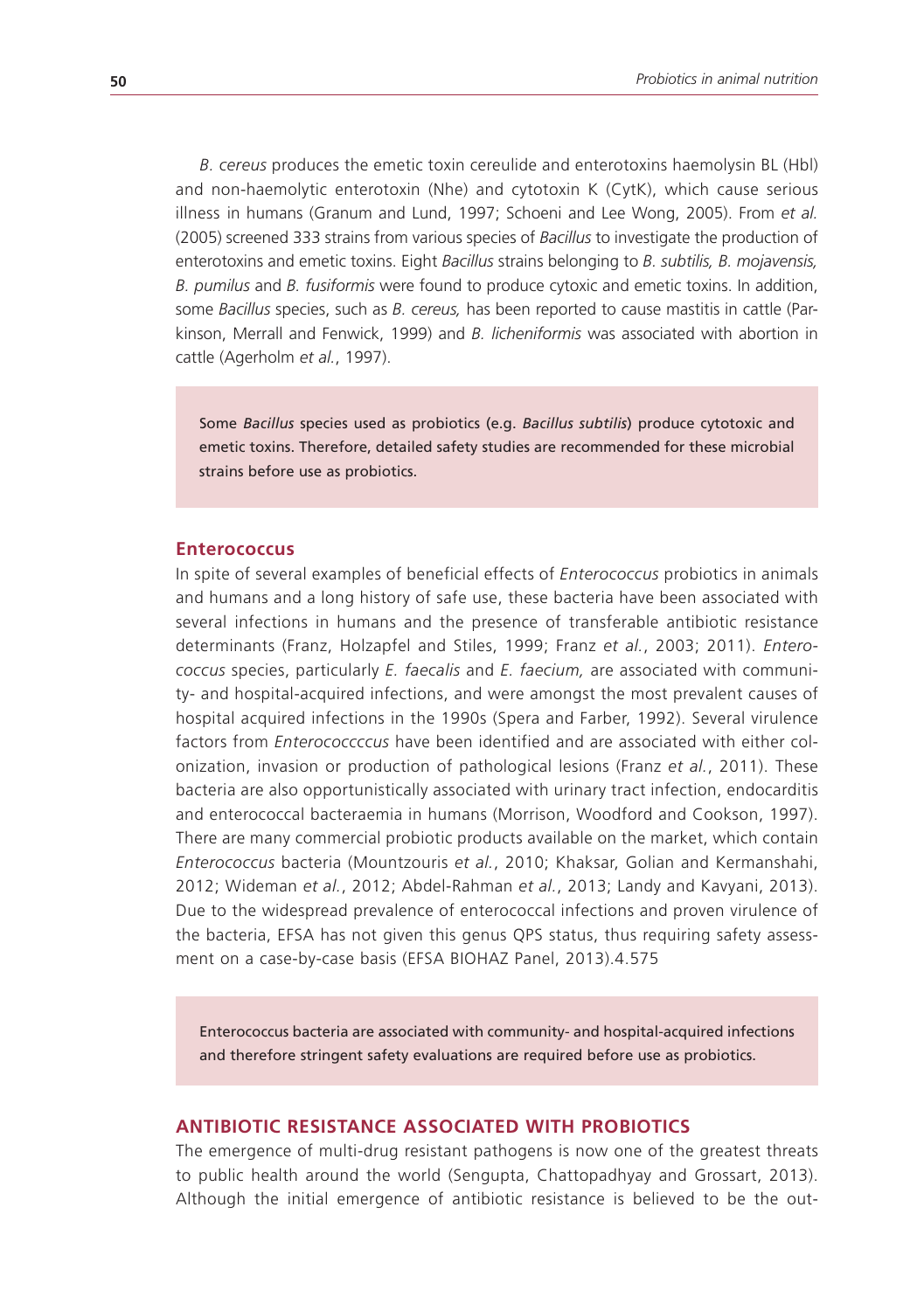come of evolution, imprudent use of antibiotics is believed to be the major cause of widespread antibiotic resistance (Davies and Davies, 2010; Laxminarayan *et al.*, 2013). Antibiotic resistance genes are generally present in plasmids, transposons and integrons of bacteria and can transfer from one bacterium to another (intra- or inter-species) by mechanisms of horizontal gene transfer (Alekshun and Levy, 2007; van Reenen and Dicks, 2011; Santagati, Campanile and Stefani, 2012; Blair *et al.*, 2015). Transposons are the most important mobile element in the bacterial cell and responsible for inter-species transfer of antibiotic resistance genes (Wozniak and Waldor, 2010). The nature of antibiotic resistance determinants is more important than antibiotic resistance *per se* because all of the determinants of antibiotic resistance may not be transferrable (Davies and Davies, 2010).

Although resistance to antifungal drugs in pathogenic fungi is becoming a problem of increasing importance (Pfaller and Diekema, 2004; Morschhäuser, 2010), the mechanism of transfer of resistance determinants in fungi differs from antibiotic resistance in bacteria (Anderson, 2005). In fungi, horizontal transfer of drug-resistance genes (and other genes) does not take place easily, particularly among divergent taxa (Anderson, 2005). Therefore, there is no evidence regarding the risk of transfer of antifungal resistance from yeast probiotics.

The GIT of animals contain a complex microbial ecosystem with diverse and large numbers of micro-organisms. Proximity of bacteria to each other in complex microbial ecosystem like the intestine can favour the transfer of genetic material, including antibiotic resistance genes from non-pathogenic to pathogenic micro-organisms (Aarts and Margolles, 2015). The possibility of the transfer of antibiotic resistance genes to potential enteric pathogens in the GIT cannot be excluded (Aarts and Margolles, 2015). Therefore, if a bacterium intended to be used as an animal probiotic is harbouring transferable antibiotic resistance genes, this could be a medium for transfer of antibiotic resistance to the environment and humans (González-Zorn and Escudero, 2012).

# **Antibiotic resistance in** *Lactobacillus*

Although *Lactobacillus* spp. are considered one of the safest bacteria used as probiotics, many species of these bacteria harbour one or more antibiotic resistance genes (Mathur and Singh, 2005; Ammor, Florez and Mayo, 2007; Gueimonde *et al.*, 2013). The possibility of horizontal transfer of these antibiotic resistance genes and their association with mobile elements (plasmids, transposons and integrons) has not been extensively studied. Nevertheless, some of the foodborne species of *Lactobacillus* have antibiotic resistance genes, which are capable of being transferred horizontally to pathogenic bacteria and are associated with mobile elements (Table 5) (Tannock *et al.*, 1994). Some *Lactobacillus* species have acquired antibiotic resistance genes from other Gram positive bacteria (Shrago, Chassy and Dobrogosz, 1986; Tannock, 1987).

The *Lactobacillus* species reported to harbour transferable antibiotic resistance genes, are components of some commercial probiotics (Mountzouris *et al.*, 2010; Daskiran *et al.*, 2012; Bai *et al.*, 2013; Biloni *et al.*, 2013; Mookiah *et al.*, 2014). However, the presence of such elements in those particular probiotic strains has not been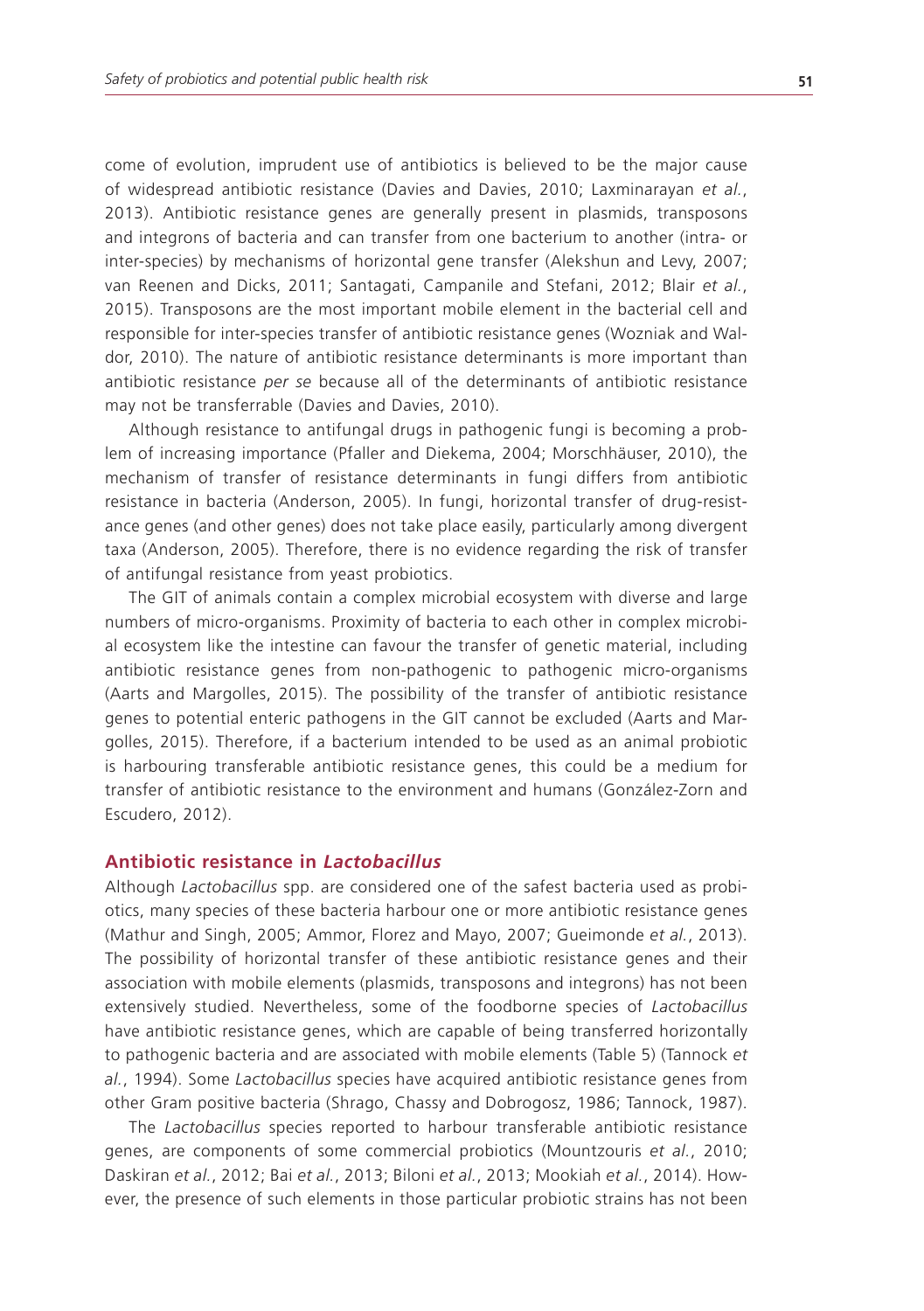| <b>Species</b> | Source                        | Antibiotic resistance<br>gene(s)                                | <b>Associated mobile</b><br>elements | Reference                                                            |
|----------------|-------------------------------|-----------------------------------------------------------------|--------------------------------------|----------------------------------------------------------------------|
| L. brevis      | Dairy                         | tet(M)                                                          | Not known                            | Nawaz et al., 2011                                                   |
| L. fermentum   | Dairy                         | $erm(B)$ , msrC, $erm(C)$ ,<br>$erm(T)$ , tet $(K)$ , tet $(L)$ | Plasmid,<br>transposon               | Gfeller et al., 2003<br>Nawaz et al., 2011<br>Thumu and Halami, 2012 |
| L. paracasei   | Dairy                         | tet(M)                                                          | Tn916                                | Devirgiliis et al., 2009                                             |
| L. plantarum   | Dairy, Vegetables             | $tet(M)$ , $erm(B)$ ,<br>$tet(W)$ , $tet(L)$                    | Plasmid                              | Nawaz et al., 2011<br>Feld et al., 2009<br>Thumu and Halami, 2012    |
| L. salivarius  | Fermented food,<br>Vegetables | $erm(B)$ , tet $(W)$ , tet $(M)$ ,<br>$tet(O)$ , $tet(L)$       | Not known                            | Nawa et al., 2011<br>Thumu and Halami, 2012                          |
| L. reuteri     | Fermented food,<br>Poultry    | $erm(B)$ , Cat-TC,<br>tet(W)                                    | Plasmid                              | Lin et al., 1996<br>Thumu and Halami, 2012                           |
|                |                               |                                                                 |                                      |                                                                      |

#### TABLE 5

*Lactobacillus* **species with antibiotic resistance genes capable of horizontal transfer**

established. Tetracycline resistance genes (*tet*) are the most frequent in *Lactobacillus* (Ammor *et al.*, 2008c) while aminoglycoside resistance genes and β-lactam resistance genes (blaZ) are least frequent (Aquilanti *et al.*, 2007).

# **Antibiotic resistance in** *Bifidobacterium*

Some species of *Bifidobacterium* demonstrate phenotypic antibiotic resistance characters and have associated antibiotic resistance genes (Ammor *et al.*, 2008b) but most are not associated with mobile elements and thus are non-transferable. These bacteria are therefore suitable for use in the food chain as probiotics in animal feed (Flórez *et al.*, 2006; Kazimierczak *et al.*, 2006; Ammor *et al.*, 2008a; Van Hoek *et al.*, 2008). However, several species and strains of *Bifidobacterium*, including *B. longum* and *B. animalis* subsp*. lactis* harbour the antibiotic resistance gene tet(W), which is capable of intra-species transfer among *Bifidobacterium* (Gueimonde et al., 2013; Aarts and Margolles, 2015).

# **Antibiotic resistance in** *Bacillus*

Antibiotic resistance has frequently been reported in *Bacillus. B. subtilis,* a frequently used probiotic can harbour conjugative transposons (e.g. Tn5397), which can transfer resistance to tetracycline encoded by the *tet(M)* gene (Mullany *et al.*, 1990; Roberts *et al.*, 1999). Phelan *et al.* (2011) reported another transferable tetracycline resistance gene, *tet(L),* in a *Bacillus* sp. encoded by a plasmid. *B. subtilis* can contain the macrolide-lincosamide-streptogramin B (MLS) resistance determinants on a plasmid (Monod, DeNoya and Dubnau, 1986). Macrolides are a very important class of antibiotics widely used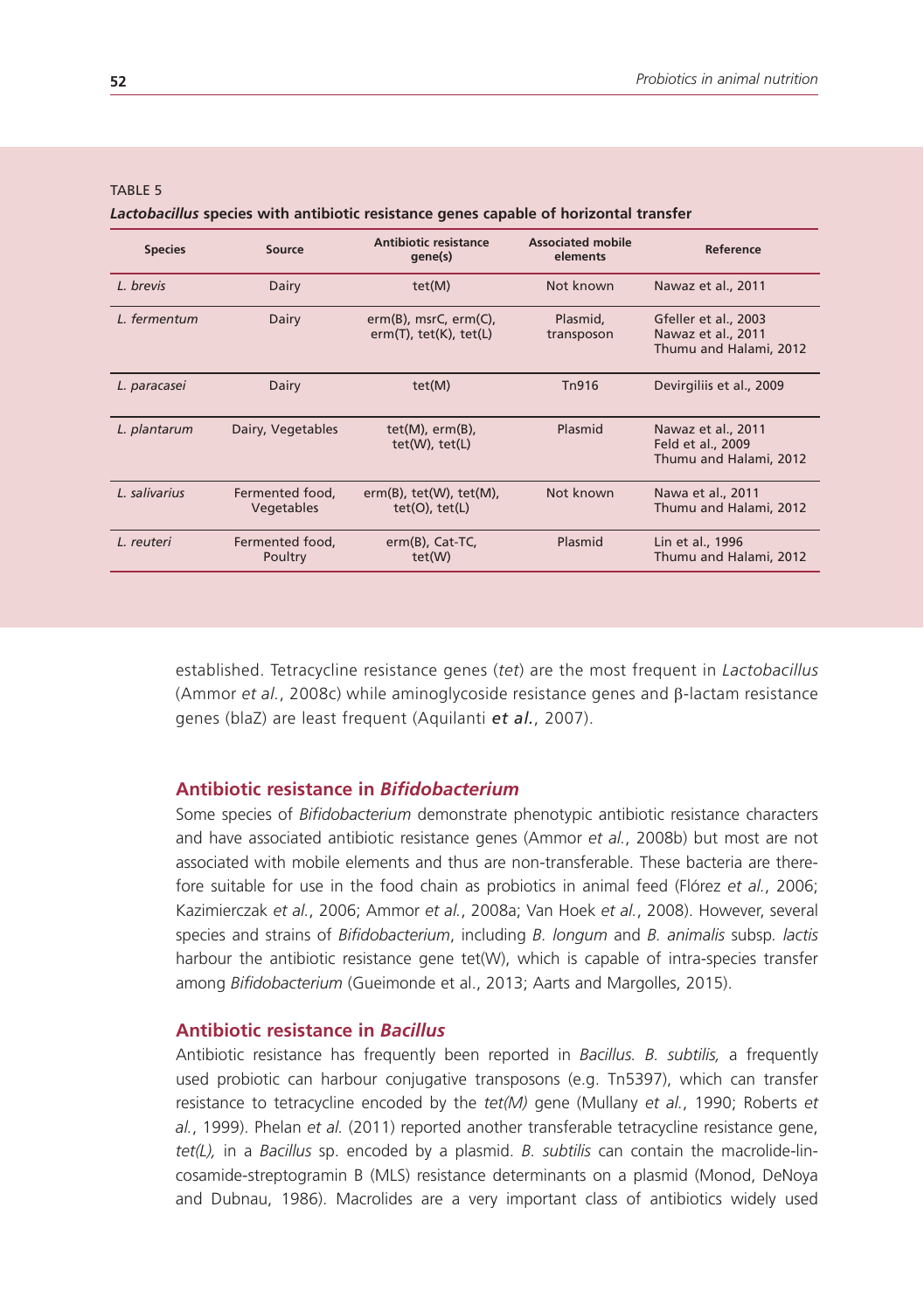to control human and animal infections. The MLS determinant is homologous to the *erm(C)* gene, one of 19 analogous *erm* resistance genes (Monod, DeNoya and Dubnau, 1986). The most prevalent antibiotic resistance gene is *erm(D)* which encodes the determinants for the resistance to MLS (Gryczan *et al.*, 1984; EFSA, 2007). However, transferability of the determinants encoded by this gene has not been confirmed (EFSA, 2007).

Transfer of antibiotic resistance genes to potential pathogenic micro-organisms is one of the serious risks associated with probiotics, as many bacterial species used as probiotics harbour transferable antibiotic resistance genes. Therefore, stringent quality assurance measures are recommended in this regard using microbes as probiotics only with proven absence of transferable antibiotic resistance genes. *Lactobacillus*, *Bacillus* and *Enterococcus* present greater risk, as many species of these genera have transferable antibiotic resistance genes, while *Bifidobacteria* carry less risk as most of the resistance genes in these bacteria are non-transferable. However, the status of antibiotic resistance genes in microbial strains used as probiotics has not been determined. Presence of antibiotic resistance genes may not be a serious issue if such genes are intrinsic in chromosomes and not transferable. Nevertheless, precautions should be taken to avoid microbes with acquired genes being used as probiotics.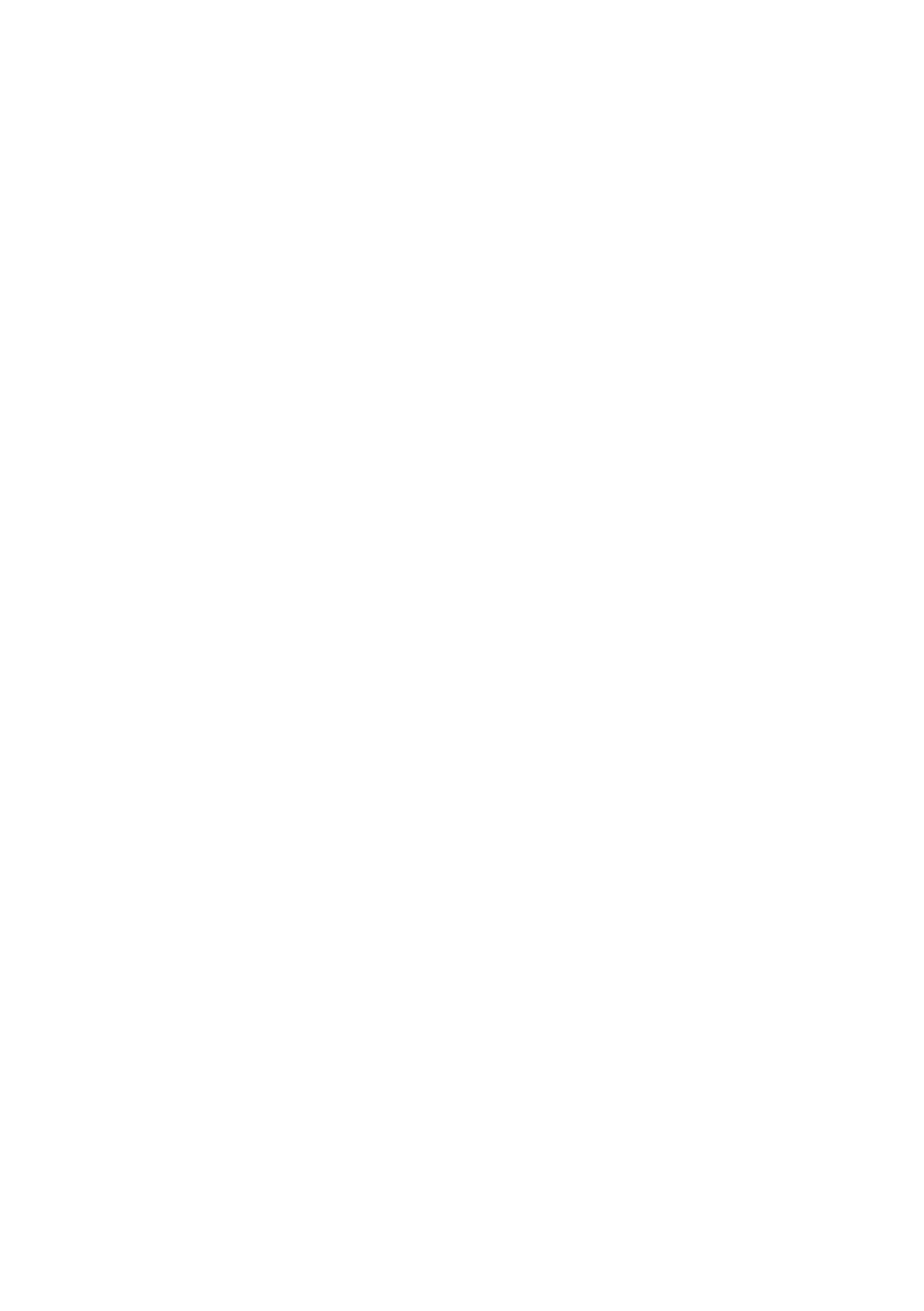# **Labelling of probiotics used in animal feed**

Labels in the packaging of commercial probiotic products should provide information about content, positive effects of the products, date of expiry, dose rates, contraindications (if any), etc. However, commercial probiotics are often inadequately or incorrectly labelled. Weese (2003) suggested that an ideal probiotic label "should state the organisms that are present to the strain level, correctly spell and identify the contents, state the number of live organisms, and guarantee that the stated number would be present at the time of expiry".

Another piece of essential information that should be present on the label is the dose rate to be used for different categories of animals. This was often neglected on the labels (Weese, 2003).

Few studies have examined the quality and authenticity of probiotic labelling. Weese and Martin (2011) found that the labelling of commercial probiotics was very poor. The common errors in the labelling were failing to mention specific names of micro-organisms in the product, failing to give number of viable micro-organisms in the product, giving conflicting information, not mentioning expiry date, and misspelling the microbial name (Weese, 2003; Weese and Martin, 2011).

On labels of commercial probiotics produced for humans and animals, and marketed through health food stores, pharmacies, grocery stores, companion pet stores and veterinary clinics, some manufacturers use vaguely descriptive terms like "dried lactobacillus," "lactobacillus cultures", "probiotic cultures", "fermentation products" etc., instead of specific names of the micro-organisms in the product (Weese, 2003). Although a significant proportion of the commercial products included the name of the micro-organism(s) on the label, only eight out of twenty five (32%) products studied in Canada had a label with the correct names of micro-organisms and the number of viable organisms in the product (Weese and Martin, 2011). A significant number of producers misspelled the name of microbes, including using obsolete names and even listing the names of microbes which did not exist (Weese, 2003). Very few of the products were reported to have labels with the name of micro-organisms to the strain level (Weese, 2003).

Similarly, not all products had information about the number of viable micro-organisms, and even if the information was present it was not clear whether the specified quantity was at the time of manufacture or at the time of expiry (Weese, 2003). More serious was the problem that only four out of 15 (27%) products which mentioned the quantity of viable micro-organisms, actually met their claimed quantity. Ironically, there was even a product with no viable micro-organisms at all, despite claiming to have 14 million cfu/capsule. Only a small proportion (8%) of the studied products had both a satisfactory label and the quantity of viable bacteria as claimed on the label (Weese and Martin, 2011).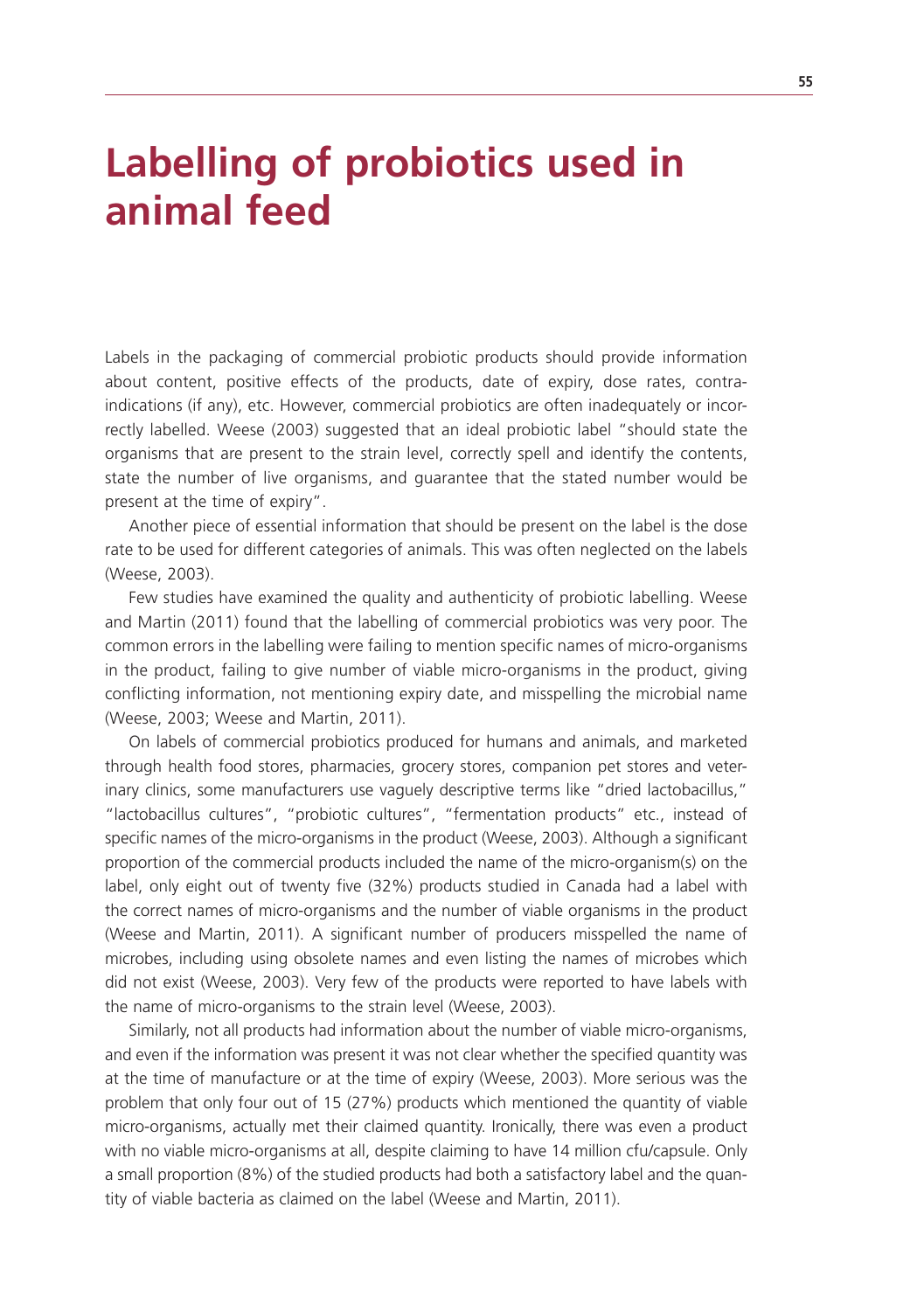The most serious probiotic labelling errors occurred from wrong information, such as labelling the product as yeast instead of *Lactobacillus* sp., or claiming to have bacteria present that were not detected in the product, or claiming to have more bacteria than were actually present in the products (Weese, 2002; Lata *et al.*, 2006). Inclusion of micro-organisms with no proven probiotic effects and inclusion of potentially pathogenic micro-organisms in commercial products were other serious issues noted (Weese, 2002).

The objectives of probiotic labelling should be to provide the users with all necessary information to properly handle, store, transport and use the products, with necessary precautions to minimize hazards associated with the product. The label should be in a language understandable to the intended users. Probiotics with labels only in the English language are commonly marketed in developing countries, where the users may not understand English. Therefore, labels should be tailored to the intended audiences. The label should also assist in making an informed choice by end users.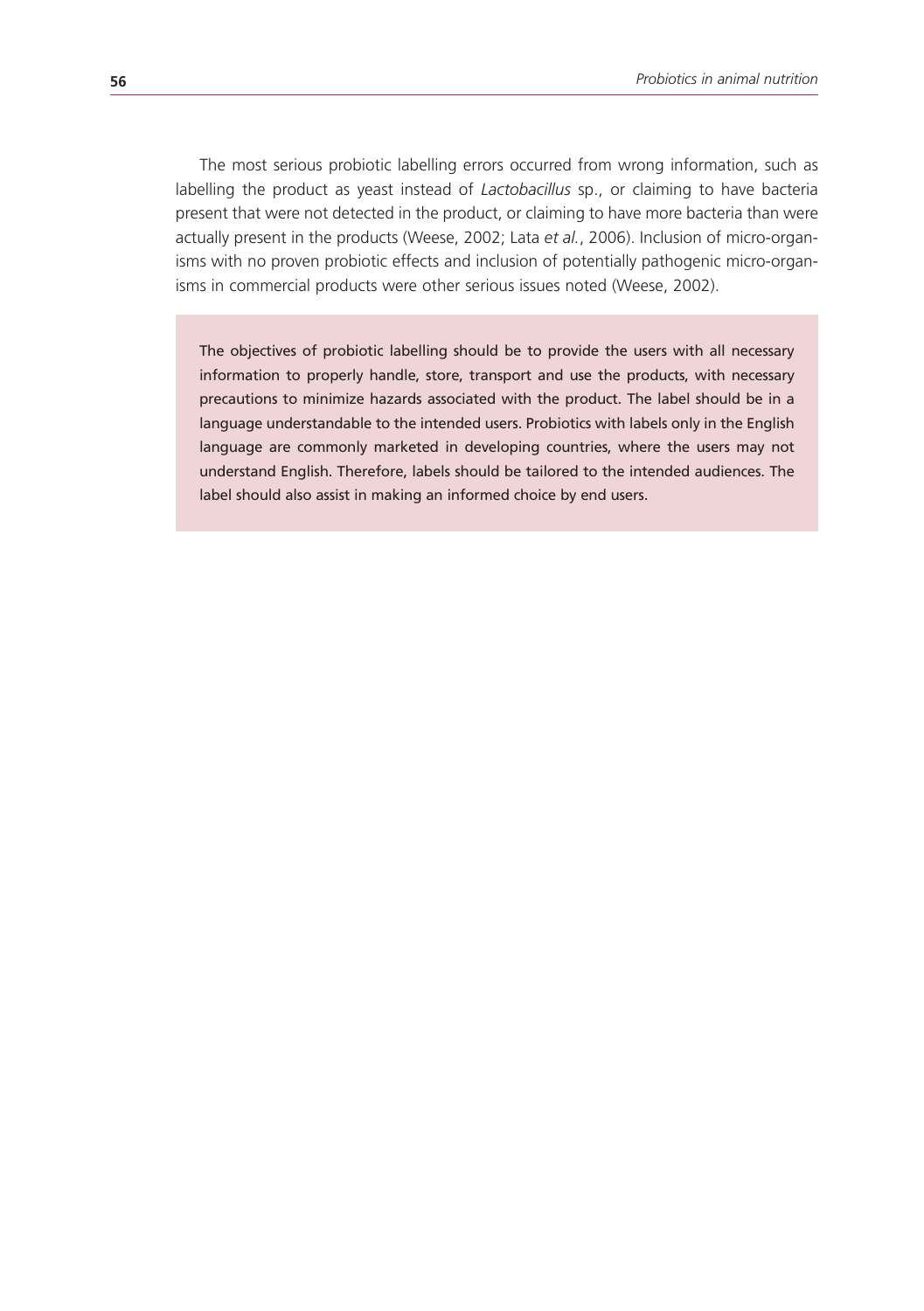# **Global regulatory status of probiotics in animal feed**

The advancement in the knowledge of GIT microbial ecology and the mechanism(s) of probiotic action increases the possibility of the introduction of new probiotics. There is therefore increasing interest in the regulation of these products to protect human health, animal health and the environment. It is also important that the claims made by the manufacturers of probiotics are correct and consumers are appropriately protected.

Unlike other feed additives, probiotics have certain distinctive attributes. Probiotics are living organisms, can be inactivated in the GIT, and may interact with the genetics of the host animals. These factors require probiotics to be regulated more stringently than other feed additives (Hoffmann *et al.*, 2013). Moreover, there is a fine line between whether a probiotic is treated as a feed additive or a therapeutic agent. This affects the way in which the probiotic is regulated.

There are no studies on the release of probiotics into the environment either from animal manures or from other sources in their production and use.

#### **CODEX ALIMENTARIUS COMMISSION**

Codex Alimentarius Commission (CAC), originally established by FAO and WHO to develop food safety guidelines, has defined a feed additive in *Code of practice on good animal feeding* - CAC/ RCP 54-2004 as "any intentionally added ingredient not normally consumed as feed by itself, whether or not it has nutritional value, which affects the characteristics of feed or animal products" (CAC, 2004), which includes micro-organisms, enzymes, acidity regulators, trace elements and vitamins. Therefore, "code of practice on good animal feeding" is the relevant code of CAC to follow as guidelines for the production, processing, storage, transport and distribution of probiotics by member states, in addition to their national legislation, to regulate probiotics.

### **UNITED STATES FOOD AND DRUG ADMINISTRATION**

The United States Food and Drug Administration (US FDA) is the primary authority within the US Department of Health and Human Services with a mandate to regulate and oversee the use of foods, medicines (both prescription and over-the-counter drugs), vaccines, veterinary products, dietary supplements, etc. All products under the jurisdiction of the FDA are regulated by one of its six centres. based on the category of the products according to the intended use, generally as stated by the manufacturers. Hence, intended use is more important than the contents of the products in determining the nature of regulation of the products.

All livestock feeds, pet foods, veterinary drugs and devices and veterinary biologicals are regulated by the Center for Veterinary Medicine (CVM) under the FDA. The CVM regulates the safety, effectiveness, labelling and distribution of the products under its jurisdiction. In the case of any ambiguity or when there is confusion about which product should be regulated by which centre, the Office of Combination Products (OCP) under the FDA provides guidelines.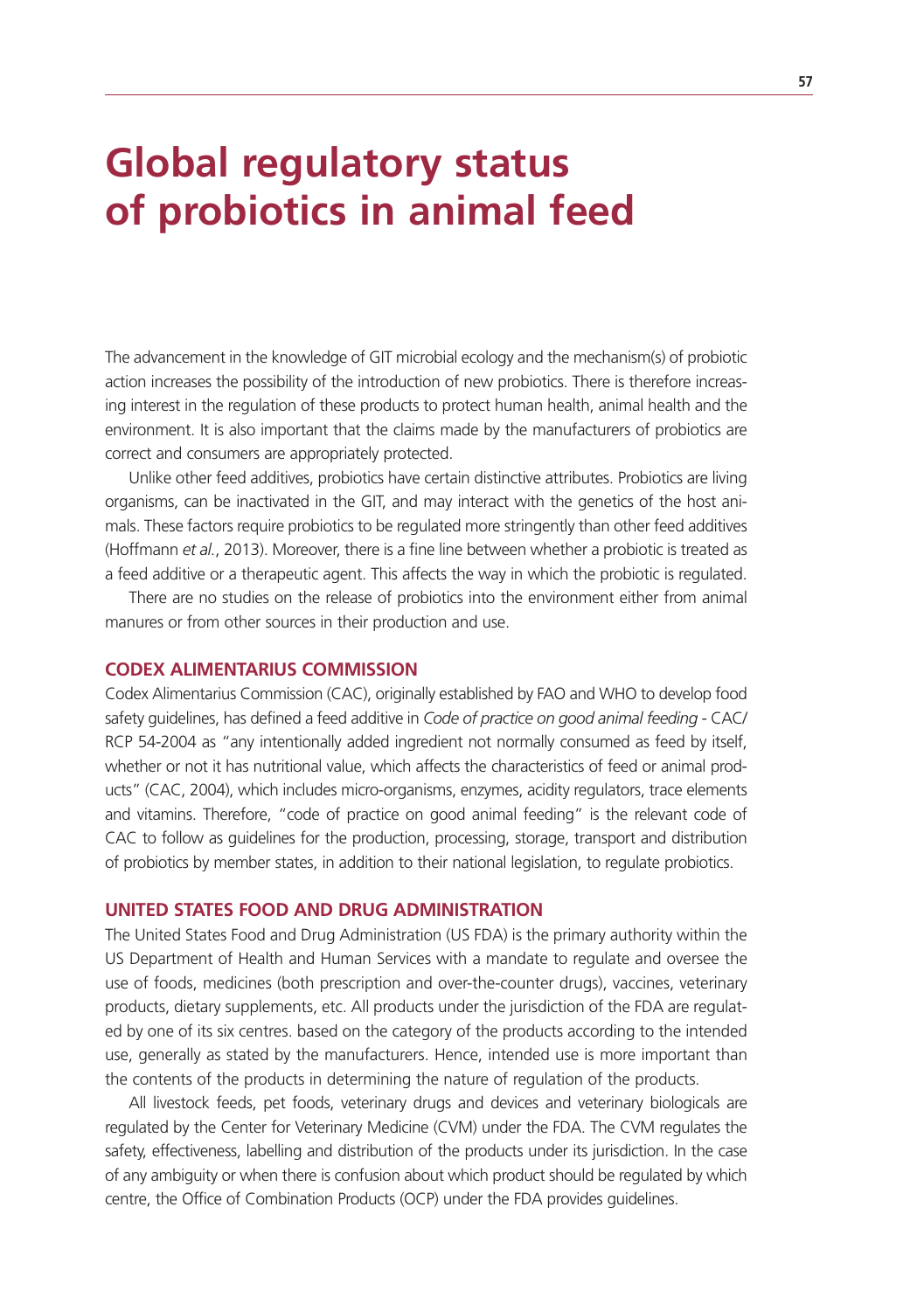Similarly the Federal Trade Commission regulates the advertising and marketing of the products and may have a role in certain aspects of probiotic regulation.

The FDA uses the phrase Direct-fed Microbial (DFM) products for probiotics used in animal feed. The FDA guidance document (CPG Sec. 689.100) has defined DFMs as "products that are purported to contain live (viable) micro-organisms (bacteria and/or yeast)" (US-FDA, 2015). This FDA guideline has approved the micro-organisms listed in the official publication of the Association of American Feed Control Officials (AAFCO) that can be used in DFM (Table 6). Products marketed solely as silage additives are not regulated as DFM. For regulatory purposes, DFMs are considered either as fermentation products or yeast products.

The regulation of probiotics by FDA is chiefly determined by the intended use or claim of the product (Table 7). It could be either food/feed or drug or both, and regulated accordingly. The probiotics with the following claims are categorized as "new animal drugs" and regulated as a drug and need an approved new animal drug application (US-FDA, 2015).

- Cure, mitigation, treatment or prevention of diseases.
- Affect the structure or function of the body.

The approved micro-organisms listed in the publication of the AAFCO when marketed as DFM without any therapeutic or structure/function claims are categorized as food and regulated accordingly. The products categorized as food are monitored by the respective State Government rather than FDA unless these products have any safety issue (US-FDA, 2015). However, if the marketed micro-organisms are not listed by AAFCO and have no therapeutic or structure/function claims, the product is categorized as a food additive and regulated accordingly.

#### TABLE 6

#### **Micro-organisms in the official list of AAFCO that are suitable for use in animal feed**

*Aspergillus niger Aspergillus oryzae Bacillus coagulans Bacillus lentus Bacillus licheniformis Bacillus pumilus Bacillus subtilis Bacteroides amylophilus Bacteroides capillosus Bacteroides ruminocola Bacteroides suis Bifidobacterium adolescentis Bifidobacterium animalis Bifidobacterium bifidum Bifidobacterium infantis Bifidobacterium longum* 

*Bifidobacterium thermophilum Lactobacillus acidophilus Lactobacillus brevis Lactobacillus buchneri* (cattle only) *Lactobacillus bulgaricus Lactobacillus casei Lactobacillus cellobiosus Lactobacillus curvatus Lactobacillus delbruekii Lactobacillus farciminis* (swine only) *Lactobacillus fermentum Lactobacillus helveticus Lactobacillus lactis Lactobacillus plantarum Lactobacillus reuterii Leuconostoc mesenteroides* 

*Pediococcus acidilacticii Pediococcus cerevisiae (damnosus) Pediococcus pentosaceus Propionibacterium acidpropionici (cattle only) Propionibacterium freudenreichii Propionibacterium shermanii Saccharomyces cerevisiae Enterococcus cremoris Enterococcus diacetylactis Enterococcus faecium Enterococcus intermedius Enterococcus lactis Enterococcus thermophilus Yeast*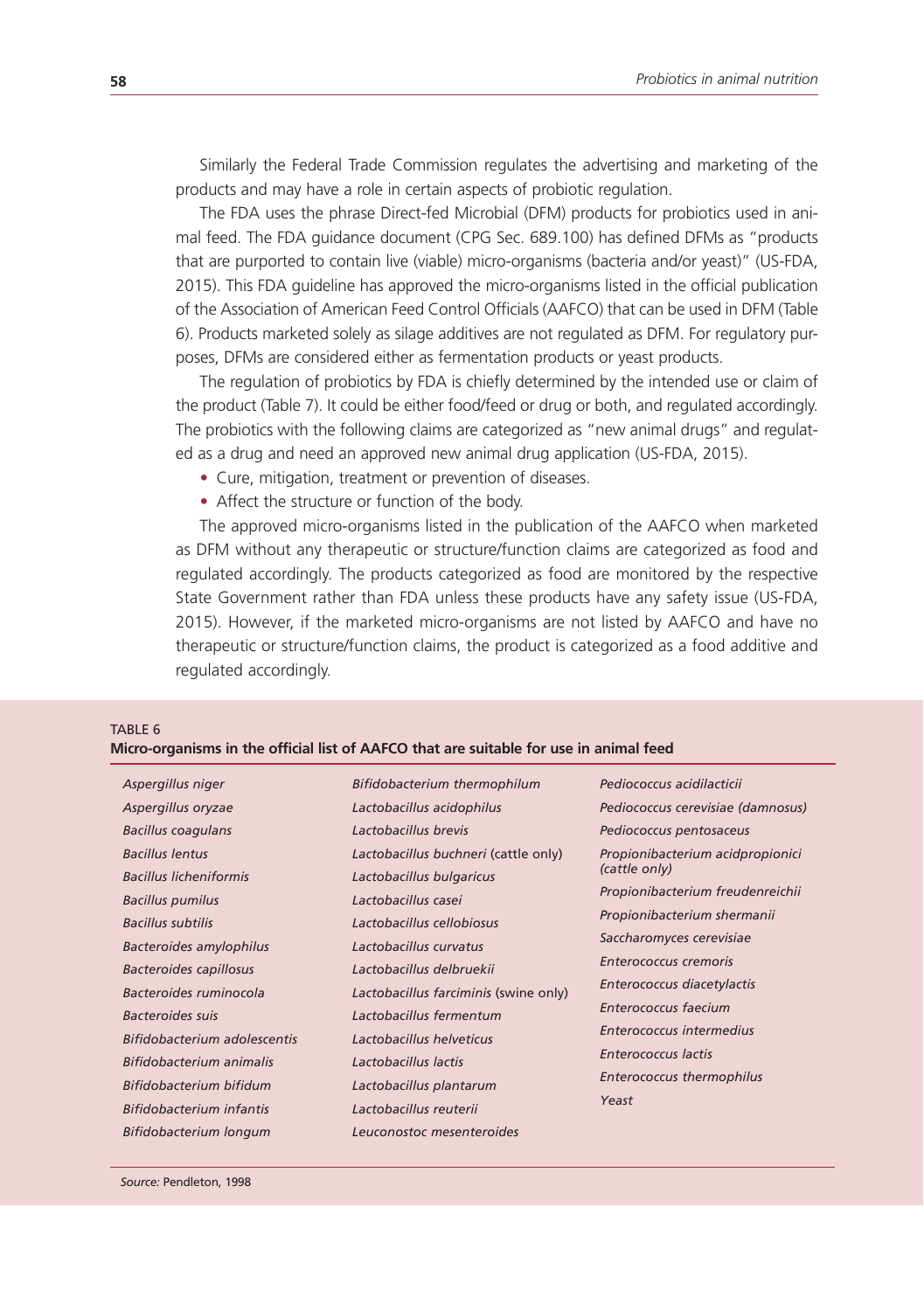| Product    | Intended use/Claim                                                                                                    | Legal status       | <b>Regulated as</b>   | <b>Regulated by</b> |
|------------|-----------------------------------------------------------------------------------------------------------------------|--------------------|-----------------------|---------------------|
|            | Cure, mitigate, treatment or prevention<br>of disease                                                                 | New animal<br>drug | Drug                  | <b>FDA</b>          |
| <b>DFM</b> | Affect the structure and function of<br>the body                                                                      | New animal<br>drug | Drug                  | <b>FDA</b>          |
|            | Without any therapeutic or structure/<br>function claim (micro-organisms listed<br>in AAFCO official publication)     | Food               | Food                  | State<br>qovernment |
|            | Without any therapeutic or structure/<br>function claim (micro-organisms not<br>listed in AAFCO official publication) | Food additives     | <b>Food additives</b> | <b>FDA</b>          |
|            |                                                                                                                       |                    |                       |                     |

#### TARI F 7 **Regulation of Direct Fed Micro-organisms (Probiotics) by FDA**

# **Generally regarded as safe (GRAS)**

The US Food and Drug Administration's Center for Veterinary Medicine (CVM) has a Generally Recognized as Safe (GRAS) notification programme for ingredients in animal feed. According to this programme "any substance that is intentionally added to food" is exempt from regulation as a food additive if the substance is GRAS. A food additive could get GRAS status either through scientific justification or based on a long history of safe use of the product in animal feed (before 1958).

### **EUROPEAN FOOD SAFETY AUTHORITY (EFSA)**

The EU applies a very strict regulation for the assessment of probiotics, for which manufacturers of the probiotics should provide evidence of the identity, safety and efficacy of the product, which is assessed by a scientific committee of experts (European Commission, 2003). Probiotic products can only be marketed following assessment and approval from the scientific committee and authorization under EU regulation (EC) No. 1831/2003 on additives for use in animal nutrition. The manufacturers should follow use and labelling conditions to market the product as authorized by the European Commission.

Regulation (EC) No. 1831/2003 of the European Parliament and the Council of 22 September 2003 on additives for use in animal nutrition has classified feed additives into 5 categories: (a) technological additives; (b) sensory additives; (c) nutritional additives; (d) zootechnical additives; and (e) coccidiostats and histomonastats (European Commission, 2003). Although the word 'probiotics' is not used in the regulation, "micro-organisms or other chemically defined substances, which when fed to animals, have a positive effect on the gut flora" are categorized as "gut-flora stabilizers", a functional group under zootechnical additives. Therefore, probiotics in animal feed are regulated as zootechnical additives in the EU. Regulation 1831/2003 legislates the authorization, use, monitoring, labelling and packaging of feed additives.

In April 2008, the EU published Commission (EC) No. 429/2008, giving detailed rules for the implementation of Regulation (EC) No. 1831/2003, which details procedures for authorization of new probiotics entering the EU (Europen Commission, 2008), as outlined in Figure 3. Authorization granted according to this legislation is valid for 10 years and should be renewed thereafter.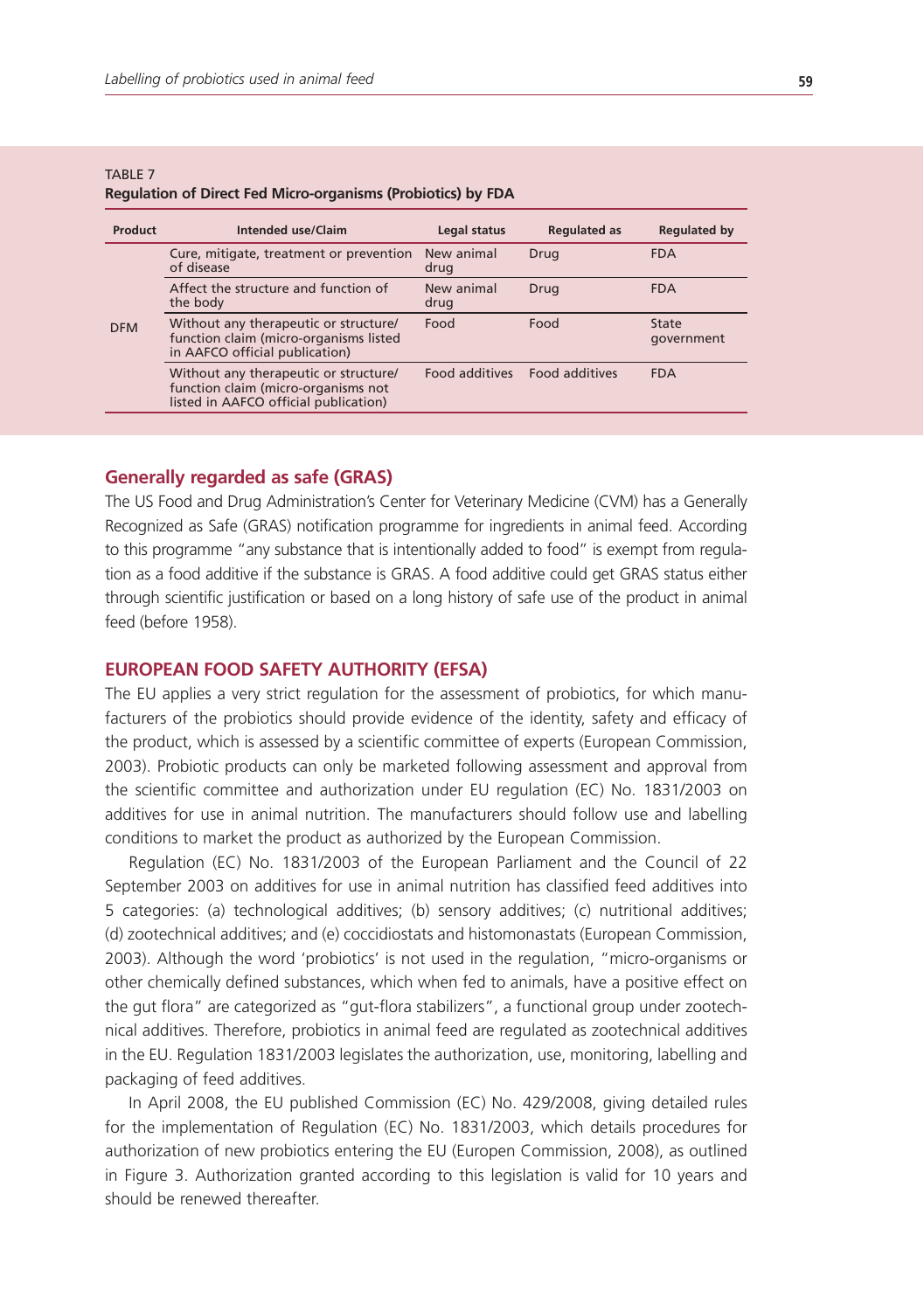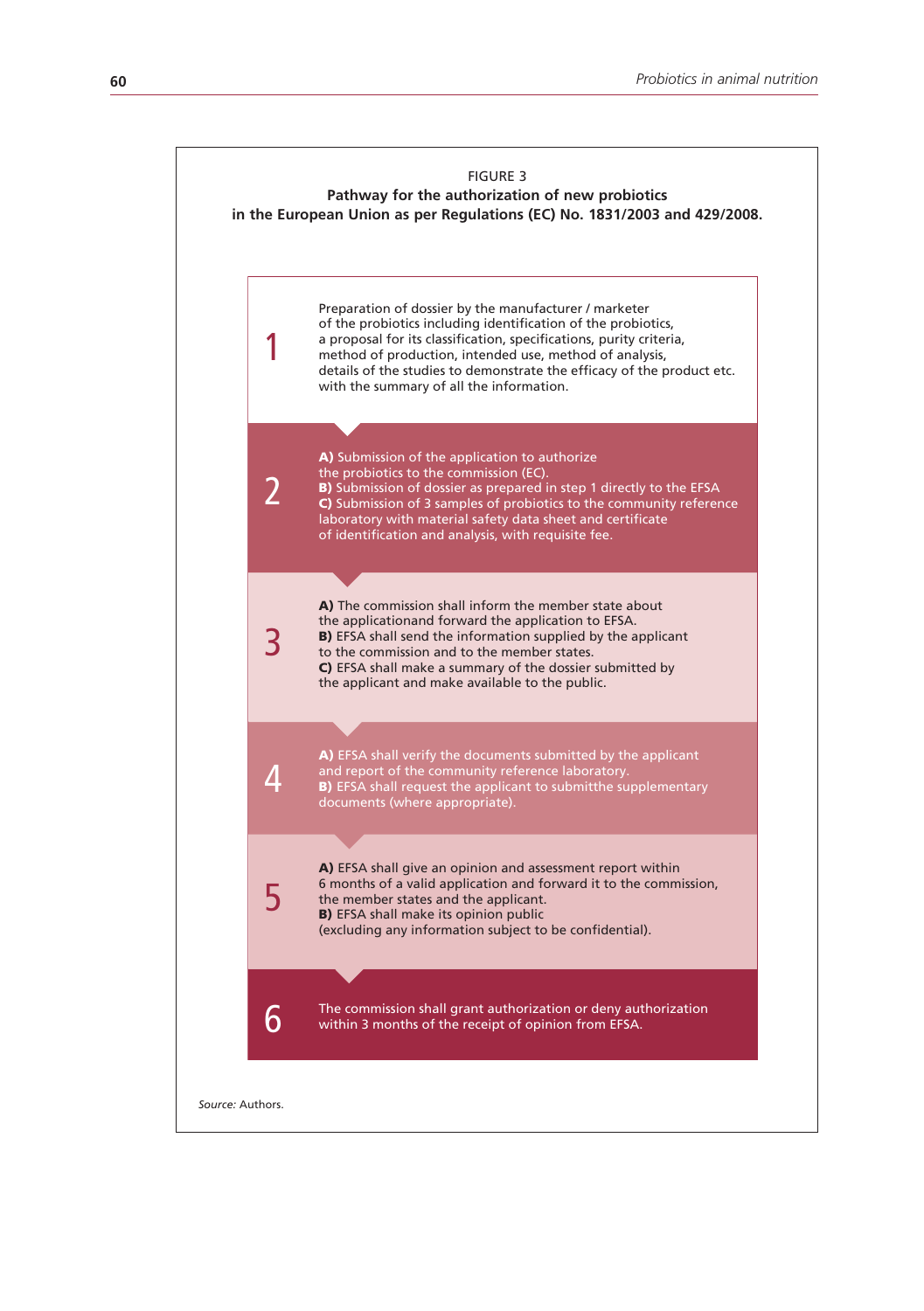# **REGULATION OF PROBIOTIC LABELLING**

The EU Regulation (EC) No 1831/2003 on additives for use in animal nutrition covers labelling of probiotics. According to this legislation, it is illegal to sell feed additives (including probiotics) without clearly labelling the products with (a) specific name and functional group of the additives (b) name and address of the business responsible for the product (c) net weight or net volume (in case of liquid) (d) approval number to establish and operate the establishment or the intermediary pursuant (where appropriate) (e) instructions for use including the species and categories of animal (f) date of manufacture with batch number (European Commission, 2003). In addition to these general requirements for feed additives, probiotics should have the following specific information on their label:

"the expiry date of the guarantee or the storage life from the date of manufacture, the directions for use, the strain identification number, and the number of colony-forming units per gram" (European Commission, 2003).

In 1987, a joint exercise by FDA, Association of American Feed Control Officials (AAFCO) and National Feed Ingredients Association (later merged with the American Feed Industry Association) consensually agreed to include the phrase "contains a source of live (viable), naturally occurring micro-organisms" followed by the name of the micro-organisms in the product with the content guarantee, as colony-forming units per gram on the label of commercial probiotic products (DFM) to be used in animal feed (Pendleton, 1998). Before this decision, probiotics had been labelled and regulated as commercial feed in accordance with the AAFCO regulations and the label had to contain guarantees for protein, fat and fibre, which was obviously not relevant to the product (Pendleton, 1998).

The classification and marketing of probiotics as feed additives in most countries may result in the regulation and quality control of probiotics not being as stringent as that of veterinary drugs (Weese, 2003). This may result in probiotic labelling errors being overlooked.

Confusion and ambiguity prevail with regard to the regulation of probiotics in most countries. Approaches to risk assessment and level of stringency to authorize novel probiotics varies among nations. A global approach and guidelines to classify and regulate probiotics and assess risk could be effective in harmonizing regulations and protecting public health.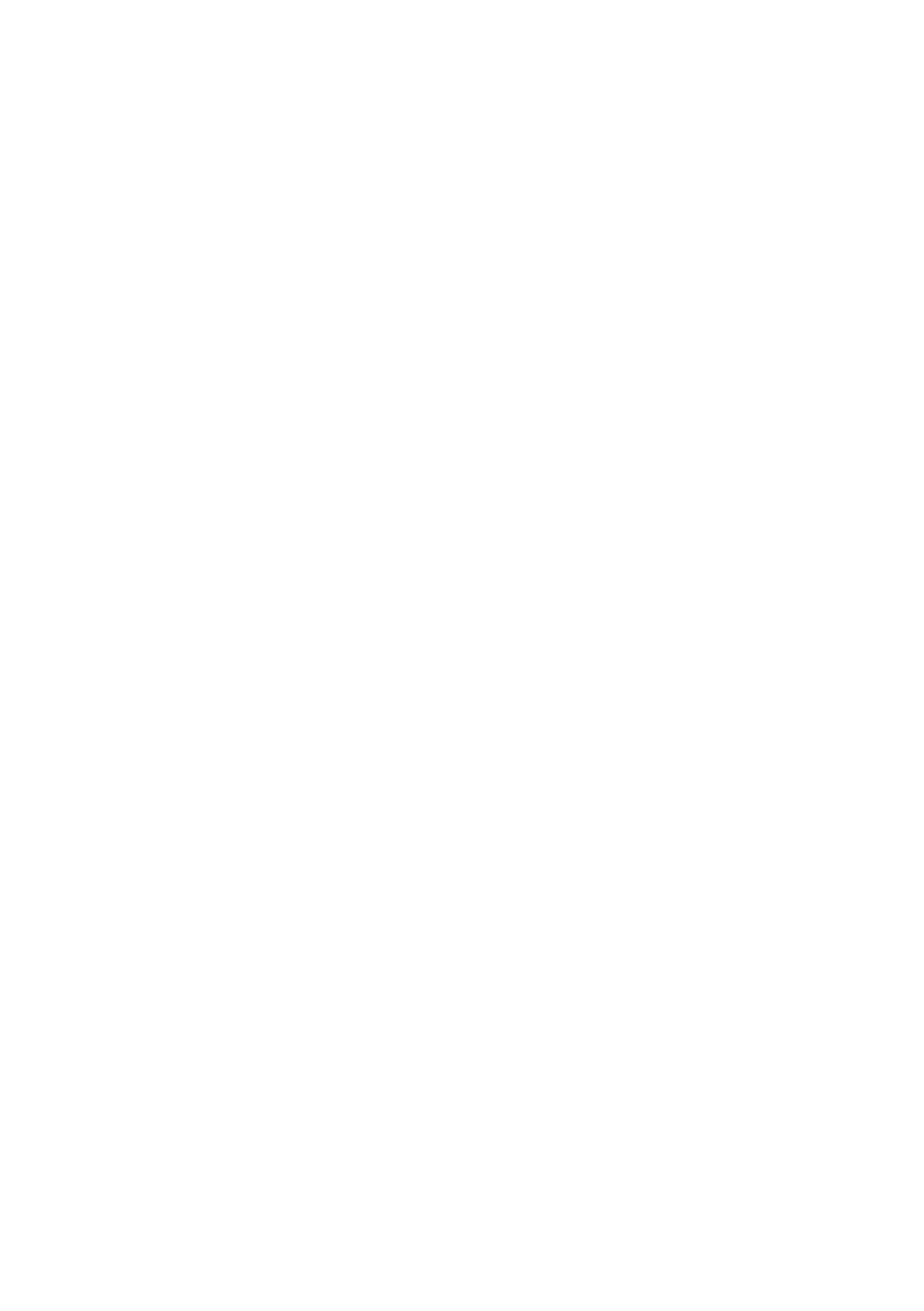## **Conclusion**

Increasing intensification of animal agriculture with consequent imprudent use of antibiotic growth promoters poses risks to human and animal health in terms of increasing antibiotic resistance in pathogenic micro-organisms. Live micro-organisms have been studied and used as probiotics for a long time, and as an alternative to antibiotic growth promoters in animal production. Several probiotics have been found effective in improving animal performance and preventing disease and the spread of the enteric pathogens in both monogastric and ruminant livestock industries.

With the advancement in knowledge in gastro-intestinal microbial ecology and mode of action of probiotics, the number of probiotic products available for use in animal nutrition is increasing. However, the micro-organisms used as probiotics and their efficacy are highly variable. There are many promising effects of probiotics on animal performance and health. However, the major limitation for the widespread and sustainable use of probiotics is the uncertainty in the reproducibility of effect, with a wide range of probiotic species, livestock species and husbandry practice highlighting the complexity of the interactions in animal production systems. Study about the effects of a particular microbial strain on variety of animal species, age groups, growth condition and diet types may help to identify the condition in which the probiotics could work. Although the use of probiotics could be a potentially viable solution to address the issue of increasing antibiotic resistance, it requires much further study on the effect, mechanism of action and safety of probiotics, to obtain consistent effects and a similar economic benefit to AGPs.

The claims made by commercial probiotic producers are often difficult to substantiate due to variation in animal species and husbandry practices and lack of scientific publications regarding the product. It is not possible to generalize the mechanism of action of probiotics. As the effects of probiotics in a host is the outcome of interaction between the host and the probiotic micro-organism, further studies should be focused on host-probiotic interactions to elucidate the mode of action. Although generally considered safe, there is little evidence that probiotics are absolutely safe and it has been agreed that "zero risk does not exist" (Marteau, 2001). Therefore, uncertainty would always exist about the efficacy and safety of probiotics. Studies about the minimum required dose of particular probiotic to achieve intended benefits and maximum dose rate which could be used without any adverse effects on the host help to assure the benefits and minimize the risk.

Further studies are also required to determine whether the probiotics used in animal nutrition enter the human food chain and how they affect human health. Information about specific precautions concerning handling by particularly vulnerable populations, such as immunocompromised people, or use in such hosts may further help to reduce any risk.

The stringencies of the regulations on the use of probiotics in animal agriculture vary, even in developed countries. Regulation of probiotics in the EU based on the assessment by a scientific committee of experts reviewing identity, safety and efficacy of the probiotic micro-organisms is exemplary.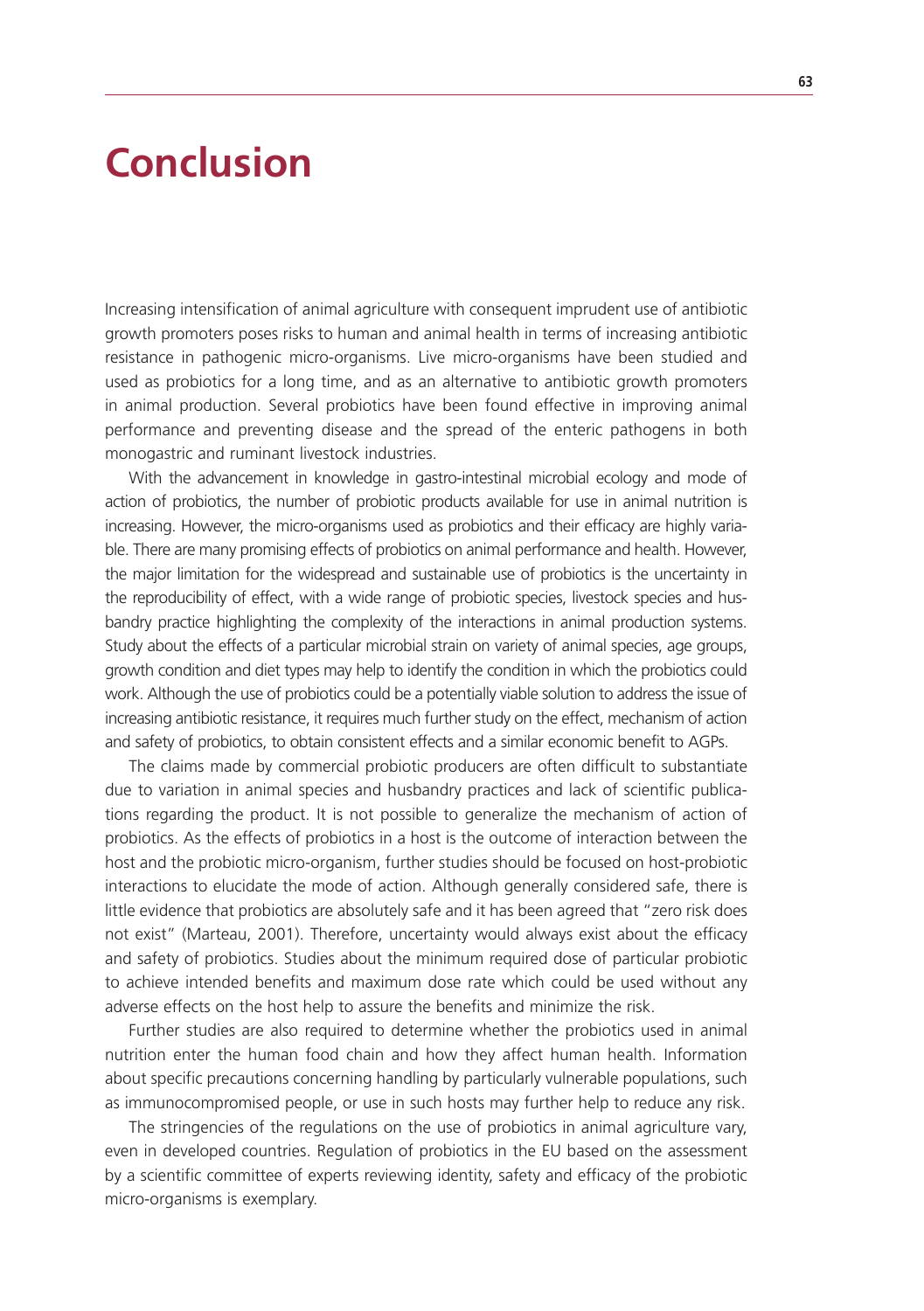The issue of maintaining safety and efficacy of probiotics could be more serious in developing countries where institutions that can do research on the efficacy of such probiotics and regulate the proper use of probiotics, are often in need of strengthening and capacity building. Therefore, focusing on relevant research for identification of risk associated with probiotics together with capacity building of competent regulation authority are important aspects to protect both public and animal health.

Bacterial genera commonly used as probiotics have been found to harbour antibiotic resistance genes on mobile genetic elements capable of transferring to potential enteric pathogens. Using microbial strains as probiotics only with proven absence of transferable antibiotic resistance genes could minimize this serious safety risk. Similar precautions should be carried out while using microbes with acquired resistance genes.

Therefore, international guidelines for the production, marketing and use of probiotics in animal nutrition are essential, especially with increasing globalisation. Such guidelines would help prevent the use of inappropriate micro-organisms as probiotics and maintain the efficacy of probiotics in achieving the targeted benefits. Such guidelines would assist institutions involved in the production, marketing and regulation of probiotics and protect public health. Such guidelines should also give detailed instructions for the analysis of the risk associated with probiotics intended for use in animal production.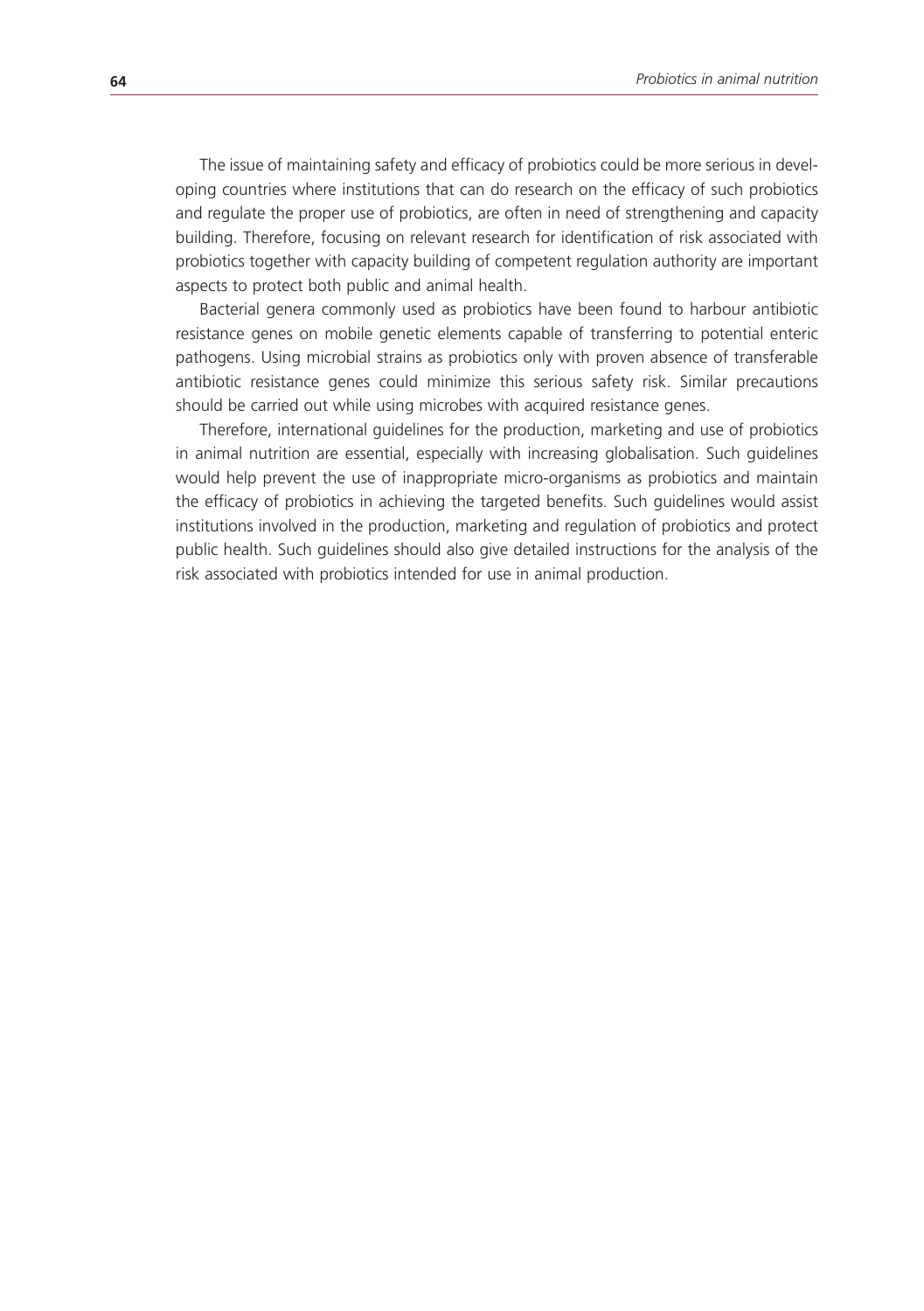## **References**

- **Aarts, H. & Margolles, A.** 2015. Antibiotic resistance genes in food and gut (non-pathogenic) bacteria. Bad genes in good bugs. *Frontiers in Microbiology,* 5: Art. No. 754.
- **Abdel-Raheem, S.M., Abd-Allah, S.M. & Hassanein, K.M.** 2012. The effects of prebiotic, probiotic and synbiotic supplementation on intestinal microbial ecology and histomorphology of broiler chickens. *International Journal for Agro Veterinary and Medical Sciences,* 6(4): 277–289.
- **Abdel-Rahman, H., Shawky, S., Ouda, H., Nafeaa, A. & Orabi, S.** 2013. Effect of two probiotics and bioflavonoids supplementation to the broilers diet and drinking water on the growth performance and hepatic antioxidant parameters. *Global Veterinaria,* 10(6): 734–741.
- **Abdelqader, A., Irshaid, R. & Al-Fataftah, A.-R.** 2013. Effects of dietary probiotic inclusion on performance, eggshell quality, cecal microflora composition, and tibia traits of laying hens in the late phase of production. *Tropical Animal Health & Production,* 45(4): 1017–1024.
- **Abe, F., Ishibashi, N. & Shimamura, S.** 1995. Effect of administration of bifidobacteria and lactic acid bacteria to newborn calves and piglets. *Journal of Dairy Science,* 78(12): 2838–2846.
- **Abu-Tarboush, H.M., Al-Saiady, M.Y. & El-Din, A.H.K**. 1996. Evaluation of diet containing lactobacilli on performance, fecal coliform, and lactobacilli of young dairy calves. *Anim. Feed Sci. Technol.* 57(1): 39-49.
- Adami, A. & Cavazzoni, V. 1999. Occurrence of selected bacterial groups in the faeces of piglets fed with *Bacillus coagulans* as probiotic. *Journal of Basic Microbiology,* 39(1): 3–10.
- **Adams, M., Luo, J., Rayward, D., King, S., Gibson, R. & Moghaddam, G.** 2008. Selection of a novel direct-fed microbial to enhance weight gain in intensively reared calves. *Animal Feed Science and Technology,* 145(1): 41–52.
- **Afsharmanesh, M. & Sadaghi, B.** 2014. Effects of dietary alternatives (probiotic, green tea powder and Kombucha tea) as antimicrobial growth promoters on growth, ileal nutrient digestibility, blood parameters, and immune response of broiler chickens. *Comparative Clinical Pathology,* 23(3): 717–724.
- **Agerholm, J., Willadsen, C., Nielsen, T.K., Giese, S.B., Holm, E., Jensen, L. & Agger, J.**  1997. Diagnostic studies of abortion in Danish dairy herds. *Journal of Veterinary Medicine, A* 44(1-10): 551–558.
- **Ahmed, S. T., Islam, M. M., Mun, H.-S., Sim, H.-J., Kim, Y.-J. & Yang, C.-J.** 2014. Effects of *Bacillus amyloliquefaciens* as a probiotic strain on growth performance, cecal microflora, and fecal noxious gas emissions of broiler chickens. *Poultry Science,* 93(8): 1963–1971.
- **Alekshun, M.N. & Levy, S.B.** 2007. Molecular mechanisms of antibacterial multidrug resistance. *Cell,* 128(6): 1037–1050.
- **Alexopoulos, C., Georgoulakis, I., Tzivara, A., Kritas, S., Siochu, A. & Kyriakis, S.** 2004a. Field evaluation of the efficacy of a probiotic containing *Bacillus licheniformis* and *Bacillus subtilis* spores, on the health status and performance of sows and their litters. *Journal of Animal Physiology and Animal Nutrition*, 88 (11-12): 381–392.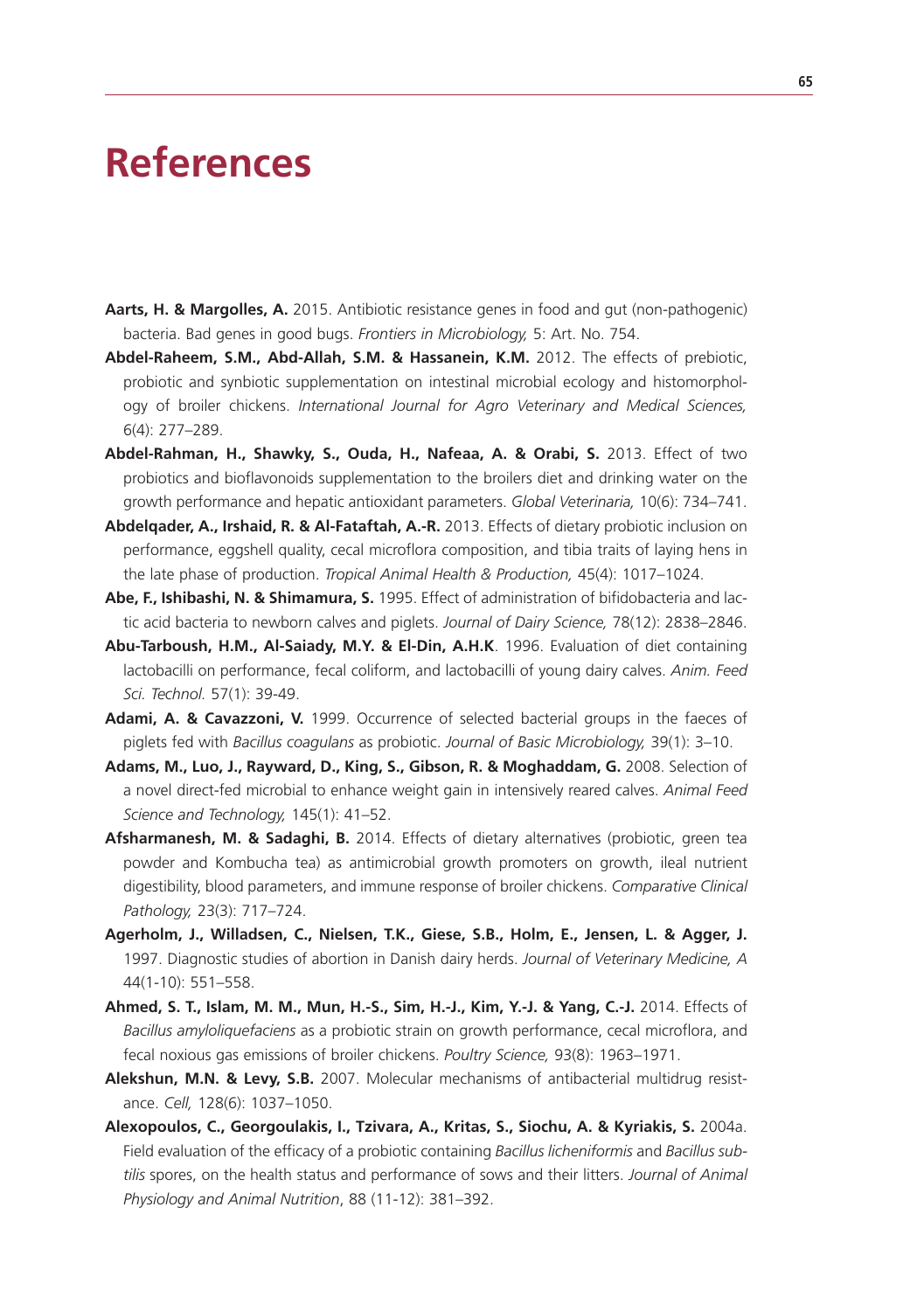- **Alexopoulos, C., Georgoulakis, I., Tzivara, A., Kyriakis, C., Govaris, A., Kyriakis, S., Govaris, A. & Kyriakis, C.S.** 2004b. Field evaluation of the effect of a probiotic-containing *Bacillus licheniformis* and *Bacillus subtilis* spores on the health status, performance, and carcass quality of grower and finisher pigs. *Journal of Veterinary Medicine Series A – Physiology Pathology Clinical Medicine*, 51(6): 306–312.
- **Allison, M.J., Mayberry, W.R., Mcsweeney, C.S. & Stahl, D.A.** 1992. *Synergistes jonesii*, *gen. nov., sp. nov*.: a rumen bacterium that degrades toxic pyridinediols. *Systematic and Applied Microbiology,* 15(4): 522–529.
- Altaf, M., Naveena, B., Venkateshwar, M., Kumar, E. V. & Reddy, G. 2006. Single step fermentation of starch to L(+) lactic acid by *Lactobacillus amylophilus* GV6 in SSF using inexpensive nitrogen sources to replace peptone and yeast extract–optimization by RSM. *Process Biochemistry,* 41(2): 465–472.
- **Amerah, A., Quiles, A., Medel, P., Sánchez, J., Lehtinen, M. & Gracia, M.** 2013. Effect of pelleting temperature and probiotic supplementation on growth performance and immune function of broilers fed maize/soy-based diets. *Animal Feed Science and Technology,* 180(1): 55–63.
- **Ammor, M.S., Florez, A.B. & Mayo, B.** 2007. Antibiotic resistance in non-enterococcal lactic acid bacteria and bifidobacteria. *Food Microbiology,* 24(6): 559–570.
- **Ammor, M.S., Flórez, A.B., Álvarez-Martín, P., Margolles, A. & Mayo, B.** 2008a. Analysis of tetracycline resistance tet (W) genes and their flanking sequences in intestinal *Bifidobacterium*  species. *Journal of Antimicrobial Chemotherapy,* 62(4): 688–693.
- **Ammor, M.S., Flórez García, A.B., van Hoek, A.H.A.M., los Reyes-Gavilán, C.G., Aarts, H.J.M., Margolles Barros, A. & Mayo Pérez, B.** 2008b. Molecular characterization of intrinsic and acquired antibiotic resistance in lactic acid bacteria and bifidobacteria. *Journal of Molecular Microbiology and Biotechnology,* 14(1-3): 6–15.
- **Ammor, M.S., Gueimonde, M., Danielsen, M., Zagorec, M., van Hoek, A.H., Clara, G., Mayo, B. & Margolles, A.** 2008c. Two different tetracycline resistance mechanisms, plasmid-carried tet (L) and chromosomally located transposon-associated tet (M), co-exist in *Lactobacillus sakei* Rits 9. *Appland Environmental Microbiology,* 74(5): 1394–1401.
- **An, B., Cho, B., You, S., Paik, H., Chang, H., Kim, S., Yun, C. & Kang, C.** 2008. Growth performance and antibody response of broiler chicks fed yeast derived β-glucan and single-strain probiotics. *Asian-Australasian Journal of Animal Sciences,* 21(7): 1027–1032.
- **Anadón, A., Martínez-Larrañaga, M.R. & Martínez, M.A.** 2006. Probiotics for animal nutrition in the European Union. Regulation and safety assessment. *Regulatory Toxicology and Pharmacology,* 45(1): 91–95.
- **Ananta, E., Birkeland, S.-E., Corcoran, B. and 21 others.** 2004. Processing effects on the nutritional advancement of probiotics and prebiotics. *Microbial Ecology in Health and Disease,* 16(2-3): 113–124.
- **Anderson, J.B.** 2005. Evolution of antifungal-drug resistance: mechanisms and pathogen fitness. *Nature Reviews in Microbiology,* 3(7): 547–556.
- **Apás, A.L., Dupraz, J., Ross, R., González, S.N. & Arena, M.E.** 2010. Probiotic administration effect on fecal mutagenicity and microflora in the goat's gut. *Journal of Bioscience and Bioengineering,* 110(5): 537–540.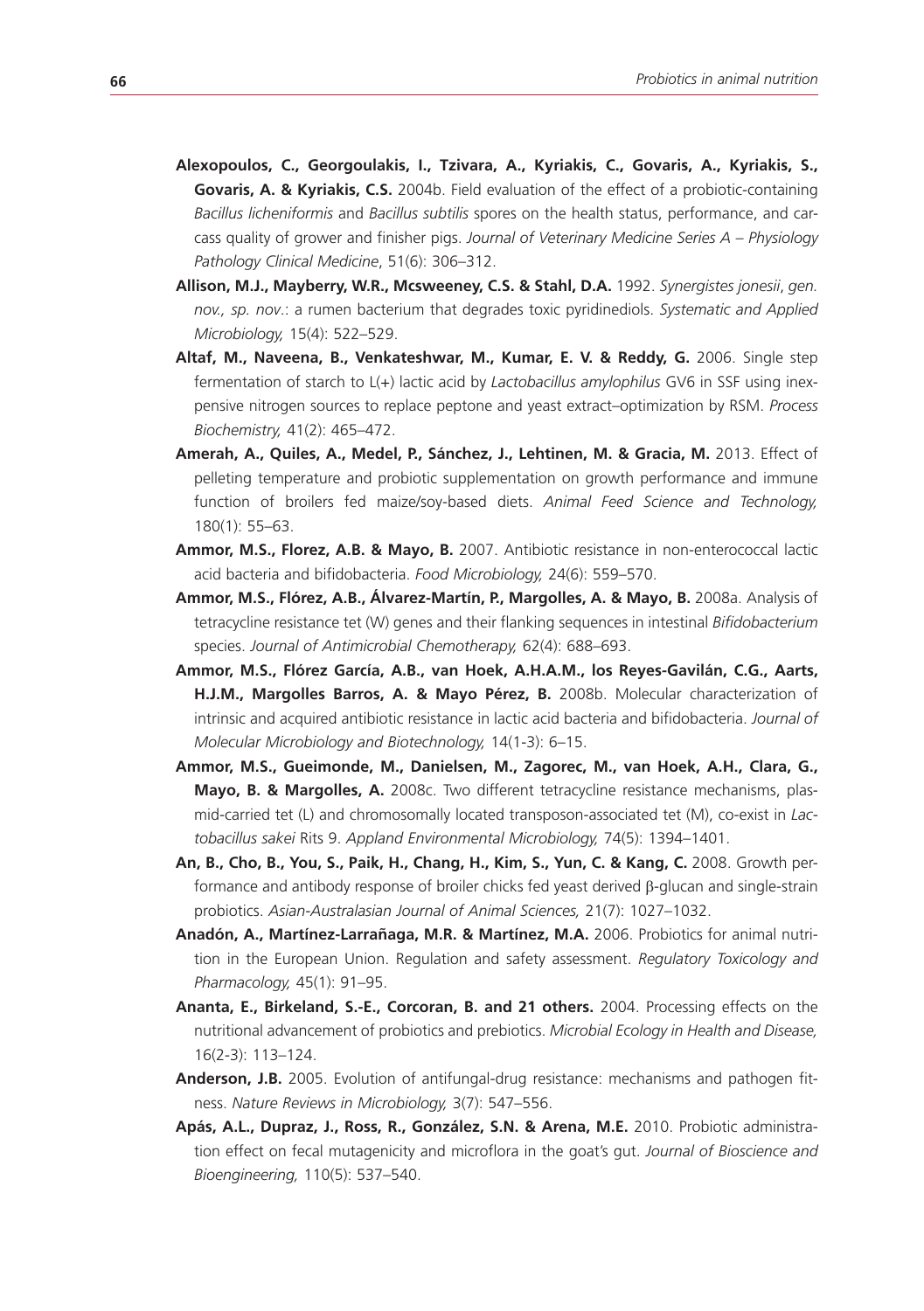- **Apata, D.** 2008. Growth performance, nutrient digestibility and immune response of broiler chicks fed diets supplemented with a culture of *Lactobacillus bulgaricus*. *Journal of the Science of Food and Agriculture,* 88(7): 1253–1258.
- **Aquilanti, L., Garofalo, C., Osimani, A., Silvestri, G., Vignaroli, C. & Clementi, F.** 2007. Isolation and molecular characterization of antibiotic-resistant lactic acid bacteria from poultry and swine meat products. *Journal of Food Protection,* 70(3): 557–565.
- **Arcos-García, J., Castrejon, F., Mendoza, G. & Pérez-Gavilán, E.** 2000. Effect of two commercial yeast cultures with *Saccharomyces cerevisiae* on ruminal fermentation and digestion in sheep fed sugar cane tops. *Livestock Production Science,* 63(2): 153–157.
- **Argañaraz-Martínez, E., Babot, J.D., Apella, M.C. & Perez Chaia, A.** 2013. Physiological and functional characteristics of Propionibacterium strains of the poultry microbiota and relevance for the development of probiotic products. *Anaerobe,* 23: 27–37.
- **Arrebola, E., Jacobs, R. & Korsten, L.** 2010. Iturin A is the principal inhibitor in the biocontrol activity of Bacillus amyloliquefaciens PPCB004 against postharvest fungal pathogens. *J. Appl. Microbiol.* 108(2): 386-395.
- **Asli, M.M., Hosseini, S.A., Lotfollahian, H. & Shariatmadari, F.** 2007. Effect of probiotics, yeast, vitamin E and vitamin C supplements on performance and immune response of laying hen during high environmental temperature. *International Journal of Poultry Science,* 6(12): 895–900.
- **Bai, S., Wu, A., Ding, X., Lei, Y., Bai, J., Zhang, K. & Chio, J.** 2013. Effects of probiotic-supplemented diets on growth performance and intestinal immune characteristics of broiler chickens. *Poultry Sci.* 92(3): 663-670.
- **Balevi, T., Ucan, U., Co**ş**un, B., Kurto**ğ**u, V. & Cetingül, I.** 2001. Effect of dietary probiotic on performance and humoral immune response in layer hens. *Brit. Poultry Sci.* 42(4): 456-461.
- **Barberis, C.M., Cittadini, R.M., Almuzara, M.N., Feinsilberg, A., Famiglietti, A.M., Ramírez, M.S. & Vay, C.A.** 2012. Recurrent urinary infection with *Bifidobacterium scardovii*. *Journal of Clinical Microbiology,* 50(3): 1086–1088.
- **Baumgart, D.C. & Dignass, A.U.** 2002. Intestinal barrier function. *Current Opinion in Clinical Nutrition and Metabolic Care,* 5(6): 685–694.
- **Bechman, T., Chambers, J. & Cunningham, M.** 1977. Influence of *Lactobacillus acidophilus* on performance of young dairy calves. *Journal of Dairy Science,* 60: 74–75.
- **Bera, A.K., Bhattacharya, D., Pan, D., Dhara, A., Kumar, S. & Das, S.** 2010. Evaluation of economic losses due to coccidiosis in poultry industry in India. *Agricultural Economics Research Reviews,* 23: 91–96.
- Bernardeau, M., Vernoux, J.P., Henri-Dubernet, S. & Gueguen, M. 2008. Safety assessment of dairy micro-organisms: the *Lactobacillus* genus. *International Journal of Food Microbiology,* 126(3): 278–285.
- **Bernet, M.-F., Brassart, D., Neeser, J. & Servin, A.** 1994. *Lactobacillus acidophilus* LA 1 binds to cultured human intestinal cell lines and inhibits cell attachment and cell invasion by enterovirulent bacteria. *Gut,* 35(4): 483–489.
- **Bibiloni, R., Pérez, P.F., Garrote, G.L., Disalvo, E.A. & De Antoni, G.L.** 2001. Surface characterization and adhesive properties of bifidobacteria. *Methods in Enzymology,* 336: 411–427.
- **Bierbaum, G. & Sahl, H.-G.** 2009. Lantibiotics: mode of action, biosynthesis and bioengineering. *Current Pharmaceutical Biotechnology,* 10(1): 2–18.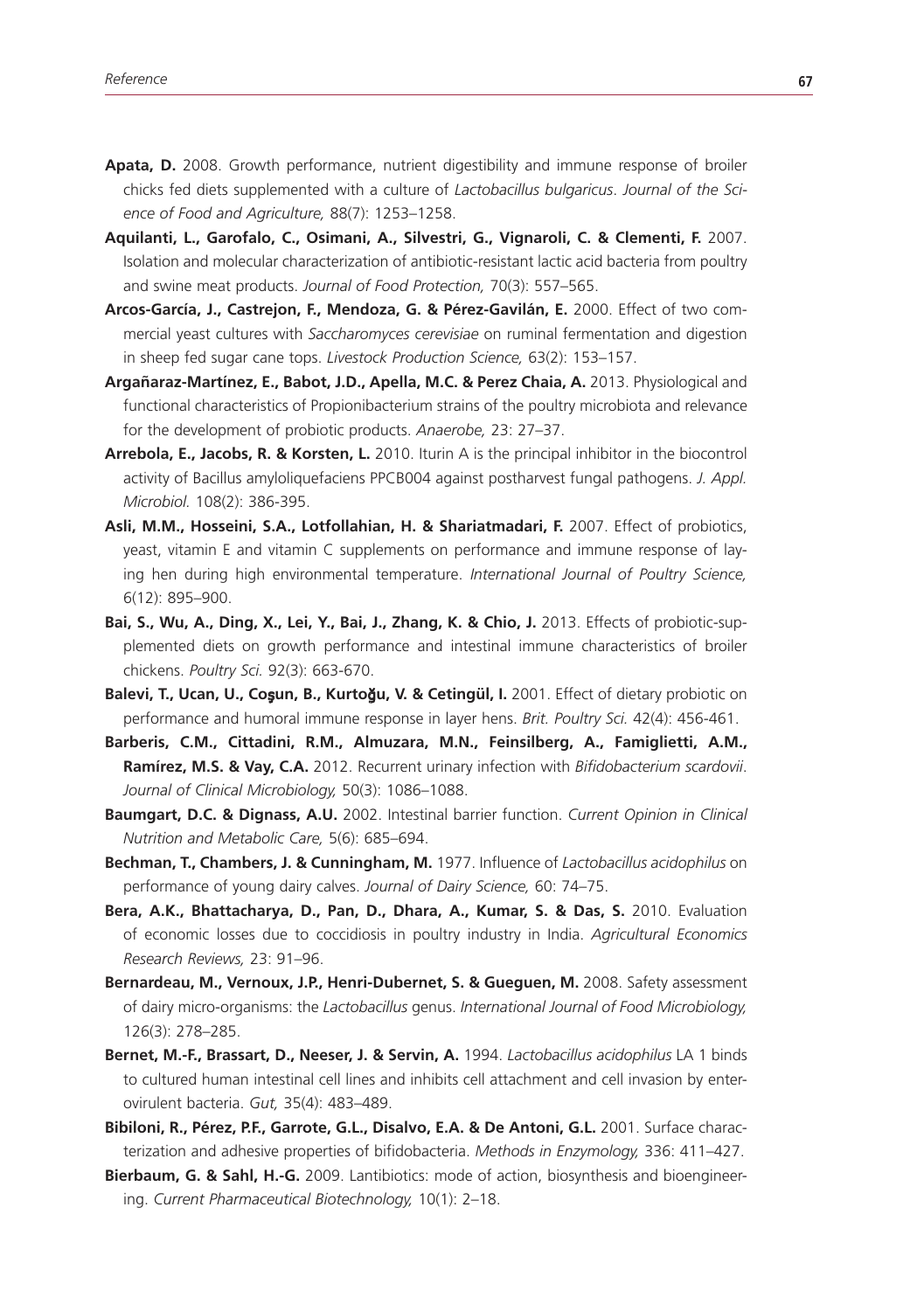- **Biloni, A., Quintana, C., Menconi, A., Kallapura, G., Latorre, J., Pixley, C., Layton, S.,**  Dalmagro, M., Hernandez-Velasco, X. & Wolfenden, A. 2013. Evaluation of effects of EarlyBird associated with FloraMax-B11 on *Salmonella* Enteritidis, intestinal morphology, and performance of broiler chickens. *Poultry Science,* 92(9): 2337–2346.
- **Blair, J.M., Webber, M.A., Baylay, A.J., Ogbolu, D.O. & Piddock, L.J.** 2015. Molecular mechanisms of antibiotic resistance. *Nature Reviews in Microbiology,* 13(1): 42–51.
- **Blikslager, A.T., Moeser, A.J., Gookin, J.L., Jones, S.L. & Odle, J.** 2007. Restoration of barrier function in injured intestinal mucosa. *Physiology Reviews,* 87(2): 545–564.
- **Böhmer, B., Kramer, W. & Roth-Maier, D.** 2006. Dietary probiotic supplementation and resulting effects on performance, health status, and microbial characteristics of primiparous sows. *Journal of Animal Physiology and Animal Nutrition,* 90(7-8): 309–315.
- **Bolder, N., Van Lith, L., Putirulan, F., Jacobs-Reitsma, W. & Mulder, R.** 1992. Prevention of colonization by *Salmonella enteritidis* PT4 in broiler chickens. *International Journal of Food Microbiology,* 15(3): 313–317.
- Bomba, A., Nemcova, R., Gancarcikova, S., Herich, R., Guba, P. & Mudronova, D. 2002. Improvement of the probiotic effect of micro-organisms by their combination with maltodextrins, fructo-oligosaccharides and polyunsaturated fatty acids. *British Journal of Nutrition,* 88(S1): S95–S99.
- **Bond, C.** 2007. Freeze-drying of yeast cultures. pp. 99–107, *in: Cryopreservation and Freeze-Drying Protocols.* Methods in Molecular Biology No. 368. Humana Press, New York, USA.
- **Borchers, A.T., Selmi, C., Meyers, F.J., Keen, C.L. & Gershwin, M.E.** 2009. Probiotics and immunity. *Journal of Gastroenterology,* 44(1): 26–46.
- **Boyd, J., West, J. & Bernard, J.** 2011. Effects of the addition of direct-fed microbials and glycerol to the diet of lactating dairy cows on milk yield and apparent efficiency of yield. *Journal of Dairy Science,* 94(9): 4616–4622.
- **Brashears, M.M., Reilly, S.S. & Gilliland, S.E.** 1998. Antagonistic action of cells of *Lactobacillus lactis* toward *Escherichia coli* O157: H7 on refrigerated raw chicken meat. *Journal of Food Protection,* 61(2): 166–170.
- **Bruinsma, J.** 2003. Livestock Production. In: J. Bruinsma (ed.) *World agriculture: towards 2015/2030. An FAO perspective*. Earthscan Publications Ltd, London.
- **Cannon, J., Lee, T., Bolanos, J. & Danziger, L.** 2005. Pathogenic relevance of *Lactobacillus*: a retrospective review of over 200 cases. *European Journal of Clinical Microbiology,* 24(1): 31–40.
- **Cao, G.T., Zeng, X.F., Chen, A.G., Zhou, L., Zhang, L., Xiao, Y.P. & Yang, C.M.** 2013. Effects of a probiotic, *Enterococcus faecium*, on growth performance, intestinal morphology, immune response, and caecal microflora in broiler chickens challenged with *Escherichia coli*  K88. *Poultry Science,* 92(11): 2949–2955.
- Capcarova, M., Chmelnicna, L., Kolesarova, A., Massanyi, P. & Kovacik, J. 2010. Effects of *Enterococcus faecium* M 74 strain on selected blood and production parameters of laying hens. *British Poultry Science,* 51(5): 614–620.
- **Casula, G. & Cutting, S M.** 2002. *Bacillus* probiotics: spore germination in the gastro-intestinal tract. *Applied and Environmental Microbiology,* 68(5): 2344–2352.
- **Champagne, C. P., Gardner, N. J. & Lacroix, C.** 2007. Fermentation technologies for the production of exopolysaccharide-synthesizing Lactobacillus rhamnosus concentrated cultures. *Electronic Journal of Biotechnology*, 10(2): 211–220.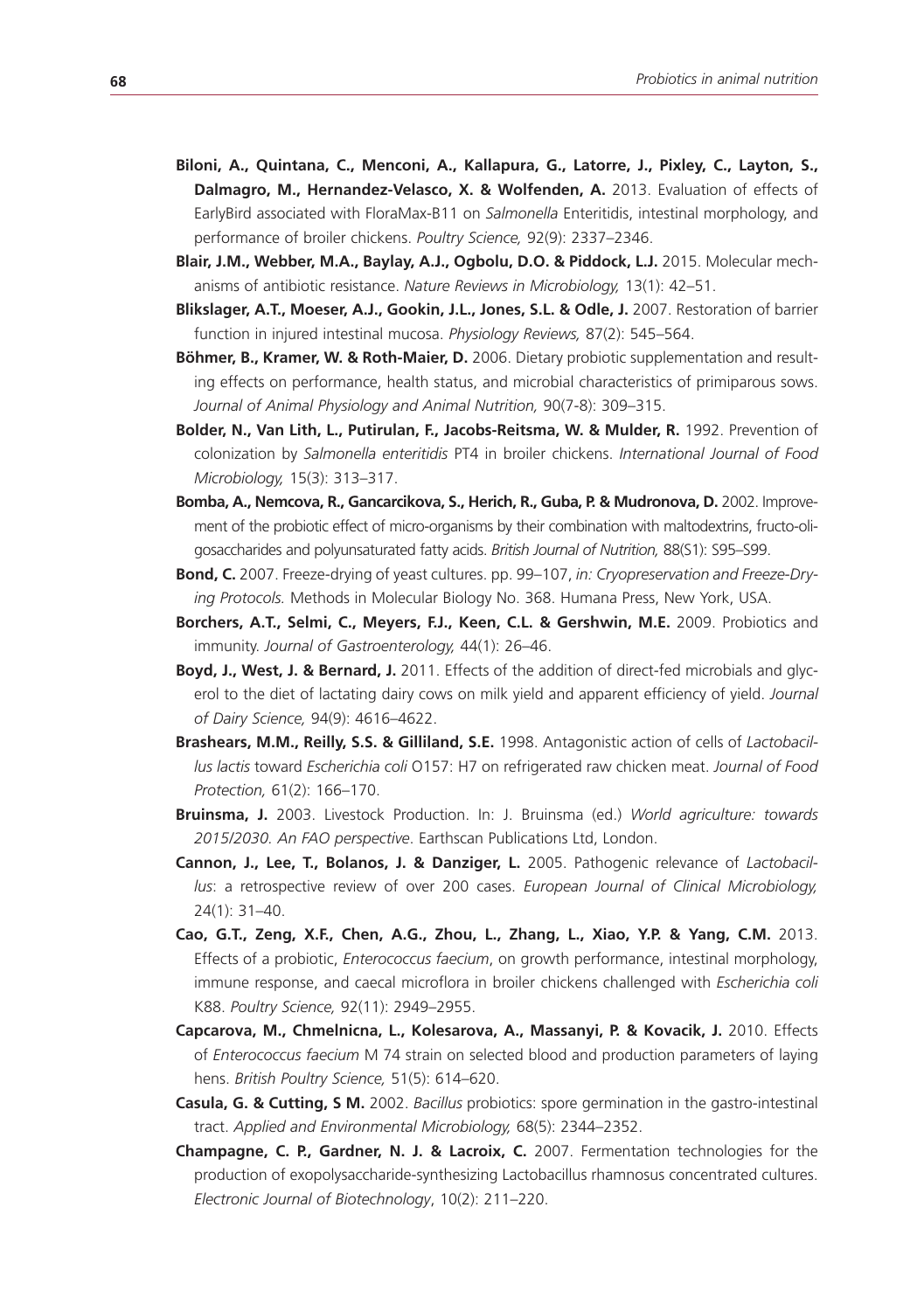- **Chaucheyras-Durand, F., Walker, N. & Bach, A.** 2008. Effects of active dry yeasts on the rumen microbial ecosystem: Past, present and future. *Animal Feed Science and Technology,* 145(1): 5–26.
- **Chávez, B. & Ledeboer, A.** 2007. Drying of probiotics: optimization of formulation and process to enhance storage survival. *Drying Technol.* 25(7-8): 1193–1201.
- **Chawla, S., Katoch, S., Sharma, K. & Sharma, V.** 2013. Biological response of broiler supplemented with varying dose of direct fed microbial. *Veterinary World,* 6(8): 521–524.
- **Cheikhyoussef, A., Pogori, N., Chen, W. & Zhang, H.** 2008. Antimicrobial proteinaceous compounds obtained from bifidobacteria: From production to their application. *International Journal of Food Microbiology,* 125(3): 215–222.
- **Chen, Y. J., Son, K. S., Min, B. J., Cho, J. H., Kwon, O. S. & Kim, I. H.** 2005. Effects of dietary probiotic on growth performance, nutrients digestibility, blood characteristics and fecal noxious gas content in growing pigs. *Asian-Australasian Journal of Animal Sciences* 18(10): 1464-1468.
- **Chen, X., Koumoutsi, A., Scholz, R., Schneider, K., Vater, J., Süssmuth, R., Piel, J. & Borriss, R**. 2009. Genome analysis of *Bacillus amyloliquefaciens* FZB42 reveals its potential for biocontrol of plant pathogens. *Journal of Biotechnology,* 140(1): 27–37.
- **Chiarini, L., Mara, L. & Tabacchioni, S.** 1992. Influence of growth supplements on lactic acid production in whey ultrafiltrate by Lactobacillus helveticus. *Appl. Microbiol. Biotechnol.* 36(4): 461-464.
- **Chiquette, J., Talbot, G., Markwell, F., Nili, N. & Forster, R.** 2007. Repeated ruminal dosing of *Ruminococcus flavefaciens* NJ along with a probiotic mixture in forage or concentrate-fed dairy cows: Effect on ruminal fermentation, cellulolytic populations and *in sacco* digestibility. *Canadian Journal of Animal Science,* 87(2): 237–249.

**Choct, M.** 2009. Managing gut health through nutrition. *British Poultry Science,* 50(1): 9–15.

- Coconnier, M.H., Klaenhammer, T., Kerneis, S., Bernet, M. & Servin, A. 1992. Protein-mediated adhesion of *Lactobacillus acidophilus* BG2FO4 on human enterocyte and mucus-secreting cell lines in culture. *Applied Environmental Microbiology,* 58(6): 2034–2039.
- **CAC [Codex Alimentarius Commission].** 2004. Code of practice on good animal feeding CAC/ RCP 54-2004. http://www.codexalimentarius.org/download/standards/10080/CXP\_054e.pdf Accessed 17 January 2015.
- **Collado, M.C., Grzeskowiak, L. & Salminen, S.** 2007. Probiotic strains and their combination inhibit in vitro adhesion of pathogens to pig intestinal mucosa. *Current Microbiology,* 55(3): 260–265.
- **Collado, M.C. & Sanz, Y.** 2006. Method for direct selection of potentially probiotic Bifidobacterium strains from human feces based on their acid-adaptation ability. *Journal of Microbiological Methods,* 66(3): 560-563.
- **Collington, G., Parker, D. & Armstrong, D.** 1990. The influence of inclusion of either an antibiotic or a probiotic in the diet on the development of digestive enzyme activity in the pig. *British Journal of Nutrition,* 64(01): 59–70.
- **Collins, J., Thornton, G. & Sullivan, G.** 1998. Selection of probiotic strains for human applications. *International Dairy Journal,* 8(5-6): 487–490.
- **Commane, D.M., Shortt, C.T., Silvi, S., Cresci, A., Hughes, R.M. & Rowland, I.R.** 2005. Effects of fermentation products of pro-and prebiotics on trans-epithelial electrical resistance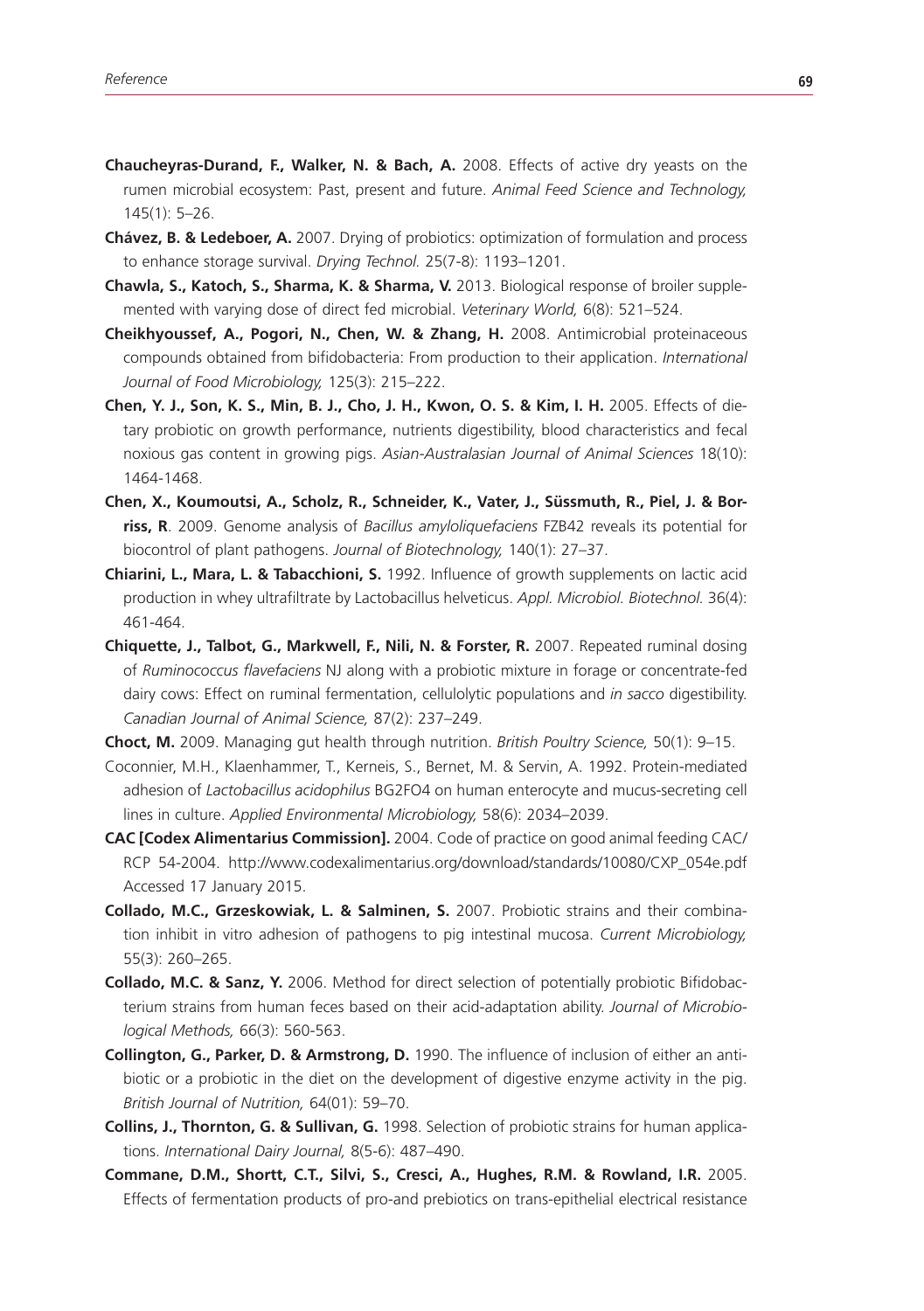in an *in vitro* model of the colon. *Nutr. Cancer* 51(1): 102-109. *Nutrition and Cancer-An International Journal,* 51(1): 102–109.

- **Corr, S.C., Li, Y., Riedel, C.U., O'Toole, P.W., Hill, C. & Gahan, C.G.** 2007. Bacteriocin production as a mechanism for the anti-infective activity of *Lactobacillus salivarius* UCC118. *Proceedings of the National Academy of Science of the United States of America,* 104(18): 7617– 7621.
- **Cotter, P. D., Hill, C. & Ross, R.P.** 2005. Bacteriocins: developing innate immunity for food. *Nature Reviews in Microbiology,* 3(10): 777–788.
- **Crhanova, M., Hradecka, H., Faldynova, M., Matulova, M., Havlickova, H., Sisak, F. & Rychlik, I.** 2011. Immune response of chicken gut to natural colonization by gut microflora and to *Salmonella enterica* serovar Enteritidis infection. *Infection and Immunity,* 79(7): 2755– 2763.
- **Cruywagen, C., Jordaan, I. & Venter, L.** 1996. Effect of *Lactobacillus acidophilus* supplementation of milk replacer on preweaning performance of calves. *Journal of Dairy Science,* 79(3): 483–486.
- **Cutting, S. M.** 2011. *Bacillus* probiotics. *Food Microbiology*, 28(2; Special Issue): 214–220.
- **Dalloul, R., Lillehoj, H., Shellem, T. & Doerr, J.** 2003. Enhanced mucosal immunity against *Eimeria acervulina* in broilers fed a Lactobacillus-based probiotic. *Poultry Science,* 82(1): 62–66.
- **Damgaard, P.H., Granum, P.E., Bresciani, J., Torregrossa, M.V., Eilenberg, J. & Valentino, L.** 1997. Characterization of *Bacillus thuringiensis* isolated from infections in burn wounds. *FEMS Immunological Medical Microbiology,* 18(1): 47–53.
- **Daskiran, M., Onol, A. G., Cengiz, O., Unsal, H., Turkyilmaz, S., Tatli, O. & Sevim, O.**  2012. Influence of dietary probiotic inclusion on growth performance, blood parameters, and intestinal microflora of male broiler chickens exposed to posthatch holding time. *Journal of Applied Poultry Research,* 21(3): 612–622.
- **Davies, J. & Davies, D.** 2010. Origins and evolution of antibiotic resistance. *Microbiology and Molecular Biology Reviews,* 74(3): 417–433.
- **Davis, M., Parrott, T., Brown, D., De Rodas, B., Johnson, Z., Maxwell, C. & Rehberger, T.** 2008. Effect of a *Bacillus* based direct-fed microbial feed supplement on growth performance and pen cleaning characteristics of growing-finishing pigs. *Journal of Animal Science,* 86(6): 1459–1467.
- **Dawson, K., Newman, K. & Boling, J.** 1990. Effects of microbial supplements containing yeast and lactobacilli on roughage-fed ruminal microbial activities. *Journal of Animal Science,* 68(10): 3392–3398.
- **De Groote, M.A., Frank, D.N., Dowell, E., Glode, M.P. & Pace, N.R.** 2005. *Lactobacillus rhamnosus* GG bacteremia associated with probiotic use in a child with short gut syndrome. *Pediatric Infectious Disease Journal,* 24(3): 278–280.
- **Desnoyers, M., Giger-Reverdin, S., Bertin, G., Duvaux-Ponter, C. & Sauvant, D.** 2009. Meta-analysis of the influence of *Saccharomyces cerevisiae* supplementation on ruminal parameters and milk production of ruminants. *Journal of Dairy Science,* 92(4): 1620–1632.
- **Devirgiliis, C., Coppola, D., Barile, S., Colonna, B. & Perozzi, G.** 2009. Characterization of the Tn916 conjugative transposon in a food-borne strain of Lactobacillus paracasei. *Applied and Environmental Microbiology,* 75(12): 3866–3871.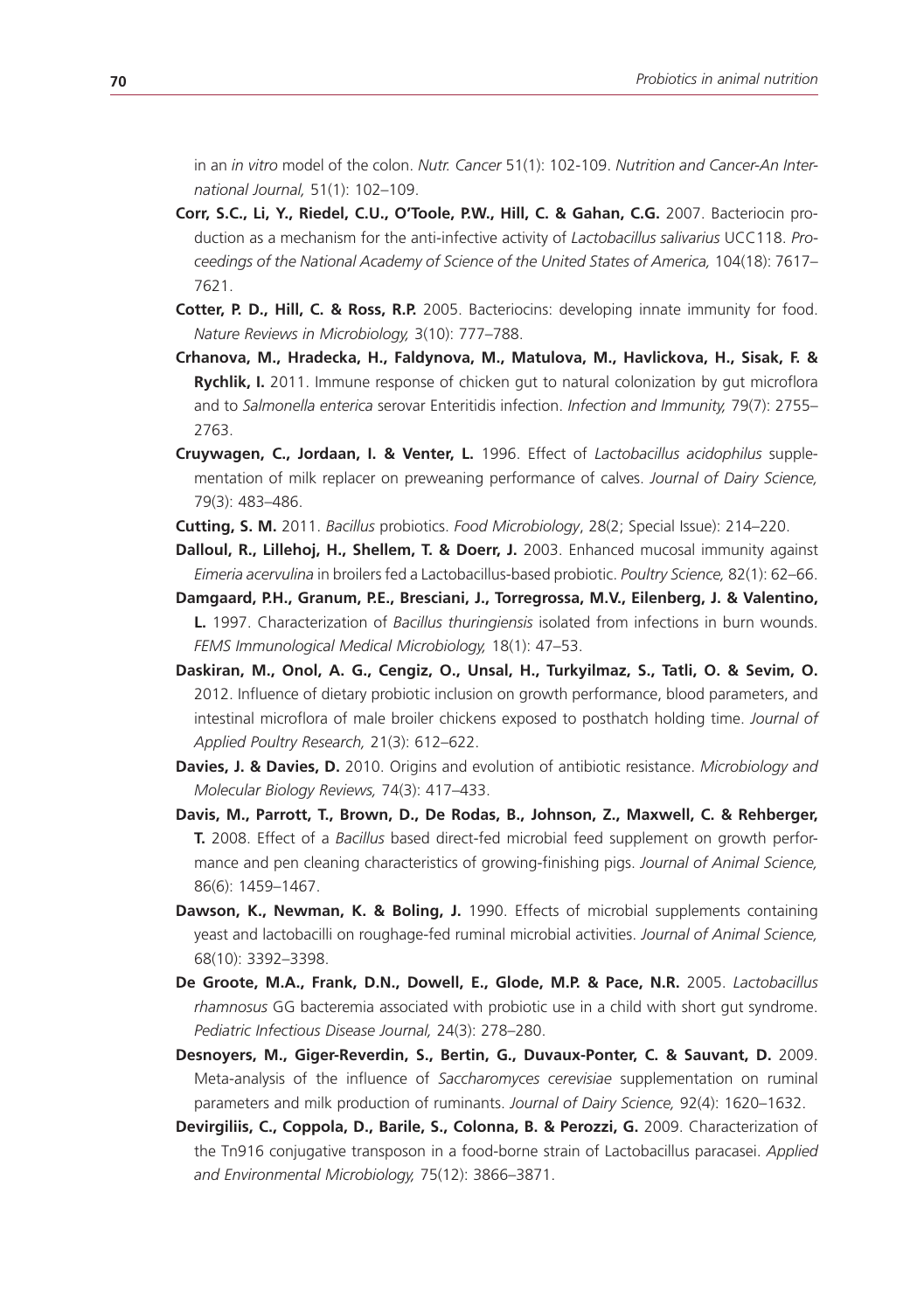- **Ding, G., Chang, Y., Zhao, L., Zhou, Z., Ren, L. & Meng, Q.** 2014. Effect of *Saccharomyces cerevisiae* on alfalfa nutrient degradation characteristics and rumen microbial populations of steers fed diets with different concentrate-to-forage ratios. *Journal of Animal Science and Biotechnology,* 5(1): 24–32.
- **Dizaji, S.B. & Pirmohammadi, R.** 2009. Effect of *Saccharomyces cerevisiae* and Bioplus 2B on performance of laying hens. *International Journal of Agricultural Biology,* 11(4): 495–497.
- **Doleyres, Y., Fliss, I. & Lacroix, C.** 2004. Continuous production of mixed lactic starters containing probiotics using immobilized cell technology. *Biotechnology Progress*, 20(1): 145–150.
- **Doron, S. & Snydman, D.R.** 2015. Risk and Safety of Probiotics. *Clinical Infectious Diseases,* 60(suppl. 2): S129–S134.
- **Duffield, T., Plaizier, J., Fairfield, A., Bagg, R., Vessie, G., Dick, P., Wilson, J., Aramini, J. & McBride, B.** 2004. Comparison of techniques for measurement of rumen pH in lactating dairy cows. *Journal of Dairy Science,* 87(1): 59–66.
- **EFSA [European Food Safety Authority].** 2007. Opinion of the Scientific Committee on a request from EFSA on the introduction of a Qualified Presumption of Safety (QPS) approach for assessment of selected micro-organisms referred to EFSA. *The EFSA Journal,* 587: 1–16.
- **EFSA.** 2008. Scientific Opinion of the Panel on Additives and Products or Substances used in Animal Feed (FEEDAP) on a request from the European Commission on the safety and efficacy of Ecobiol® (*Bacillus amyloliquefaciens*) as feed additive for chickens for fattening. *The EFSA Journal,* 773: 1–13.
- **EFSA FEEDAP Panel.** 2016. Scientific opinion on the safety and efficacy of Probiomix B (*Lactobacillus plantarum* KKP/593/p and *Lactobacillus rhamnosus* KKP 825) as a feed additive for chickens for fattening. . *EFSA Journal,* 14(2): 11.
- **Ehui, S., Li-Pun, H., Mares, V. & Shapiro, B.** 1998. The role of livestock in food security and environmental protection. *Outlook Agr.* 27: 81-88.
- **Elizondo, H. & Labuza, T.** 1974. Death kinetics of yeast in spray drying. *Biotechnology and Bioengineering,* 16(9): 1245–1259.
- **European Commission.** 2003. Regulation (EC) No 1831/2003 of the European parliament and of the council of 22 September 2003 on additives for use in animal nutrition. http:// eur-lex.europa.eu/legal-content/EN/TXT/PDF/?uri=CELEX:32003R1831&from=EN Accessed 15 December 2014.
- **European Commission.** 2008. Commission regulation (EC) No 429/2008 of 25 April 2008 on detailed rules for the implementation of Regulation (EC) No 1831/2003 of the European Parliament and of the Council as regards the preparation and the presentation of applications and the assessment and the authorisation of feed additives. http://eur-lex.europa.eu/LexUriServ/LexUriServ.do?uri=OJ:L:2008:133:0001:0065:en:PDF Accessed 15 December 2014.
- **Fairbrother, J.M., Nadeau, É. & Gyles, C.L.** 2005. *Escherichia coli* in postweaning diarrhea in pigs: an update on bacterial types, pathogenesis, and prevention strategies. *Animal Health Research Reviews,* 6(01): 17–39.
- Fajardo, P., Pastrana, L., Mendez, J., Rodriguez, I., Fucinos, C. & Guerra, N. P. 2012. Effects of feeding of two potentially probiotic preparations from lactic acid bacteria on the performance and faecal microflora of broiler chickens. *Scientific World Journal, Art. No. 562635*.
- FAO [Food and Agriculture Organization of the United Nations]. 2014. Meat & Meat Products. http://www.fao.org/ag/againfo/themes/en/meat/home.html Accessed 18 December 2014.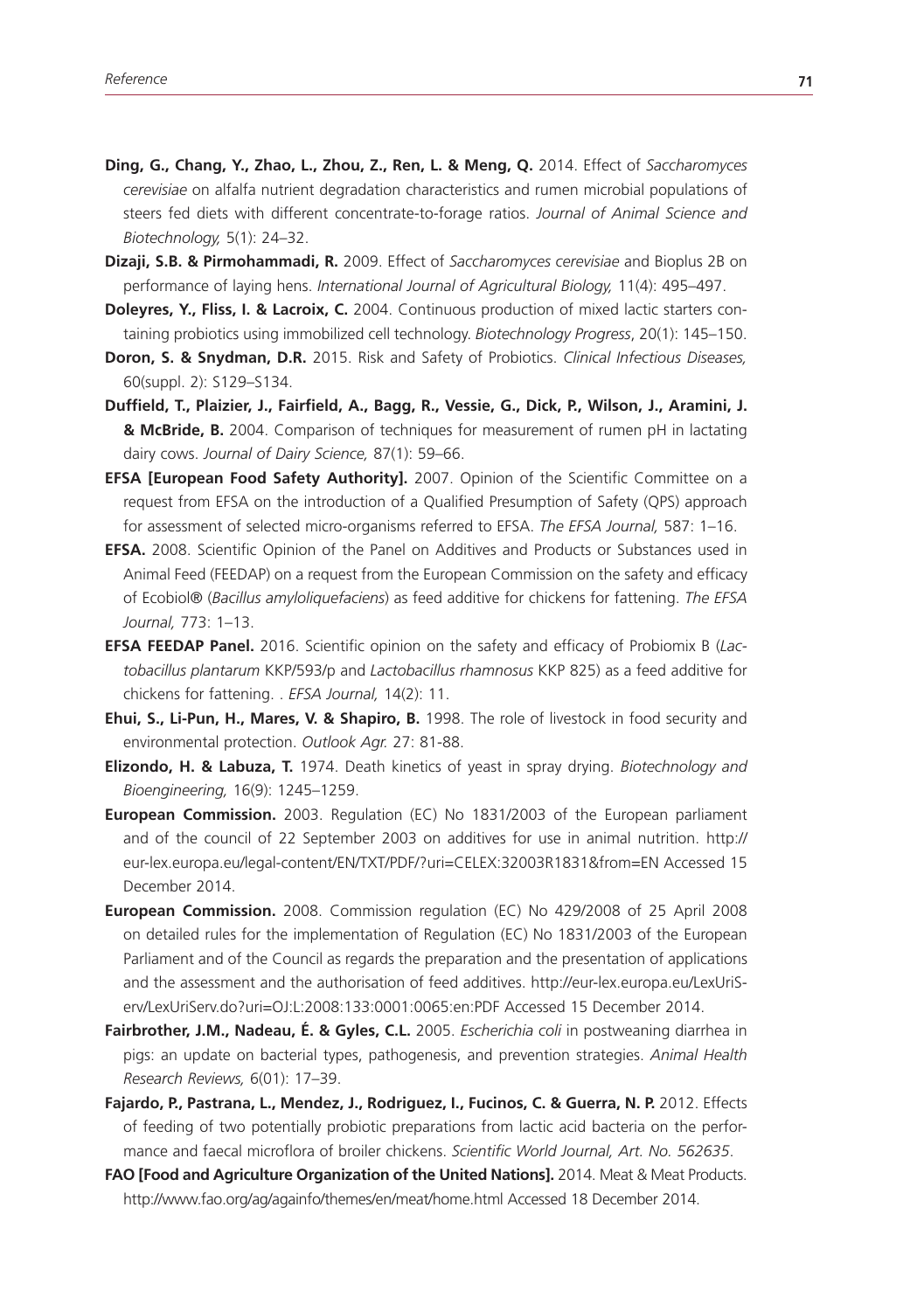- **FAO/WHO.** 2001. *Health and nutritional properties of probiotics in food including powder milk with live lactic acid bacteria*. Food and Agriculture Organization of the United Nations.
- **FAO/WHO.** 2002. Guidelines for the evaluation of probiotics in food. http://www.fda.gov/ ohrms/dockets/dockets/95s0316/95s-0316-rpt0282-tab-03-ref-19-joint-faowho-vol219.pdf Accessed 15 April 2014.
- **Farrell, D.** 2013. The role of poultry in human nutrition. http://www.fao.org/docrep/013/al709e/ al709e00.pdf Accessed 10 April 2015.
- **Fayol-Messaoudi, D., Berger, C.N., Coconnier-Polter, M.-H., Lievin-Le Moal, V. & Servin, A.L.** 2005. pH-, Lactic acid-, and non-lactic acid-dependent activities of probiotic Lactobacilli against *Salmonella enterica* Serovar Typhimurium. *Applied Environmental Microbiology,* 71(10): 6008–6013.
- **Feld, L., Bielak, E., Hammer, K. & Wilcks, A.** 2009. Characterization of a small erythromycin resistance plasmid pLFE1 from the food-isolate *Lactobacillus plantarum* M345. *Plasmid,* 61(3): 159–170.
- **Fioramonti, J., Theodorou, V. & Bueno, L.** 2003. Probiotics: what are they? What are their effects on gut physiology? *Best Practice & Research in Clinical Gastroenterology,* 17(5): 711–724.
- **Flint, J. & Garner, M.** 2009. Feeding beneficial bacteria: A natural solution for increasing efficiency and decreasing pathogens in animal agriculture. *Journal of Applied Poultry Research,* 18(2): 367–378.
- **Flórez, A. B., Ammor, M. S., Álvarez-Martín, P., Margolles, A. & Mayo, B.** 2006. Molecular analysis of tet (W) gene-mediated tetracycline resistance in dominant intestinal Bifidobacterium species from healthy humans. *Applied and Environmental Microbiology,* 72(11): 7377– 7379.
- **Flynn, S., van Sinderen, D., Thornton, G.M., Holo, H., Nes, I.F. & Collins, J.K.** 2002. Characterization of the genetic locus responsible for the production of ABP-118, a novel bacteriocin produced by the probiotic bacterium *Lactobacillus salivarius* subsp. *salivarius* UCC118. *Microbiology,* 148(4): 973–984.
- **Franz, C.M., Holzapfel, W.H. & Stiles, M.E.** 1999. Enterococci at the crossroads of food safety? *International Journal of Food Microbiology,* 47(1): 1–24.
- **Franz, C.M., Huch, M., Abriouel, W.H., Holzapfel, W. & Gálvez, A.** 2011. Enterococci as probiotics and their implications in food safety. *International Journal of Food Microbiology* 151(2): 125–140.
- **Franz, C. M., Stiles, M. E., Schleifer, K. H. & Holzapfel, W. H.** 2003. Enterococci in foods—a conundrum for food safety. *International Journal of Food Microbiology* 88(2): 105–122.
- **Frizzo, L., Zbrun, M., Soto, L. & Signorini, M.** 2011. Effects of probiotics on growth performance in young calves: A meta-analysis of randomized controlled trials. *Animal Feed Science and Technology,* 169(3): 147–156.
- **From, C., Pukall, R., Schumann, P., Hormazábal, V. & Granum, P.E.** 2005. Toxin-producing ability among *Bacillus* spp. outside the *Bacillus cereus* group. *Applied and Environmental Microbiology,* 71(3): 1178–1183.
- **Fuller, R.** 1989. Probiotics in man and animals. *Journal of Applied Bacteriology,* 66(5): 365–378.
- **Galdeano, C.M. & Perdigon, G.** 2006. The probiotic bacterium *Lactobacillus casei* induces activation of the gut mucosal immune system through innate immunity. *Clinical Vaccine Immunology,* 13(2): 219–226.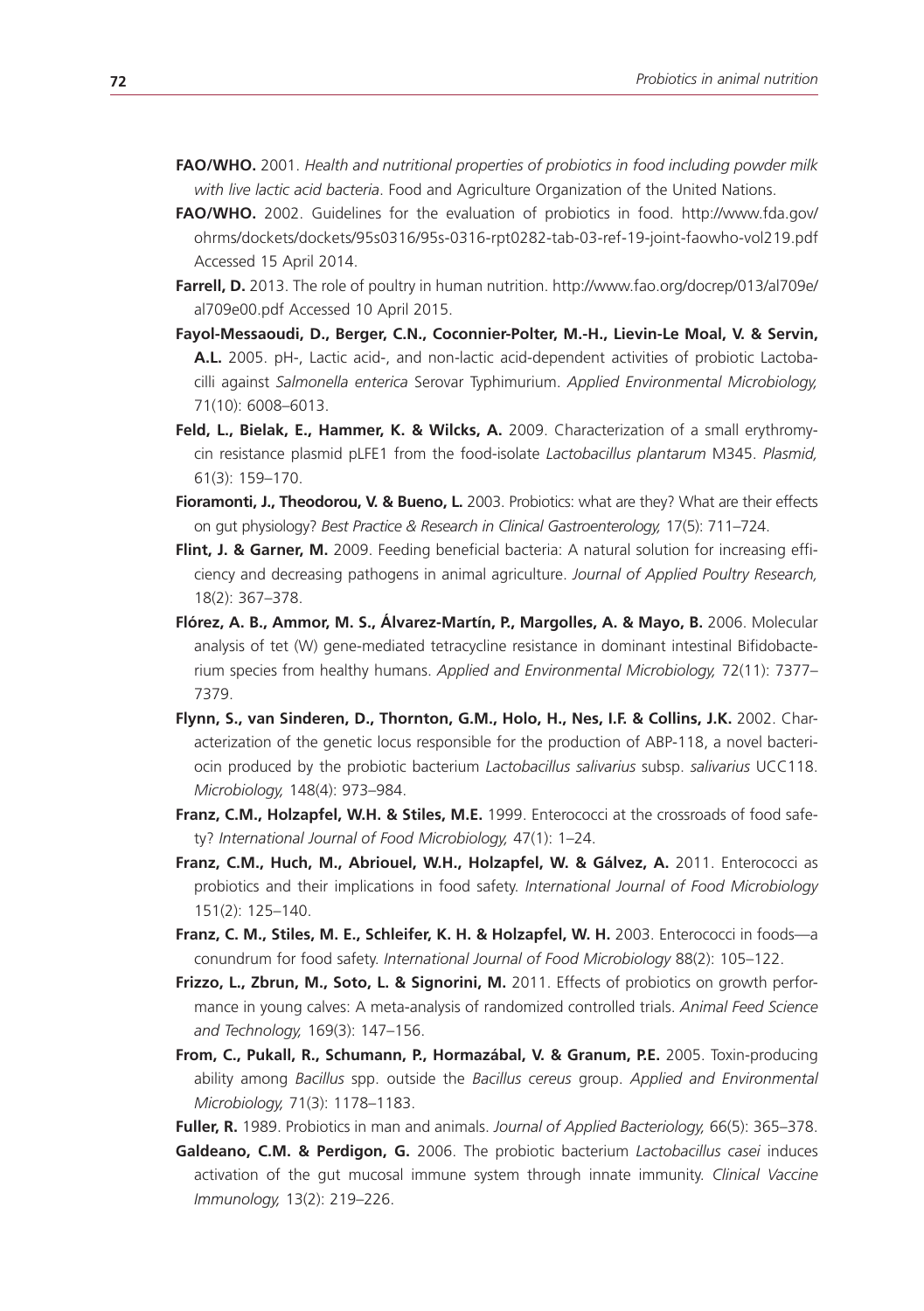- Galina, M., Ortiz-Rubio, M., Delgado-Pertiñez, M. & Pineda, L. 2009. Goat kid's growth improvement with a lactic probiotic fed on a standard base diet. *Options Méditerranéennes. Série A, Séminaires Méditerranéens,* (85): 315–322.
- **Gallazzi, D., Giardini, A., Mangiagalli, M.G., Marelli, S., Ferrazzi, V., Orsi, C. & Cavalchini, L.G.** 2009. Effects of *Lactobacillus acidophilus* D2/CSL on laying hen performance. *Italian Journal of Animal Science,* 7(1): 27–38.
- **Gangadharan, D., Sivaramakrishnan, S., Nampoothiri, K.M., Sukumaran, R.K. & Pandey, A.** 2008. Response surface methodology for the optimization of alpha amylase production by *Bacillus amyloliquefaciens*. *Bioresource Technology,* 99(11): 4597–4602.
- **Gasser, F.** 1994. Safety of lactic acid bacteria and their occurrence in human clinical infections. *Bulletin Institut Pasteur,* 92(1): 45–67.
- Gfeller, K.Y., Roth, M., Meile, L. & Teuber, M. 2003. Sequence and genetic organization of the 19.3-kb erythromycin-and dalfopristin-resistance plasmid pLME300 from *Lactobacillus fermentum* ROT1. *Plasmid,* 50(3): 190–201.
- **Ghareeb, K., Awad, W., Mohnl, M., Porta, R., Biarnes, M., Böhm, J. & Schatzmayr, G.**  2012. Evaluating the efficacy of an avian-specific probiotic to reduce the colonization of *Campylobacter jejuni* in broiler chickens. *Poultry Science,* 91(8): 1825–1832.
- **Ghazanfar, S., Anjum, M., Azim, A. & Ahmed, I.** 2015. Effects of dietary supplementation of yeast (*Saccharomyces cerevisiae*) culture on growth performance, blood parameters, nutrient digestibility and fecal flora of dairy heifers. *Journal of Animal and Plant Science,* 25(1): 53–59.
- **Giannenas, I., Papadopoulos, E., Tsalie, E., Triantafillou, E., Henikl, S., Teichmann, K. & Tontis, D.** 2012. Assessment of dietary supplementation with probiotics on performance, intestinal morphology and microflora of chickens infected with *Eimeria tenella*. *Veterinary Parasitology,* 188(1/2): 31–40.
- **Gibson, G.R., Probert, H.M., Van Loo, J., Rastall, R.A. & Roberfroid, M.B.** 2004. Dietary modulation of the human colonic microbiota: updating the concept of prebiotics. *Nutrition Research Reviews,* 17(2): 259–275.
- **Göksungur, Y. & Güvenç, U.** 1997. Batch and continuous production of lactic acid from beet molasses by *Lactobacillus delbrueckii* IFO 3202. *Journal of Chemical Technology and Biotechnology,* 69(4): 399–404.
- **González-Zorn, B. & Escudero, J. A.** 2012. Ecology of antimicrobial resistance: humans, animals, food and environment. *International Microbiology,* 15(3): 101–109.
- **Gould, A., May, B. & Elliott, W.** 1975. Release of extracellular enzymes from *Bacillus amyloliquefaciens*. *Journal of Bacteriology,* 122(1): 34–40.
- **Gozho, G., Plaizier, J., Krause, D., Kennedy, A. & Wittenberg, K.** 2005. Subacute ruminal acidosis induces ruminal lipopolysaccharide endotoxin release and triggers an inflammatory response. *Journal of Dairy Science,* 88(4): 1399–1403.
- **Granum, P.E. & Lund, T.** 1997. *Bacillus cereus* and its food poisoning toxins. *FEMS Microbiology Letters,* 157(2): 223–228.
- **Groschwitz, K.R. & Hogan, S.P.** 2009. Intestinal barrier function: molecular regulation and disease pathogenesis. *Journal of Allergy and Clinical Immunology,* 124(1): 3–20.
- Gryczan, T., Israeli-Reches, M., Del Bue, M. & Dubnau, D. 1984. DNA sequence and regulation of ermD, a macrolide-lincosamide-streptogramin B resistance element from *Bacillus licheniformis*. *Molecular and General Genetics,* 194(3): 349–356.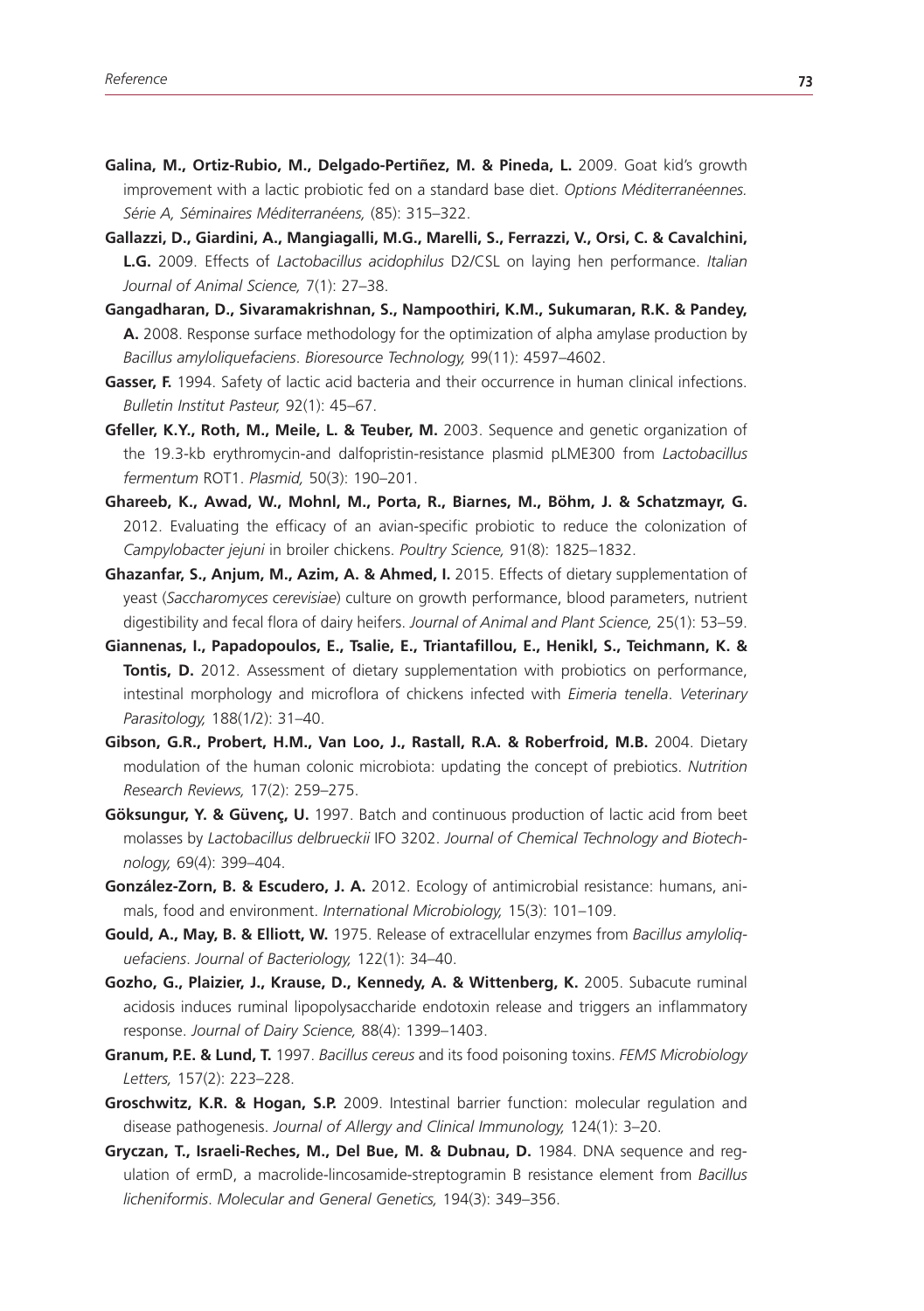- **Guarner, F. & Schaafsma, G.** 1998. Probiotics. *International Journal of Food Microbiology,* 39(3): 237–238.
- **Gueimonde, M., Sánchez, B., de los Reyes-Gavilán, C.G. & Margolles, A.** 2013. Antibiotic resistance in probiotic bacteria. *Frontiers in Microbiology,* 4(202): 1–6.
- **Guo, X.H., Li, D.F., Lu, W. Q., Piao, X.S. & Chen, X.L.** 2006. Screening of *Bacillus* strains as potential probiotics and subsequent confirmation of the *in vivo* effectiveness of *Bacillus subtilis* MA139 in pigs. *Antonie Van Leeuwenhoek International Journal of General and Molecular Microbiology,* 90(2): 139–146.
- **Haddadin, M., Abdulrahim, S., Hashlamoun, E. & Robinson, R.** 1996. The effect of *Lactobacillus acidophilus* on the production and chemical composition of hen's eggs. *Poultry Science,* 75(4): 491–494.
- **Haghighi, H. R., Abdul-Careem, M. F., Dara, R. A., Chambers, J. R. & Sharif, S.** 2008. Cytokine gene expression in chicken caecal tonsils following treatment with probiotics and *Salmonella* infection. *Veterinary Microbiology,* 126(1): 225–233.
- **Halliday, M.J., Padmanabha, J., McSweeney, C.S., Kerven, G. & Shelton, H.M.** 2013. Leucaena toxicity: a new perspective on the most widely used forage tree legume. *Tropical Grasslands-Forrajes Tropicales,* 1(1): 1–11.
- **Harrison, G., Hemken, R., Dawson, K., Harmon, R. & Barker, K.** 1988. Influence of addition of yeast culture supplement to diets of lactating cows on ruminal fermentation and microbial populations. *Journal of Dairy Science,* 71(11): 2967–2975.
- **Hashemzadeh, F., Rahimi, S., Torshizi, M.A.K. & Masoudi, A.A.** 2013. Effects of probiotics and antibiotic supplementation on serum biochemistry and intestinal microflora in broiler chicks. *International Journal of Agriculture and Crop Sciences*, 5(20): 2394–2398.
- Hassan, M., Kjos, M., Nes, I., Diep, D. & Lotfipour, F. 2012. Natural antimicrobial peptides from bacteria: characteristics and potential applications to fight against antibiotic resistance. *Journal of Applied Microbiology,* 113(4): 723–736.
- **Hassanein, S.M. & Soliman, N.K.** 2010. Effect of probiotic (*Saccharomyces cerevisiae*) adding to diets on intestinal microflora and performance of Hy-Line layers hens. *Journal of American Science,* 6: 159–169.
- Hayirli, A., Esenbuga, N., Macit, M., Yoruk, M., Yildiz, A. & Karaca, H. 2005. Nutrition practice to alleviate the adverse effects of stress on laying performance, metabolic profile and egg quality in peak producing hens: II. The probiotic supplementation. *Asian Australian Journal of Animal Sciences* 18(12): 1752.
- **Hempel, S., Newberry, S., Ruelaz, A., Wang, Z., Miles, J., Suttorp, M., Johnsen, B., Shanman, R., Slusser, W., Fu, N., Smith, A., Roth, E., Polak, J., Motala, A., Perry, T. & Shekelle, P.** 2011. Safety of probiotics to reduce risk and prevent or treat disease. *Evidence Report/Technology Assessment No. 200. (Prepared by the Southern California Evidence-based*  Practice Center under Contract No. 290-2007-10062-I.) AHRQ Publication No. 11-E007. *Rockville, MD: Agency for Healthcare Research and Quality. Available at:* http://www.ahrq. gov/clinic/tp/probiotictp.htm*.*
- **Herfel, T. M., Jacobi, S. K., Lin, X., Jouni, Z. E., Chichlowski, M., Stahl, C. H. & Odle, J.**  2013. Dietary supplementation of *Bifidobacterium longum* strain AH1206 increases its cecal abundance and elevates intestinal interleukin-10 expression in the neonatal piglet. *Food Chemistry and Toxicology,* 60: 116–122.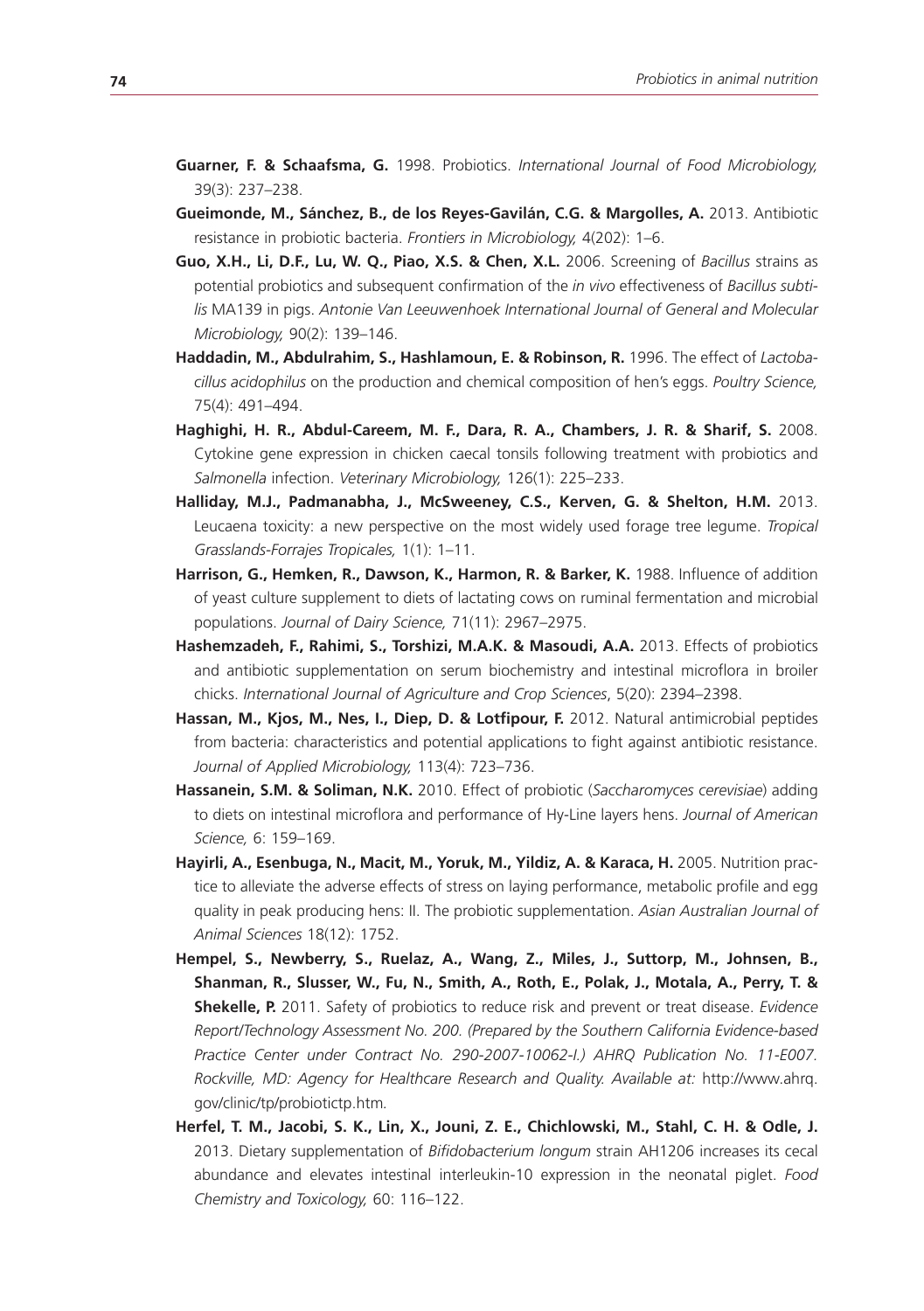- **Hermans, P. & Morgan, K.** 2007. Prevalence and associated risk factors of necrotic enteritis on broiler farms in the United Kingdom; a cross-sectional survey. *Avian Pathology,* 36(1): 43–51.
- **Hernandez, E., Ramisse, F., Ducoureau, J.-P., Cruel, T. & Cavallo, J.-D.** 1998. *Bacillus thuringiensis* subsp. *konkukian* (serotype H34) superinfection: case report and experimental evidence of pathogenicity in immunosuppressed mice. *Journal of Clinical Microbiology,* 36(7): 2138–2139.
- **Higginbotham, G. & Bath, D.** 1993. Evaluation of *Lactobacillus* fermentation cultures in calf feeding systems. *Journal of Dairy Science,* 76(2): 615–620.
- **Hill, C., Guarner, F., Reid, G., Gibson, G. R., Merenstein, D. J., Pot, B., Morelli, L., Canani, R. B., Flint, H. J. & Salminen, S.** 2014. Expert consensus document: The International Scientific Association for Probiotics and Prebiotics consensus statement on the scope and appropriate use of the term probiotic. *Nat. Rev. Gastroenterol. Hepatol.* 11(8): 506-514.
- **Hoffmann, D.E., Fraser-Liggett, C.M., Palumbo, F.B., Ravel, J., Rothenberg, K.H. & Rowthorn, V.** 2013. Probiotics: Finding the right regulatory balance. http://digitalcommons.law.umaryland.edu/cgi/viewcontent.cgi?article=2401&context=fac\_pubs Accessed 23 November 2014.
- **Hofvendahl, K. & Hahn–Hägerdal, B.** 2000. Factors affecting the fermentative lactic acid production from renewable resources 1. *Enzyme and Microbial Technology,* 26(2-4): 87–107.
- **Hood, S. & Zoitola, E.** 1988. Effect of low pH on the ability of *Lactobacillus acidophilus* to survive and adhere to human intestinal cells. *Journal of Food Science,* 53(5): 1514–1516.
- **Hooper, L.V., Wong, M.H., Thelin, A., Hansson, L., Falk, P.G. & Gordon, J.I.** 2001. Molecular analysis of commensal host-microbial relationships in the intestine. *Science,* 291(5505): 881–884.
- **Hristov, A., Varga, G., Cassidy, T., Long, M., Heyler, K., Karnati, S., Corl, B., Hovde, C. & Yoon, I.** 2010. Effect of *Saccharomyces cerevisiae* fermentation product on ruminal fermentation and nutrient utilization in dairy cows. *Journal of Dairy Science,* 93(2): 682–692.
- **Hudault, S., Liévin, V., Bernet-Camard, M.-F. & Servin, A.L.** 1997. Antagonistic activity exerted *in vitro* and *in vivo* by *Lactobacillus casei* (strain GG) against *Salmonella typhimurium* C5 infection. *Applied Environmental Microbiology,* 63(2): 513–518.
- **Hughes, D.T. & Sperandio, V.** 2008. Inter-kingdom signalling: communication between bacteria and their hosts. *Nature Reviews in Microbiology,* 6(2): 111–120.
- **Human Microbiome Project Consortium.** 2012. Structure, function and diversity of the healthy human microbiome. *Nature,* 486(7402): 207–214.
- **Hung, A.T., Lin, S.-Y., Yang, T.-Y., Chou, C.-K., Liu, H.-C., Lu, J.-J., Wang, B., Chen, S.-Y. & Lien, T.-F.** 2012. Effects of Bacillus coagulans ATCC 7050 on growth performance, intestinal morphology, and microflora composition in broiler chickens. *Animal Production Science,* 52(9): 874–879.
- **Huse, S.M., Ye, Y., Zhou, Y. & Fodor, A.A.** 2012. A core human microbiome as viewed through 16S rRNA sequence clusters. *PloS One,* 7(6): e34242.
- **Husni, R.N., Gordon, S.M., Washington, J.A. & Longworth, D.L.** 1997. *Lactobacillus bacteremia* and endocarditis: review of 45 cases. *Clinical Infectious Disease,* 25(5): 1048–1055.
- **Hyronimus, B., Le Marrec, C., Sassi, A.H. & Deschamps, A.** 2000. Acid and bile tolerance of spore-forming lactic acid bacteria. *International Journal of Food Microbiol,* 61(2): 193–197.
- **Hyronimus, B., Le Marrec, C. & Urdaci, M.** 1998. Coagulin, a bacteriocin-like-inhibitory substance produced by Bacillus coagulans I4. *Journal of Applied Microbiology,* 85(1): 42–50.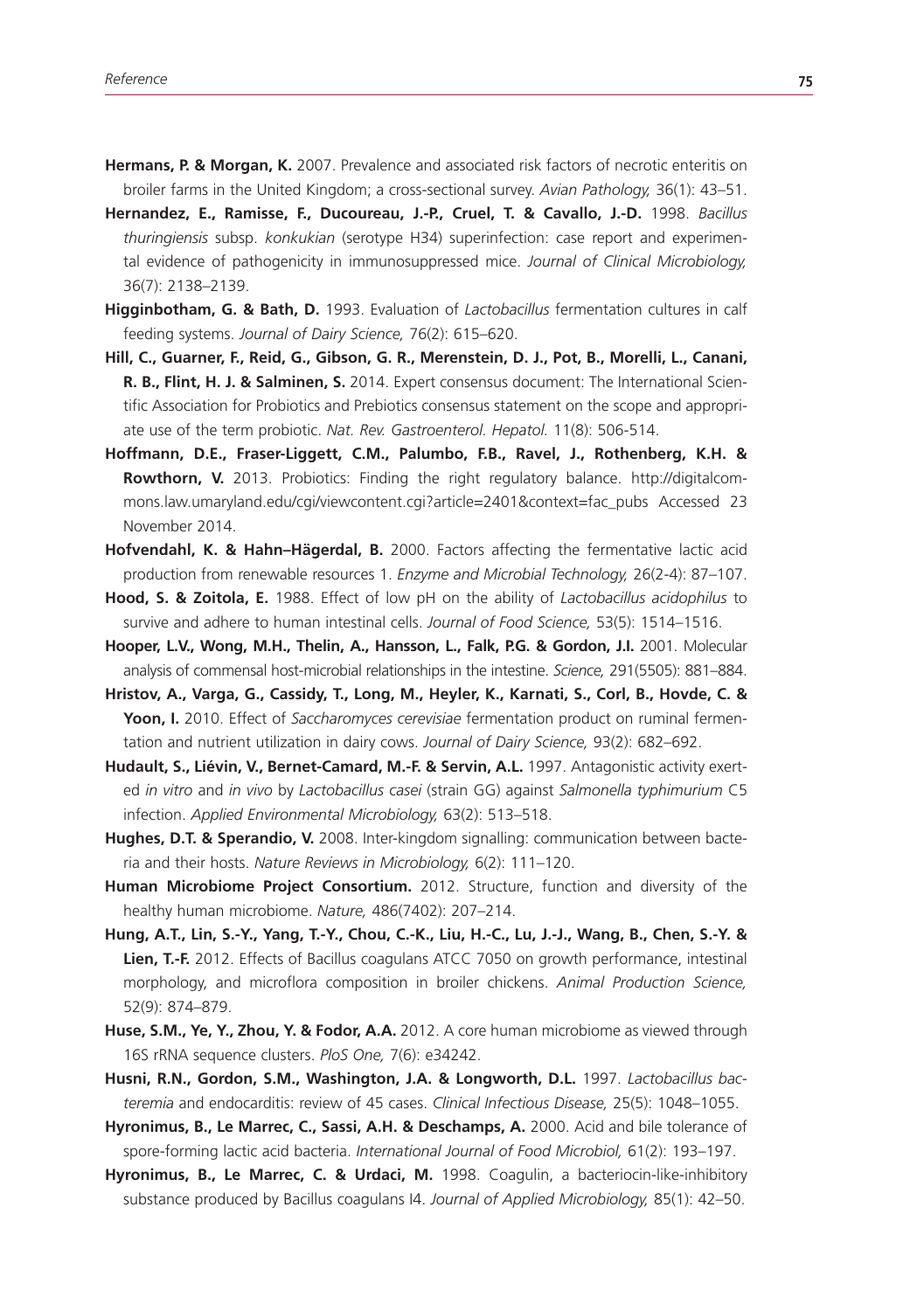- Jatkauskas, J. & Vrotniakiene, V. 2010. Effects of probiotic dietary supplementation on diarrhoea patterns, faecal microbiota and performance of early weaned calves. *Veterinarni Medicina,* 55(10): 494–503.
- **Javanainen, P. & Linko, Y.-Y.** 1995. Lactic acid fermentation on barley flour without additional nutrients. *Biotechnology Techniques*, 9(8): 543–548.
- Jayaraman, S., Thangavel, G., Kurian, H., Mani, R., Mukkalil, R. & Chirakkal, H. 2013. *Bacillus subtilis* PB6 improves intestinal health of broiler chickens challenged with *Clostridium perfringens*-induced necrotic enteritis. *Poultry Science,* 92(2): 370–374.
- Jenke, A., Ruf, E.-M., Hoppe, T., Heldmann, M. & Wirth, S. 2011. Bifidobacterium septicaemia in an extremely low-birthweight infant under probiotic therapy. *Archives of Disease in Childhood-Fetal and Neonatal Edition,* 97(3): F217–F218
- Jin, L., Ho, Y., Abdullah, N., Ali, M. & Jalaludin, S. 1996. Antagonistic effects of intestinal *Lactobacillus* isolates on pathogens of chicken. *Letters in Applied Microbiology,* 23(2): 67–71.
- **Jin, L., Ho, Y., Abdullah, N. & Jalaludin, S.** 2000. Digestive and bacterial enzyme activities in broilers fed diets supplemented with *Lactobacillus* cultures. *Poultry Science,* 79(6): 886–891.
- **Johnson-Henry, K.C., Hagen, K.E., Gordonpour, M., Tompkins, T.A. & Sherman, P.M.**  2007. Surface-layer protein extracts from *Lactobacillus helveticus* inhibit enterohaemorrhagic *Escherichia coli* O157: H7 adhesion to epithelial cells. *Cellular Microbiology,* 9(2): 356–367.
- Jones, R. & Megarrity, R. 1986. Successful transfer of DHP-degrading bacteria from Hawaiian goats to Australian ruminants to overcome the toxicity of Leucaena. *Australian Veterinary Journal,* 63(8): 259–262.
- Jones, R., Coates, D. & Palmer, B. 2009. Survival of the rumen bacterium Synergistes jonesii in a herd of Droughtmaster cattle in north Queensland. *Animal Production Science,* 49(8): 643–645.
- Kantas, D., Papatsiros, V., Tassis, P., Giavasis, I., Bouki, P. & Tzika, E. 2015. A feed additive containing *Bacillus toyonensis* (Toyocerin®) protects against enteric pathogens in postweaning piglets. *Journal of Applied Microbiology,* 118(3): 727–738.
- **Karmali, M.A., Gannon, V. & Sargeant, J.M.** 2010. Verocytotoxin-producing *Escherichia coli* (VTEC). *Veterinary Microbiology,* 140(3): 360–370.
- **Kawai, Y., Ishii, Y., Arakawa, K., Uemura, K., Saitoh, B., Nishimura, J., Kitazawa, H., Yamazaki, Y., Tateno, Y. & Itoh, T.** 2004. Structural and functional differences in two cyclic bacteriocins with the same sequences produced by lactobacilli. *Applied and Environmental Microbiology,* 70(5): 2906–2911.
- **Kawamura, S., Murakami, Y., Miyamoto, Y. & Kimura, K.** 1995. Freeze-drying of yeasts. pp. 31–37, *in: Cryopreservation and Freeze-Drying Protocols.* Methods in Molecular Biology No. 38. Humana Press, New York, USA.
- **Kazimierczak, K.A., Flint, H.J. & Scott, K.P.** 2006. Comparative analysis of sequences flanking tet (W) resistance genes in multiple species of gut bacteria. *Antimicrobial Agents and Chemotherapy,* 50(8): 2632–2639.
- **Kenny, M., Smidt, H., Mengheri, E. & Miller, B.** 2011. Probiotics do they have a role in the pig industry? *Animal,* 5(3): 462–470.
- **Khaksar, V., Golian, A. & Kermanshahi, H.** 2012. Immune response and ileal microflora in broilers fed wheat-based diet with or without enzyme Endofeed W and supplementation of thyme essential oil or probiotic PrimaLac. *African Journal of Biotechnology,* 11(81): 14716– 14723.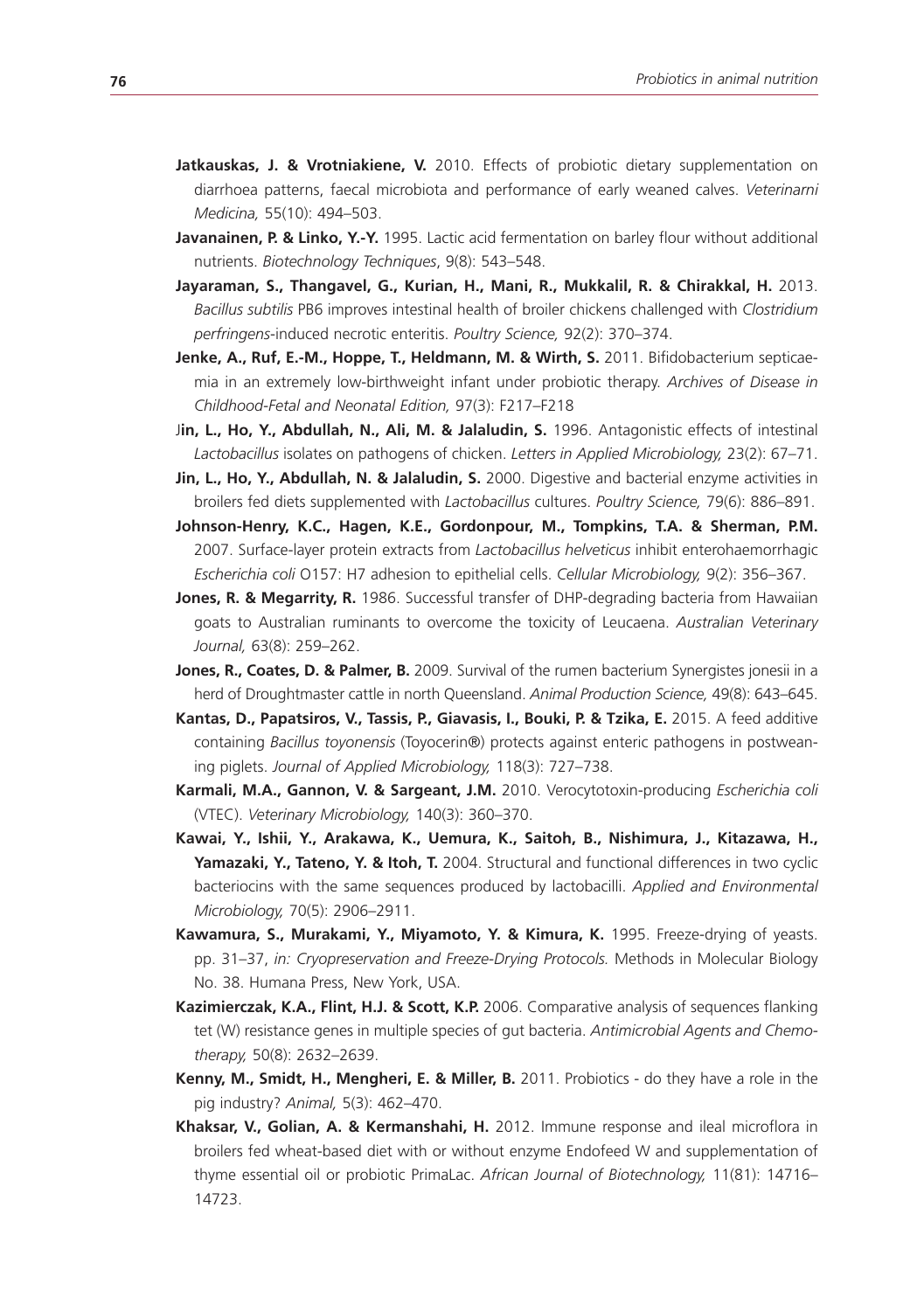**Klaenhammer, T. R.** 1988. Bacteriocins of lactic acid bacteria. *Biochimie,* 70(3): 337–349.

- **Klieve, A., Hennessy, D., Ouwerkerk, D., Forster, R., Mackie, R. & Attwood, G.** 2003. Establishing populations of *Megasphaera elsdenii* YE 34 and *Butyrivibrio fibrisolvens* YE 44 in the rumen of cattle fed high grain diets. *Journal of Applied Microbiology,* 95(3): 621–630.
- **Klieve, A., O'Leary, M., McMillen, L. & Ouwerkerk, D.** 2007. *Ruminococcus bromii,* identification and isolation as a dominant community member in the rumen of cattle fed a barley diet. *Journal of Applied Microbiology,* 103(6): 2065–2073.
- **Klieve, A.V., McLennan, S.R. & Ouwerkerk, D.** 2012. Persistence of orally administered *Megasphaera elsdenii* and *Ruminococcus bromii* in the rumen of beef cattle fed a high grain (barley) diet. *Animal Production Science,* 52(5): 297–304.
- **Knorr, D.** 1998. Technology aspects related to micro-organisms in functional foods. *Trends in Food Science and Technology,* 9(8): 295–306.
- **Konstantinov, S. R., Smidt, H., Akkermans, A. D., Casini, L., Trevisi, P., Mazzoni, M., De Filippi, S., Bosi, P. & De Vos, W.M.** 2008. Feeding of *Lactobacillus sobrius* reduces *Escherichia coli* F4 levels in the gut and promotes growth of infected piglets. *FEMS Microbiology Ecology* 66(3): 599–607.
- **Kotiranta, A., Lounatmaa, K. & Haapasalo, M.** 2000. Epidemiology and pathogenesis of *Bacillus cereus* infections. *Microbial Infection,* 2(2): 189–198.
- **Krishnamoorthy, U. & Krishnappa, P.** 1996. Effect of feeding yeast culture (Yea-sacc 1026) on rumen fermentation *in vitro* and production performance in crossbred dairy cows. *Animal Feed Science and Technology,* 57(3): 247–256.
- **Kritas, S., Alexopoulos, C., Papaioannou, D., Tzika, E., Georgakis, S. & Kyriakis, S.** 2000. A dose titration study on the effect of a probiotic containing Bacillus licheniformis spores in starter-growing finishing feed, on health status, performance promoting activity and carcass quality of pigs. In: *Proceedings of the 16th International Pig Veterinary Society Congress, Melbourne, Australia*. p 20.
- **Kritas, S.K. & Morrison, R.B.** 2005. Evaluation of probiotics as a substitute for antibiotics in a large pig nursery. *Veterinary Record,* 156(14): 447–448.
- **Kumar, K., Chaudhary, L., Agarwal, N. & Kamra, D.** 2014. Effect of feeding tannin-degrading bacterial culture (*Streptococcus gallolyticus* strain TDGB 406) on nutrient utilization, urinary purine derivatives and growth performance of goats fed on *Quercus semicarpifolia* leaves. *Journal of Animal Physiology and Animal Nutrition,* 98(5): 879–885.
- **Kung, L. & Hession, A.** 1995. Preventing *in vitro* lactate accumulation in ruminal fermentations by inoculation with *Megasphaera elsdenii*. *Journal of Animal Science,* 73(1): 250–256.
- **Kurtoglu, V., Kurtoglu, F., Seker, E., Coskun, B., Balevi, T. & Polat, E.** 2004. Effect of probiotic supplementation on laying hen diets on yield performance and serum and egg yolk cholesterol. *Food Additves and Contamination,* 21(9): 817–823.
- **Kyriakis, S., Tsiloyiannis, V., Vlemmas, J., Sarris, K., Tsinas, A., Alexopoulos, C. &**  Jansegers, L. 1999. The effect of probiotic LSP 122 on the control of post-weaning diarrhoea syndrome of piglets. *Research in Veterinary Science,* 67(3): 223–228.
- **Lähteinen, T., Lindholm, A., Rinttilä, T., Junnikkala, S., Kant, R., Pietilä, T. E., Levonen, K., Von Ossowski, I., Solano-Aguilar, G. & Jakava-Viljanen, M.** 2014. Effect of *Lactobacillus brevis* ATCC 8287 as a feeding supplement on the performance and immune function of piglets. *Veterinary Immunology and Immunopathology,* 158(1): 14–25.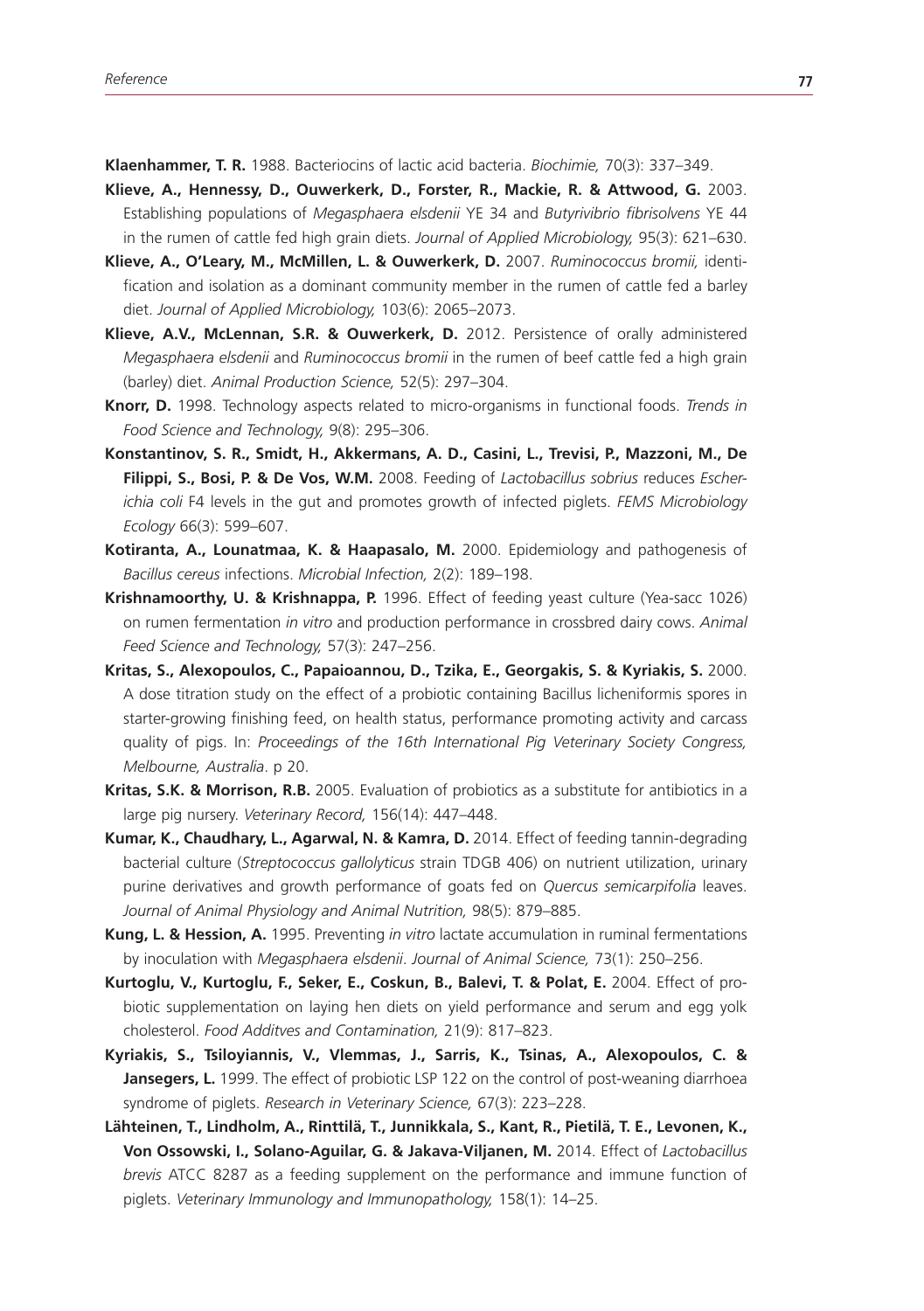- Lamboley, L., Lacroix, C., Champagne, C. & Vuillemard, J. 1997. Continuous mixed strain mesophilic lactic starter production in supplemented whey permeate medium using immobilized cell technology. *Biotechnology and Bioengineering,* 56(5): 502–516.
- Landy, N. & Kavyani, A. 2013. Effects of using a multi-strain probiotic on performance, immune responses and caecal microflora composition in broiler chickens reared under cyclic heat stress condition. *Iranian Journal of Applied Animal Science,* 3(4): 703–708.
- **Lata, J., Juránková, J., Doubek, J., P**ř**íbramská, V., Fri**č**, P., Dít**ě**, P., Kolá**ř**, M., Scheer, P. & Kosakova, D.** 2006. Labelling and content evaluation of commercial veterinary probiotics. *Acta Veterinaria Brno,* 75(1): 139–144.
- **Laxminarayan, R., Duse, A., Wattal, C., Zaidi, A.K., Wertheim, H.F., Sumpradit, N., Vlieghe, E., Hara, G.L., Gould, I.M. & Goossens, H.** 2013. Antibiotic resistance—the need for global solutions. *Lancet Infectious Disease,* 13(12): 1057–1098.
- **Le Bon, M., Davies, H.E., Glynn, C., Thompson, C., Madden, M., Wiseman, J., Dodd, C.E.R., Hurdidge, L., Payne, G., Le Treut, Y., Craigon, J., Totemeyer, S. & Mellits, K.H.**  2010. Influence of probiotics on gut health in the weaned pig. *Livestock Science,* 133(1- 3): 179–181.
- **Le Marrec, C., Hyronimus, B., Bressollier, P., Verneuil, B. & Urdaci, M.C.** 2000. Biochemical and genetic characterization of coagulin, a new anti-listerial bacteriocin in the pediocin family of bacteriocins, produced by *Bacillus coagulans* I4. *Applied Environmental Microbiology,* 66(12): 5213–5220.
- Le, O., Mcneill, D., Klieve, A., Dart, P., Ouwerkerk, D., Schofield, B. & Callaghan, M. 2014. Probiotic *Bacillus amyloliquefaciens* Strain H57 Improves the Performance of Pregnant and Lactating Ewes Fed a Diet Based on Palm Kernel Meal. *In: ISNH/ISRP International Conference,* Canberra, Australia.
- **Le, O., Dart, P., Harper, K., Zhang, D., Schofield, B., Callaghan, M., Lisle, A., Klieve, A. & McNeill, D.** 2016. Effect of probiotic *Bacillus amyloliquefaciens* strain H57 on productivity and the incidence of diarrhoea in dairy calves. *Animal Production Science, in press.*
- **LeDoux, D., LaBombardi, V.J. & Karter, D.** 2006. *Lactobacillus acidophilus* bacteraemia after use of a probiotic in a patient with AIDS and Hodgkin's disease. *International Journal of STD & AIDS,* 17(4): 280–282.
- **Lee, S., Lillehoj, H., Dalloul, R., Park, D., Hong, Y. & Lin, J.** 2007. Influence of *Pediococcus*-based probiotic on coccidiosis in broiler chickens. *Poultry Science,* 86(1): 63–66.
- **Lee, Y.-J., Kim, B.-K., Lee, B.-H., Jo, K.-I., Lee, N.-K., Chung, C.-H., Lee, Y.-C. & Lee, J.-W.**  2008. Purification and characterization of cellulase produced by *Bacillus amyoliquefaciens* DL-3 utilizing rice hull. *Bioresource Technology,* 99(2): 378–386.
- Lei, X., Piao, X., Ru, Y., Zhang, H., Péron, A. & Zhang, H. 2015. Effect of *Bacillus amyloliguefaciens*-based direct-fed microbial on performance, nutrient utilization, intestinal morphology and cecal microflora in broiler chickens. *Asian-Australasian Journal of Animal Science,* 28(2): 239–246.
- **Lessard, M., Dupuis, M., Gagnon, N., Nadeau, E., Matte, J., Goulet, J. & Fairbrother, J.**  2009. Administration of *Pediococcus acidilactici* or *Saccharomyces cerevisiae boulardii* modulates development of porcine mucosal immunity and reduces intestinal bacterial translocation after *Escherichia coli* challenge [Erratum: 2009 Oct., v. 87, no. 10, p. 3440.]. *Journal of Animal Science,* 87(3).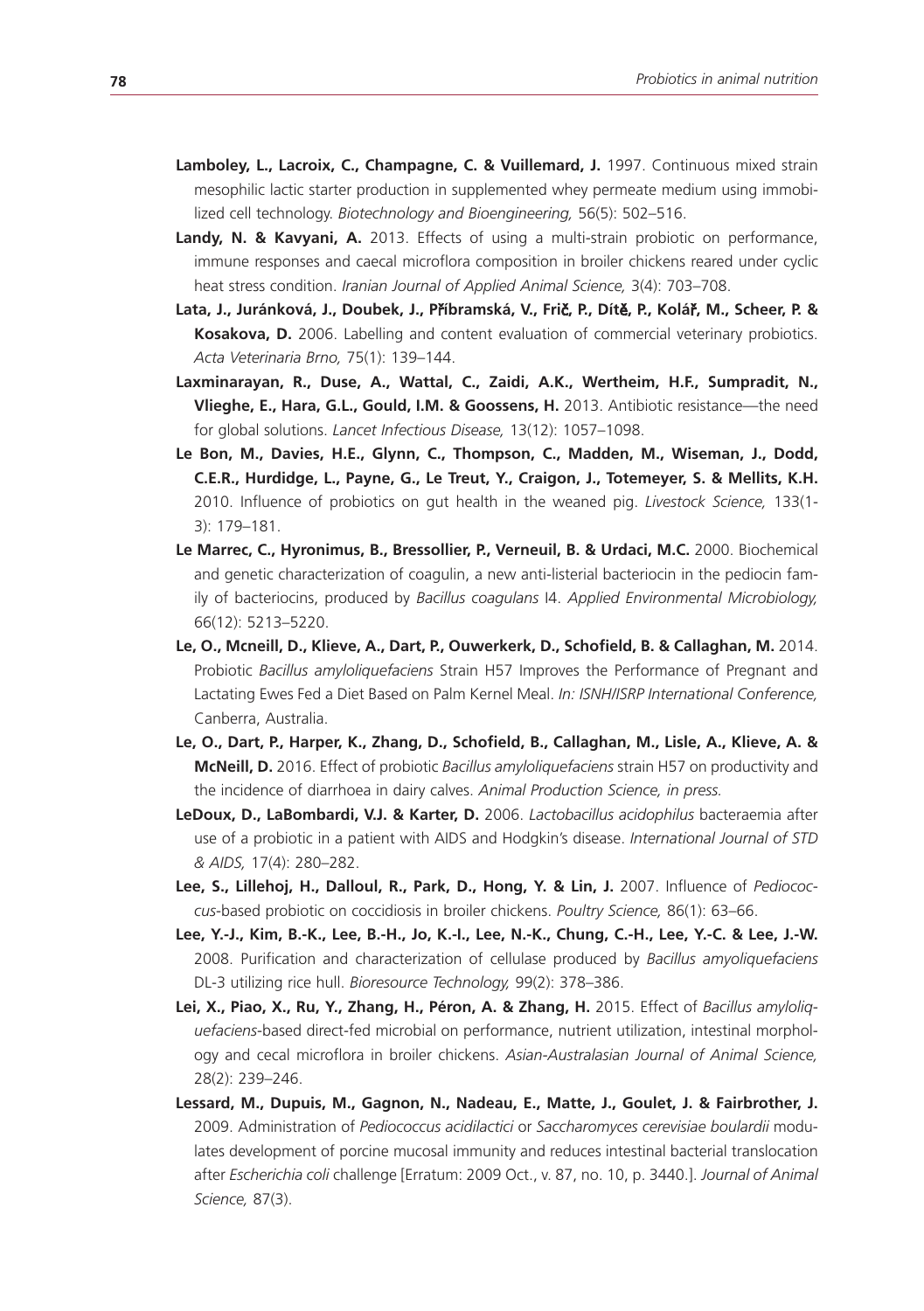- Lettat, A., Nozière, P., Silberberg, M., Morgavi, D.P., Berger, C. & Martin, C. 2012. Rumen microbial and fermentation characteristics are affected differently by bacterial probiotic supplementation during induced lactic and subacute acidosis in sheep. *BMC Microbiology,* 12(1): 142.
- **Li, J., Li, D., Gong, L., Ma, Y., He, Y. & Zhai, H.** 2006. Effects of live yeast on the performance, nutrient digestibility, gastro-intestinal microbiota and concentration of volatile fatty acids in weanling pigs. *Archives of Animal Nutrition,* 60(4): 277–288.
- **Li, L.L., Hou, Z.P., Li, T.J., Wu, G.Y., Huang, R.L., Tang, Z.R., Yang, C.B., Gong, J., Yu, H. & Kong, X.F.** 2008. Effects of dietary probiotic supplementation on ileal digestibility of nutrients and growth performance in 1- to 42-day-old broilers. *Journal of the Science of Food and Agriculture,* 88(1): 35–42.
- **Lilly, D.M. & Stillwell, R.H.** 1965. Probiotics: growth-promoting factors produced by micro-organisms. *Science,* 147(3659): 747–748.
- **Lin, C.-F., Fung, Z.-F., Wu, C.-L. & Chung, T.-C.** 1996. Molecular characterization of a plasmid-borne (pTC82) chloramphenicol resistance determinant (cat-TC) from *Lactobacillus reuteri* G4. *Plasmid,* 36(2): 116–124.
- **Little, S.F. & Ivins, B.E.** 1999. Molecular pathogenesis of *Bacillus anthracis* infection. *Microbial Infection,* 1(2): 131–139.
- Llopis, M., Antolin, M., Guarner, F., Salas, A. & Malagelada, J. 2005. Mucosal colonisation with *Lactobacillus casei* mitigates barrier injury induced by exposure to trinitronbenzene sulphonic acid. *Gut,* 54(7): 955–959.
- **Lloyd, A., Cumming, R. & Kent, R.** 1977. Prevention of *Salmonella typhimurium* infection in poultry by pretreatment of chickens and poults with intestinal extracts. *Australian Veterinary Journal,* 53(2): 82–87.
- **Lodemann, U.** 2010. Effects of Probiotics on Intestinal Transport and Epithelial Barrier Function. pp. 303 *et seq. in: Bioactive Foods in Promoting Health: Probiotics and Prebiotics*. Academic Press, Waltham, USA.
- **Mahdavi, A., Rahmani, H. & Pourreza, J.** 2005. Effect of probiotic supplements on egg quality and laying hen's performance. *International Journal of Poultry Science,* 4(4): 488–492.
- **Mao, Y., Nobaek, S., Kasravi, B., Adawi, D., Stenram, U., Molin, G. & Jeppsson, B.** 1996. The effects of Lactobacillus strains and oat fiber on methotrexate-induced enterocolitis in rats. *Gastroenterology,* 111(2): 334–344.
- **Marden, J., Julien, C., Monteils, V., Auclair, E., Moncoulon, R. & Bayourthe, C.** 2008. How does live yeast differ from sodium bicarbonate to stabilize ruminal pH in high-yielding dairy cows? *Journal of Dairy Science,* 91(9): 3528–3535.
- **Marteau, P.** 2001. Safety aspects of probiotic products. *Scandinavian Journal of Nutrition,* 45: 22–24.
- **Mason, J.M. & Setlow, P.** 1986. Essential role of small, acid-soluble spore proteins in resistance of Bacillus subtilis spores to UV light. *Journal of Bacteriology,* 167(1): 174–178.
- **Masters, K.** 1972. *Spray drying*. Leonard Hill Books, London, UK.
- **Mathew, A., Chattin, S., Robbins, C. & Golden, D.** 1998. Effects of a direct-fed yeast culture on enteric microbial populations, fermentation acids, and performance of weanling pigs. *Journal of Animal Science,* 76(8): 2138–2145.
- **Mathur, S. & Singh, R.** 2005. Antibiotic resistance in food lactic acid bacteria—a review. *International Journal of Food Microbiology,* 105(3): 281–295.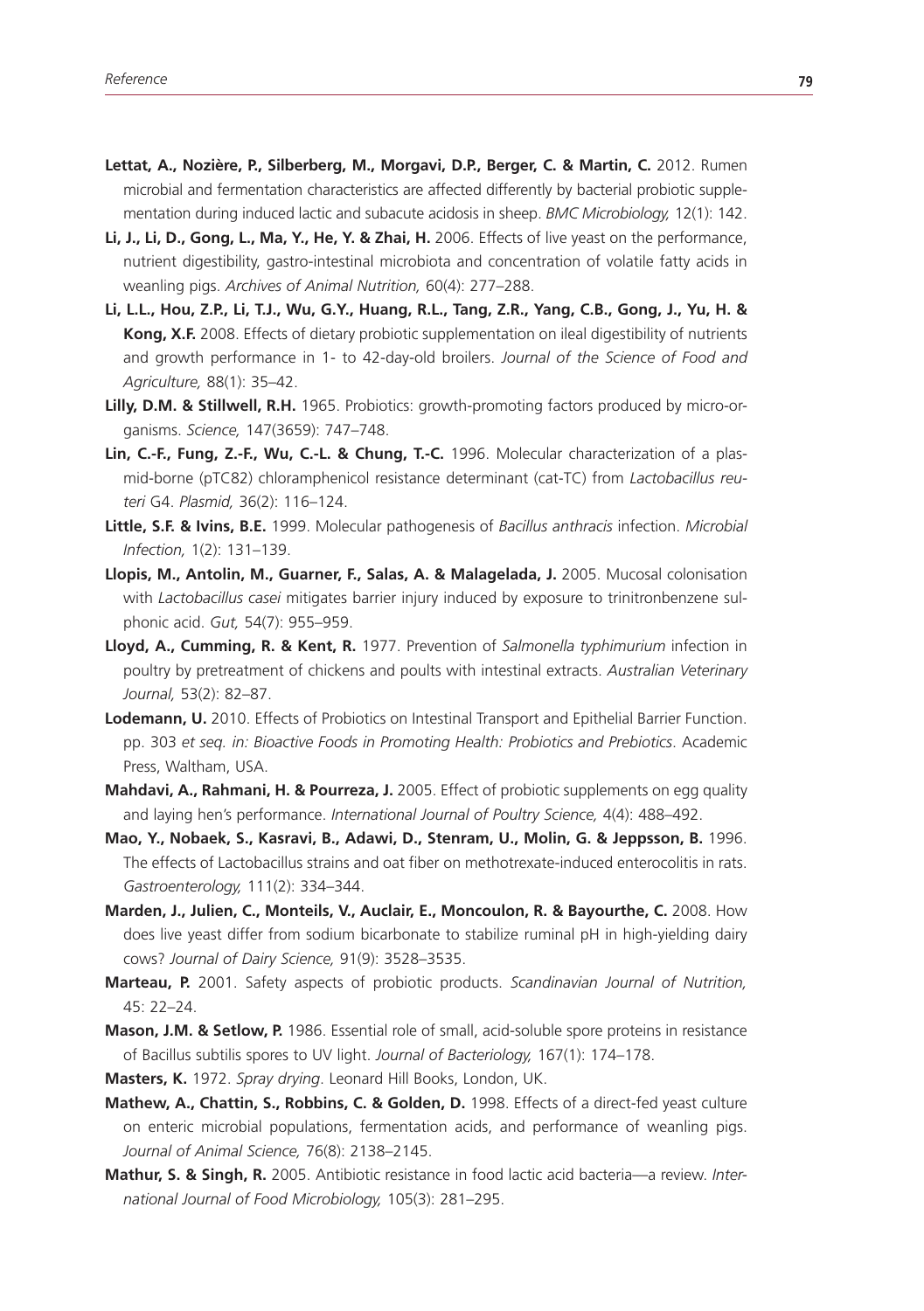- **Mazur, P.** 1976. Role of intracellular freezing in the death of cells cooled at supra-optimal rates. [Preservation of erythrocytes, bone marrow cells, and yeasts by freezing]. Annual meeting of the Society for Cryobioligy. Oak Ridge National Lab., USA. Arlington, VA, USA.
- **McDevitt, R., Brooker, J., Acamovic, T. & Sparks, N.** 2006. Necrotic enteritis; a continuing challenge for the poultry industry. *World Poultry Science Journal,* 62(02): 221–247.
- **McNeill, D., Le, O., Schofield, B., Dart, P., Callaghan, M., Lisle, A., Ouwerkerk, D. & Klieve, A.** 2016. Production responses of reproducing ewes to a byproduct-based diet inoculated with the probiotic *Bacillus amyloliquefaciens* strain H57. *Animal Production Science,* in press.
- **Medellin-Peña, M.J., Wang, H., Johnson, R., Anand, S. & Griffiths, M.W.** 2007. Probiotics affect virulence-related gene expression in *Escherichia coli* O157: H7. *Applied and Environmental Microbiology,* 73(13): 4259–4267.
- **Meng, Q., Yan, L., Ao, X., Zhou, T., Wang, J., Lee, J. & Kim, I. 2010. Influence of probiotics** in different energy and nutrient density diets on growth performance, nutrient digestibility, meat quality, and blood characteristics in growing-finishing pigs. *Journal of Animal Science,* 88(10): 3320–3326.
- **Meng, X., Stanton, C., Fitzgerald, G., Daly, C. & Ross, R.** 2008. Anhydrobiotics: The challenges of drying probiotic cultures. *Food Chemistry,* 106(4): 1406–1416.
- **Mikulski, D., Jankowski, J., Naczmanski, J., Mikulska, M. & Demey, V.** 2012. Effects of dietary probiotic (*Pediococcus acidilactici*) supplementation on performance, nutrient digestibility, egg traits, egg yolk cholesterol, and fatty acid profile in laying hens. *Poultry Science,* 91(10): 2691–2700.
- **Miller, M.B. & Bassler, B.L.** 2001. Quorum sensing in bacteria. *Annual Review of Microbiology,* 55(1): 165–199.
- **Mir, Z. & Mir, P.** 1994. Effect of the addition of live yeast (*Saccharomyces cerevisiae*) on growth and carcass quality of steers fed high-forage or high-grain diets and on feed digestibility and *in situ* degradability. *Journal of Animal Science,* 72(3): 537–545.
- **Mishra, V. & Prasad, D.** 2005. Application of *in vitro* methods for selection of *Lactobacillus casei* strains as potential probiotics. *International Journal of Food Microbiology,* 103(1): 109–115.
- **Moloney, A. & Drennan, M.** 1994. The influence of the basal diet on the effects of yeast culture on ruminal fermentation and digestibility in steers. *Animal Feed Science and Technology,* 50(1): 55–73.
- **Monod, M., DeNoya, C. & Dubnau, D.** 1986. Sequence and properties of pIM13, a macrolide-lincosamide-streptogramin B resistance plasmid from *Bacillus subtilis*. *Journal of Bacteriology,* 167(1): 138–147.
- **Montelongo, J.L., Chassy, B.M. & Mccord, J.D.** 1993. *Lactobacillus salivarius* for conversion of soy molasses into lactic acid. *Journal of Food Science,* 58(4): 863–866.
- **Mookiah, S., Sieo, C. C., Ramasamy, K., Abdullah, N. & Ho, Y. W.** 2014. Effects of dietary prebiotics, probiotic and synbiotics on performance, caecal bacterial populations and caecal fermentation concentrations of broiler chickens. *Journal of the Science of Food and Agriculture,* 94(2): 341348.
- **Morishita, T. Y., Ave, P.P., Harr, B.S., Cobb, C.W. & Clifford, J.R.** 1997. Evaluation of an avian-specific probiotic to reduce the colonization and shedding of *Campylobacter jejuni* in broilers. *Avian Diseases*, 41(4): 850–855.
- **Morrison, D., Woodford, N. & Cookson, B.** 1997. Enterococci as emerging pathogens of humans. *Journal of Applied Microbiology,* 83(S1): 89S–99S.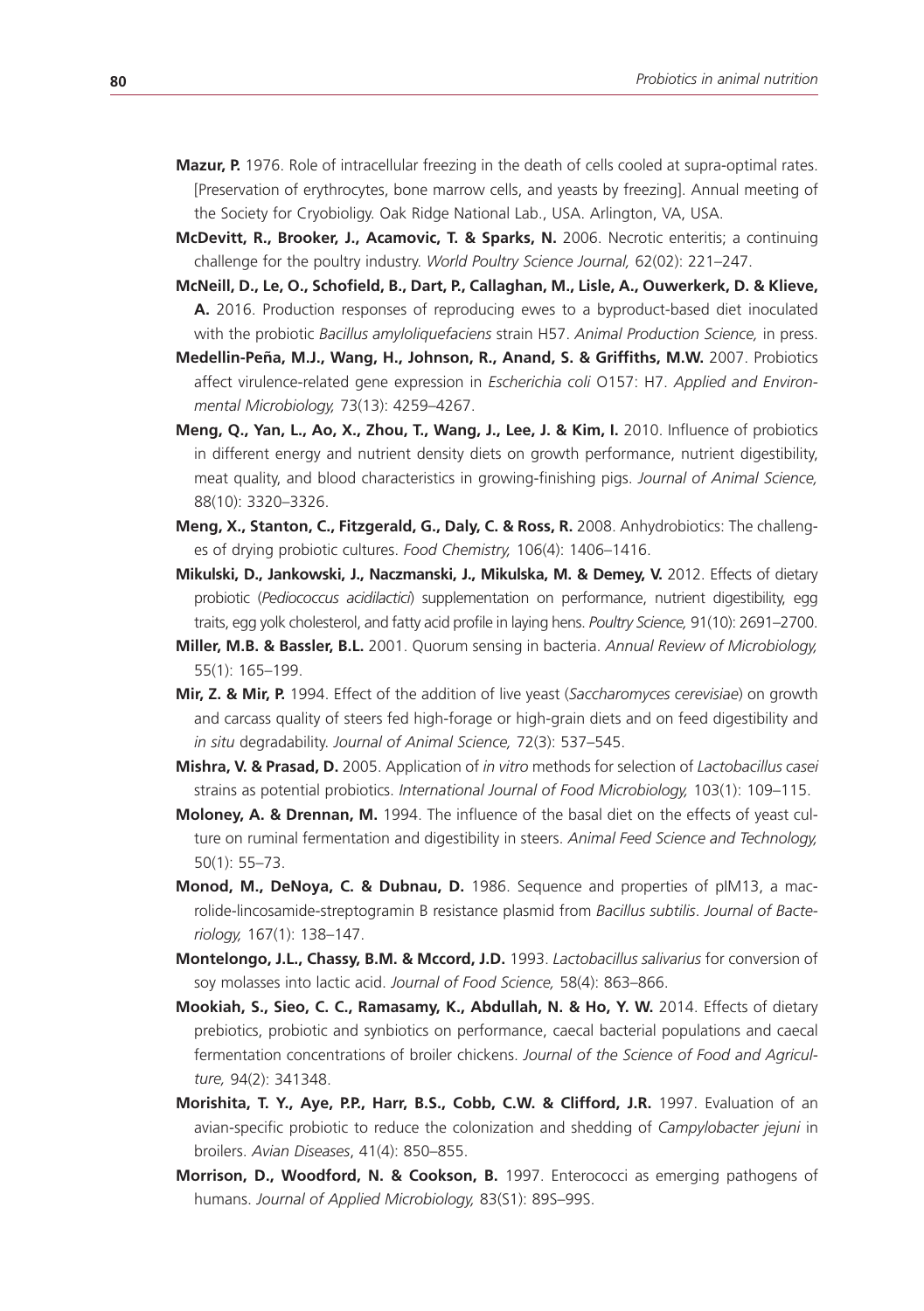- **Morschhäuser, J.** 2010. Regulation of multidrug resistance in pathogenic fungi. *Fungal Genetics and Biology,* 47(2): 94–106.
- **Mountzouris, K. C., Tsirtsikos, P., Kalamara, E., Nitsch, S., Schatzmayr, G. & Fegeros, K.**  2007. Evaluation of the efficacy of a probiotic containing Lactobacillus, Bifidobacterium, Enterococcus, and Pediococcus strains in promoting broiler performance and modulating cecal microflora composition and metabolic activities. *Poultry Science,* 86(2): 309–317.
- **Mountzouris, K. C., Balaskas, C., Xanthakos, I., Tzivinikou, A. & Fegeros, K.** 2009. Effects of a multi-species probiotic on biomarkers of competitive exclusion efficacy in broilers challenged with Salmonella enteritidis. *British Poultry Science,* 50(4): 467–478.
- **Mountzouris, K., Tsitrsikos, P., Palamidi, I., Arvaniti, A., Mohnl, M., Schatzmayr, G. & Fegeros, K.** 2010. Effects of probiotic inclusion levels in broiler nutrition on growth performance, nutrient digestibility, plasma immunoglobulins, and cecal microflora composition. *Poultry Science,* 89(1): 58–67.
- **Mpofu, I. D. & Ndlovu, L.** 1994. The potential of yeast and natural fungi for enhancing fibre digestibility of forages and roughages. *Animal Feed Science and Technology,* 48(1): 39–47.
- **Mullany, P., Wilks, M., Lamb, I., Clayton, C., Wren, B. & Tabaqchali, S.** 1990. Genetic analysis of a tetracycline resistance element from *Clostridium difficile* and its conjugal transfer to and from *Bacillus subtilis*. *Journal of General Microbiology,* 136(7): 1343–1349.
- **Muller, J.A., Ross, R.P., Fitzgerald, G.F. & Stanton, C.** 2009. Manufacture of probiotic bacteria. pp. 725–759, *in:* D. Charalampopoulos and R.A. Rastall (eds.). *Prebiotics and probiotics science and technology. Vol. 2*. Springer Science + Business Media.
- **Nawaz, M., Wang, J., Zhou, A., Ma, C., Wu, X., Moore, J. E., Millar, B. C. & Xu, J.** 2011. Characterization and transfer of antibiotic resistance in lactic acid bacteria from fermented food products. *Current Microbiology,* 62(3): 1081–1089.
- **Nes, I.F., Diep, D.B., Håvarstein, L.S., Brurberg, M.B., Eijsink, V. & Holo, H.** 1996. Biosynthesis of bacteriocins in lactic acid bacteria. *Antonie Van Leeuwenhoek* 70(2-4): 113–128.
- **Newbold, C.** 1996. Probiotics for ruminants. *Annals of Zootechnology,* 45 (Suppl. 1): 329–335.
- **Niba, A., Beal, J., Kudi, A. & Brooks,** P. 2009. Bacterial fermentation in the gastro-intestinal tract of non-ruminants: influence of fermented feeds and fermentable carbohydrates. *Tropical Animal Health and Production,* 41(7): 1393–1407.
- **Nicholson, W.L., Munakata, N., Horneck, G., Melosh, H.J. & Setlow, P.** 2000. Resistance of *Bacillus endospores* to extreme terrestrial and extraterrestrial environments. *Microbiology and Molecular Biology Reviews,* 64(3): 548–572.
- **Nocek, J. & Kautz, W.** 2006. Direct-fed microbial supplementation on ruminal digestion, health, and performance of pre-and postpartum dairy cattle. *Journal of Dairy Sciience,* 89(1): 260–266.
- **Nurmi, E. & Rantala, M.** 1973. New aspects of Salmonella infection in broiler production. *Nature,* 241: 210–211.
- **Ohishi, A., Takahashi, S., Ito, Y., Ohishi, Y., Tsukamoto, K., Nanba, Y., Ito, N., Kakiuchi, S., Saitoh, A. & Morotomi, M.** 2010. Bifidobacterium septicemia associated with postoperative probiotic therapy in a neonate with omphalocele. *Journal of Pediatrics,* 156(4): 679–681.
- **Ohland, C.L. & MacNaughton, W.K.** 2010. Probiotic bacteria and intestinal epithelial barrier function. *American Journal of Physiology-Gastrointestinal and Liver Physiology,* 298(6): G807– G819.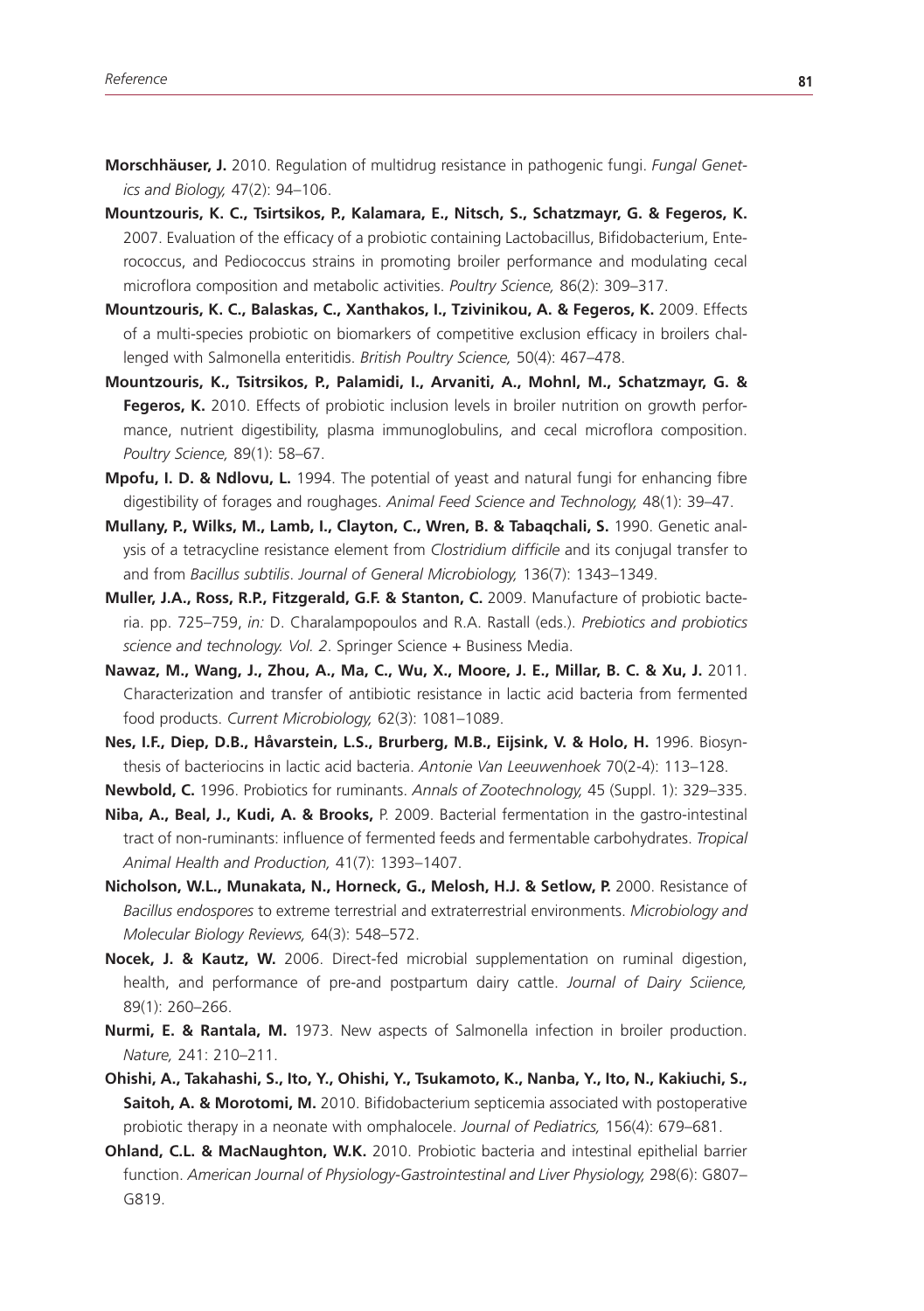- **Ohya, T., Marubashi, T. & Ito, H.** 2000. Significance of fecal volatile fatty acids in shedding of Escherichia coli O157 from calves: experimental infection and preliminary use of a probiotic –product. *Journal of Veterinary Medical Science,* 62(11): 1151–1155.
- **Ongena, M. & Jacques, P.** 2008. Bacillus lipopeptides: versatile weapons for plant disease biocontrol. *Trends in Microbiology,* 16(3): 115–125.
- **Ortiz, A., Yañez, P., Gracia, M., Mallo, J., Sa, N., León, H. & Imasde Agroalimentaria.** 2013. Effect of probiotic Ecobiol on broiler performance. *In:* B. Werner & World's Poultry Science Association (eds.) 19th European Symposium on Poultry Nutrition (ESPN), Potsdam, Germany, 26–29 August 2013. World's Poultry Science Association, Potsdam, Germany.
- **Owens, F., Secrist, D., Hill, W. & Gill, D.** 1998. Acidosis in Cattle: A Review1. *Journal of Animal Science,* 76: 275–286.
- **Øyaas, J., Storrø, I. & Levine, D.** 1996. Uptake of lactose and continuous lactic acid fermentation by entrapped non-growing *Lactobacillus helveticus* in whey permeate. *Applied Microbiology and Biotechnology,* 46(3): 240–249.
- Pagnini, C., Saeed, R., Bamias, G., Arseneau, K.O., Pizarro, T.T. & Cominelli, F. 2010. Probiotics promote gut health through stimulation of epithelial innate immunity. *Proceedings of the National Academy of Science of the United States of America,* 107(1): 454–459.
- Panda, A., Reddy, M., Rao, S. R. & Praharaj, N. 2003. Production performance, serum/yolk cholesterol and immune competence of white leghorn layers as influenced by dietary supplementation with probiotic. *Tropical Animal Health and Production,* 35(1): 85–94.
- **Parker, R.** 1974. Probiotics, the other half of the antibiotic story. *Animal Nutrition and Health,* 29(4): 8.
- **Parkinson, T.J., Merrall, M. & Fenwick, S.G.** 1999. A case of bovine mastitis caused by *Bacillus*  **cereus. New Zealand Veterinary Journal, 47(4): 151–152.**
- Pavan, S., Desreumaux, P. & Mercenier, A. 2003. Use of mouse models to evaluate the persistence, safety, and immune modulation capacities of lactic acid bacteria. *Clinical and Diagnostic Laboratory Immunology*, 10(4): 696–701.
- **Pedroso, A.A., Hurley-Bacon, A.L., Zedek, A.S., Kwan, T.W., Jordan, A.P.O., Avellaneda, G., Hofacre, C.L., Oakley, B.B., Collett, S.R., Maurer, J.J. & Lee, M.D.** 2013. Can probiotics improve the environmental microbiome and resistome of commercial poultry production? *International Journal of Environmental Research and Public Health*, 10(10): 4534–4559.
- **Pendleton, B.** 1998. The regulatory environment. *Direct-Fed Microbial, Enzyme and Forage Additive Compendium. The Miller Publishing Company, Minnetonka, Minessota* 4: 47–52.
- **Peterson, L.W. & Artis, D.** 2014. Intestinal epithelial cells: regulators of barrier function and immune homeostasis. *Nature Reviews in Immunology,* 14(3): 141–153.
- **Pfaller, M. & Diekema, D.** 2004. Rare and emerging opportunistic fungal pathogens: concern for resistance beyond *Candida albicans* and *Aspergillus fumigatus*. *Journal of Clinical Microbiology,* 42(10): 4419–4431.
- **Phelan, R.W., Clarke, C., Morrissey, J.P., Dobson, A.D., O'Gara, F. & Barbosa, T.M.** 2011. Tetracycline resistance-encoding plasmid from *Bacillus* sp. strain# 24, isolated from the marine sponge *Haliclona simulans*. *Applied and Environmental Microbiology,* 77(1): 327–329.
- Pieper, R., Janczyk, P., Urubschurov, V., Korn, U., Pieper, B. & Souffrant, W. 2009. Effect of a single oral administration of *Lactobacillus plantarum* DSMZ 8862/8866 before and at the time point of weaning on intestinal microbial communities in piglets. *International Journal of Food Microbiology,* 130(3): 227–232.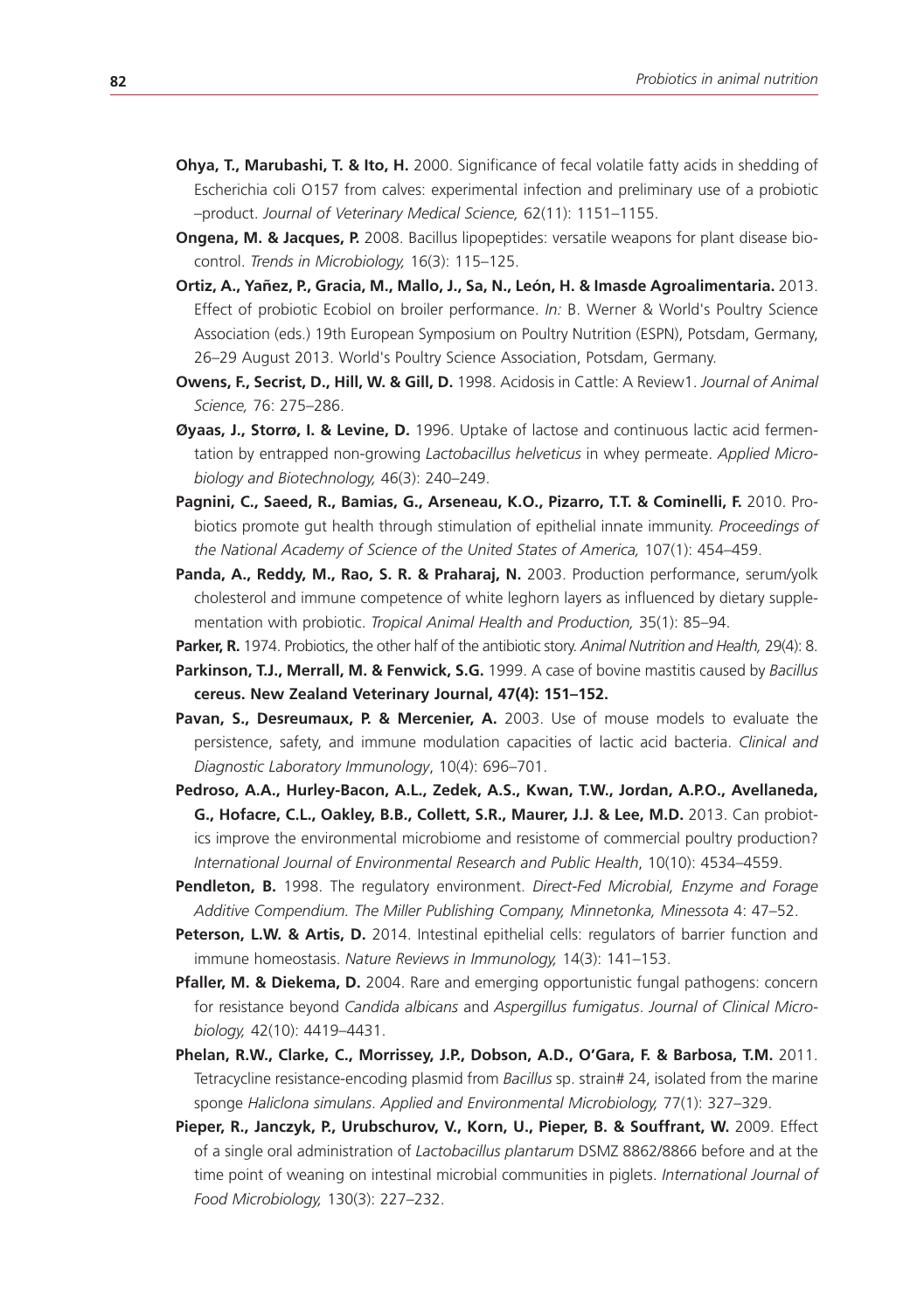- P**laizier, J., Krause, D., Gozho, G. & McBride, B.** 2008. Subacute ruminal acidosis in dairy cows: The physiological causes, incidence and consequences. *Veterinary Journal,* 176(1): 21–31.
- Poppy, G., Rabiee, A., Lean, I., Sanchez, W., Dorton, K. & Morley, P. 2012. A meta-analysis of the effects of feeding yeast culture produced by anaerobic fermentation of *Saccharomyces cerevisiae* on milk production of lactating dairy cows. *Journal of Dairy Science,* 95(10): 6027–6041.
- **Prabhu, R., Altman, E. & Eiteman, M. A.** 2012. Lactate and acrylate metabolism by *Megasphaera elsdenii* under batch and steady-state conditions. *Applied and Environmental Microbiology,* 78(24): 8564–8570.
- **Pratchett, D., Jones, R. & Syrch, F.** 1991. Use of DHP-degrading rumen bacteria to overcome toxicity in cattle grazing irrigated leucaena pasture. *Tropical Grasslands,* 25: 268–274.
- **Rahman, M., Mustari, A., Salauddin, M. & Rahman, M.** 2013. Effects of probiotics and enzymes on growth performance and haematobiochemical parameters in broilers. *Journal of the Bangladesh Agricultural University,* 11(1): 111–118.
- **Rakotozafy, H., Louka, N., Therisod, M., Therisod, H. & Allaf, K.** 2000. Drying of baker's yeast by a new method: Dehydration by Successive Pressure Drops (DDS). Effect on cell survival and enzymatic activities. *Drying Technology,* 18(10): 2253–2271.
- **Randolph, T., Schelling, E., Grace, D., Nicholson, C.F., Leroy, J., Cole, D., Demment, M., Omore, A., Zinsstag, J. & Ruel, M.** 2007. Role of livestock in human nutrition and health for poverty reduction in developing countries. *Journal of Animal Science,* 85(11): 2788–2800.
- **Rapp, C., Jung, G., Katzer, W. & Loeffler, W.** 1988. Chlorotetain from *Bacillus subtilis*, an antifungal dipeptide with an unusual chlorine-containing amino acid. Angewandte Chemie-International Edition in English, 27(12): 1733–1734.
- **Rautio, M., Jousimies-Somer, H., Kauma, H., Pietarinen, I., Saxelin, M., Tynkkynen, S. & Koskela, M.** 1999. Liver abscess due to a *Lactobacillus rhamnosus* strain indistinguishable from *L. rhamnosus* strain GG. *Clinical Infectios Disease,* 28(5): 1159–1160.
- Raymond, B., Johnston, P.R., Nielsen-LeRoux, C., Lereclus, D. & Crickmore, N. 2010. Bacil*lus thuringiensis*: an impotent pathogen? *Trends in Microbiology,* 18(5): 189–194.
- Rea, M.C., Clayton, E., O'Connor, P.M., Shanahan, F., Kiely, B., Ross, R.P. & Hill, C. 2007. Antimicrobial activity of lacticin 3147 against clinical *Clostridium difficile* strains. *Journal of Medical Microbiology,* 56(7): 940–946.
- **Riddell, J., Gallegos, A., Harmon, D. & McLeod, K.** 2010. Addition of a Bacillus based probiotic to the diet of pre-ruminant calves: Influence on growth, health, and blood parameters. *Journal of Applied Research in Veterinary Medicine,* 8(1): 78–85.
- **Roa, M., Bárcena-Gama, J., Gonziilez, S., Mendoza, G., Ortega, M. & Garcia, C.** 1997. Effect of fiber source and a yeast culture (*Saccharomyces cerevisiae* 1026) on digestion and the environment in the rumen of cattle. *Animal Feed Science and Technology,* 64(2): 327–336.
- **Roberts, A.P., Pratten, J., Wilson, M. & Mullany, P.** 1999. Transfer of a conjugative transposon, Tn5397 in a model oral biofilm. *FEMS Microbiology Letters,* 177(1): 63–66.
- **Rodrigues, L., Teixeira, J. & Oliveira, R.** 2006. Low-cost fermentative medium for biosurfactant production by probiotic bacteria. *Biochemical Engineering Journal,* 32(3): 135–142.
- **Roselli, M., Finamore, A., Britti, M.S., Konstantinov, S.R., Smidt, H., de Vos, W.M. & Mengheri, E.** 2007. The novel porcine *Lactobacillus sobrius* strain protects intestinal cells from enterotoxigenic *Escherichia coli* K88 infection and prevents membrane barrier damage. *Journal of Nutrition,* 137(12): 2709–2716.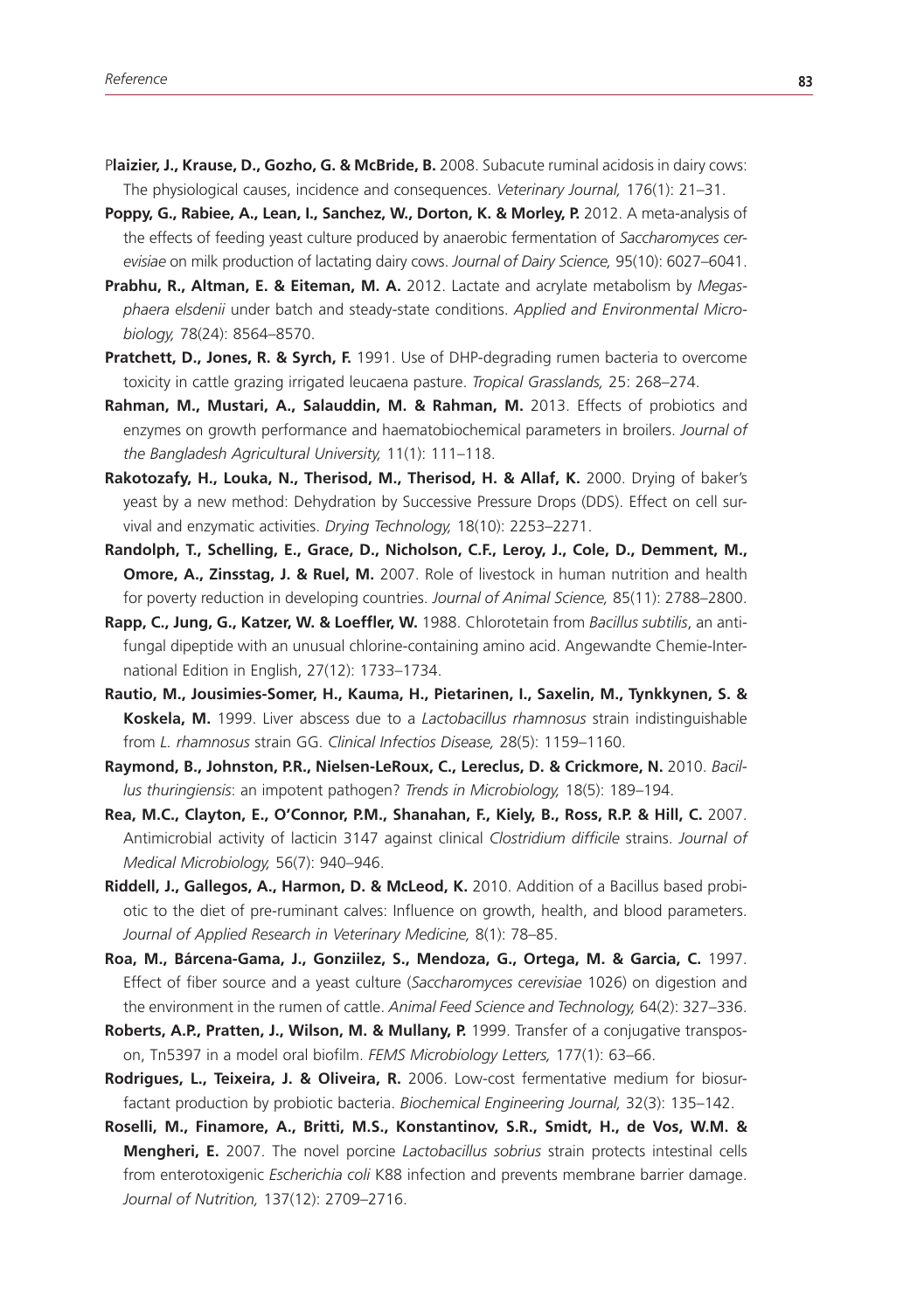- **Ross, G.R., Gusils, C., Oliszewski, R., De Holgado, S.C. & González, S.N.** 2010. Effects of probiotic administration in swine. *Journal of Bioscience and Bioengineering,* 109(6): 545–549.
- **Russell, J. B. & Wilson, D. B.** 1996. Why are ruminal cellulolytic bacteria unable to digest cellulose at low pH? *Journal of Dairy Science,* 79(8): 1503–1509.
- **Salma, U., Miah, A., Tareq, K., Maki, T. & Tsujii, H.** 2007. Effect of dietary *Rhodobacter capsulatus* on egg-yolk cholesterol and laying hen performance. *Poultry Science,* 86(4): 714–719.
- **Salminen, M. K., Tynkkynen, S., Rautelin, H., Saxelin, M., Vaara, M., Ruutu, P., Sarna, S., Valtonen, V. & Järvinen, A.** 2002. *Lactobacillus* bacteremia during a rapid increase in probiotic use of *Lactobacillus rhamnosus* GG in Finland. *Clinical Infectious Disease,* 35(10): 1155–1160.
- Samli, H., Dezcan, S., Koc, F., Ozduven, M., Okur, A.A. & Senkoylu, N. 2010. Effects of *Enterococcus faecium* supplementation and floor type on performance, morphology of erythrocytes and intestinal microbiota in broiler chickens. *British Poultry Science,* 51(4): 564–568.
- **Sanders, M. E., Akkermans, L., Haller, D., Hammerman, C., Heimbach, J., Hörmannsperger, G., Huys, G., Levy, D. D., Lutgendorff, F. & Mack, D.** 2010. Safety assessment of probiotics for human use. *Gut Microbes,* 1(3): 1–22.
- **Sansoucy, R., Jabbar, M., Ehui, S. & Fitzhugh, H.** 1995. Keynote Paper: The contribution of livestock to food security and sustainable development. Livestock development strategies for low income countries - Proceedings of the joint FAO/ILRI roundtable on livestock development strategies for low income countries. International Livestock Research Institute, Addis Ababa, Ethiopia.
- **Santagati, M., Campanile, F. & Stefani, S.** 2012. Genomic diversification of enterococci in hosts: the role of the mobilome. *Frontiers in Microbiology,* 3: Art. no. 95.
- **Sargeant, J., Amezcua, M., Rajic, A. & Waddell, L.** 2007. Pre-harvest interventions to reduce the shedding of *E. coli* O157 in the faeces of weaned domestic ruminants: a systematic review. *Zoonoses and Public Health,* 54(6-7): 260–277.
- **Sartor, R.B.** 2006. Mechanisms of disease: pathogenesis of Crohn's disease and ulcerative colitis. *Nature Clinical Practice Gastroenterology & Hepatology,* 3(7): 390–407.
- **Sato, K., Takahashi, K., Tohno, M., Miura, Y., Kamada, T., Ikegami, S. & Kitazawa, H.**  2009. Immunomodulation in gut-associated lymphoid tissue of neonatal chicks by immunobiotic diets. *Poultry Science,* 88(12): 2532–2538.
- **Saxelin, M., Chuang, N.-H., Chassy, B., Rautelin, H., Mäkelä, P.H., Salminen, S. & Gorbach, S.L.** 1996. Lactobacilli and bacteremia in southern Finland, 1989–1992. *Clinical and Infectious Disease,* 22(3): 564–566.
- **Scharek, L., Guth, J., Reiter, K., Weyrauch, K., Taras, D., Schwerk, P., Schierack, P., Schmidt, M., Wieler, L. & Tedin, K.** 2005. Influence of a probiotic *Enterococcus faecium* strain on development of the immune system of sows and piglets. *Veterinary Immunology and Immunopathology,* 105(1): 151–161.
- **Scharek, L., Altherr, B., Tölke, C. & Schmidt, M.** 2007. Influence of the probiotic *Bacillus cereus* var. *toyoi* on the intestinal immunity of piglets. *Veterinary Immunology and Immunopathology,* 120(3): 136–147.
- **Schoeni, J.L. & Lee Wong, A.C.** 2005. *Bacillus cereus* food poisoning and its toxins. *Journal of Food Protection,* 68(3): 636–648.
- **Sengupta, S., Chattopadhyay, M.K. & Grossart, H.-P.** 2013. The multifaceted roles of antibiotics and antibiotic resistance in nature. *Frontiers in Microbiology,* 4(47).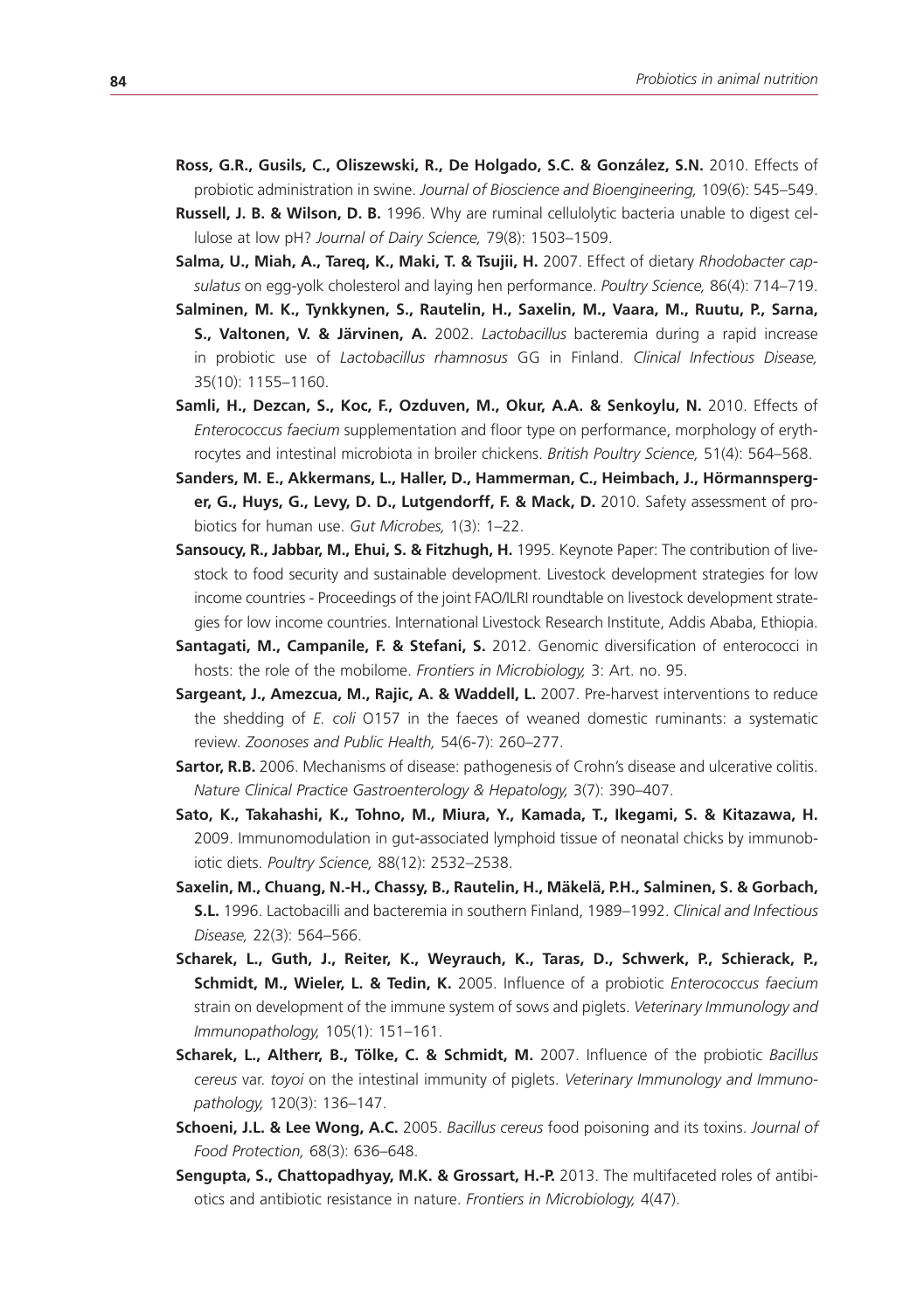- **Seo, J. K., Kim, S.-W., Kim, M. H., Upadhaya, S. D., Kam, D. K. & Ha, J. K.** 2010. Direct-fed microbials for ruminant animals. *Asian-Australasian Journal of Animal Science,* 23(12): 1657–1667.
- **Setlow, P.** 2006. Spores of *Bacillus subtilis*: their resistance to and killing by radiation, heat and chemicals. *Journal of Applied Microbiology,* 101(3): 514-525.
- **Shanahan, F.** 2012. A commentary on the safety of probiotics. *Gastroenterology Clinics of North America*, 41(4): 869-+
- **Shim, Y., Ingale, S., Kim, J., Kim, K., Seo, D., Lee, S., Chae, B. & Kwon, I. 2012. A mul**ti-microbe probiotic formulation processed at low and high drying temperatures: effects on growth performance, nutrient retention and caecal microbiology of broilers. *British Poultry Science,* 53(4): 482–490.
- **Shortt, C.** 1999. The probiotic century: historical and current perspectives. *Trends in Food Science and Technology,* 10(12): 411–417.
- **Shrago, A., Chassy, B. & Dobrogosz, W.** 1986. Conjugal plasmid transfer (pAM beta 1) in Lactobacillus plantarum. *Applied and Environmental Microbiology,* 52(3): 574–576.
- **Siepert, B., Reinhardt, N., Kreuzer, S., Bondzio, A., Twardziok, S., Brockmann, G., Nöckler, K., Szabó, I., Janczyk, P. & Pieper, R.** 2014. *Enterococcus faecium* NCIMB 10415 supplementation affects intestinal immune-associated gene expression in post-weaning piglets. *Veterinary Immunology and Immunopathology,* 157(1): 65–77.
- **Singer, R.S., Finch, R., Wegener, H. C., Bywater, R., Walters, J. & Lipsitch, M. 2003. Anti**biotic resistance—the interplay between antibiotic use in animals and human beings. *Lancet Infectious Diseases,* 3(1): 47–51.
- **Skinner, J.T., Bauer, S., Young, V., Pauling, G. & Wilson, J.** 2010. An economic analysis of the impact of subclinical (mild) necrotic enteritis in broiler chickens. *Avian Disease,* 54(4): 1237–1240.
- **Smith, J., Sones, K., Grace, D., MacMillan, S., Tarawali, S. & Herrero, M.** 2013. Beyond milk, meat, and eggs: Role of livestock in food and nutrition security. *Animal Frontiers,* 3(1): 6–13.
- **Snoeyenbos, G., Weinack, O. M. & Smyser, C.** 1979. Further studies on competitive exclusion for controlling salmonellae in chickens. *Avian Disease,* 23(4): 904–914.
- **Soleman, N., Laferl, H., Kneifel, W., Tucek, G., Budschedl, E., Weber, H., Pichler, H. & Mayer, H.K.** 2003. How safe is safe?-a case of *Lactobacillus paracasei* ssp. *paracasei* endocarditis and discussion of the safety of lactic acid bacteria. *Scandinavian Journal of Infectious Disease,* 35(10): 759–762.
- **Spera, R.V. & Farber, B.F.** 1992. Multiple-resistant *Enterococcus faecium*: the nosocomial pathogen of the 1990s. *Journal of the American Medical Association,* 268(18): 2563–2564.
- **Stella, A., Paratte, R., Valnegri, L., Cigalino, G., Soncini, G., Chevaux, E., Dell'Orto, V. & Savoini, G.** 2007. Effect of administration of live *Saccharomyces cerevisiae* on milk production, milk composition, blood metabolites, and faecal flora in early lactating dairy goats. *Small Ruminant Research,* 67(1): 7–13.
- **Strompfova, V., Marci**ň**áková, M., Simonová, M., Gancar**č**íková, S., Jonecová, Z., Sciranková,** Ľ**., Koš**č**ová, J., Buleca, V.,** Č**obanová, K. & Lauková, A.** 2006. Enterococcus faecium EK13—an enterocin a-producing strain with probiotic character and its effect in piglets. *Anaerobe,* 12(5): 242–248.
- **Sun, L., Lu, Z., Bie, X., Lu, F. & Yang, S.** 2006. Isolation and characterization of a co-producer of fengycins and surfactins, endophytic *Bacillus amyloliquefaciens* ES-2, from *Scutellaria baicalensis* Georgi. *World Journal of Microbial Biotechnology,* 22(12): 1259–1266.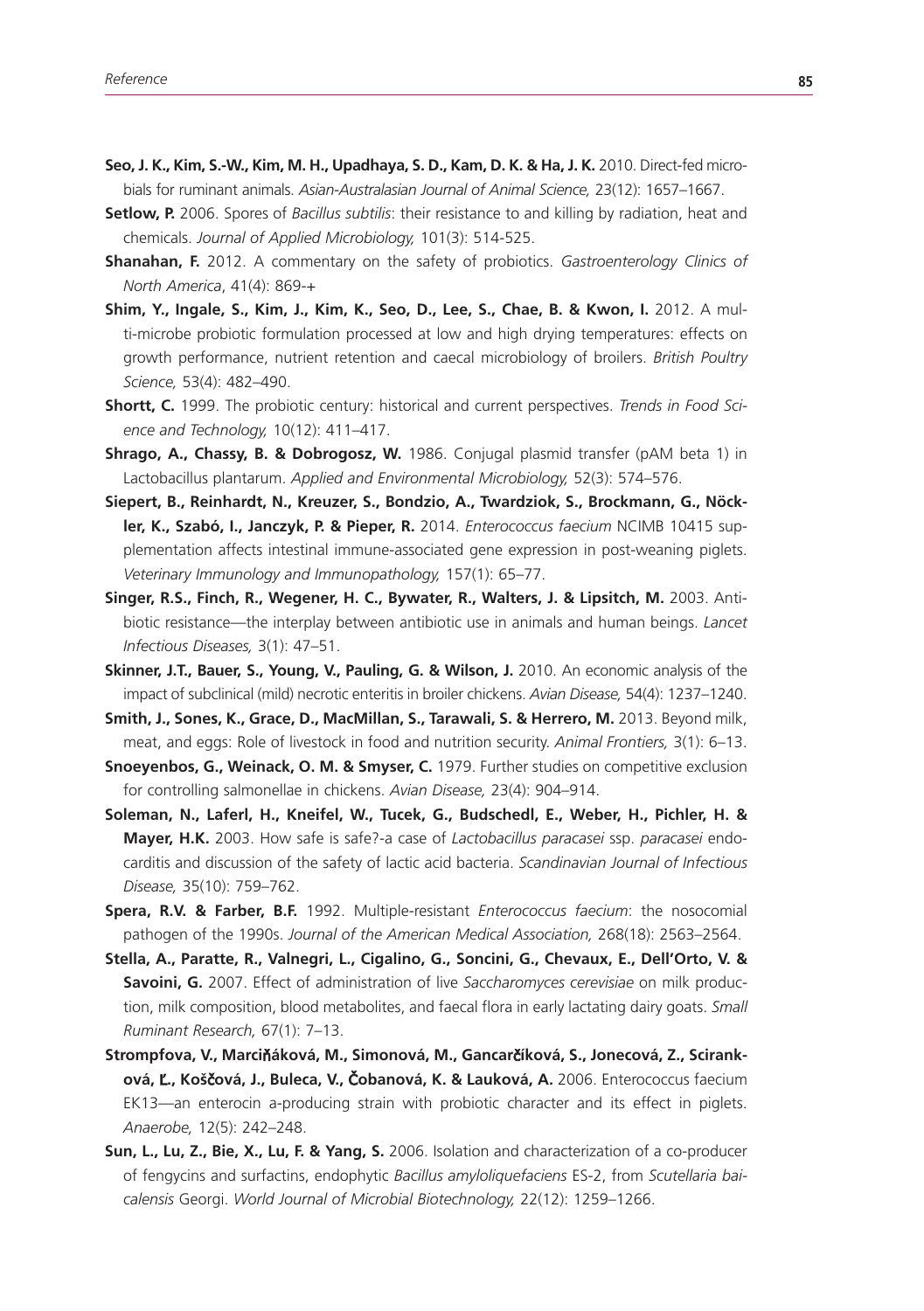- **Szabó, I., Wieler, L.H., Tedin, K., Scharek-Tedin, L., Taras, D., Hensel, A., Appel, B. & Nöckler, K.** 2009. Influence of a probiotic strain of *Enterococcus faecium* on *Salmonella enterica* serovar Typhimurium DT104 infection in a porcine animal infection model. *Applied and Environmental Microbiology,* 75(9): 2621–2628.
- **Tam, N.K., Uyen, N.Q., Hong, H.A., Duc, L.H., Hoa, T.T., Serra, C.R., Henriques, A.O. & Cutting, S.M.** 2006. The intestinal life cycle of *Bacillus subtilis* and close relatives. *Journal of Bacteriology,* 188(7): 2692–2700.
- **Tannock, G.W.** 1987. Conjugal transfer of plasmid pAM beta 1 in *Lactobacillus reuteri* and between lactobacilli and *Enterococcus faecalis*. *Applied and Environmental Microbiology,* 53(11): 2693–2695.
- **Tannock, G.W., Luchansky, J.B., Miller, L., Connell, H., Thode-Andersen, S., Mercer, A.A. & Klaenhammer, T.R.** 1994. Molecular characterization of a plasmid-borne (pGT633) erythromycin resistance determinant (ermGT) from L*actobacillus reuteri* 100-63. *Plasmid,* 31(1): 60–71.
- **Taras, D., Vahjen, W., Macha, M. & Simon, O.** 2005. Response of performance characteristics and faecal consistency to long-lasting dietary supplementation with the probiotic strain *Bacillus cereus* var. *toyoi* to sows and piglets. *Archives of Animal Nutrition,* 59(6): 405–417.
- **Taras, D., Vahjen, W., Macha, M. & Simon, O.** 2006. Performance, diarrhoea incidence, and occurrence of virulence genes during long-term administration of a probiotic strain to sows and piglets. *Journal of Animal Science,* 84(3): 608–617.
- **Tellez, G., Pixley, C., Wolfenden, R.E., Layton, S.L. & Hargis, B.M.** 2012. Probiotics/direct fed microbials for Salmonella control in poultry. *Food Research International,* 45(2): 628–633.
- **Teo, A.Y.-L. & Tan, H.-M.** 2005. Inhibition of *Clostridium perfringens* by a novel strain of *Bacillus subtilis* isolated from the gastro-intestinal tracts of healthy chickens. *Applied Environmental Microbiology,* 71(8): 4185–4190.
- **Thrune, M., Bach, A., Ruiz-Moreno, M., Stern, M. & Linn, J.** 2009. Effects of *Saccharomyces cerevisiae* on ruminal pH and microbial fermentation in dairy cows: Yeast supplementation on rumen fermentation. *Livesock. Science,* 124(1): 261–265.
- **Thumu, S.C.R. & Halami, P.M.** 2012. Presence of erythromycin and tetracycline resistance genes in lactic acid bacteria from fermented foods of Indian origin. *Antonie Van Leeuwenhoek,* 102(4): 541–551.
- **Timbermont, L., Haesebrouck, F., Ducatelle, R. & Van Immerseel, F. 2011. Necrotic enteritis** in broilers: an updated review on the pathogenesis. *Avian Pathology,* 40(4): 341–347.
- **Timmer, J. & Kromkamp, J.** 1994. Efficiency of lactic acid production by *Lactobacillus helveticus*  in a membrane cell recycle reactor. *FEMS Microbiology Reviews,* 14(1): 29–38.
- **Tuomola, E.M. & Salminen, S.J.** 1998. Adhesion of some probiotic and dairy *Lactobacillus* strains to Caco-2 cell cultures. *International Journal of Food Microbiology,* 41(1): 45–51.
- **Turner, J.R.** 2009. Intestinal mucosal barrier function in health and disease. *Nature Reviews in Immunology,* 9(11): 799–809.
- **Underdahl, N., Torres-Medina, A. & Dosten, A.** 1982. Effect of Streptococcus faecium C-68 in control of Escherichia coli-induced diarrhea in gnotobiotic pigs. *American Journal of Veterinary Research,* 43(12): 2227–2232.
- **US-FDA [United States Food and Drug Administration].** 2013. Micro-organisms & Microbial-Derived Ingredients Used in Food. http://www.fda.gov/Food/IngredientsPackagingLabeling/ GRAS/Micro-organismsMicrobialDerivedIngredients/default.htm Accessed 21 November 2014.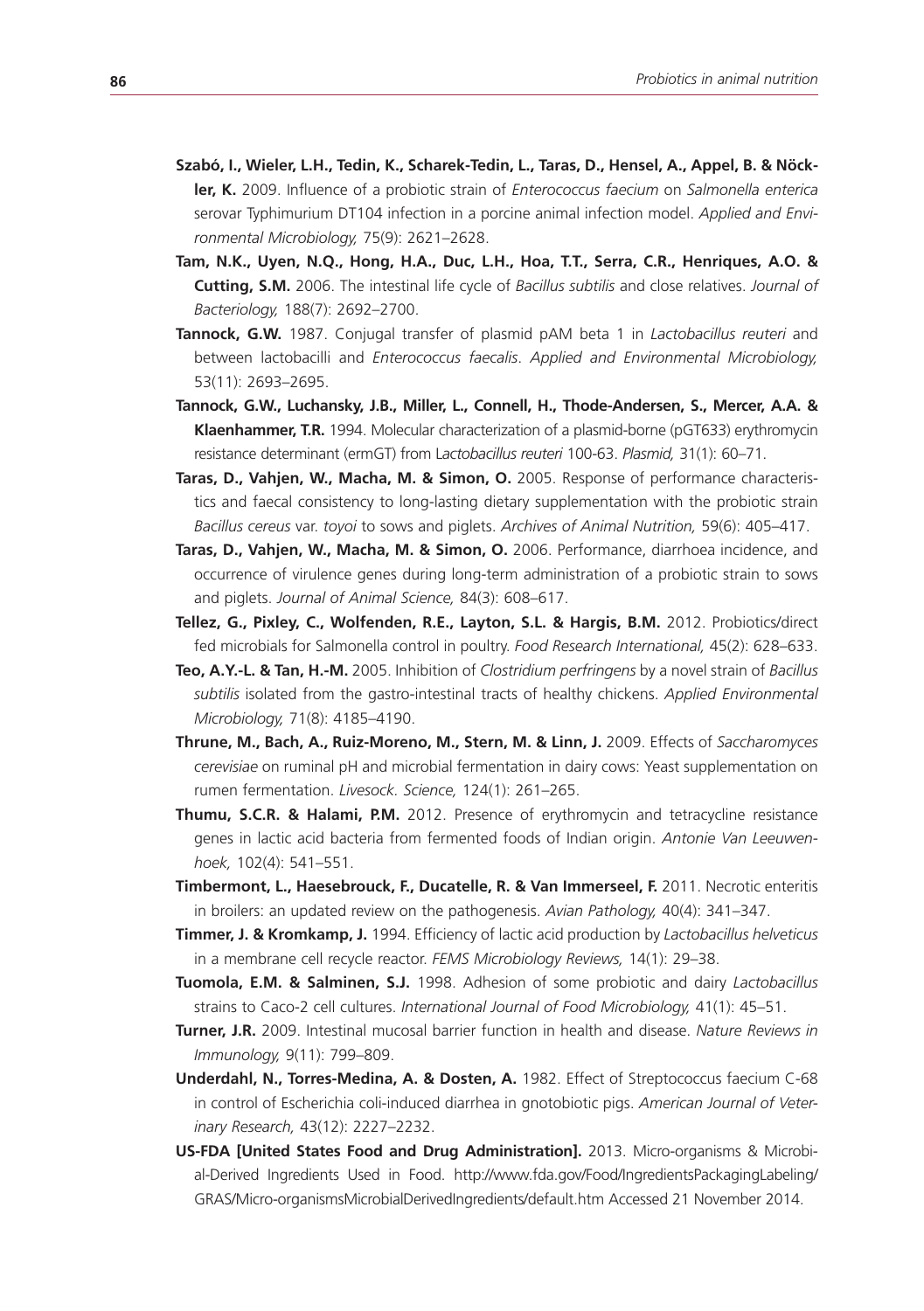- **US-FDA.** 2015. CPG Sec. 689.100 Direct-Fed Microbial Products. http://www.fda.gov/ICECI/ComplianceManuals/CompliancePolicyGuidanceManual/ucm074707.htm Accessed 27 March 2015.
- **Vahjen, W., Jadamus, A. & Simon, O.** 2002. Influence of a probiotic *Enterococcus faecium* strain on selected bacterial groups in the small intestine of growing turkey poults. *Archives of Animal Nutrition,* 56(6): 419–429.
- **van den Bogaard, A.E. & Stobberingh, E.E.** 2000. Epidemiology of resistance to antibiotics: links between animals and humans. *International Journal of Antimicrobial Agents,* 14(4): 327–335.
- V**an der Sluis, W.** 2000. Clostridial enteritis is an often underestimated problem. *World Poultry,* 16(7): 42–43.
- **Van Heugten, E., Funderburke, D. & Dorton, K.** 2003. Growth performance, nutrient digestibility, and fecal microflora in weanling pigs fed live yeast. *Journal of Animal Science,* 81(4): 1004–1012.
- **Van Hoek, A., Margolles, A., Domig, K., Korhonen, J., Zycka-Krzesinska, J., Bardowski, J.,**  Danielsen, M., Huys, G., Morelli, L. & Aarts, H. 2008. Molecular assessment of erythromycin and tetracycline resistance genes in lactic acid bacteria and bifidobacteria and their relation to the phenotypic resistance. *International Journal of Probiotics and Prebiotics,* 3: 271–280.
- van Reenen, C.A. & Dicks, L.M. 2011. Horizontal gene transfer amongst probiotic lactic acid bacteria and other intestinal microbiota: what are the possibilities? A review. *Archives of Microbiology,* 193(3): 157–168.
- **Veizaj-Delia, E., Piu, T., Lekaj, P. & Tafaj, M.** 2010. Using combined probiotic to improve growth performance of weaned piglets on extensive farm conditions. *Livestock Science,* 134(1): 249–251.
- **Wang, A., Yu, H., Gao, X., Li, X. & Qiao, S.** 2009. Influence of *Lactobacillus fermentum* I5007 on the intestinal and systemic immune responses of healthy and *E. coli* challenged piglets. *Antonie Van Leeuwenhoek,* 96(1): 89–98.
- **Waters, C. M. & Bassler, B. L.** 2005. Quorum sensing: cell-to-cell communication in bacteria. *Annual Review of Cell and Developmental Biology,* 21: 319–346.
- **Watkins, B.A., Miller, B.F. & Neil, D.H.** 1982. *In vivo* inhibitory effects of *Lactobacillus acidophilus* against pathogenic *Escherichia coli* in gnotobiotic chicks. *Poultry Science,* 61(7): 1298– 1308.
- **Weese, J.S.** 2002. Microbiologic evaluation of commercial probiotics. *Journal of the American Veterinary Medical Association,* 220(6): 794–797.
- **Weese, J.S.** 2003. Evaluation of deficiencies in labeling of commercial probiotics. *Canadian Veterinary Journal,* 44(12): 982–983.
- **Weese, J.S. & Martin, H.** 2011. Assessment of commercial probiotic bacterial contents and label accuracy. *Canadian Veterinary Journal,* 52(1): 43–46.
- **Weinberg, Z.G., Muck, R.E., Weimer, P.J., Chen, Y. & Gamburg, M.** 2004. Lactic acid bacteria used in inoculants for silage as probiotics for ruminants. *Applied Biochemical Biotechnology,* 118(1-3): 1–9.
- **Weiss, W., Wyatt, D. & McKelvey, T.** 2008. Effect of feeding propionibacteria on milk production by early lactation dairy cows. *Journal of Dairy Science,* 91(2): 646–652.
- **Wen, K., Li, G., Bui, T., Liu, F., Li, Y., Kocher, J., Lin, L., Yang, X. & Yuan, L.** 2012. High dose and low dose *Lactobacillus acidophilus* exerted differential immune modulating effects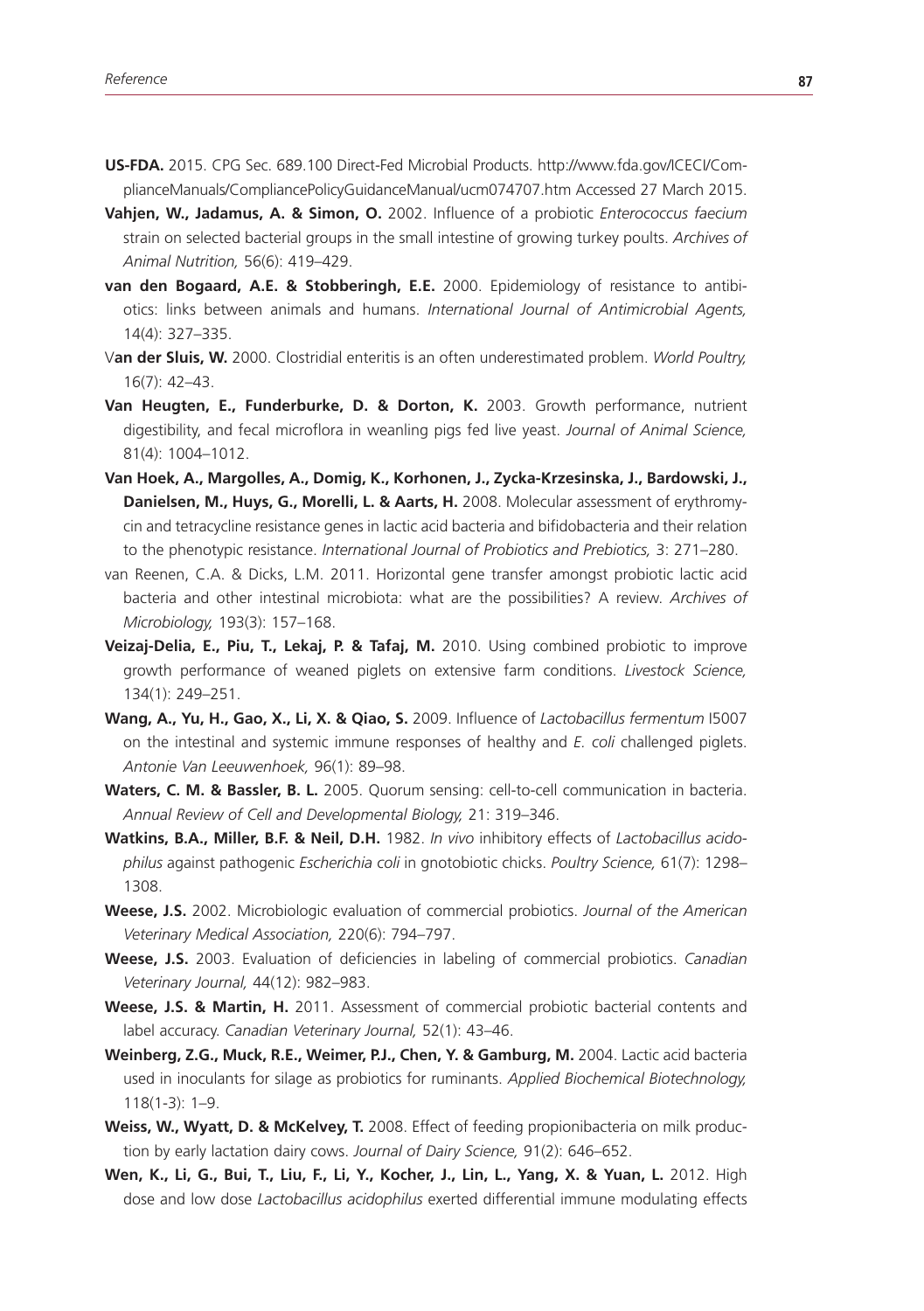on T cell immune responses induced by an oral human rotavirus vaccine in gnotobiotic pigs. *Vaccine,* 30(6): 1198–1207.

- **Wideman, R., Hamal, K., Stark, J., Blankenship, J., Lester, H., Mitchell, K., Lorenzoni, G. & Pevzner, I.** 2012. A wire-flooring model for inducing lameness in broilers: Evaluation of probiotics as a prophylactic treatment. *Poultry Science,* 91(4): 870–883.
- **Wiedemann, I., Breukink, E., van Kraaij, C., Kuipers, O.P., Bierbaum, G., de Kruijff, B. & Sahl, H.-G.** 2001. Specific binding of nisin to the peptidoglycan precursor lipid II combines pore formation and inhibition of cell wall biosynthesis for potent antibiotic activity. *Journal of Biological Chemistry,* 276(3): 1772–1779.
- **Williams, R.** 1999. A compartmentalised model for the estimation of the cost of coccidiosis to the world's chicken production industry. *International Journal of Parasitology,* 29(8): 1209– 1229.
- **Willis, W. & Reid, L.** 2008. Investigating the effects of dietary probiotic feeding regimens on broiler chicken production and *Campylobacter jejuni* presence. *Poultry Science,* 87(4): 606–611.
- **Wisener, L., Sargeant, J., O'Connor, A., Faires, M. & Glass-Kaastra, S.** 2014. The use of direct-fed microbials to reduce shedding of *Escherichia coli* O157 in beef cattle: a systematic review and meta-analysis. *Zoonoses and Public Health,* 62: 7589.
- **Wozniak, R.A. & Waldor, M.K.** 2010. Integrative and conjugative elements: mosaic mobile genetic elements enabling dynamic lateral gene flow. *Nature Reviews in Microbiology,* 8(8): 552–563.
- **Xiaodong, W., Xuan, G. & Rakshit, S.** 1997. Direct fermentative production of lactic acid on cassava and other starch substrates. *Biotechnology Letters,* 19(9): 841–843.
- Xu, C.-L., Ji, C., Ma, Q., Hao, K., Jin, Z.-Y. & Li, K. 2006. Effects of a dried *Bacillus subtilis* culture on egg quality. *Poultry Science,* 85(2): 364–368.
- Yang, C., Cao, G., Ferket, P., Liu, T., Zhou, L., Zhang, L., Xiao, Y. & Chen, A. 2012a. Effects of probiotic, *Clostridium butyricum*, on growth performance, immune function, and caecal microflora in broiler chickens. *Poultry Science,* 91(9): 21212129.
- Yang, H., Liu, Y., Xu, S., Li, Y. & Xu, Y. 2012b. Influence of symbiotics on the bacterial community in the caecal contents of broilers analysed by PCR-DGGE. *Acta Agri. Zhejiang,*  24(1): 26–31.
- Yeoman, C.J. & White, B.A. 2014. Gastro-intestinal tract microbiota and probiotics in production animals. *Annual Review of Animal Bioscience,* 2(1): 469–486.
- **Yeoman, C.J., Chia, N., Jeraldo, P., Sipos, M., Goldenfeld, N.D. & White, B.A.** 2012. The microbiome of the chicken gastro-intestinal tract. *Animal Health Research Reviews,* 13(01): 89–99.
- **Yildirim, Z. & Johnson, M.G.** 1998. Characterization and antimicrobial spectrum of bifidocin B, a bacteriocin produced by *Bifidobacterium bifidum* NCFB 1454. *Journal of Food Protection,* 61(1): 47–51.
- **Yörük, M., Gül, M., Hayirli, A. & Macit, M.** 2004. The effects of supplementation of humate and probiotic on egg production and quality parameters during the late laying period in hens. *Poultry Science,* 83(1): 84–88.
- **Yousefi, M. & Karkoodi, K.** 2007. Effect of probiotic Thepax® and *Saccharomyces cerevisiae* supplementation on performance and egg quality of laying hens. *International Journal of Poultry Science,* 6(1): 52–54.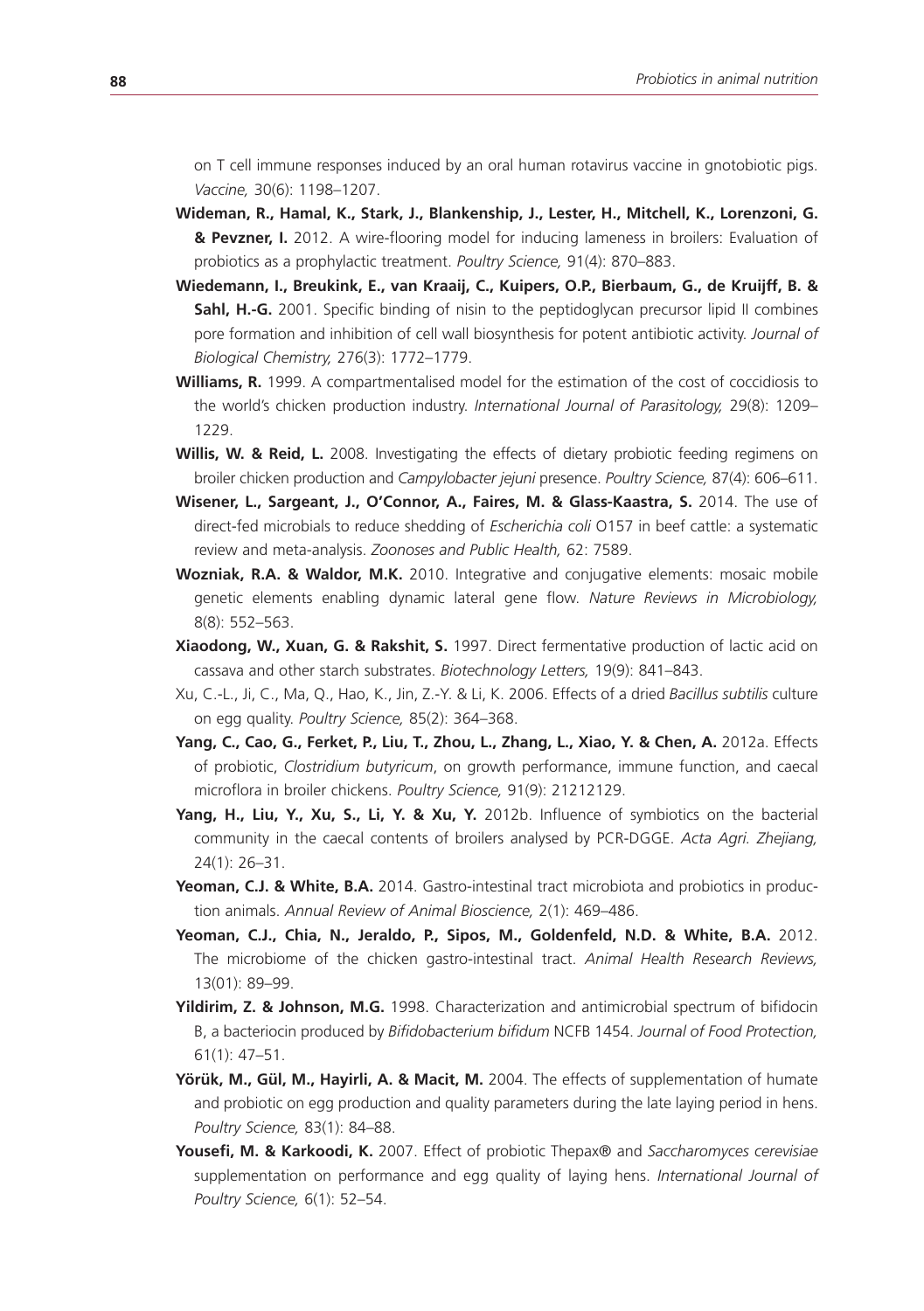- **Zeyner, A. & Boldt, E.** 2006. Effects of a probiotic *Enterococcus faecium* strain supplemented from birth to weaning on diarrhoea patterns and performance of piglets. *Journal of Animal Physiology and Animal Nutrition,* 90(1-2): 25–31.
- **Zhang, Z. & Kim, I.** 2014. Effects of multistrain probiotics on growth performance, apparent ileal nutrient digestibility, blood characteristics, cecal microbial shedding, and excreta odor contents in broilers. *Poultry Science,* 93(2): 364–370.
- **Zhang, A., Lee, B., Lee, S., Lee, K., An, G., Song, K. & Lee, C.** 2005. Effects of yeast (Saccharomyces cerevisiae) cell components on growth performance, meat quality, and ileal mucosa development of broiler chicks. *Poultry Science,* 84(7): 1015–1021.
- **Zhang, B., Yang, X., Guo, Y. & Long, F.** 2011. Effects of dietary lipids and Clostridium butyricum on the performance and the digestive tract of broiler chickens. *Archives of Animal Nutrition,* 65(4): 329–339.
- **Zhang, J., Xie, Q., Ji, J., Yang, W., Wu, Y., Li, C., Ma, J. & Bi, Y.** 2012. Different combinations of probiotics improve the production performance, egg quality, and immune response of layer hens. *Poultry Science,* 91(11): 2755–2760.
- **Zhang, H.S., Wang, H.F., Shepherd, M., Wen, K., Li, G.H., Yang, X.D., Kocher, J., Giri-Rachman, E., Dickerman, A., Settlage, R. & Yuan, L.J.** 2014a. Probiotics and virulent human rotavirus modulate the transplanted human gut microbiota in gnotobiotic pigs. *Gut Pathogens,* 6: Art. No. 39.
- **Zhang, J., Yang, C., Cao, G., Zeng, X. & Liu, J.** 2014b. *Bacillus amyloliquefaciens* and its application as a probiotic. *Chinese Journal of Animal Nutrition,* 26(4): 863–867.
- **Zhao, X., Guo, Y., Guo, S. & Tan, J.** 2013. Effects of *Clostridium butyricum* and *Enterococcus faecium* on growth performance, lipid metabolism, and cecal microbiota of broiler chickens. *Applied Microbiology and Biotechnology,* 97(14): 6477–6488.
- **Zhou, X., Wang, Y., Gu, Q. & Li, W.** 2010. Effect of dietary probiotic, *Bacillus coagulans,* on growth performance, chemical composition, and meat quality of Guangxi Yellow chicken. *Poultry Science,* 89(3): 588–593.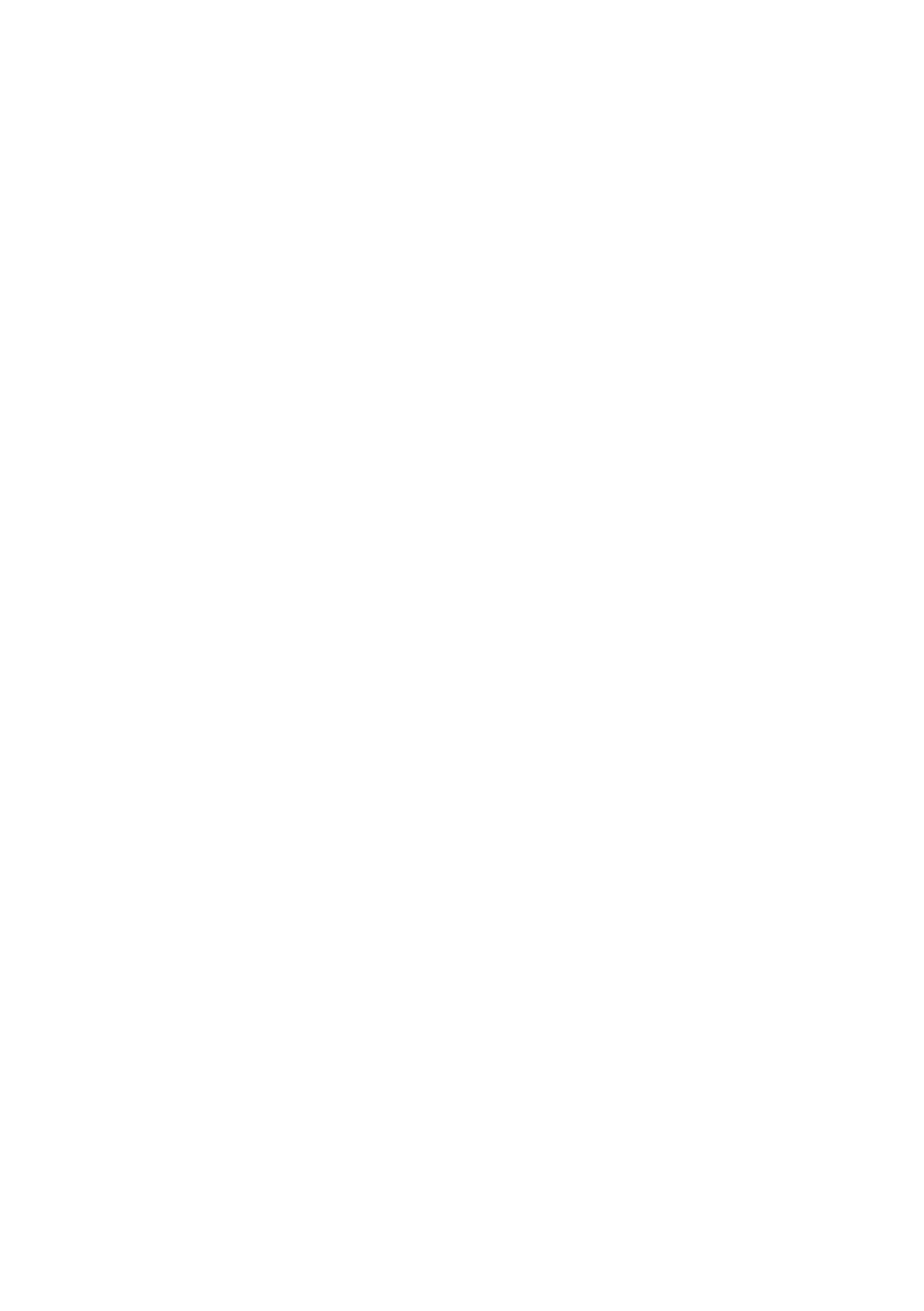## **FAO TECHNICAL PAPERS**

FAO ANIMAL PRODUCTION AND HEALTH PAPERS

- Animal breeding: selected articles from the *World Animal Review*, 1977 (C E F S)
- Eradication of hog cholera and African swine fever, 1976 (E F S)
- Insecticides and application equipment for tsetse control, 1977 (E F)
- New feed resources, 1977 (E/F/S)
- Bibliography of the criollo cattle of the Americas, 1977 (E/S)
- Mediterranean cattle and sheep in crossbreeding, 1977 (E F)
- The environmental impact of tsetse control operations, 1977 (E F)
- 7 Rev.1 The environmental impact of tsetse control operations, 1980 (E F)
- Declining breeds of Mediterranean sheep, 1978 (E F)
- Slaughterhouse and slaughterslab design and construction, 1978 (E F S)
- Treating straw for animal feeding, 1978 (C E F S)
- Packaging, storage and distribution of processed milk, 1978 (E)
- Ruminant nutrition: selected articles from the *World Animal Review*, 1978 (C E F S)
- Buffalo reproduction and artificial insemination, 1979 (E\*)
- The African trypanosomiases, 1979 (E F)
- Establishment of dairy training centres, 1979 (E)
- Open yard housing for young cattle, 1981 (Ar E F S)
- Prolific tropical sheep, 1980 (E F S)
- Feed from animal wastes: state of knowledge, 1980 (C E)
- East Coast fever and related tick-borne diseases, 1980 (E)
- 20/1 Trypanotolerant livestock in West and Central Africa Vol. 1. General study, 1980 (E F)
- 20/2 Trypanotolerant livestock in West and Central Africa Vol. 2. Country studies, 1980 (E F)
- 20/3 Le bétail trypanotolérant en Afrique occidentale et centrale Vol. 3. Bilan d'une décennie, 1988 (F)
- Guideline for dairy accounting, 1980 (E)
- Recursos genéticos animales en América Latina, 1981 (S)
- Disease control in semen and embryos, 1981 (C E F S)
- Animal genetic resources conservation and management, 1981 (C E)
- Reproductive efficiency in cattle, 1982 (C E F S)
- Camels and camel milk, 1982 (E)
- Deer farming, 1982 (E)
- Feed from animal wastes: feeding manual, 1982 (C E)
- Echinococcosis/hydatidosis surveillance, prevention and control: FAO/UNEP/WHO guidelines, 1982 (E)
- Sheep and goat breeds of India, 1982 (E)
- Hormones in animal production, 1982 (E)
- Crop residues and agro-industrial by-products in animal feeding, 1982 (E/F)
- Haemorrhagic septicaemia, 1982 (E F)
- Breeding plans for ruminant livestock in the tropics, 1982 (E F S)
- Off-tastes in raw and reconstituted milk, 1983 (Ar E F S)
- Ticks and tick-borne diseases: selected articles from the *World Animal Review*, 1983 (E F S)
- African animal trypanosomiasis: selected articles from the *World Animal Review*, 1983 (E F)
- Diagnosis and vaccination for the control of brucellosis in the Near East, 1982 (Ar E)
- Solar energy in small-scale milk collection and processing, 1983 (E F)
- Intensive sheep production in the Near East, 1983 (Ar E)
- Integrating crops and livestock in West Africa, 1983 (E F)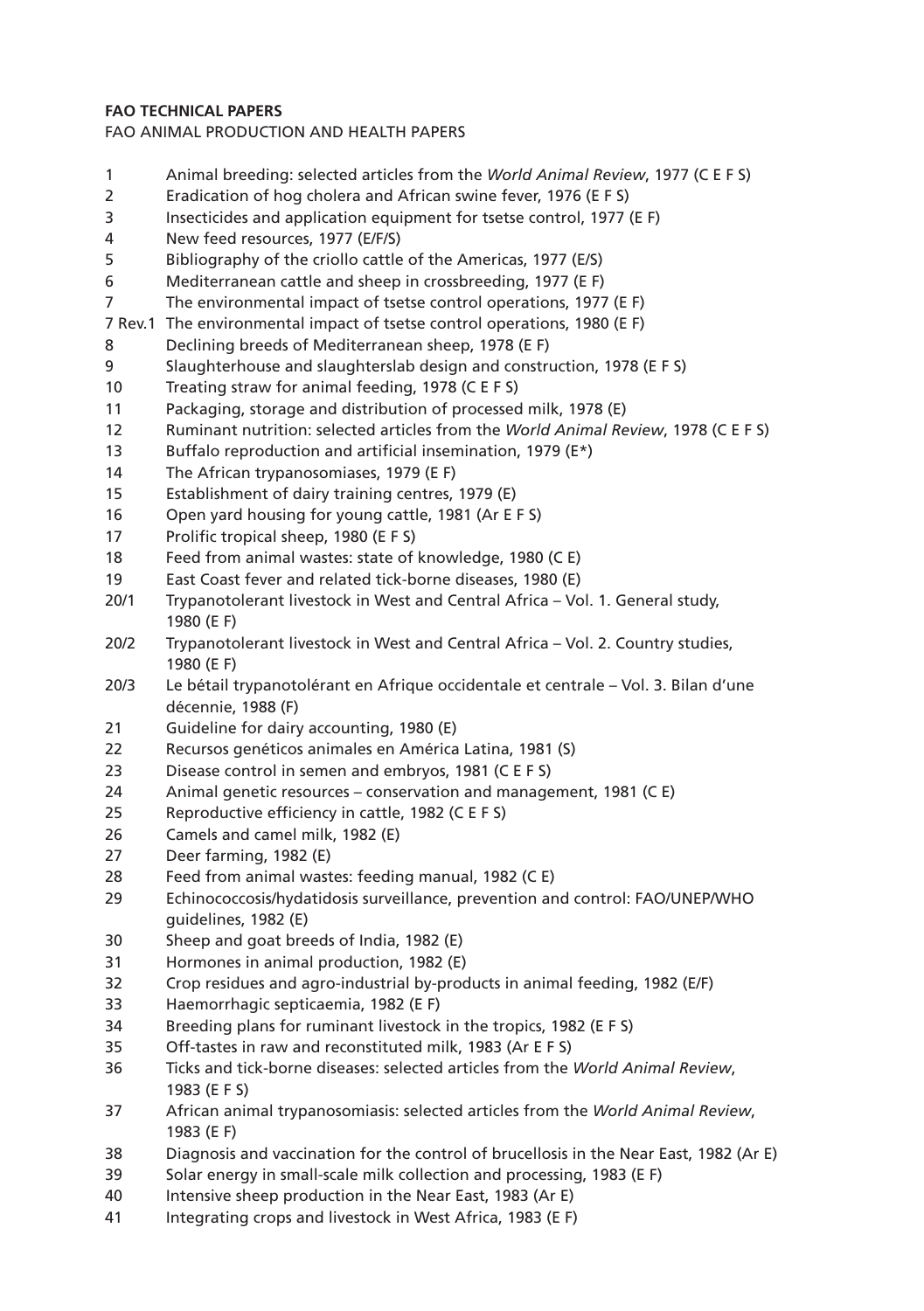- 42 Animal energy in agriculture in Africa and Asia, 1984 (E/F S)
- 43 Olive by-products for animal feed, 1985 (Ar E F S)
- 44/1 Animal genetic resources conservation by management, data banks and training, 1984 (E)
- 44/2 Animal genetic resources: cryogenic storage of germplasm and molecular engineering, 1984 (E)
- 45 Maintenance systems for the dairy plant, 1984 (E)
- 46 Livestock breeds of China, 1984 (E F S)
- 47 Réfrigération du lait à la ferme et organisation des transports, 1985 (F)
- 48 La fromagerie et les variétés de fromages du bassin méditerranéen, 1985 (F)
- 49 Manual for the slaughter of small ruminants in developing countries, 1985 (E)
- 50 Better utilization of crop residues and by-products in animal feeding: research guidelines – 1. State of knowledge, 1985 (E)
- 50/2 Better utilization of crop residues and by-products in animal feeding: research guidelines – 2. A practical manual for research workers, 1986 (E)
- 51 Dried salted meats: charque and carne-de-sol, 1985 (E)
- 52 Small-scale sausage production, 1985 (E)
- 53 Slaughterhouse cleaning and sanitation, 1985 (E)
- 54 Small ruminants in the Near East Vol. I. Selected papers presented for the Expert Consultation on Small Ruminant Research and Development in the Near East (Tunis, 1985), 1987 (E)
- 55 Small ruminants in the Near East Vol. II. Selected articles from *World Animal Review* 1972-1986, 1987 (Ar E)
- 56 Sheep and goats in Pakistan, 1985 (E)
- 57 The Awassi sheep with special reference to the improved dairy type, 1985 (E)
- 58 Small ruminant production in the developing countries, 1986 (E)
- 59/1 Animal genetic resources data banks
	- 1. Computer systems study for regional data banks, 1986 (E)
- 59/2 Animal genetic resources data banks –
- 2. Descriptor lists for cattle, buffalo, pigs, sheep and goats, 1986 (E F S)
- 59/3 Animal genetic resources data banks
	- 3. Descriptor lists for poultry, 1986 (E F S)
- 60 Sheep and goats in Turkey, 1986 (E)
- 61 The Przewalski horse and restoration to its natural habitat in Mongolia, 1986 (E)
- 62 Milk and dairy products: production and processing costs, 1988 (E F S)
- 63 Proceedings of the FAO expert consultation on the substitution of imported concentrate feeds in animal production systems in developing countries, 1987 (C E)
- 64 Poultry management and diseases in the Near East, 1987 (Ar)
- 65 Animal genetic resources of the USSR, 1989 (E)
- 66 Animal genetic resources strategies for improved use and conservation, 1987 (E)
- 67/1 Trypanotolerant cattle and livestock development in West and Central Africa Vol. I, 1987 (E)
- 67/2 Trypanotolerant cattle and livestock development in West and Central Africa Vol. II, 1987 (E)
- 68 Crossbreeding *Bos indicus* and *Bos taurus* for milk production in the tropics, 1987 (E)
- 69 Village milk processing, 1988 (E F S)
- 70 Sheep and goat meat production in the humid tropics of West Africa, 1989 (E/F)
- 71 The development of village-based sheep production in West Africa, 1988 (Ar E F S) (Published as Training manual for extension workers, M/S5840E)
- 72 Sugarcane as feed, 1988 (E/S)
- 73 Standard design for small-scale modular slaughterhouses, 1988 (E)
- 74 Small ruminants in the Near East Vol. III. North Africa, 1989 (E)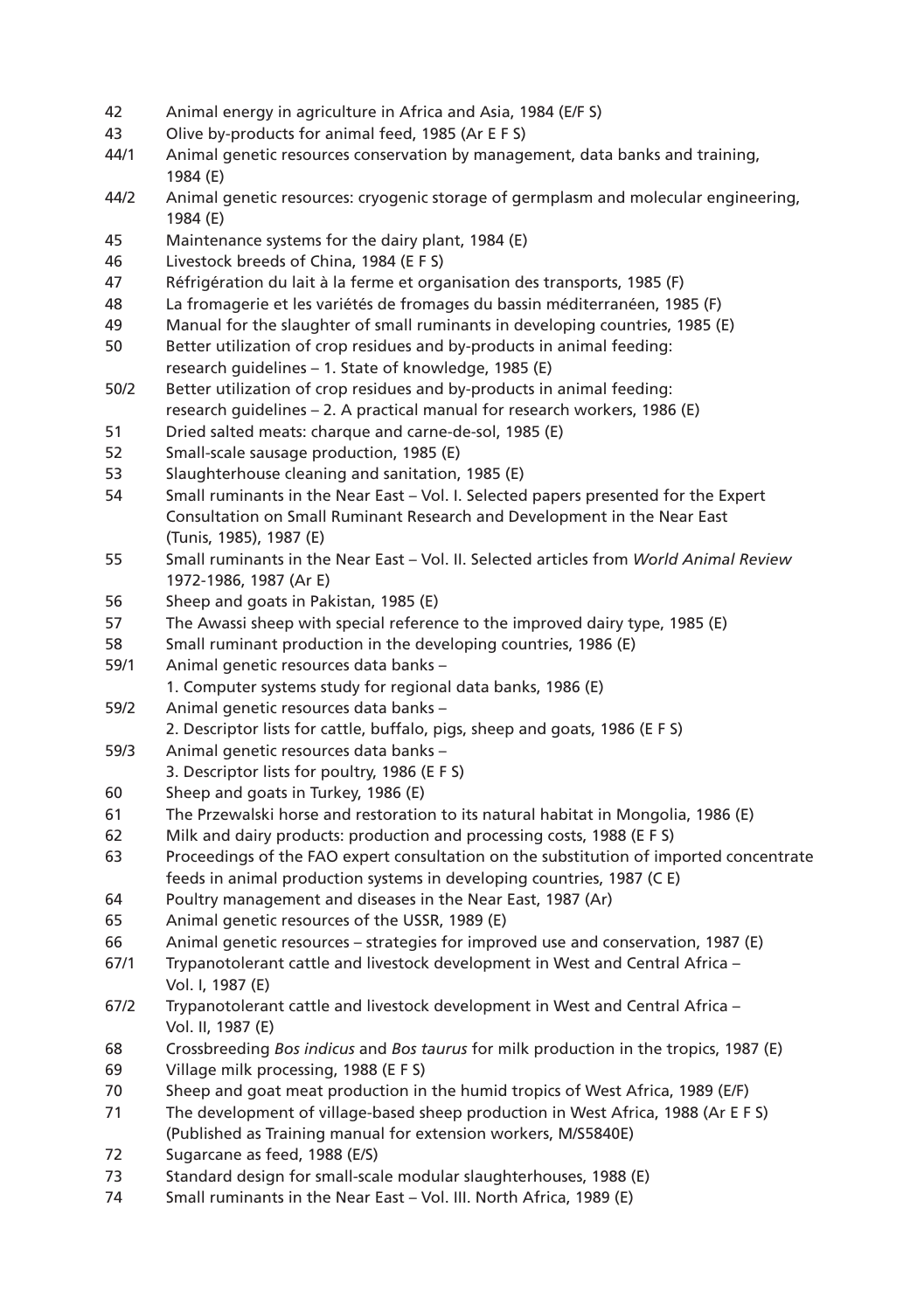- The eradication of ticks, 1989 (E/S)
- Ex situ cryoconservation of genomes and genes of endangered cattle breeds by means of modern biotechnological methods, 1989 (E)
- Training manual for embryo transfer in cattle, 1991 (E)
- Milking, milk production hygiene and udder health, 1989 (E)
- Manual of simple methods of meat preservation, 1990 (E)
- Animal genetic resources a global programme for sustainable development, 1990 (E)
- Veterinary diagnostic bacteriology a manual of laboratory procedures of selected diseases of livestock, 1990 (E F)
- Reproduction in camels a review, 1990 (E)
- Training manual on artificial insemination in sheep and goats, 1991 (E F)
- Training manual for embryo transfer in water buffaloes, 1991 (E)
- The technology of traditional milk products in developing countries, 1990 (E)
- Feeding dairy cows in the tropics, 1991 (E)
- 87 Manual for the production of anthrax and blackleg vaccines, 1991 (E F)
- Small ruminant production and the small ruminant genetic resource in tropical Africa, 1991 (E)
- Manual for the production of Marek's disease, Gumboro disease and inactivated Newcastle disease vaccines, 1991 (E F)
- Application of biotechnology to nutrition of animals in developing countries, 1991 (E F)
- Guidelines for slaughtering, meat cutting and further processing, 1991 (E F)
- Manual on meat cold store operation and management, 1991 (E S)
- Utilization of renewable energy sources and energy-saving technologies by small-scale milk plants and collection centres, 1992 (E)
- Proceedings of the FAO expert consultation on the genetic aspects of trypanotolerance, 1992 (E)
- Roots, tubers, plantains and bananas in animal feeding, 1992 (E)
- Distribution and impact of helminth diseases of livestock in developing countries, 1992 (E)
- Construction and operation of medium-sized abattoirs in developing countries, 1992 (E)
- Small-scale poultry processing, 1992 (Ar E)
- In situ conservation of livestock and poultry, 1992 (E)
- Programme for the control of African animal trypanosomiasis and related development, 1992 (E)
- Genetic improvement of hair sheep in the tropics, 1992 (E)
- Legume trees and other fodder trees as protein sources for livestock, 1992 (E)
- Improving sheep reproduction in the Near East, 1992 (Ar)
- The management of global animal genetic resources, 1992 (E)
- Sustainable livestock production in the mountain agro-ecosystem of Nepal, 1992 (E)
- Sustainable animal production from small farm systems in South-East Asia, 1993 (E)
- Strategies for sustainable animal agriculture in developing countries, 1993 (E F)
- Evaluation of breeds and crosses of domestic animals, 1993 (E)
- Bovine spongiform encephalopathy, 1993 (Ar E)
- L'amélioration génétique des bovins en Afrique de l'Ouest, 1993 (F)
- L'utilización sostenible de hembras F1 en la producción del ganado lechero tropical, 1993 (S)
- Physiologie de la reproduction des bovins trypanotolérants, 1993 (F)
- The technology of making cheese from camel milk (*Camelus dromedarius*), 2001 (E F)
- Food losses due to non-infectious and production diseases in developing countries, 1993 (E)
- Manuel de formation pratique pour la transplantation embryonnaire chez la brebis et la chèvre, 1993 (F S)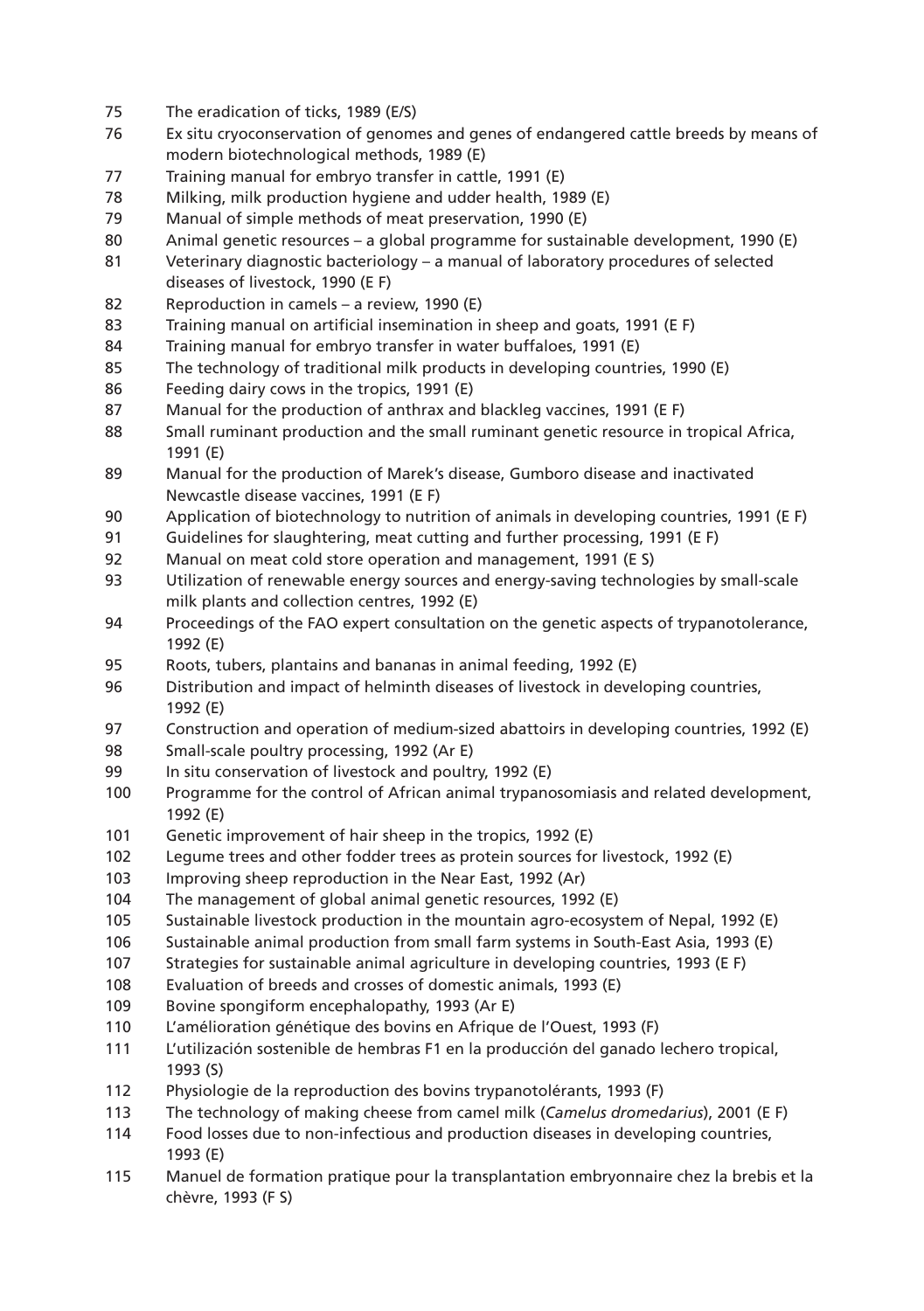- Quality control of veterinary vaccines in developing countries, 1993 (E)
- L'hygiène dans l'industrie alimentaire, 1993 Les produits et l'aplication de l'hygiène, 1993 (F)
- Quality control testing of rinderpest cell culture vaccine, 1994 (E)
- Manual on meat inspection for developing countries, 1994 (E)
- Manual para la instalación del pequeño matadero modular de la FAO, 1994 (S)
- A systematic approach to tsetse and trypanosomiasis control, 1994 (E/F)
- El capibara (*Hydrochoerus hydrochaeris*) Estado actual de su producción, 1994 (S)
- Edible by-products of slaughter animals, 1995 (E S)
- L'approvisionnement des villes africaines en lait et produits laitiers, 1995 (F)
- Veterinary education, 1995 (E)
- Tropical animal feeding A manual for research workers, 1995 (E)
- World livestock production systems Current status, issues and trends, 1996 (E)
- Quality control testing of contagious bovine pleuropneumonia live attenuated vaccine Standard operating procedures, 1996 (E F)
- The world without rinderpest, 1996 (E)
- Manual de prácticas de manejo de alpacas y llamas, 1996 (S)
- Les perspectives de développement de la filière lait de chèvre dans le bassin méditerranéen, 1996 (F)
- Feeding pigs in the tropics, 1997 (E)
- Prevention and control of transboundary animal diseases, 1997 (E)
- Tratamiento y utilización de residuos de origen animal, pesquero y alimenticio en la alimentación animal, 1997 (S)
- Roughage utilization in warm climates, 1997 (E F)
- Proceedings of the first Internet Conference on Salivarian Trypanosomes, 1997 (E)
- Developing national emergency prevention systems for transboundary animal diseases, 1997 (E)
- Producción de cuyes (*Cavia porcellus*), 1997 (S)
- Tree foliage in ruminant nutrition, 1997 (E)
- 140/1 Analisis de sistemas de producción animal Tomo 1: Las bases conceptuales, 1997 (S)
- 140/2 Analisis de sistemas de producción animal Tomo 2: Las herramientas basicas, 1997 (S)
- Biological control of gastro-intestinal nematodes of ruminants using predacious fungi, 1998 (E)
- Village chicken production systems in rural Africa Household food security and gender issues, 1998 (E)
- Agroforestería para la producción animal en América Latina, 1999 (S)
- Ostrich production systems, 1999 (E)
- New technologies in the fight against transboundary animal diseases, 1999 (E)
- El burro como animal de trabajo Manual de capacitación, 2000 (S)
- Mulberry for animal production, 2001 (E)
- Los cerdos locales en los sistemas tradicionales de producción, 2001 (S)
- Animal production based on crop residues Chinese experiences, 2001 (C E)
- Pastoralism in the new millennium, 2001 (E)
- Livestock keeping in urban areas A review of traditional technologies based on literature and field experiences, 2001 (E)
- Mixed crop-livestock farming A review of traditional technologies based on literature and field experiences, 2001 (E)
- Improved animal health for poverty reduction and sustainable livelihoods, 2002 (E)
- Goose production, 2002 (E F)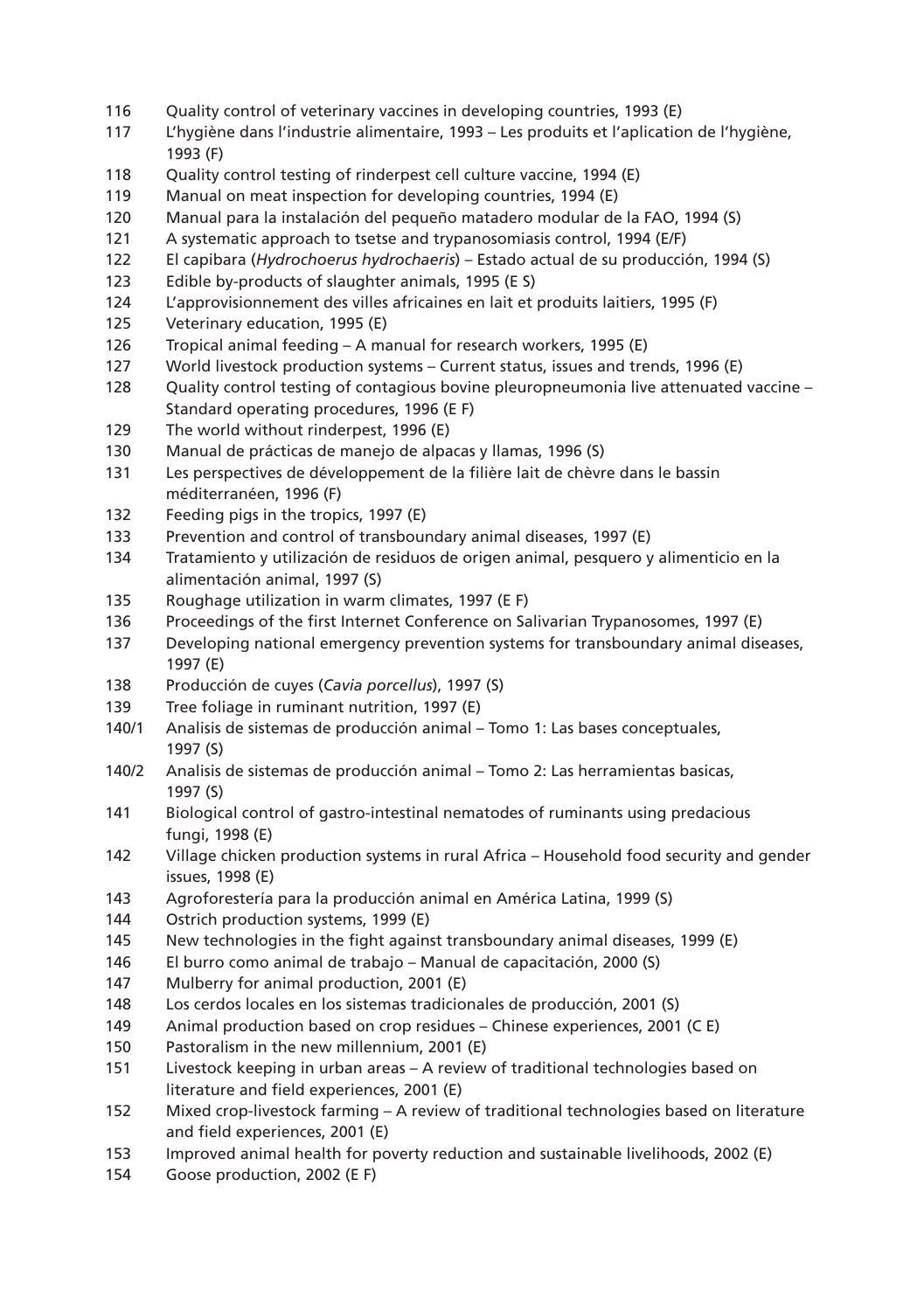- 155 Agroforestería para la producción animal en América Latina II, 2003 (S)
- 156 Guidelines for coordinated human and animal brucellosis surveillance, 2003 (E)
- 157 Resistencia a los antiparasitarios Estado actual con énfasis en América Latina, 2003 (S)
- 158 Employment generation through small-scale dairy marketing and processing, 2003 (E)
- 159 Good practices in planning and management of integrated commercial poultry production in South Asia, 2003 (E)
- 160 Assessing quality and safety of animal feeds, 2004 (E, C)
- 161 FAO technology review: Newcastle disease, 2004 (E)
- 162 Uso de antimicrobianos en animales de consumo Incidencia del desarrollo de resistencias en la salud pública, 2004 (S)
- 163 HIV infections and zoonoses, 2004 (E F S)
- 164 Feed supplementation blocks Urea-molasses multinutrient blocks: simple and effective feed supplement technology for ruminant agriculture, 2007 (E)
- 165 Biosecurity for Highly Pathogenic Avian Influenza Issues and options, 2008 (E F Ar V)
- 166 International trade in wild birds, and related bird movements, in Latin America and the Caribbean, 2009 (Se Ee )
- 167 Livestock keepers guardians of biodiversity, 2009 (E)
- 168 Adding value to livestock diversity Marketing to promote local breeds and improve livelihoods, 2010 (E, F, S)
- 169 Good practices for biosecurity in the pig sector Issues and options in developing and transition countries, 2010 (E, F, C, R\*\* S\*\*)
- 170 La salud pública veterinaria en situaciones de desastres naturales y provocados, 2010 (S)
- 171 Approaches to controlling, preventing and eliminating H5N1 HPAI in endemic countries, 2011 (E, Ar)
- 172 Crop residue based densified total mixed ration A user-friendly approach to utilise food crop by-products for ruminant production, 2012 (E)
- 173 Balanced feeding for improving livestock productivity Increase in milk production and nutrient use efficiency and decrease in methane emission, 2012 (E)
- 174 Invisible Guardians Women manage livestock diversity, 2012 (E)
- 175 Enhancing animal welfare and farmer income through strategic animal feeding Some case studies, 2013 (E)
- 176 Lessons from HPAI A technical stocktaking of coutputs, outcomes, best practices and lessons learned from the fight against highly pathogenic avian influenza in Asia 2005−2011, 2013 (E)
- 177 Mitigation of greenhouse gas emissions in livestock production A review of technical options for non-CO<sub>2</sub> emissions, 2013 (E, S<sup>e</sup>)
- 178 Африканская Чума Свиней в Российской Федерации (2007-2012), 2014 (R)

Availability: July 2016

- Ar Arabic Multil Multilingual
- C Chinese \* Out of print
- 

E – English  $**$  In preparation

- F French e E-publication
- P Portuguese
- S Spanish
- R Russian
- V Vietnamese

The *FAO Technical Papers* are available through the authorized FAO Sales Agents or directly from Sales and Marketing Group, FAO, Viale delle Terme di Caracalla, 00153 Rome, Italy.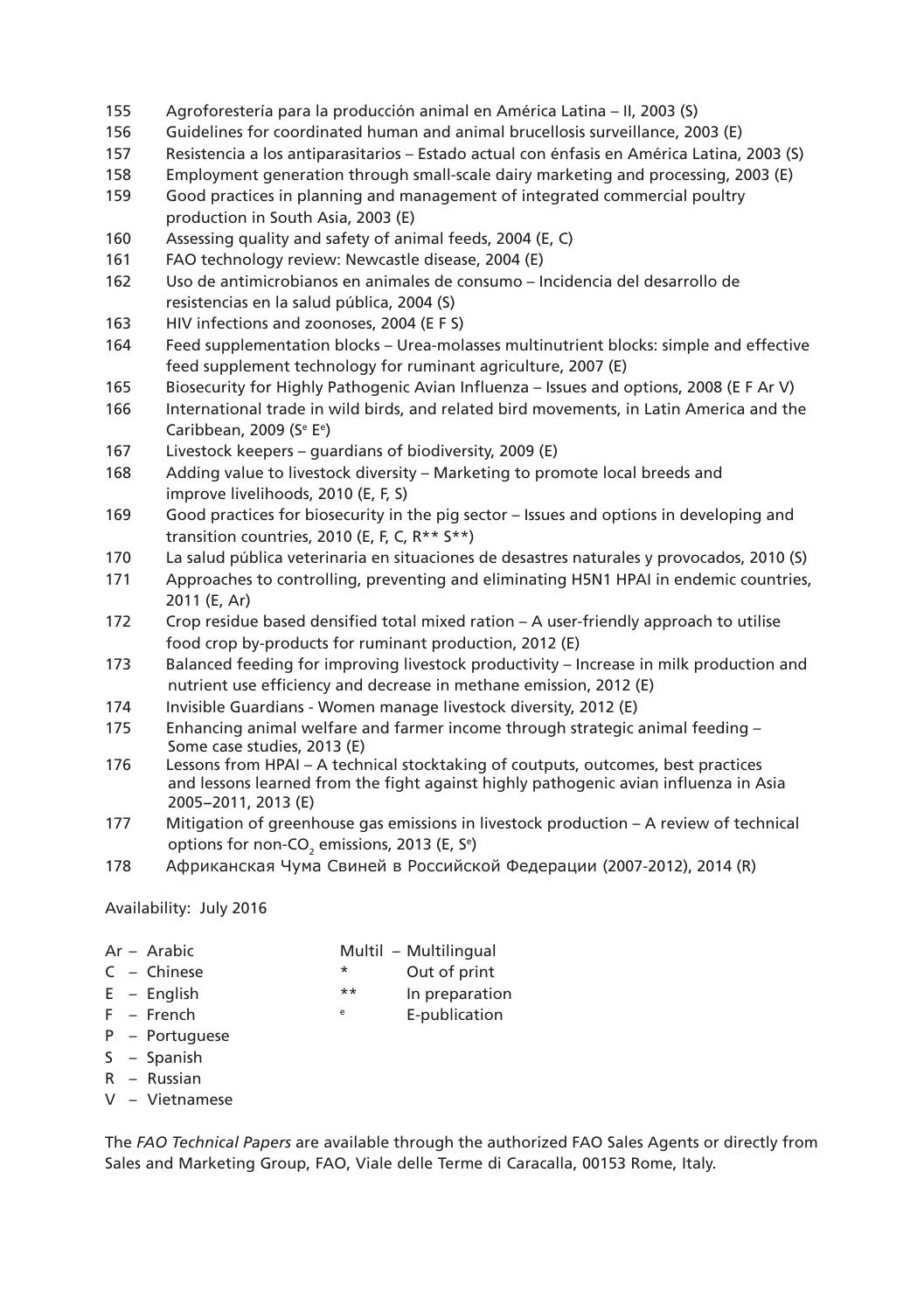

Find more publications at http://www.fao.org/ag/againfo/resources/en/publications.html